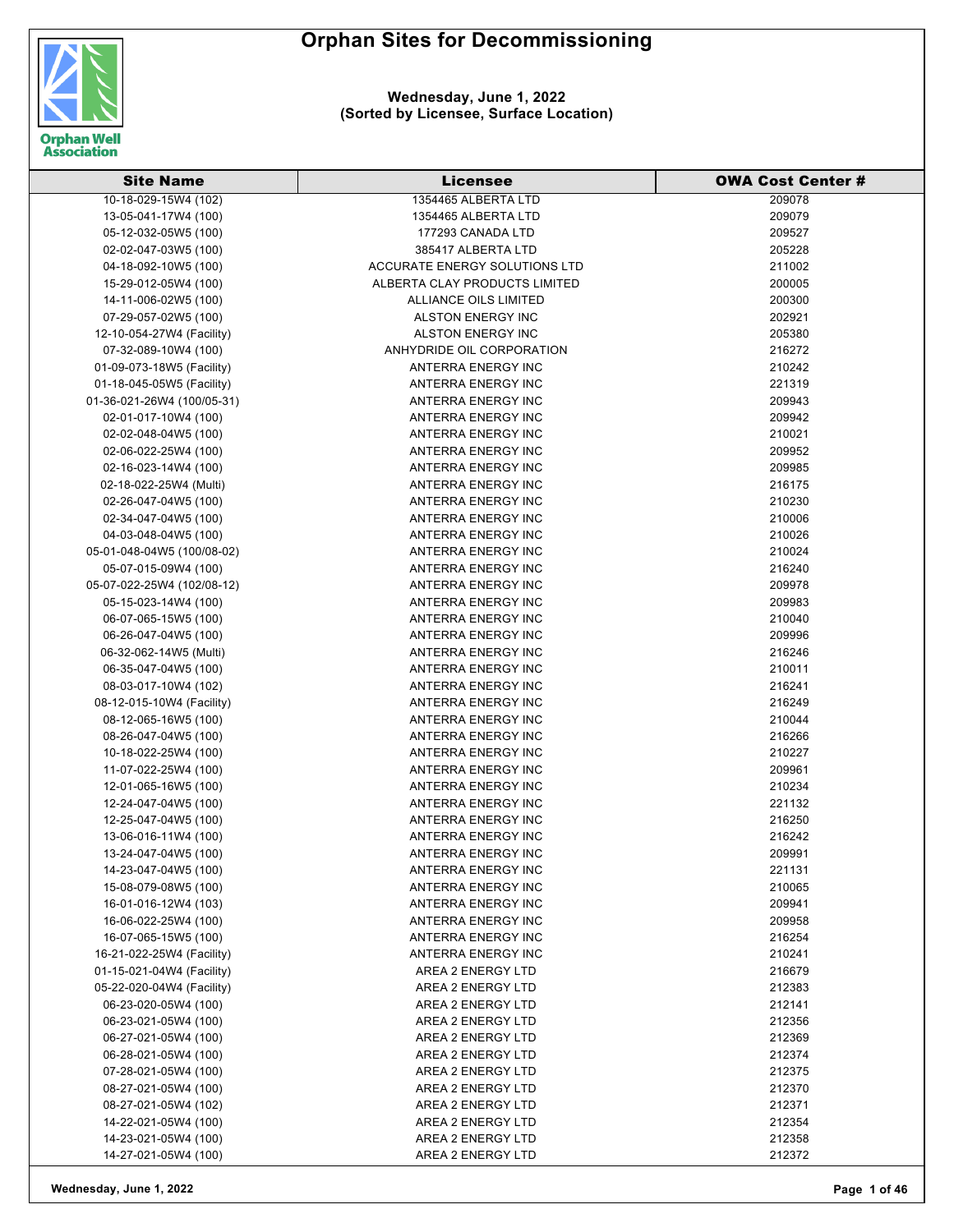

| <b>Site Name</b>           | Licensee                          | <b>OWA Cost Center #</b> |
|----------------------------|-----------------------------------|--------------------------|
| 14-28-021-05W4 (100)       | AREA 2 ENERGY LTD                 | 212376                   |
| 16-22-021-05W4 (100)       | AREA 2 ENERGY LTD                 | 212355                   |
| 16-27-021-05W4 (100)       | AREA 2 ENERGY LTD                 | 212373                   |
| 16-28-021-05W4 (100)       | AREA 2 ENERGY LTD                 | 212377                   |
| 06-09-030-25W4 (100)       | ARROW POINT OIL & GAS LTD         | 215633                   |
| 08-09-008-15W4 (100)       | ARROW POINT OIL & GAS LTD         | 215642                   |
| 08-17-008-15W4 (102)       | ARROW POINT OIL & GAS LTD         | 215643                   |
| 09-29-053-17W5 (Facility)  | ARROW POINT OIL & GAS LTD         | 215644                   |
| 10-12-054-18W5 (102)       | ARROW POINT OIL & GAS LTD         | 215634                   |
| 14-25-052-17W5 (100)       | ARROW POINT OIL & GAS LTD         | 215635                   |
| 01-20-052-07W5 (102)       | ARTISAN ENERGY CORPORATION        | 209062                   |
| 03-15-045-25W4 (100)       | ARTISAN ENERGY CORPORATION        | 221592                   |
| 04-03-004-15W4 (100)       | ARTISAN ENERGY CORPORATION        | 209040                   |
| 05-24-045-26W4 (Facility)  | ARTISAN ENERGY CORPORATION        | 209069                   |
| 06-15-045-25W4 (Facility)  | ARTISAN ENERGY CORPORATION        | 209064                   |
| 06-22-051-01W5 (100)       | ARTISAN ENERGY CORPORATION        | 209061                   |
| 09-19-053-09W5 (100)       | ARTISAN ENERGY CORPORATION        | 209063                   |
| 10-17-045-25W4 (Facility)  | ARTISAN ENERGY CORPORATION        | 209065                   |
| 12-02-056-24W4 (100)       | ARTISAN ENERGY CORPORATION        | 209058                   |
| 13-02-056-24W4 (100)       | ARTISAN ENERGY CORPORATION        | 209059                   |
| 13-17-045-25W4 (Facility)  | ARTISAN ENERGY CORPORATION        | 209066                   |
| 01-03-063-25W5 (100/07-03) | AVONDALE ENERGY INC               | 201190                   |
| 04-11-063-25W5 (100)       | <b>AVONDALE ENERGY INC</b>        | 201193                   |
| 05-11-044-22W4 (Facility)  | BEAVER LAKE RESOURCES CORPORATION | 220274                   |
| 08-24-002-11W4 (100)       | <b>BEAVER OILS LTD</b>            | 200031                   |
| 08-07-011-04W4 (Facility)  | <b>BLAZE ENERGY LTD</b>           | 215732                   |
| 16-22-011-03W4 (100)       | <b>BLAZE ENERGY LTD</b>           | 215719                   |
| 10-02-111-05W6 (100/15-02) | <b>BLZ ENERGY LTD</b>             | 215631                   |
| 15-08-109-06W6 (102)       | <b>BLZ ENERGY LTD</b>             | 215632                   |
| 12-06-061-05W4 (1A0)       | BONNYVILLE OIL REFINERIES LTD     | 203407                   |
| 01-36-085-10W5 (Multi)     | <b>BORDER PETROLEUM LIMITED</b>   | 216178                   |
| 03-25-056-04W5 (100)       | <b>BORDER PETROLEUM LIMITED</b>   | 214187                   |
| 09-06-086-10W5 (100)       | <b>BORDER PETROLEUM LIMITED</b>   | 214202                   |
| 13-36-085-10W5 (100/05-01) | <b>BORDER PETROLEUM LIMITED</b>   | 214201                   |
| 14-24-082-09W6 (100)       | <b>BORDER PETROLEUM LIMITED</b>   | 214207                   |
| 14-34-055-01W5 (100)       | <b>BORDER PETROLEUM LIMITED</b>   | 214186                   |
| 16-22-085-10W5 (Multi)     | <b>BORDER PETROLEUM LIMITED</b>   | 216088                   |
| 01-09-032-06W4 (100)       | <b>BOW RIVER ENERGY LTD</b>       | 221321                   |
| 01-22-041-04W4 (102)       | BOW RIVER ENERGY LTD              | 221322                   |
| 01-26-033-04W4 (100)       | <b>BOW RIVER ENERGY LTD</b>       | 221323                   |
| 02-10-032-06W4 (100)       | <b>BOW RIVER ENERGY LTD</b>       | 221324                   |
| 02-14-041-04W4 (100/03-14) | <b>BOW RIVER ENERGY LTD</b>       | 221325                   |
| 02-24-040-03W4 (100)       | <b>BOW RIVER ENERGY LTD</b>       | 221326                   |
| 02-28-033-09W4 (102)       | <b>BOW RIVER ENERGY LTD</b>       | 221327                   |
| 03-18-041-03W4 (105)       | <b>BOW RIVER ENERGY LTD</b>       | 221328                   |
| 04-11-042-03W4 (100)       | <b>BOW RIVER ENERGY LTD</b>       | 221329                   |
| 04-23-041-04W4 (100)       | <b>BOW RIVER ENERGY LTD</b>       | 221331                   |
| 04-23-041-04W4 (102)       | <b>BOW RIVER ENERGY LTD</b>       | 221330                   |
| 04-24-040-03W4 (Facility)  | <b>BOW RIVER ENERGY LTD</b>       | 221389                   |
| 04-25-040-03W4 (Multi)     | <b>BOW RIVER ENERGY LTD</b>       | 221393                   |
| 04-32-038-01W4 (Facility)  | <b>BOW RIVER ENERGY LTD</b>       | 221333                   |
| 05-18-041-03W4 (Facility)  | <b>BOW RIVER ENERGY LTD</b>       | 221334                   |
| 05-21-041-04W4 (102)       | <b>BOW RIVER ENERGY LTD</b>       | 221335                   |
| 05-22-041-04W4 (Multi)     | <b>BOW RIVER ENERGY LTD</b>       | 221541                   |
| 05-25-040-03W4 (1B0)       | <b>BOW RIVER ENERGY LTD</b>       | 221337                   |
| 05-32-038-01W4 (Facility)  | <b>BOW RIVER ENERGY LTD</b>       | 221338                   |
| 06-02-041-04W4 (Facility)  | <b>BOW RIVER ENERGY LTD</b>       | 221394                   |
|                            | <b>BOW RIVER ENERGY LTD</b>       | 221339                   |
| 06-11-041-05W4 (102/07-11) |                                   |                          |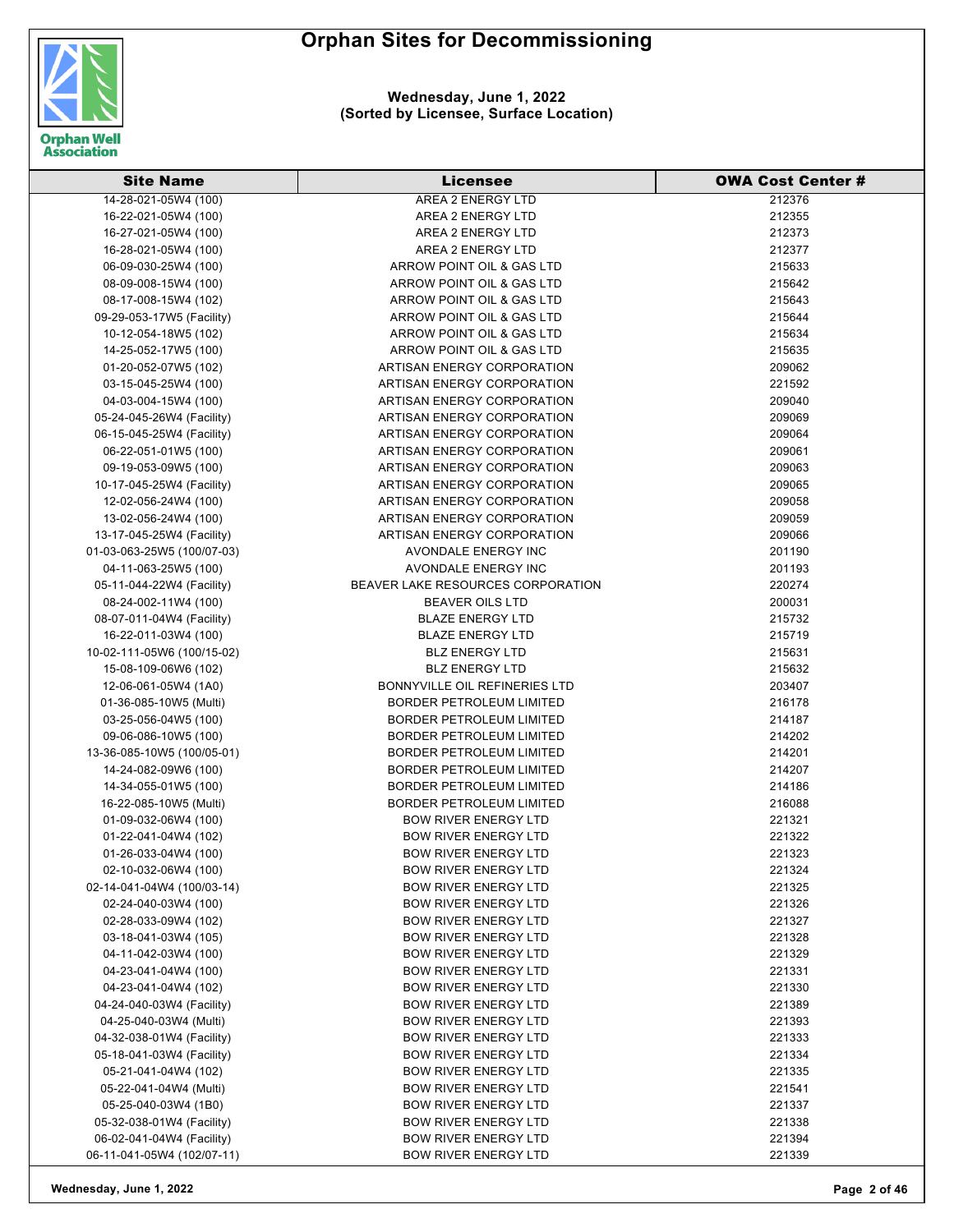

| <b>Site Name</b>           | Licensee                    | <b>OWA Cost Center#</b> |
|----------------------------|-----------------------------|-------------------------|
| 06-17-041-05W4 (100)       | <b>BOW RIVER ENERGY LTD</b> | 221340                  |
| 06-24-040-03W4 (1C0)       | <b>BOW RIVER ENERGY LTD</b> | 221341                  |
| 06-32-038-01W4 (100)       | <b>BOW RIVER ENERGY LTD</b> | 221342                  |
| 06-34-038-01W4 (100)       | <b>BOW RIVER ENERGY LTD</b> | 221343                  |
| 07-09-041-05W4 (100/09-09) | <b>BOW RIVER ENERGY LTD</b> | 221344                  |
| 07-14-041-05W4 (100)       | <b>BOW RIVER ENERGY LTD</b> | 221345                  |
| 07-21-041-04W4 (105)       | <b>BOW RIVER ENERGY LTD</b> | 221397                  |
| 07-21-041-04W4 (107)       | <b>BOW RIVER ENERGY LTD</b> | 221396                  |
| 07-22-043-02W4 (102/06-22) | <b>BOW RIVER ENERGY LTD</b> | 221346                  |
| 07-24-040-03W4 (Multi)     | <b>BOW RIVER ENERGY LTD</b> | 221401                  |
| 08-10-041-05W4 (102)       | <b>BOW RIVER ENERGY LTD</b> | 221347                  |
| 08-10-041-05W4 (Facility)  | <b>BOW RIVER ENERGY LTD</b> | 221402                  |
| 08-11-041-04W4 (Facility)  | <b>BOW RIVER ENERGY LTD</b> | 221348                  |
| 08-27-034-05W4 (100)       | <b>BOW RIVER ENERGY LTD</b> | 221349                  |
| 09-11-041-05W4 (100)       | <b>BOW RIVER ENERGY LTD</b> | 221350                  |
| 09-20-041-04W4 (103)       | <b>BOW RIVER ENERGY LTD</b> | 221351                  |
| 09-23-041-04W4 (102)       | <b>BOW RIVER ENERGY LTD</b> | 221353                  |
| 09-23-041-04W4 (103)       | <b>BOW RIVER ENERGY LTD</b> | 221352                  |
| 09-29-044-11W4 (100)       | <b>BOW RIVER ENERGY LTD</b> | 221354                  |
| 10-02-041-05W4 (100)       | <b>BOW RIVER ENERGY LTD</b> | 221355                  |
| 10-10-041-05W4 (100)       | <b>BOW RIVER ENERGY LTD</b> | 221356                  |
| 10-19-041-04W4 (100)       | <b>BOW RIVER ENERGY LTD</b> | 221357                  |
| 10-19-062-01W4 (103)       | <b>BOW RIVER ENERGY LTD</b> | 221358                  |
| 10-22-033-10W4 (100)       | <b>BOW RIVER ENERGY LTD</b> | 221359                  |
| 10-31-038-01W4 (Facility)  | <b>BOW RIVER ENERGY LTD</b> | 221360                  |
| 10-36-040-05W4 (100)       | <b>BOW RIVER ENERGY LTD</b> | 221361                  |
| 11-04-033-09W4 (100)       | <b>BOW RIVER ENERGY LTD</b> | 221362                  |
| 11-13-041-06W4 (102)       | <b>BOW RIVER ENERGY LTD</b> | 221363                  |
| 11-21-041-04W4 (103/12-21) | <b>BOW RIVER ENERGY LTD</b> | 221365                  |
| 11-21-041-04W4 (106)       | <b>BOW RIVER ENERGY LTD</b> | 221364                  |
| 11-29-038-01W4 (Facility)  | <b>BOW RIVER ENERGY LTD</b> | 221366                  |
| 11-30-034-05W4 (Facility)  | <b>BOW RIVER ENERGY LTD</b> | 221367                  |
| 12-01-034-06W4 (100)       | <b>BOW RIVER ENERGY LTD</b> | 221368                  |
| 12-03-045-05W4 (100)       | <b>BOW RIVER ENERGY LTD</b> | 221527                  |
| 12-20-041-04W4 (108)       | <b>BOW RIVER ENERGY LTD</b> | 221369                  |
| 12-20-041-04W4 (Multi)     | <b>BOW RIVER ENERGY LTD</b> | 221406                  |
| 12-21-041-04W4 (Multi)     | <b>BOW RIVER ENERGY LTD</b> | 221546                  |
| 12-22-041-04W4 (103)       | <b>BOW RIVER ENERGY LTD</b> | 221371                  |
| 12-23-041-04W4 (102)       | <b>BOW RIVER ENERGY LTD</b> | 221372                  |
| 12-24-040-03W4 (Facility)  | <b>BOW RIVER ENERGY LTD</b> | 221407                  |
| 13-03-033-09W4 (100)       | <b>BOW RIVER ENERGY LTD</b> | 221373                  |
| 13-12-041-06W4 (100)       | <b>BOW RIVER ENERGY LTD</b> | 221374                  |
| 13-17-035-01W4 (100)       | <b>BOW RIVER ENERGY LTD</b> | 221375                  |
| 13-21-041-04W4 (Multi)     | <b>BOW RIVER ENERGY LTD</b> | 221412                  |
| 13-22-040-01W4 (Facility)  | <b>BOW RIVER ENERGY LTD</b> | 221376                  |
| 13-29-038-01W4 (Facility)  | <b>BOW RIVER ENERGY LTD</b> | 221377                  |
| 14-23-042-04W4 (100)       | <b>BOW RIVER ENERGY LTD</b> | 221378                  |
| 14-30-044-11W4 (100)       | <b>BOW RIVER ENERGY LTD</b> | 221379                  |
| 15-11-041-04W4 (100/14-11) | <b>BOW RIVER ENERGY LTD</b> | 221380                  |
| 15-20-041-04W4 (105/16-20) | <b>BOW RIVER ENERGY LTD</b> | 221381                  |
| 15-21-041-04W4 (106/16-21) | <b>BOW RIVER ENERGY LTD</b> | 221382                  |
| 15-24-032-07W4 (Facility)  | <b>BOW RIVER ENERGY LTD</b> | 221383                  |
| 15-31-041-05W4 (100)       | <b>BOW RIVER ENERGY LTD</b> | 221384                  |
| 15-32-038-01W4 (Facility)  | <b>BOW RIVER ENERGY LTD</b> | 221416                  |
| 16-02-041-05W4 (100)       | <b>BOW RIVER ENERGY LTD</b> | 221385                  |
| 16-02-042-03W4 (100)       | <b>BOW RIVER ENERGY LTD</b> | 221386                  |
| 16-18-035-01W4 (Facility)  | <b>BOW RIVER ENERGY LTD</b> | 221413                  |
| 16-28-033-09W4 (100)       | <b>BOW RIVER ENERGY LTD</b> | 221387                  |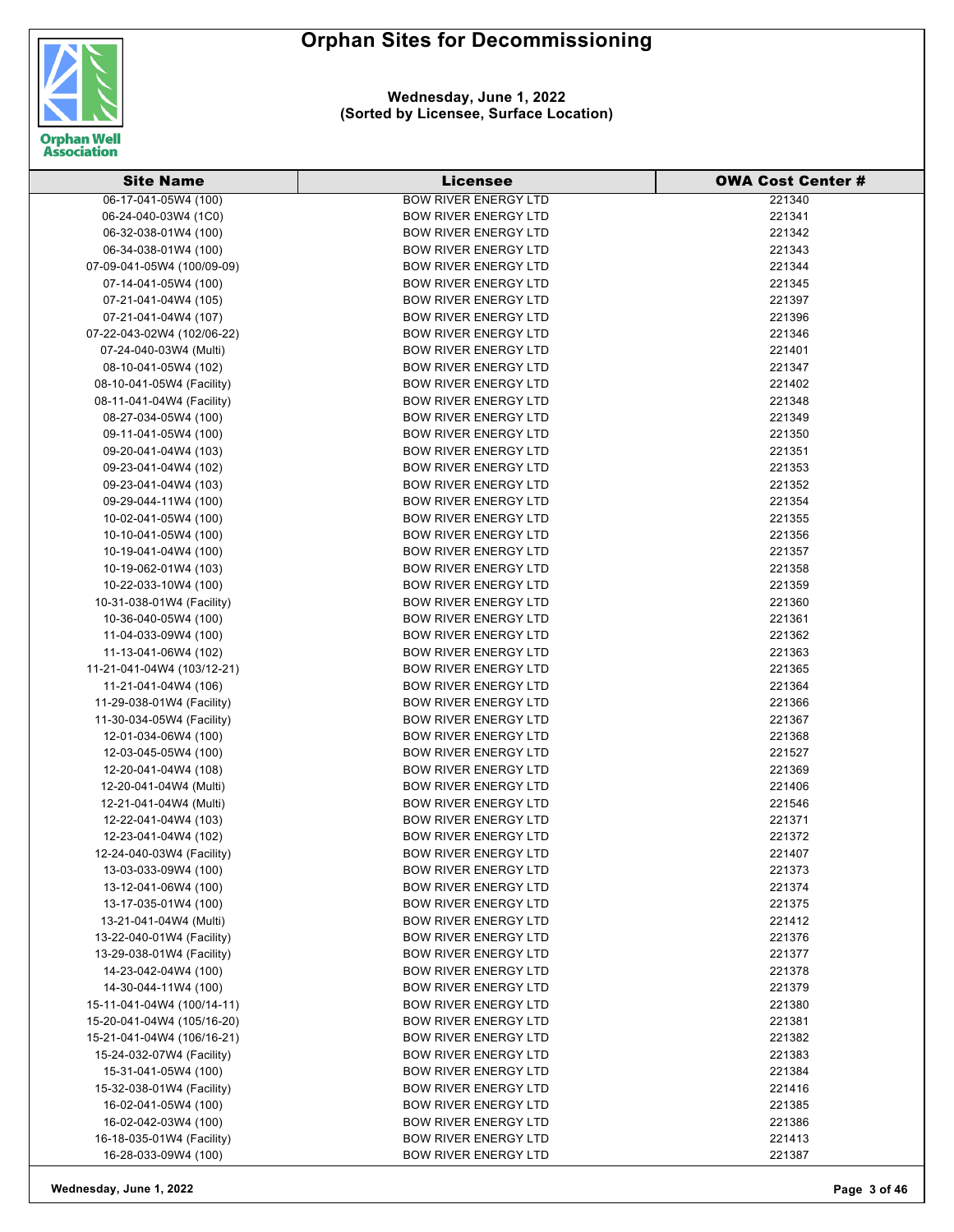

**Wednesday, June 1, 2022 (Sorted by Licensee, Surface Location)**

| <b>Site Name</b>           | Licensee                             | <b>OWA Cost Center #</b> |
|----------------------------|--------------------------------------|--------------------------|
| 16-35-040-05W4 (100/15-35) | <b>BOW RIVER ENERGY LTD</b>          | 221388                   |
| 01-26-114-06W6 (100)       | BRADLEY OIL & GAS INC                | 209584                   |
| 04-12-116-06W6 (100)       | BRADLEY OIL & GAS INC                | 209588                   |
| 04-22-114-06W6 (100/03-22) | <b>BRADLEY OIL &amp; GAS INC</b>     | 209581                   |
| 09-05-115-06W6 (Facility)  | BRADLEY OIL & GAS INC                | 209591                   |
| 10-22-115-05W6 (102/07-22) | <b>BRADLEY OIL &amp; GAS INC</b>     | 209586                   |
| 12-22-114-06W6 (100)       | <b>BRADLEY OIL &amp; GAS INC</b>     | 209582                   |
| 13-22-114-06W6 (Facility)  | <b>BRADLEY OIL &amp; GAS INC</b>     | 209590                   |
| 13-33-114-05W6 (100/03-04) | <b>BRADLEY OIL &amp; GAS INC</b>     | 209585                   |
| 15-20-114-06W6 (100)       | <b>BRADLEY OIL &amp; GAS INC</b>     | 209580                   |
| 15-32-114-05W6 (100)       | <b>BRADLEY OIL &amp; GAS INC</b>     | 209579                   |
| 16-21-114-06W6 (Facility)  | <b>BRADLEY OIL &amp; GAS INC</b>     | 209589                   |
| 16-31-114-05W6 (100)       | BRADLEY OIL & GAS INC                | 209578                   |
| 07-19-053-16W5 (Facility)  | <b>BRIDGES ENERGY INC</b>            | 200107                   |
| 08-02-103-08W6 (100)       | CALVER RESOURCES INC                 | 202250                   |
| 14-16-102-05W6 (100)       | CALVER RESOURCES INC                 | 202249                   |
| 15-13-033-05W5 (100)       | <b>CAMINO INDUSTRIES INC</b>         | 204525                   |
| 01-16-040-13W4 (100)       | CANADIAN COYOTE ENERGY LTD           | 205559                   |
| 02-01-053-13W4 (Multi)     | CANADIAN COYOTE ENERGY LTD           | 215781                   |
| 03-23-054-13W4 (100/06-23) | <b>CANADIAN COYOTE ENERGY LTD</b>    | 205615                   |
| 04-08-054-14W4 (102/13-05) | CANADIAN COYOTE ENERGY LTD           | 205617                   |
| 04-09-052-12W4 (100/05-09) | <b>CANADIAN COYOTE ENERGY LTD</b>    | 213141                   |
| 04-17-052-13W4 (102)       | <b>CANADIAN COYOTE ENERGY LTD</b>    | 205602                   |
| 04-35-053-14W4 (102)       | CANADIAN COYOTE ENERGY LTD           | 205614                   |
| 05-10-040-13W4 (100)       | CANADIAN COYOTE ENERGY LTD           | 205518                   |
| 05-13-052-13W4 (100)       | CANADIAN COYOTE ENERGY LTD           | 205599                   |
| 06-17-052-13W4 (Facility)  | CANADIAN COYOTE ENERGY LTD           | 213146                   |
| 06-24-110-08W6 (100)       | CANADIAN COYOTE ENERGY LTD           | 205634                   |
| 07-05-053-13W4 (102)       | CANADIAN COYOTE ENERGY LTD           | 205613                   |
| 07-06-039-13W4 (100)       | CANADIAN COYOTE ENERGY LTD           | 205497                   |
| 07-11-040-13W4 (Multi)     | CANADIAN COYOTE ENERGY LTD           | 216144                   |
| 08-16-040-13W4 (Facility)  | CANADIAN COYOTE ENERGY LTD           | 205648                   |
| 09-20-040-13W4 (Facility)  | CANADIAN COYOTE ENERGY LTD           | 210826                   |
| 09-24-059-19W5 (100)       | CANADIAN COYOTE ENERGY LTD           | 205622                   |
| 09-34-054-16W4 (100/12-35) | CANADIAN COYOTE ENERGY LTD           | 205620                   |
| 09-36-040-13W4 (1B0)       | CANADIAN COYOTE ENERGY LTD           | 205591                   |
| 10-16-040-13W4 (Multi)     | CANADIAN COYOTE ENERGY LTD           | 216207                   |
| 11-13-060-20W5 (102)       | CANADIAN COYOTE ENERGY LTD           | 205624                   |
| 11-33-038-10W4 (Facility)  | CANADIAN COYOTE ENERGY LTD           | 205639                   |
| 12-12-038-16W4 (100)       | <b>CANADIAN COYOTE ENERGY LTD</b>    | 205484                   |
| 13-11-011-14W4 (Facility)  | <b>CANADIAN COYOTE ENERGY LTD</b>    | 205635                   |
| 13-16-054-14W4 (100)       | <b>CANADIAN COYOTE ENERGY LTD</b>    | 205618                   |
| 14-10-040-13W4 (Multi)     | CANADIAN COYOTE ENERGY LTD           | 216105                   |
| 14-30-052-12W4 (100/15-30) | CANADIAN COYOTE ENERGY LTD           | 205597                   |
| 15-23-052-12W4 (100)       | CANADIAN COYOTE ENERGY LTD           | 205596                   |
| 15-23-054-13W4 (100)       | CANADIAN COYOTE ENERGY LTD           | 205616                   |
| 15-33-052-13W4 (100/01-04) | CANADIAN COYOTE ENERGY LTD           | 205612                   |
| 16-01-053-13W4 (102)       | CANADIAN COYOTE ENERGY LTD           | 205611                   |
| 16-01-054-15W4 (100)       | CANADIAN COYOTE ENERGY LTD           | 205619                   |
| 16-03-040-13W4 (Facility)  | CANADIAN COYOTE ENERGY LTD           | 210825                   |
| 16-03-052-13W4 (100)       | CANADIAN COYOTE ENERGY LTD           | 205598                   |
| 01-01-039-27W4 (100)       | CANADIAN OIL & GAS INTERNATIONAL INC | 213328                   |
| 01-15-097-16W4 (100)       | CANADIAN OIL & GAS INTERNATIONAL INC | 209218                   |
| 01-18-039-26W4 (100/07-18) | CANADIAN OIL & GAS INTERNATIONAL INC | 213312                   |
| 01-19-036-17W4 (100)       | CANADIAN OIL & GAS INTERNATIONAL INC | 211089                   |
| 01-21-060-23W5 (100/08-21) | CANADIAN OIL & GAS INTERNATIONAL INC | 211149                   |
| 01-35-028-10W4 (100/16-26) | CANADIAN OIL & GAS INTERNATIONAL INC | 215891                   |
| 02-19-011-13W4 (100)       | CANADIAN OIL & GAS INTERNATIONAL INC | 211032                   |

**Wednesday, June 1, 2022 Page 4 of 46**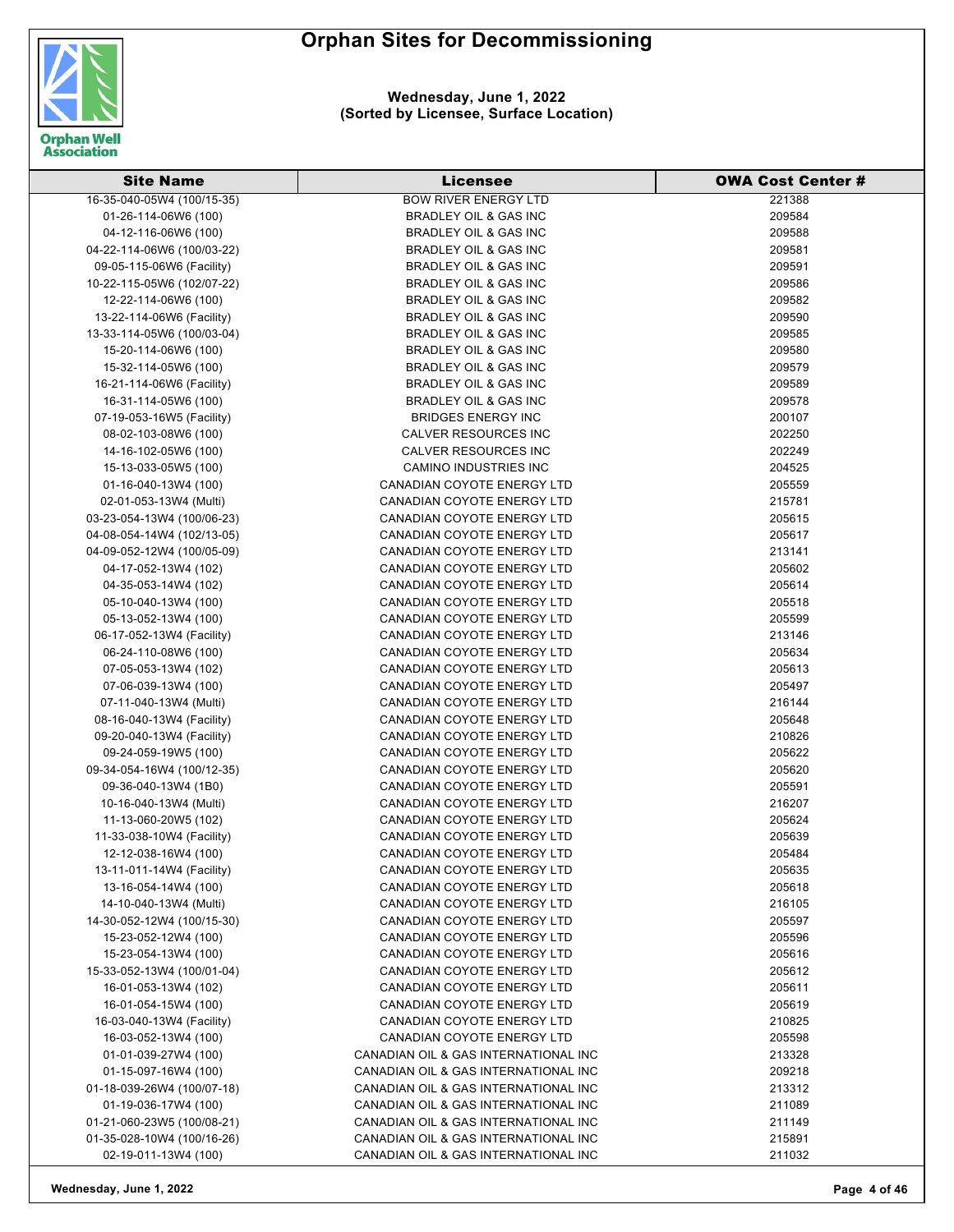

**Wednesday, June 1, 2022 (Sorted by Licensee, Surface Location)**

| <b>Site Name</b>           | <b>Licensee</b>                      | <b>OWA Cost Center #</b> |
|----------------------------|--------------------------------------|--------------------------|
| 02-19-011-13W4 (100/15-18) | CANADIAN OIL & GAS INTERNATIONAL INC | 211028                   |
| 02-28-060-23W5 (100/15-21) | CANADIAN OIL & GAS INTERNATIONAL INC | 211151                   |
| 02-31-011-12W4 (Facility)  | CANADIAN OIL & GAS INTERNATIONAL INC | 211155                   |
| 02-31-038-16W4 (109/03-31) | CANADIAN OIL & GAS INTERNATIONAL INC | 209146                   |
| 03-12-039-27W4 (100/04-12) | CANADIAN OIL & GAS INTERNATIONAL INC | 213334                   |
| 03-12-064-04W4 (100)       | CANADIAN OIL & GAS INTERNATIONAL INC | 215898                   |
| 03-14-039-27W4 (103/01-14) | CANADIAN OIL & GAS INTERNATIONAL INC | 213336                   |
| 03-20-039-26W4 (100)       | CANADIAN OIL & GAS INTERNATIONAL INC | 213315                   |
| 03-29-039-26W4 (100)       | CANADIAN OIL & GAS INTERNATIONAL INC | 213325                   |
| 03-31-038-16W4 (100)       | CANADIAN OIL & GAS INTERNATIONAL INC | 209140                   |
| 03-31-038-16W4 (Multi 3)   | CANADIAN OIL & GAS INTERNATIONAL INC | 215972                   |
| 04-04-031-23W4 (100)       | CANADIAN OIL & GAS INTERNATIONAL INC | 211084                   |
| 04-05-031-23W4 (100)       | CANADIAN OIL & GAS INTERNATIONAL INC | 209103                   |
| 04-12-060-14W4 (100)       | CANADIAN OIL & GAS INTERNATIONAL INC | 211135                   |
| 04-20-011-13W4 (Facility)  | CANADIAN OIL & GAS INTERNATIONAL INC | 211156                   |
| 04-20-011-13W4 (Multi)     | CANADIAN OIL & GAS INTERNATIONAL INC | 215906                   |
| 04-29-038-16W4 (100)       | CANADIAN OIL & GAS INTERNATIONAL INC | 209132                   |
| 04-30-038-16W4 (100)       | CANADIAN OIL & GAS INTERNATIONAL INC | 209135                   |
| 04-31-038-16W4 (105)       | CANADIAN OIL & GAS INTERNATIONAL INC | 209151                   |
| 04-33-008-07W4 (100)       | CANADIAN OIL & GAS INTERNATIONAL INC | 209094                   |
| 05-03-041-03W4 (106)       | CANADIAN OIL & GAS INTERNATIONAL INC | 215911                   |
| 05-08-039-26W4 (102)       | CANADIAN OIL & GAS INTERNATIONAL INC | 213303                   |
| 05-10-031-23W4 (100)       | CANADIAN OIL & GAS INTERNATIONAL INC | 209105                   |
| 05-19-038-16W4 (Multi)     | CANADIAN OIL & GAS INTERNATIONAL INC | 216166                   |
| 05-31-011-12W4 (100)       | CANADIAN OIL & GAS INTERNATIONAL INC | 211011                   |
| 05-31-038-26W4 (100)       | CANADIAN OIL & GAS INTERNATIONAL INC | 213280                   |
| 05-33-058-18W4 (100)       | CANADIAN OIL & GAS INTERNATIONAL INC | 215913                   |
| 06-01-092-12W6 (100)       | CANADIAN OIL & GAS INTERNATIONAL INC | 215914                   |
| 06-16-036-28W4 (Multi)     | CANADIAN OIL & GAS INTERNATIONAL INC | 216157                   |
| 06-30-080-11W6 (100)       | CANADIAN OIL & GAS INTERNATIONAL INC | 211152                   |
| 06-32-067-19W4 (100)       | CANADIAN OIL & GAS INTERNATIONAL INC | 223198                   |
| 06-35-062-01W4 (100)       | CANADIAN OIL & GAS INTERNATIONAL INC | 209203                   |
| 07-01-012-13W4 (100)       | CANADIAN OIL & GAS INTERNATIONAL INC | 211058                   |
| 07-01-012-13W4 (102)       | CANADIAN OIL & GAS INTERNATIONAL INC | 211059                   |
| 07-02-061-02W4 (100)       | CANADIAN OIL & GAS INTERNATIONAL INC | 209182                   |
| 07-14-063-03W4 (100)       | CANADIAN OIL & GAS INTERNATIONAL INC | 215921                   |
| 07-21-059-13W4 (100)       | CANADIAN OIL & GAS INTERNATIONAL INC | 211123                   |
| 07-30-062-01W4 (100)       | CANADIAN OIL & GAS INTERNATIONAL INC | 209201                   |
| 07-33-062-01W4 (100)       | CANADIAN OIL & GAS INTERNATIONAL INC | 209202                   |
| 08-07-062-06W4 (100)       | CANADIAN OIL & GAS INTERNATIONAL INC | 209205                   |
| 08-19-036-17W4 (100)       | CANADIAN OIL & GAS INTERNATIONAL INC | 211091                   |
| 08-19-036-17W4 (100/07-19) | CANADIAN OIL & GAS INTERNATIONAL INC | 211090                   |
| 08-36-038-27W4 (100)       | CANADIAN OIL & GAS INTERNATIONAL INC | 213294                   |
| 09-05-064-03W4 (100)       | CANADIAN OIL & GAS INTERNATIONAL INC | 215929                   |
| 09-09-039-26W4 (100)       | CANADIAN OIL & GAS INTERNATIONAL INC | 213306                   |
| 09-10-039-27W4 (100)       | CANADIAN OIL & GAS INTERNATIONAL INC | 213331                   |
| 09-18-036-17W4 (100/10-18) | CANADIAN OIL & GAS INTERNATIONAL INC | 211088                   |
| 09-19-059-13W4 (100)       | CANADIAN OIL & GAS INTERNATIONAL INC | 211121                   |
| 09-31-011-12W4 (102/08-31) | CANADIAN OIL & GAS INTERNATIONAL INC | 211013                   |
| 10-01-012-13W4 (100)       | CANADIAN OIL & GAS INTERNATIONAL INC | 211060                   |
| 10-04-031-23W4 (100)       | CANADIAN OIL & GAS INTERNATIONAL INC | 209101                   |
| 10-07-071-05W5 (100)       | CANADIAN OIL & GAS INTERNATIONAL INC | 209222                   |
| 10-11-012-13W4 (Facility)  | CANADIAN OIL & GAS INTERNATIONAL INC | 211160                   |
| 10-12-097-14W4 (100)       | CANADIAN OIL & GAS INTERNATIONAL INC | 209216                   |
| 10-16-059-13W4 (100)       | CANADIAN OIL & GAS INTERNATIONAL INC | 211120                   |
| 10-20-059-13W4 (100)       | CANADIAN OIL & GAS INTERNATIONAL INC | 211122                   |
| 10-23-038-27W4 (100)       | CANADIAN OIL & GAS INTERNATIONAL INC | 213281                   |
| 10-24-038-27W4 (100)       | CANADIAN OIL & GAS INTERNATIONAL INC | 213282                   |

**Wednesday, June 1, 2022 Page 5 of 46**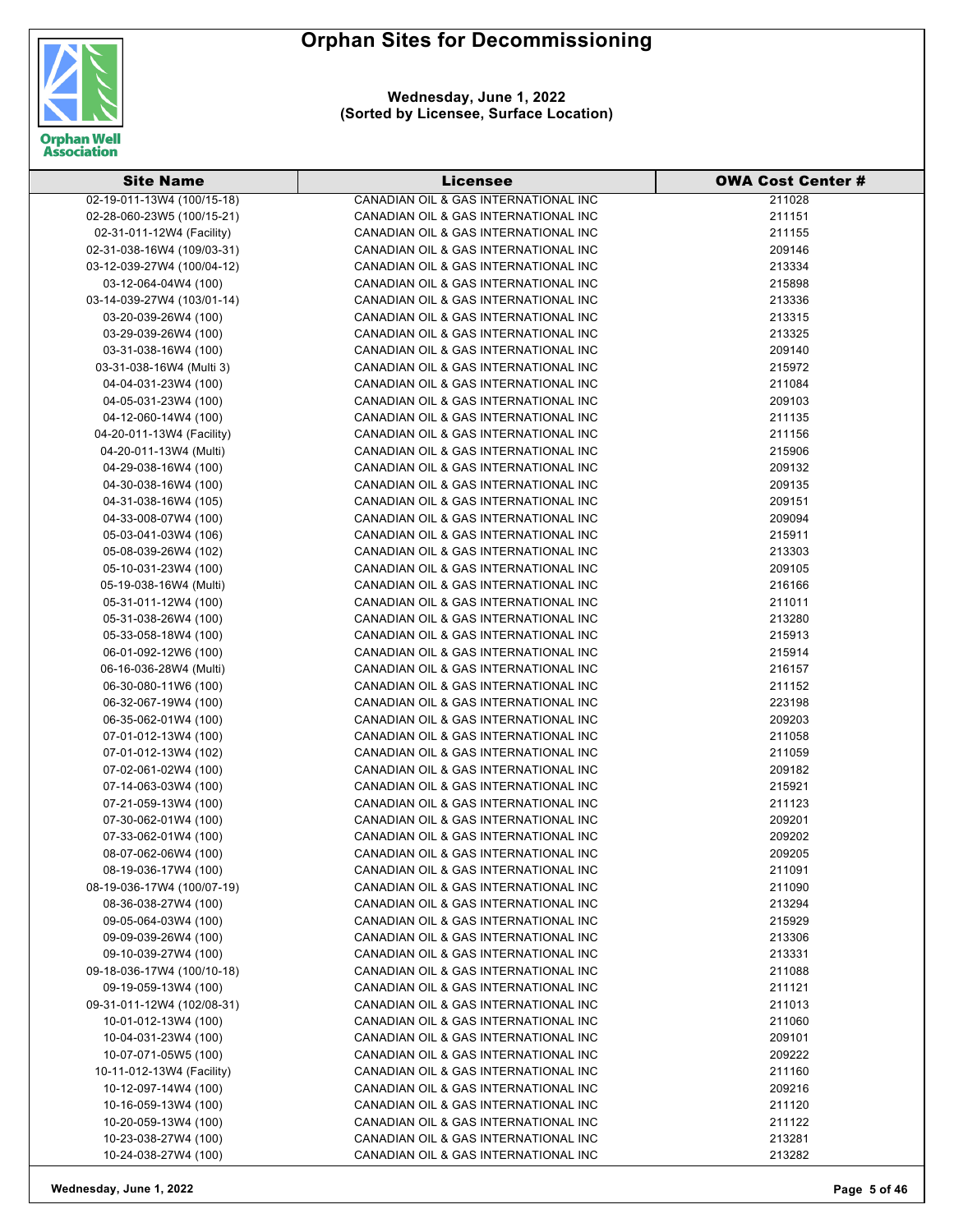

**Wednesday, June 1, 2022 (Sorted by Licensee, Surface Location)**

| <b>Site Name</b>           | Licensee                             | <b>OWA Cost Center #</b> |
|----------------------------|--------------------------------------|--------------------------|
| 10-29-060-05W4 (1A0)       | CANADIAN OIL & GAS INTERNATIONAL INC | 215938                   |
| 10-29-068-19W4 (100)       | CANADIAN OIL & GAS INTERNATIONAL INC | 211146                   |
| 10-32-061-03W4 (100)       | CANADIAN OIL & GAS INTERNATIONAL INC | 209184                   |
| 10-34-038-27W4 (100)       | CANADIAN OIL & GAS INTERNATIONAL INC | 213290                   |
| 11-14-039-27W4 (100)       | CANADIAN OIL & GAS INTERNATIONAL INC | 213337                   |
| 11-17-039-26W4 (100)       | CANADIAN OIL & GAS INTERNATIONAL INC | 213311                   |
| 11-19-038-16W4 (100/12-19) | CANADIAN OIL & GAS INTERNATIONAL INC | 209779                   |
| 11-19-068-19W4 (100)       | CANADIAN OIL & GAS INTERNATIONAL INC | 223199                   |
| 11-35-059-13W4 (100)       | CANADIAN OIL & GAS INTERNATIONAL INC | 211128                   |
| 12-01-097-16W4 (100)       | CANADIAN OIL & GAS INTERNATIONAL INC | 209217                   |
| 12-04-031-23W4 (100)       | CANADIAN OIL & GAS INTERNATIONAL INC | 209102                   |
| 12-11-065-06W4 (100)       | CANADIAN OIL & GAS INTERNATIONAL INC | 211143                   |
| 12-21-061-04W4 (100)       | CANADIAN OIL & GAS INTERNATIONAL INC | 215947                   |
| 12-26-059-13W4 (100)       | CANADIAN OIL & GAS INTERNATIONAL INC | 211127                   |
| 12-30-037-21W4 (100/03-30) | CANADIAN OIL & GAS INTERNATIONAL INC | 211101                   |
| 13-07-060-14W4 (100)       | CANADIAN OIL & GAS INTERNATIONAL INC | 211134                   |
| 13-17-011-13W4 (Multi)     | CANADIAN OIL & GAS INTERNATIONAL INC | 215973                   |
| 13-20-061-04W4 (100)       | CANADIAN OIL & GAS INTERNATIONAL INC | 209186                   |
| 13-22-059-04W4 (100)       | CANADIAN OIL & GAS INTERNATIONAL INC | 209173                   |
| 13-34-041-18W4 (102)       | CANADIAN OIL & GAS INTERNATIONAL INC | 215953                   |
| 13-35-011-14W4 (100/04-02) | CANADIAN OIL & GAS INTERNATIONAL INC | 215954                   |
| 14-17-011-13W4 (100)       | CANADIAN OIL & GAS INTERNATIONAL INC | 211027                   |
| 14-19-038-16W4 (Facility)  | CANADIAN OIL & GAS INTERNATIONAL INC | 209784                   |
| 14-31-011-12W4 (102/12-31) | CANADIAN OIL & GAS INTERNATIONAL INC | 211017                   |
| 14-31-060-14W4 (100/15-31) | CANADIAN OIL & GAS INTERNATIONAL INC | 211138                   |
| 14-34-010-15W4 (100)       | CANADIAN OIL & GAS INTERNATIONAL INC | 211008                   |
| 15-09-031-23W4 (100/16-09) | CANADIAN OIL & GAS INTERNATIONAL INC | 209104                   |
| 15-20-036-28W4 (Multi)     | CANADIAN OIL & GAS INTERNATIONAL INC | 216097                   |
| 15-27-038-27W4 (1F1)       | CANADIAN OIL & GAS INTERNATIONAL INC | 213287                   |
| 15-27-038-27W4 (1F2)       | CANADIAN OIL & GAS INTERNATIONAL INC | 213288                   |
| 15-27-038-27W4 (1F3)       | CANADIAN OIL & GAS INTERNATIONAL INC | 213289                   |
| 15-33-060-07W4 (100/07-04) | CANADIAN OIL & GAS INTERNATIONAL INC | 209197                   |
| 16-12-039-27W4 (100)       | CANADIAN OIL & GAS INTERNATIONAL INC | 213335                   |
| 16-15-036-28W4 (100)       | CANADIAN OIL & GAS INTERNATIONAL INC | 211093                   |
| 16-20-060-23W5 (100/13-21) | CANADIAN OIL & GAS INTERNATIONAL INC | 211150                   |
| 01-11-085-21W5 (100)       | CANADIAN PETROLEUM                   | 200009                   |
| 16-11-056-27W4 (Multi)     | CANADIAN QUANTUM ENERGY CORPORATION  | 216091                   |
| 07-33-075-14W5 (100)       | CANADIAN ROCKIES PETROLEUM CORP      | 201165                   |
| 07-33-075-14W5 (102)       | CANADIAN ROCKIES PETROLEUM CORP      | 201166                   |
| 11-33-075-14W5 (102)       | CANADIAN ROCKIES PETROLEUM CORP      | 201167                   |
| 13-24-087-06W6 (100)       | CANADIAN ROCKIES PETROLEUM CORP      | 201406                   |
| 05-18-004-03W5 (Multi)     | CANADIAN WEST OIL CO                 | 216127                   |
| 10-07-045-11W5 (100)       | CANBERRA OIL COMPANY LTD             | 221552                   |
| 11-29-036-17W4 (100)       | <b>CANSEARCH RESOURCES LTD</b>       | 214585                   |
| 04-04-017-10W4 (102)       | CANYON OIL & GAS CORPORATION         | 219466                   |
| 06-33-016-10W4 (100)       | CANYON OIL & GAS CORPORATION         | 221872                   |
| 07-09-017-10W4 (100)       | CANYON OIL & GAS CORPORATION         | 219467                   |
| 08-05-050-05W5 (100)       | CANYON OIL & GAS CORPORATION         | 219468                   |
| 11-04-017-10W4 (100)       | CANYON OIL & GAS CORPORATION         | 219469                   |
| 14-09-017-10W4 (100)       | CANYON OIL & GAS CORPORATION         | 219470                   |
| 06-10-032-18W4 (100)       | CAPITAL OIL LTD                      | 210215                   |
| 14-07-015-10W4 (100)       | CARL OIL AND GAS LTD                 | 200960                   |
| 06-11-047-07W4 (100)       | CARON, ARTHUR GERALD                 | 200517                   |
| 01-07-038-20W4 (100)       | <b>CHALLENGER DEVELOPMENT CORP</b>   | 216273                   |
| 02-16-037-20W4 (102)       | CHALLENGER DEVELOPMENT CORP          | 216278                   |
| 02-35-038-20W4 (100)       | <b>CHALLENGER DEVELOPMENT CORP</b>   | 216279                   |
| 04-01-039-20W4 (103)       | <b>CHALLENGER DEVELOPMENT CORP</b>   | 216284                   |
| 04-07-038-20W4 (100)       | CHALLENGER DEVELOPMENT CORP          | 216285                   |
|                            |                                      |                          |

**Wednesday, June 1, 2022 Page 6 of 46**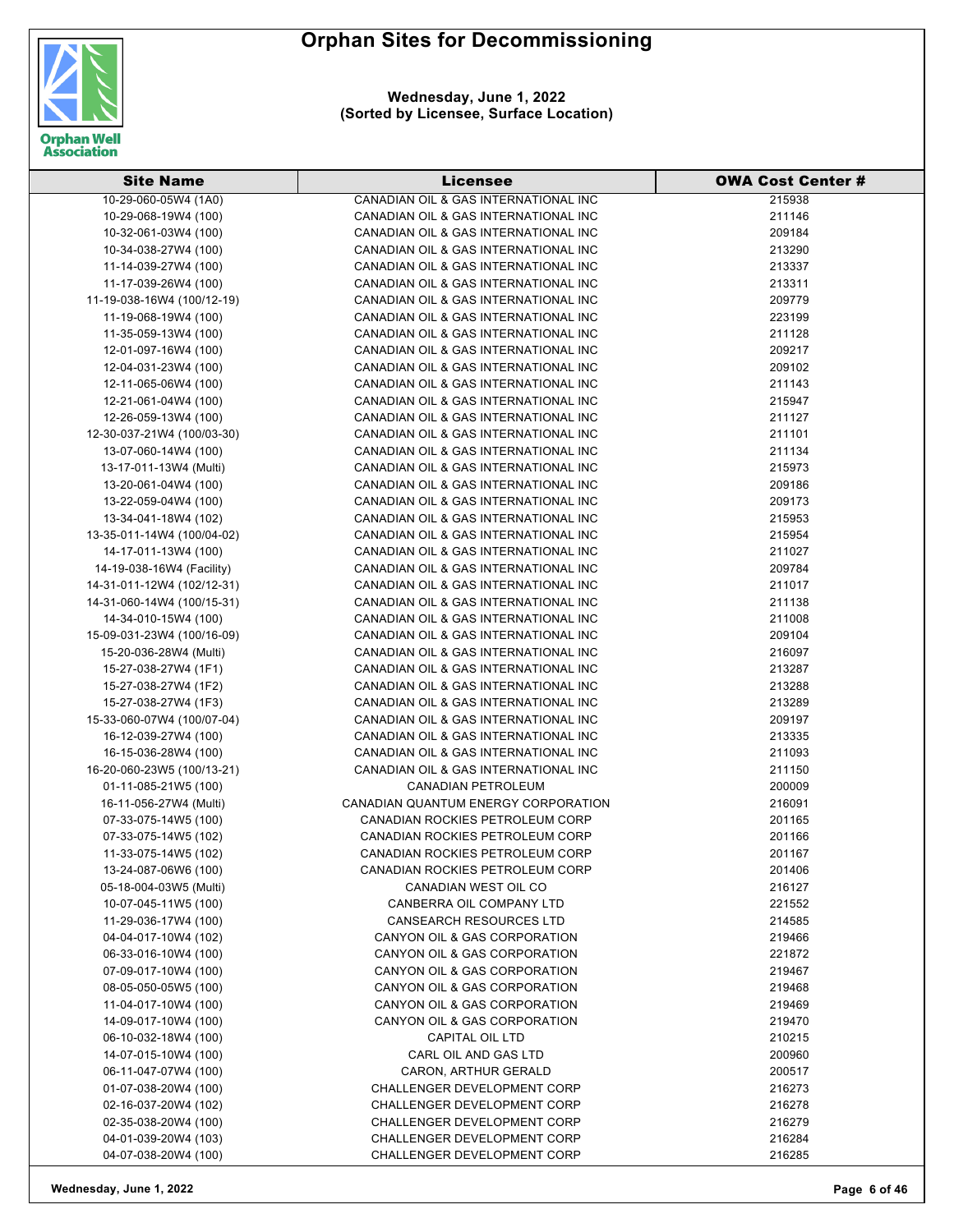

| <b>Site Name</b>           | Licensee                           | <b>OWA Cost Center #</b> |
|----------------------------|------------------------------------|--------------------------|
| 05-16-037-20W4 (100)       | <b>CHALLENGER DEVELOPMENT CORP</b> | 216290                   |
| 06-35-038-20W4 (100)       | <b>CHALLENGER DEVELOPMENT CORP</b> | 216295                   |
| 08-08-038-20W4 (102)       | <b>CHALLENGER DEVELOPMENT CORP</b> | 216298                   |
| 08-16-037-20W4 (Facility)  | <b>CHALLENGER DEVELOPMENT CORP</b> | 216438                   |
| 08-17-038-20W4 (102)       | <b>CHALLENGER DEVELOPMENT CORP</b> | 216300                   |
| 09-18-061-08W4 (100/16-18) | <b>CHALLENGER DEVELOPMENT CORP</b> | 216303                   |
| 12-02-034-17W4 (100)       | CHALLENGER DEVELOPMENT CORP        | 216318                   |
| 12-16-037-20W4 (100)       | <b>CHALLENGER DEVELOPMENT CORP</b> | 216322                   |
| 14-01-039-20W4 (100)       | CHALLENGER DEVELOPMENT CORP        | 216331                   |
| 14-16-037-20W4 (100)       | <b>CHALLENGER DEVELOPMENT CORP</b> | 216333                   |
| 16-16-037-20W4 (100)       | CHALLENGER DEVELOPMENT CORP        | 216345                   |
| 13-10-047-10W4 (100)       | <b>CHINOOK MANAGEMENT LTD</b>      | 202626                   |
| 02-09-027-08W4 (102/09-04) | <b>CORINTHIAN OIL CORP</b>         | 215525                   |
| 02-10-027-08W4 (100)       | CORINTHIAN OIL CORP                | 215472                   |
| 02-21-027-09W4 (100)       | <b>CORINTHIAN OIL CORP</b>         | 215500                   |
| 02-29-026-08W4 (100)       | <b>CORINTHIAN OIL CORP</b>         | 215518                   |
| 03-04-027-08W4 (100)       | <b>CORINTHIAN OIL CORP</b>         | 215489                   |
| 03-26-027-08W4 (100)       | <b>CORINTHIAN OIL CORP</b>         | 215463                   |
| 03-29-027-09W4 (Facility)  | <b>CORINTHIAN OIL CORP</b>         | 215530                   |
| 03-30-027-09W4 (100)       | <b>CORINTHIAN OIL CORP</b>         | 215519                   |
| 03-33-026-08W4 (100)       | <b>CORINTHIAN OIL CORP</b>         | 215512                   |
| 04-28-027-09W4 (100)       | <b>CORINTHIAN OIL CORP</b>         | 215460                   |
| 05-07-026-08W4 (100)       | <b>CORINTHIAN OIL CORP</b>         | 215499                   |
| 06-05-027-09W4 (102)       | <b>CORINTHIAN OIL CORP</b>         | 215674                   |
| 06-06-027-08W4 (Facility)  | <b>CORINTHIAN OIL CORP</b>         | 215527                   |
| 06-08-029-08W4 (102)       | <b>CORINTHIAN OIL CORP</b>         | 215661                   |
| 06-10-027-08W4 (100)       | <b>CORINTHIAN OIL CORP</b>         | 215492                   |
| 06-20-026-08W4 (100)       | <b>CORINTHIAN OIL CORP</b>         | 215517                   |
| 06-27-028-09W4 (100/07-27) | <b>CORINTHIAN OIL CORP</b>         | 215484                   |
| 06-29-027-08W4 (100)       | <b>CORINTHIAN OIL CORP</b>         | 215477                   |
| 06-29-027-09W4 (100)       | <b>CORINTHIAN OIL CORP</b>         | 215507                   |
| 07-18-026-08W4 (100/15-07) | <b>CORINTHIAN OIL CORP</b>         | 215521                   |
| 08-21-027-08W4 (100)       | <b>CORINTHIAN OIL CORP</b>         | 215473                   |
| 08-27-026-09W4 (100)       | <b>CORINTHIAN OIL CORP</b>         | 215456                   |
| 08-29-027-09W4 (100)       | <b>CORINTHIAN OIL CORP</b>         | 215462                   |
| 08-30-027-09W4 (100)       | <b>CORINTHIAN OIL CORP</b>         | 215494                   |
| 08-32-027-08W4 (100)       | <b>CORINTHIAN OIL CORP</b>         | 215487                   |
| 09-10-027-08W4 (100)       | <b>CORINTHIAN OIL CORP</b>         | 215513                   |
| 10-16-027-09W4 (100)       | <b>CORINTHIAN OIL CORP</b>         | 215480                   |
| 11-28-026-08W4 (102)       | CORINTHIAN OIL CORP                | 215479                   |
| 11-28-026-08W4 (103)       | <b>CORINTHIAN OIL CORP</b>         | 215524                   |
| 11-28-027-09W4 (100)       | <b>CORINTHIAN OIL CORP</b>         | 215509                   |
| 12-34-027-09W4 (Facility)  | <b>CORINTHIAN OIL CORP</b>         | 215528                   |
| 13-10-027-09W4 (Facility)  | <b>CORINTHIAN OIL CORP</b>         | 215678                   |
| 13-10-028-09W4 (102/12-09) | <b>CORINTHIAN OIL CORP</b>         | 215526                   |
| 13-21-027-09W4 (Facility)  | <b>CORINTHIAN OIL CORP</b>         | 215679                   |
| 13-32-027-08W4 (100/14-32) | <b>CORINTHIAN OIL CORP</b>         | 215505                   |
| 14-04-027-08W4 (100)       | <b>CORINTHIAN OIL CORP</b>         | 215493                   |
| 14-05-028-09W4 (100)       | <b>CORINTHIAN OIL CORP</b>         | 215468                   |
| 14-07-026-08W4 (100)       | <b>CORINTHIAN OIL CORP</b>         | 215516                   |
| 14-16-027-08W4 (100)       | <b>CORINTHIAN OIL CORP</b>         | 215508                   |
| 15-04-028-09W4 (100)       | <b>CORINTHIAN OIL CORP</b>         | 215476                   |
| 15-15-025-10W4 (100)       | <b>CORINTHIAN OIL CORP</b>         | 215506                   |
| 15-16-027-09W4 (100)       | <b>CORINTHIAN OIL CORP</b>         | 215485                   |
| 16-16-027-08W4 (100)       | <b>CORINTHIAN OIL CORP</b>         | 215469                   |
| 16-20-026-08W4 (100)       | <b>CORINTHIAN OIL CORP</b>         | 215486                   |
| 16-29-027-08W4 (Facility)  | <b>CORINTHIAN OIL CORP</b>         | 215532                   |
| 10-08-040-01W4 (100)       | COUNTY LINE ENERGY (CANADA) INC    | 201837                   |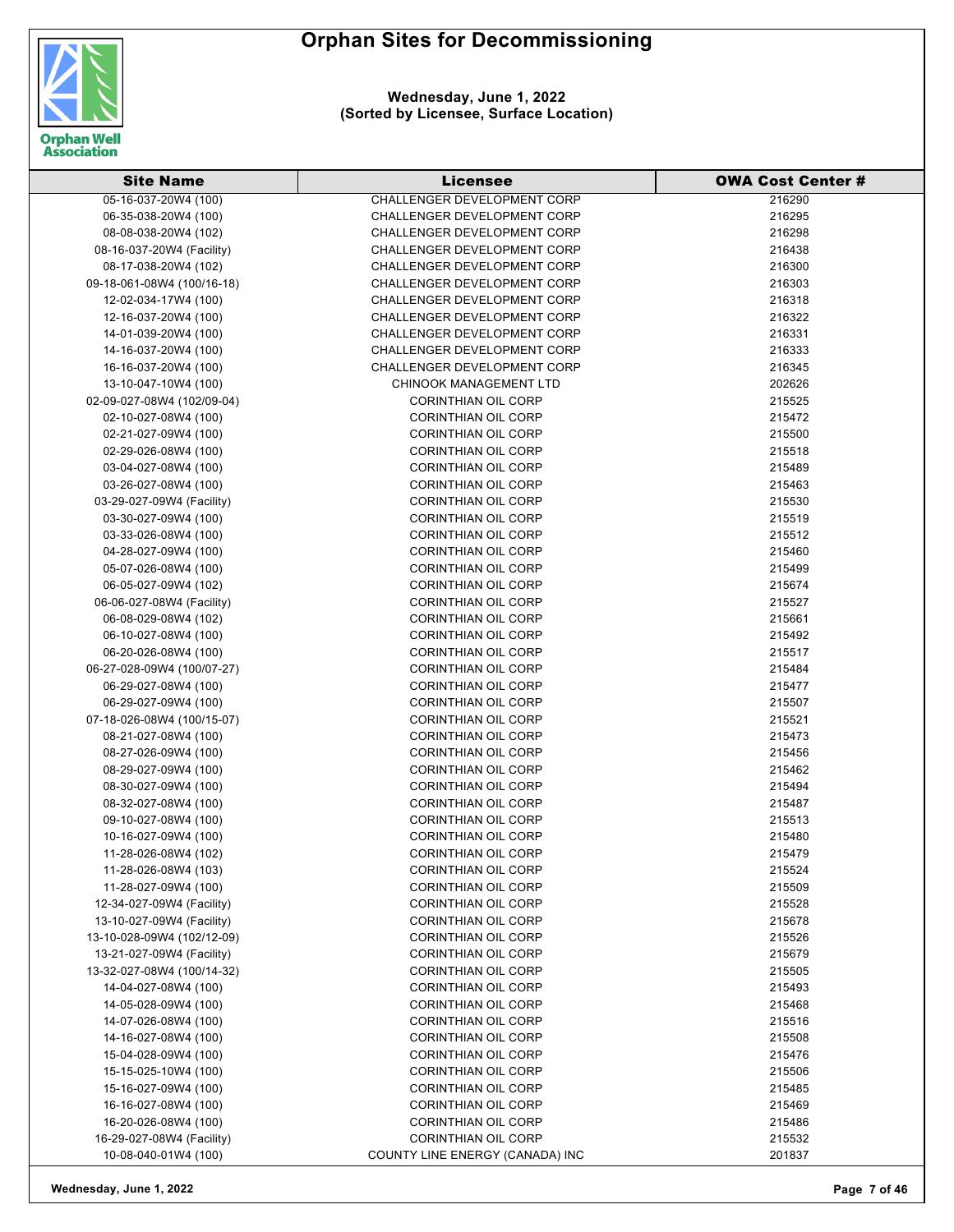

**Wednesday, June 1, 2022 (Sorted by Licensee, Surface Location)**

| <b>Site Name</b>                             | <b>Licensee</b>                     | <b>OWA Cost Center #</b> |
|----------------------------------------------|-------------------------------------|--------------------------|
| 06-35-050-07W5 (100)                         | <b>COX, EDWIN LOCHRIDGE</b>         | 203573                   |
| 16-33-023-15W4 (100)                         | DAROIL ENERGY LIMITED               | 208149                   |
| 01-35-058-05W5 (102)                         | DESMARAIS ENERGY CORPORATION        | 203449                   |
| 03-32-058-04W5 (100)                         | DESMARAIS ENERGY CORPORATION        | 203443                   |
| 09-24-058-05W5 (100)                         | <b>DESMARAIS ENERGY CORPORATION</b> | 203444                   |
| 11-14-052-10W5 (100)                         | <b>DESMARAIS ENERGY CORPORATION</b> | 203439                   |
| 16-25-058-05W5 (100)                         | DESMARAIS ENERGY CORPORATION        | 203446                   |
| 01-28-053-09W5 (Facility)                    | DEWPOINT RESOURCES LTD              | 205263                   |
| 15-35-053-09W5 (Facility)                    | DEWPOINT RESOURCES LTD              | 205264                   |
| 16-16-053-09W5 (100)                         | DEWPOINT RESOURCES LTD              | 205258                   |
| 10-09-049-23W4 (100)                         | DHI ENERGY INC                      | 201175                   |
| 02-22-095-25W5 (100)                         | <b>DIRECT OIL &amp; GAS INC</b>     | 221569                   |
| 03-16-096-24W5 (100)                         | <b>DIRECT OIL &amp; GAS INC</b>     | 221576                   |
| 03-32-087-03W6 (102)                         | DIRECT OIL & GAS INC                | 221596                   |
| 03-32-095-03W6 (100)                         | DIRECT OIL & GAS INC                | 221582                   |
| 04-02-095-03W6 (100/03-02)                   | <b>DIRECT OIL &amp; GAS INC</b>     | 221559                   |
| 04-24-096-10W6 (100)                         | <b>DIRECT OIL &amp; GAS INC</b>     | 221584                   |
| 04-29-087-03W6 (100)                         | <b>DIRECT OIL &amp; GAS INC</b>     | 221568                   |
| 05-21-096-01W6 (100)                         | DIRECT OIL & GAS INC                | 221571                   |
| 05-29-094-03W6 (100)                         | <b>DIRECT OIL &amp; GAS INC</b>     | 221558                   |
| 06-20-094-02W6 (100)                         | DIRECT OIL & GAS INC                | 221563                   |
| 06-21-094-25W5 (100)                         | <b>DIRECT OIL &amp; GAS INC</b>     | 221557                   |
| 07-13-094-03W6 (Facility)                    | DIRECT OIL & GAS INC                | 221597                   |
| 07-21-096-09W6 (100)                         | <b>DIRECT OIL &amp; GAS INC</b>     | 221556                   |
| 07-23-096-10W6 (100)                         | <b>DIRECT OIL &amp; GAS INC</b>     | 221587                   |
| 07-35-094-03W6 (100)                         | <b>DIRECT OIL &amp; GAS INC</b>     | 221564                   |
| 08-17-095-23W5 (100)                         | DIRECT OIL & GAS INC                | 221579                   |
| 08-24-097-01W6 (100)                         | DIRECT OIL & GAS INC                | 221560                   |
| 08-25-096-10W6 (Facility)                    | DIRECT OIL & GAS INC                | 221589                   |
| 08-36-095-24W5 (100)                         | <b>DIRECT OIL &amp; GAS INC</b>     | 221570                   |
| 09-03-096-24W5 (100)                         | DIRECT OIL & GAS INC                | 221575                   |
| 09-31-095-03W6 (100)                         | <b>DIRECT OIL &amp; GAS INC</b>     | 221566                   |
| 10-06-096-03W6 (100/06-06)                   | DIRECT OIL & GAS INC                | 221567                   |
| 10-18-094-02W6 (Facility)                    | DIRECT OIL & GAS INC                | 221593                   |
| 11-11-095-25W5 (100)                         | DIRECT OIL & GAS INC                | 221578                   |
| 11-19-096-24W5 (100)                         | DIRECT OIL & GAS INC                | 221574                   |
| 11-22-087-07W6 (Facility)                    | DIRECT OIL & GAS INC                | 221590                   |
| 12-10-096-10W6 (100)                         | <b>DIRECT OIL &amp; GAS INC</b>     | 221586                   |
| 13-03-097-11W6 (100)                         | DIRECT OIL & GAS INC                | 221583                   |
| 13-16-096-09W6 (100)                         | DIRECT OIL & GAS INC                | 221561                   |
| 14-11-096-01W6 (100)                         | DIRECT OIL & GAS INC                | 221580                   |
| 14-11-097-25W5 (100)                         | DIRECT OIL & GAS INC                | 221573                   |
| 15-10-096-01W6 and 02-15-096-01W6 (Facility) | DIRECT OIL & GAS INC                | 221588                   |
| 15-10-096-01W6 and 16-10-096-01W6 (Facility) | DIRECT OIL & GAS INC                | 221599                   |
| 16-02-097-25W5 (100)                         | <b>DIRECT OIL &amp; GAS INC</b>     | 221572                   |
| 16-03-097-25W5 (100)                         | DIRECT OIL & GAS INC                | 221581                   |
| 16-12-096-10W6 (100)                         | <b>DIRECT OIL &amp; GAS INC</b>     | 221562                   |
| 16-17-094-25W5 (100)                         | DIRECT OIL & GAS INC                | 221565                   |
| 16-23-095-25W5 (100)                         | DIRECT OIL & GAS INC                | 221577                   |
| 16-24-096-10W6 (100)                         | DIRECT OIL & GAS INC                | 221585                   |
| 07-28-087-06W6 (100)                         | DOLOMITE ENERGY INC                 | 216829                   |
| 05-32-042-16W4 (Facility)                    | DREADNOUGHT ENERGY INC              | 205441                   |
| 09-25-041-17W4 (Facility)                    | DREADNOUGHT ENERGY INC              | 205440                   |
| 10-25-042-17W4 (100)                         | DREADNOUGHT ENERGY INC              | 212773                   |
| 14-23-042-17W4 (Facility)                    | DREADNOUGHT ENERGY INC              | 205443                   |
| 16-30-041-16W4 (Facility)                    | DREADNOUGHT ENERGY INC              | 205439                   |
| 04-18-107-10W6 (Facility)                    | DUEL ENERGY INC                     | 205223                   |
| 07-27-058-16W4 (100)                         | EL CINCO OILS LTD                   | 203615                   |

**Wednesday, June 1, 2022 Page 8 of 46**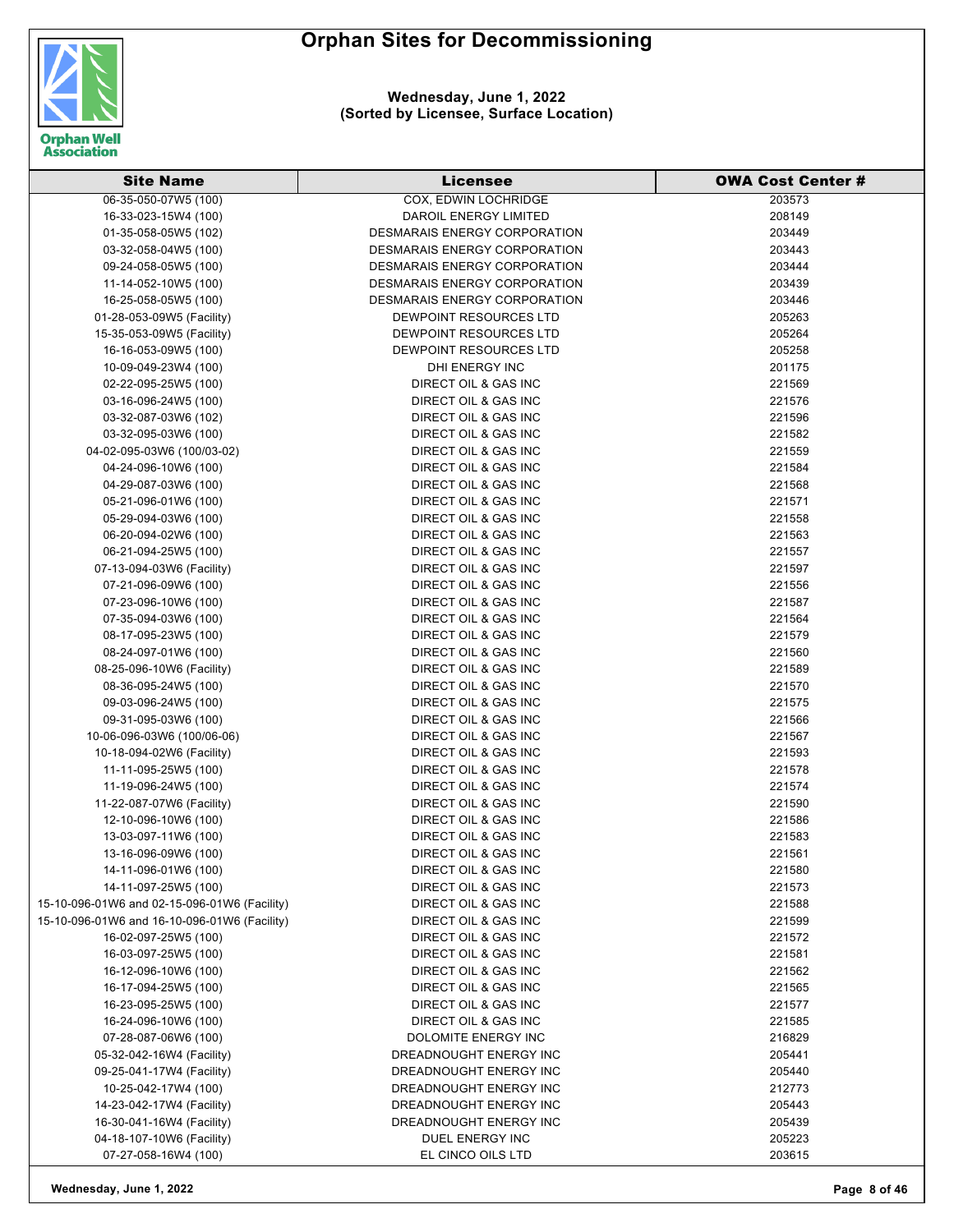

| <b>Site Name</b>           | Licensee                                | <b>OWA Cost Center #</b> |
|----------------------------|-----------------------------------------|--------------------------|
| 06-32-018-25W4 (100)       | <b>ELMDALE RESOURCES LTD</b>            | 223203                   |
| 10-12-042-16W4 (102)       | ELMDALE RESOURCES LTD                   | 223200                   |
| 10-31-018-25W4 (100)       | ELMDALE RESOURCES LTD                   | 223202                   |
| 16-31-014-22W4 (100/12-32) | ELMDALE RESOURCES LTD                   | 223204                   |
| 16-08-039-25W4 (100)       | <b>EMERALD BAY ENERGY INC</b>           | 201381                   |
| 16-16-013-02W4 (100)       | <b>ENERHANCE RESOURCES INC</b>          | 203842                   |
| 16-06-049-06W5 (102)       | <b>ENG-LAND ENERGY LTD</b>              | 215449                   |
| 07-01-061-24W4 (100)       | <b>ESSEX OIL CORPORATION</b>            | 216595                   |
| 10-23-044-25W4 (Facility)  | <b>ESSEX OIL CORPORATION</b>            | 216651                   |
| 01-17-037-08W4 (100)       | <b>FAIRWEST ENERGY CORPORATION</b>      | 201604                   |
| 01-30-033-09W4 (100)       | <b>FAIRWEST ENERGY CORPORATION</b>      | 203328                   |
| 05-29-027-12W4 (100)       | <b>FAIRWEST ENERGY CORPORATION</b>      | 201510                   |
| 06-02-028-12W4 (100)       | <b>FAIRWEST ENERGY CORPORATION</b>      | 201514                   |
| 06-19-027-12W4 (Facility)  | <b>FAIRWEST ENERGY CORPORATION</b>      | 201610                   |
| 07-04-037-09W4 (100)       | <b>FAIRWEST ENERGY CORPORATION</b>      | 201606                   |
| 07-24-032-10W4 (100)       | <b>FAIRWEST ENERGY CORPORATION</b>      | 201543                   |
| 08-02-028-12W4 (100)       | <b>FAIRWEST ENERGY CORPORATION</b>      | 201515                   |
| 08-02-033-09W4 (Multi)     | <b>FAIRWEST ENERGY CORPORATION</b>      | 216135                   |
| 08-19-038-09W4 (100)       | <b>FAIRWEST ENERGY CORPORATION</b>      | 201608                   |
| 09-26-035-04W4 (100/16-26) | <b>FAIRWEST ENERGY CORPORATION</b>      | 201601                   |
| 11-03-028-12W4 (Facility)  | <b>FAIRWEST ENERGY CORPORATION</b>      | 201611                   |
| 14-03-028-12W4 (102/16-03) | <b>FAIRWEST ENERGY CORPORATION</b>      | 201518                   |
| 01-36-066-24W4 (100/04-31) | FIRST WEST PETROLEUM INC                | 201070                   |
| 02-27-034-10W4 (100)       | <b>FORENT ENERGY LTD</b>                | 210892                   |
| 15-21-046-13W4 (100)       | <b>FORENT ENERGY LTD</b>                | 210901                   |
| 15-28-034-13W4 (100)       | <b>FORENT ENERGY LTD</b>                | 210895                   |
| 16-20-031-12W4 (102)       | <b>FORENT ENERGY LTD</b>                | 210889                   |
| 14-14-009-09W4 (100)       | FORET MANAGEMENT LTD                    | 201803                   |
| 04-30-055-18W5 (102)       | FORTALEZA ENERGY INC                    | 209630                   |
| 06-25-050-10W5 (Facility)  | <b>FOXWOOD RESOURCES LTD</b>            | 214541                   |
| 09-35-048-11W5 (Facility)  | <b>FOXWOOD RESOURCES LTD</b>            | 214539                   |
| 10-14-047-12W5 (102)       | <b>FOXWOOD RESOURCES LTD</b>            | 221276                   |
| 01-14-049-06W4 (100)       | <b>FRANCO OILS LIMITED</b>              | 203372                   |
| 06-11-028-01W4 (100)       | <b>FRONTIER ENERGY INC</b>              | 201284                   |
| 03-03-042-24W4 (100)       | <b>GLENCOE RESOURCES LTD</b>            | 209888                   |
| 11-01-029-01W4 (100)       | <b>GLENCOE RESOURCES LTD</b>            | 209886                   |
| 12-10-042-28W4 (Facility)  | <b>GLENCOE RESOURCES LTD</b>            | 209891                   |
| 16-21-041-24W4 (100)       | <b>GLENCOE RESOURCES LTD</b>            | 209887                   |
| 01-36-053-13W4 (Multi)     | GOLDEN COAST ENERGY CORP                | 216179                   |
| 03-04-013-05W4 (100)       | <b>GOLDEN VALLEY IRRIGATION COMPANY</b> | 200099                   |
| 06-22-041-26W4 (Facility)  | <b>GOLDENROD RESOURCES INC</b>          | 201245                   |
| 10-02-065-20W5 (100)       | <b>GOLDENROD RESOURCES INC</b>          | 201244                   |
| 01-01-035-13W4 (Facility)  | <b>GOODLAND ENERGY LTD</b>              | 208957                   |
| 01-31-038-04W4 (100)       | <b>GOODLAND ENERGY LTD</b>              | 208948                   |
| 06-02-036-13W4 (Multi)     | <b>GOODLAND ENERGY LTD</b>              | 216161                   |
| 06-14-035-13W4 (100/03-14) | <b>GOODLAND ENERGY LTD</b>              | 208928                   |
| 06-27-046-05W4 (100)       | <b>GOODLAND ENERGY LTD</b>              | 208952                   |
| 12-15-035-11W4 (Facility)  | <b>GOODLAND ENERGY LTD</b>              | 208956                   |
| 12-35-034-13W4 (100)       | <b>GOODLAND ENERGY LTD</b>              | 208887                   |
| 13-27-046-05W4 (100)       | <b>GOODLAND ENERGY LTD</b>              | 208953                   |
| 16-31-037-02W4 (Facility)  | <b>GOODLAND ENERGY LTD</b>              | 208958                   |
| 01-04-045-08W4 (Multi)     | <b>GRATTON OIL COMPANY</b>              | 215774                   |
| 12-27-043-02W4 (100)       | <b>GRAYSTONE CORPORATION</b>            | 215452                   |
| 02-30-060-11W5 (100)       | <b>GRIZZLY HOLDINGS INC</b>             | 209086                   |
| 07-17-030-07W4 (Multi)     | <b>GRIZZLY HOLDINGS INC</b>             | 216141                   |
| 16-01-037-03W5 (100)       | <b>GRIZZLY HOLDINGS INC</b>             | 209084                   |
| 07-34-044-27W4 (100)       | <b>GUARDIAN EXPLORATION INC</b>         | 202575                   |
| 06-34-078-02W6 (Facility)  | HANNA OIL & GAS COMPANY - CANADA ULC    | 209402                   |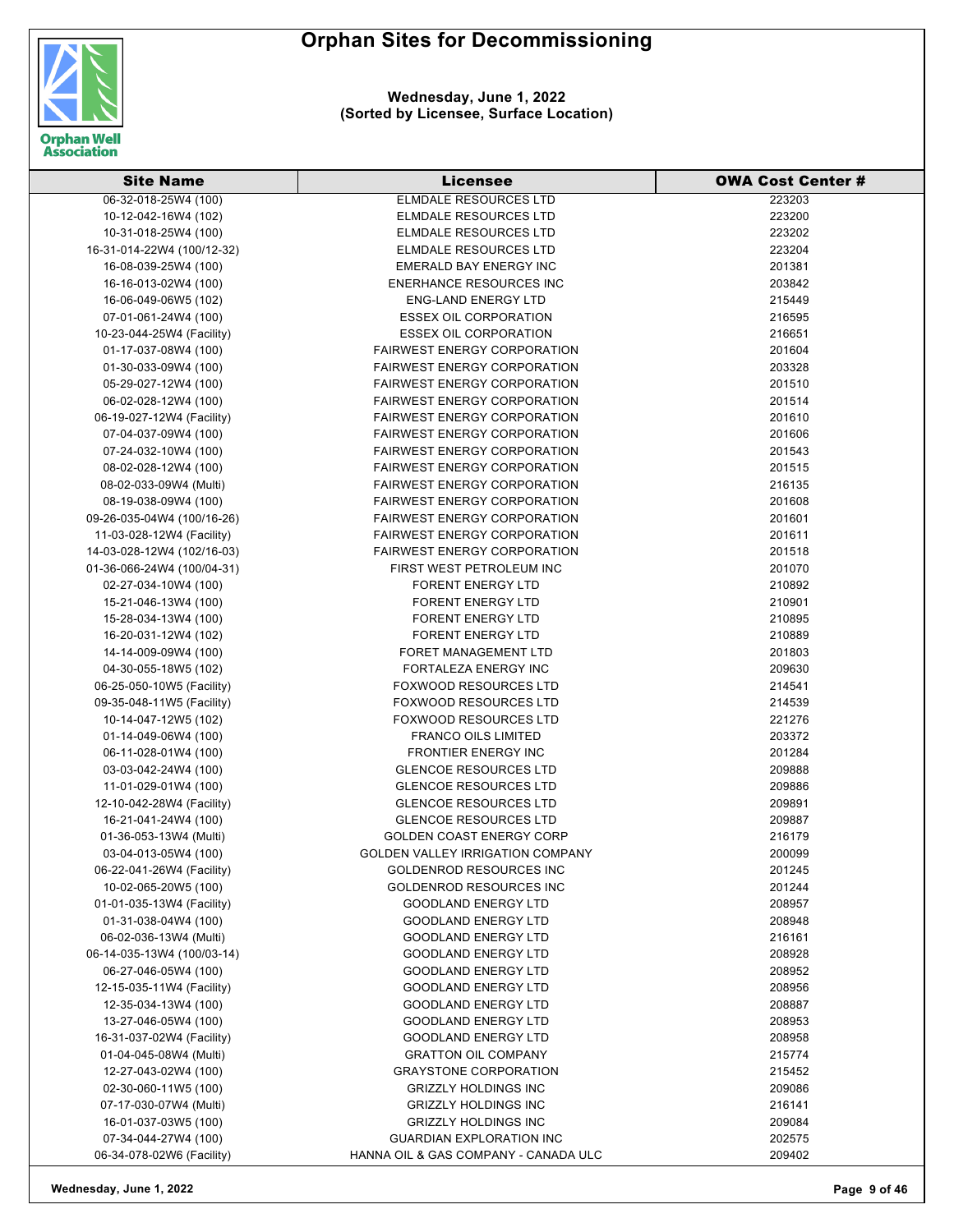

| <b>Site Name</b>           | Licensee                               | <b>OWA Cost Center #</b> |
|----------------------------|----------------------------------------|--------------------------|
| 10-23-078-02W6 (Facility)  | HANNA OIL & GAS COMPANY - CANADA ULC   | 209401                   |
| 13-24-077-26W5 (Facility)  | HANNA OIL & GAS COMPANY - CANADA ULC   | 209397                   |
| 15-14-079-18W5 (100)       | HANNA OIL & GAS COMPANY - CANADA ULC   | 209385                   |
| 13-11-041-13W4 (102/05-14) | <b>HERMES ENERGY CORP</b>              | 201818                   |
| 02-20-051-04W5 (Multi)     | <b>HIGHVALE OPERATING CORP</b>         | 216174                   |
| 16-25-046-08W5 (Facility)  | <b>HIGHVALE OPERATING CORP</b>         | 213269                   |
| 07-16-045-17W4 (102)       | HORSESHOE BAY RESOURCES LIMITED        | 214430                   |
| 13-16-045-17W4 (102)       | HORSESHOE BAY RESOURCES LIMITED        | 214431                   |
| 13-31-064-22W4 (100)       | HORSESHOE BAY RESOURCES LIMITED        | 214444                   |
| 14-14-048-18W4 (100)       | HORSESHOE BAY RESOURCES LIMITED        | 214441                   |
| 15-16-045-17W4 (100)       | HORSESHOE BAY RESOURCES LIMITED        | 214432                   |
| 16-22-056-05W5 (100)       | <b>HORSESHOE BAY RESOURCES LIMITED</b> | 214449                   |
| 01-01-020-20W4 (Multi)     | <b>HOUSTON OIL &amp; GAS LTD</b>       | 219271                   |
| 01-02-010-04W4 (Facility)  | <b>HOUSTON OIL &amp; GAS LTD</b>       | 219272                   |
| 01-02-019-20W4 (100)       | <b>HOUSTON OIL &amp; GAS LTD</b>       | 218661                   |
| 01-02-021-23W4 (100)       | <b>HOUSTON OIL &amp; GAS LTD</b>       | 218662                   |
| 01-03-060-22W4 (100)       | <b>HOUSTON OIL &amp; GAS LTD</b>       | 219535                   |
| 01-06-011-19W4 (100)       | <b>HOUSTON OIL &amp; GAS LTD</b>       | 218277                   |
| 01-06-019-18W4 (102)       | <b>HOUSTON OIL &amp; GAS LTD</b>       | 218664                   |
| 01-12-010-04W4 (100)       | <b>HOUSTON OIL &amp; GAS LTD</b>       | 218667                   |
| 01-15-014-19W4 (100)       | <b>HOUSTON OIL &amp; GAS LTD</b>       | 221874                   |
| 01-17-017-20W4 (100)       | <b>HOUSTON OIL &amp; GAS LTD</b>       | 218669                   |
| 01-18-017-18W4 (Facility)  | <b>HOUSTON OIL &amp; GAS LTD</b>       | 218670                   |
| 01-18-061-05W5 (100)       | <b>HOUSTON OIL &amp; GAS LTD</b>       | 218672                   |
| 01-22-059-20W4 (100)       | <b>HOUSTON OIL &amp; GAS LTD</b>       | 218675                   |
| 01-23-013-19W4 (100)       | <b>HOUSTON OIL &amp; GAS LTD</b>       | 218676                   |
| 01-35-009-04W4 (100)       | <b>HOUSTON OIL &amp; GAS LTD</b>       | 218679                   |
| 02-02-021-23W4 (100)       | <b>HOUSTON OIL &amp; GAS LTD</b>       | 218680                   |
| 02-06-013-18W4 (Facility)  | <b>HOUSTON OIL &amp; GAS LTD</b>       | 218249                   |
| 02-16-020-20W4 (100)       | <b>HOUSTON OIL &amp; GAS LTD</b>       | 218684                   |
| 02-18-020-22W4 (100)       | <b>HOUSTON OIL &amp; GAS LTD</b>       | 218685                   |
| 02-20-020-19W4 (100)       | <b>HOUSTON OIL &amp; GAS LTD</b>       | 218686                   |
| 02-22-014-19W4 (Facility)  | <b>HOUSTON OIL &amp; GAS LTD</b>       | 221903                   |
| 02-23-012-22W4 (100)       | <b>HOUSTON OIL &amp; GAS LTD</b>       | 219546                   |
| 02-23-068-19W4 (100)       | <b>HOUSTON OIL &amp; GAS LTD</b>       | 218688                   |
| 02-31-018-18W4 (100)       | <b>HOUSTON OIL &amp; GAS LTD</b>       | 218692                   |
| 02-35-020-23W4 (100)       | <b>HOUSTON OIL &amp; GAS LTD</b>       | 218695                   |
| 02-36-019-20W4 (100)       | <b>HOUSTON OIL &amp; GAS LTD</b>       | 218696                   |
| 03-04-019-18W4 (100)       | <b>HOUSTON OIL &amp; GAS LTD</b>       | 218701                   |
| 03-07-012-15W4 (Facility)  | <b>HOUSTON OIL &amp; GAS LTD</b>       | 218703                   |
| 03-15-060-21W4 (100)       | <b>HOUSTON OIL &amp; GAS LTD</b>       | 218278                   |
| 03-17-016-17W4 (102)       | <b>HOUSTON OIL &amp; GAS LTD</b>       | 218704                   |
| 03-24-013-19W4 (100)       | <b>HOUSTON OIL &amp; GAS LTD</b>       | 218706                   |
| 03-33-019-20W4 (100)       | <b>HOUSTON OIL &amp; GAS LTD</b>       | 218709                   |
| 03-34-059-21W4 (100)       | <b>HOUSTON OIL &amp; GAS LTD</b>       | 218279                   |
| 04-01-060-22W4 (100)       | <b>HOUSTON OIL &amp; GAS LTD</b>       | 218712                   |
| 04-07-060-20W4 (100)       | <b>HOUSTON OIL &amp; GAS LTD</b>       | 218715                   |
| 04-08-018-18W4 (Facility)  | <b>HOUSTON OIL &amp; GAS LTD</b>       | 218716                   |
| 04-08-060-21W4 (100)       | <b>HOUSTON OIL &amp; GAS LTD</b>       | 219554                   |
| 04-12-016-18W4 (100)       | <b>HOUSTON OIL &amp; GAS LTD</b>       | 221846                   |
| 04-13-018-19W4 (Facility)  | <b>HOUSTON OIL &amp; GAS LTD</b>       | 218719                   |
| 04-19-013-18W4 (100)       | <b>HOUSTON OIL &amp; GAS LTD</b>       | 218721                   |
| 04-19-020-19W4 (100)       | <b>HOUSTON OIL &amp; GAS LTD</b>       | 218722                   |
| 04-26-071-08W6 (100)       | HOUSTON OIL & GAS LTD                  | 218724                   |
| 04-27-013-22W4 (Facility)  | <b>HOUSTON OIL &amp; GAS LTD</b>       | 218725                   |
| 04-29-018-18W4 (100)       | <b>HOUSTON OIL &amp; GAS LTD</b>       | 218727                   |
| 04-31-021-24W4 (102)       | <b>HOUSTON OIL &amp; GAS LTD</b>       | 219643                   |
| 04-35-019-26W4 (100)       | <b>HOUSTON OIL &amp; GAS LTD</b>       | 218730                   |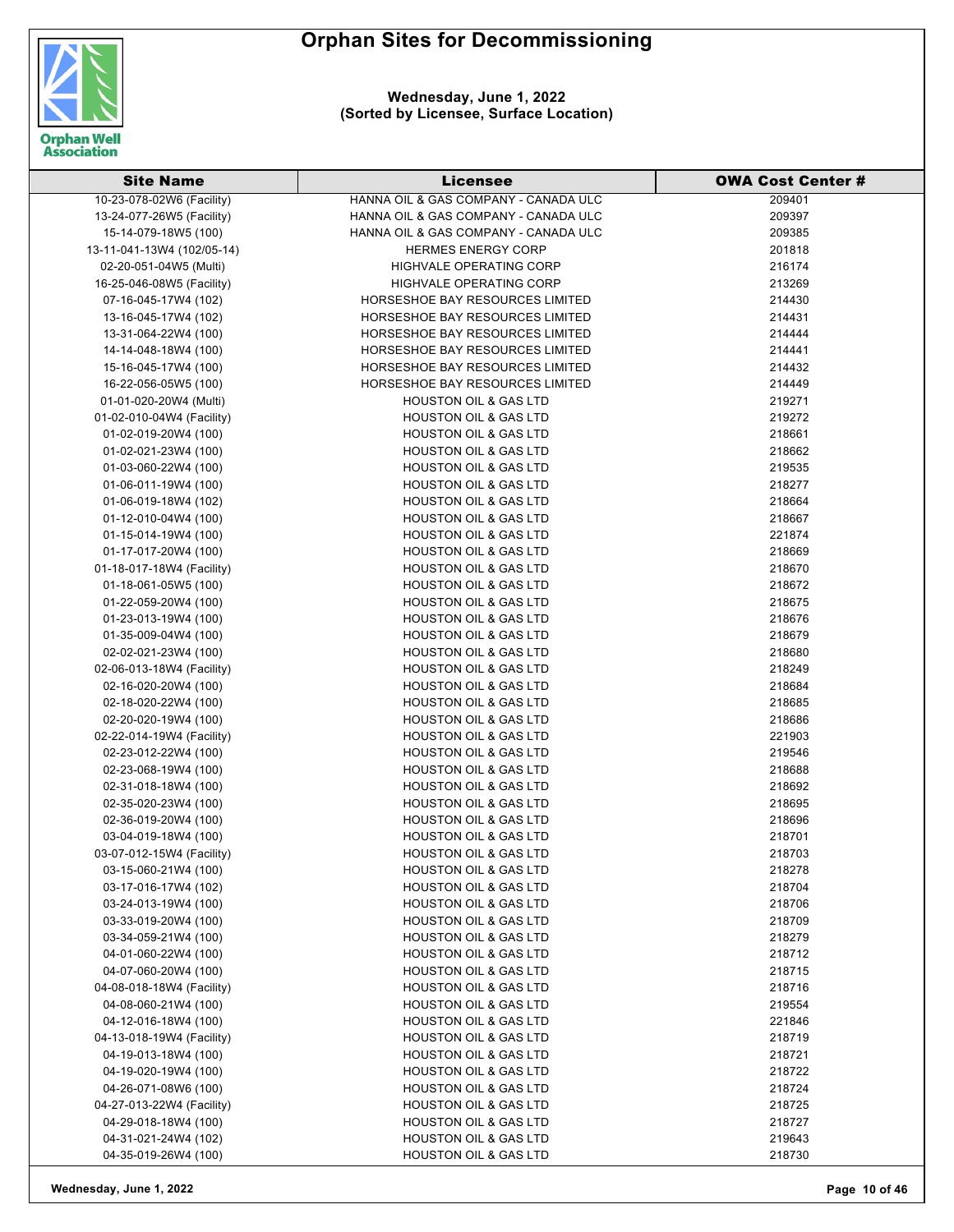

**Wednesday, June 1, 2022 (Sorted by Licensee, Surface Location)**

| <b>Site Name</b>                          | <b>Licensee</b>                  | <b>OWA Cost Center #</b> |
|-------------------------------------------|----------------------------------|--------------------------|
| 04-35-071-08W6 (100)                      | <b>HOUSTON OIL &amp; GAS LTD</b> | 218733                   |
| 05-01-021-23W4 (100)                      | <b>HOUSTON OIL &amp; GAS LTD</b> | 219561                   |
| 05-07-014-18W4 (Facility)                 | <b>HOUSTON OIL &amp; GAS LTD</b> | 218737                   |
| 05-07-020-20W4 (100)                      | <b>HOUSTON OIL &amp; GAS LTD</b> | 218738                   |
| 05-09-019-18W4 (100)                      | <b>HOUSTON OIL &amp; GAS LTD</b> | 218739                   |
| 05-15-060-23W4 (100)                      | <b>HOUSTON OIL &amp; GAS LTD</b> | 218743                   |
| 05-18-015-06W4 (102)                      | <b>HOUSTON OIL &amp; GAS LTD</b> | 218744                   |
| 05-20-060-21W4 (Multi)                    | <b>HOUSTON OIL &amp; GAS LTD</b> | 218505                   |
| 05-21-059-21W4 (100)                      | <b>HOUSTON OIL &amp; GAS LTD</b> | 218746                   |
| 05-22-020-25W4 (100)                      | <b>HOUSTON OIL &amp; GAS LTD</b> | 219674                   |
| 05-22-061-23W4 (100)                      | <b>HOUSTON OIL &amp; GAS LTD</b> | 218747                   |
| 05-27-009-04W4 (Facility)                 | <b>HOUSTON OIL &amp; GAS LTD</b> | 219278                   |
| 05-28-018-08W4 (100)                      | <b>HOUSTON OIL &amp; GAS LTD</b> | 218748                   |
| 05-35-019-19W4 (100)                      | <b>HOUSTON OIL &amp; GAS LTD</b> | 221883                   |
| 06-03-020-20W4 (100)                      | <b>HOUSTON OIL &amp; GAS LTD</b> | 218754                   |
| 06-04-015-19W4 (100)                      | HOUSTON OIL & GAS LTD            | 218281                   |
| 06-04-016-18W4 (100)                      | <b>HOUSTON OIL &amp; GAS LTD</b> | 221760                   |
| 06-05-019-18W4 (102)                      | <b>HOUSTON OIL &amp; GAS LTD</b> | 218756                   |
| 06-06-019-18W4 (Facility)                 | <b>HOUSTON OIL &amp; GAS LTD</b> | 219296                   |
| 06-07-012-15W4 (100)                      | <b>HOUSTON OIL &amp; GAS LTD</b> | 218762                   |
| 06-07-019-18W4 (Multi)                    | <b>HOUSTON OIL &amp; GAS LTD</b> | 219300                   |
| 06-09-011-20W4 (100)                      | <b>HOUSTON OIL &amp; GAS LTD</b> | 218765                   |
| 06-09-060-21W4 (100)                      | <b>HOUSTON OIL &amp; GAS LTD</b> | 219675                   |
| 06-10-012-21W4 (100)                      | <b>HOUSTON OIL &amp; GAS LTD</b> | 218767                   |
| 06-10-018-19W4 (Multi)                    | <b>HOUSTON OIL &amp; GAS LTD</b> | 219312                   |
| 06-10-020-20W4 (100)                      | <b>HOUSTON OIL &amp; GAS LTD</b> | 218769                   |
| 06-11-014-19W4 and 11-11-014-19W4 (Multi) | <b>HOUSTON OIL &amp; GAS LTD</b> | 219654                   |
| 06-11-059-22W4 (100)                      | HOUSTON OIL & GAS LTD            | 219676                   |
| 06-12-014-19W4 (100)                      | <b>HOUSTON OIL &amp; GAS LTD</b> | 218771                   |
| 06-12-020-23W4 (100)                      | HOUSTON OIL & GAS LTD            | 218772                   |
| 06-12-021-23W4 (100)                      | <b>HOUSTON OIL &amp; GAS LTD</b> | 218773                   |
| 06-13-011-20W4 (102)                      | <b>HOUSTON OIL &amp; GAS LTD</b> | 218774                   |
| 06-13-019-20W4 (103)                      | <b>HOUSTON OIL &amp; GAS LTD</b> | 218775                   |
| 06-14-060-21W4 (100)                      | <b>HOUSTON OIL &amp; GAS LTD</b> | 218779                   |
| 06-15-014-19W4 (100)                      | <b>HOUSTON OIL &amp; GAS LTD</b> | 221877                   |
| 06-15-015-19W4 (Facility)                 | <b>HOUSTON OIL &amp; GAS LTD</b> | 219704                   |
| 06-15-020-20W4 (100)                      | <b>HOUSTON OIL &amp; GAS LTD</b> | 218781                   |
| 06-16-020-19W4 (102)                      | HOUSTON OIL & GAS LTD            | 218785                   |
| 06-16-020-20W4 (100)                      | <b>HOUSTON OIL &amp; GAS LTD</b> | 218786                   |
| 06-17-018-18W4 (100)                      | <b>HOUSTON OIL &amp; GAS LTD</b> | 219567                   |
| 06-17-019-18W4 (102)                      | <b>HOUSTON OIL &amp; GAS LTD</b> | 218790                   |
| 06-18-018-18W4 (102)                      | <b>HOUSTON OIL &amp; GAS LTD</b> | 218792                   |
| 06-18-060-21W4 (100)                      | <b>HOUSTON OIL &amp; GAS LTD</b> | 218794                   |
| 06-20-016-17W4 (102)                      | <b>HOUSTON OIL &amp; GAS LTD</b> | 221871                   |
| 06-24-019-19W4 (Multi)                    | HOUSTON OIL & GAS LTD            | 221725                   |
| 06-24-047-05W5 (100)                      | <b>HOUSTON OIL &amp; GAS LTD</b> | 218809                   |
| 06-24-060-23W4 (100)                      | <b>HOUSTON OIL &amp; GAS LTD</b> | 218810                   |
| 06-26-020-23W4 (100)                      | <b>HOUSTON OIL &amp; GAS LTD</b> | 218812                   |
| 06-27-059-22W4 (100)                      | <b>HOUSTON OIL &amp; GAS LTD</b> | 218816                   |
| 06-28-057-10W5 (102)                      | <b>HOUSTON OIL &amp; GAS LTD</b> | 218820                   |
| 06-29-012-18W4 (Facility)                 | <b>HOUSTON OIL &amp; GAS LTD</b> | 218248                   |
| 06-29-020-19W4 (102)                      | <b>HOUSTON OIL &amp; GAS LTD</b> | 218822                   |
| 06-29-059-21W4 (100)                      | <b>HOUSTON OIL &amp; GAS LTD</b> | 218823                   |
| 06-30-012-17W4 (103)                      | <b>HOUSTON OIL &amp; GAS LTD</b> | 221847                   |
| 06-30-047-04W5 (100)                      | <b>HOUSTON OIL &amp; GAS LTD</b> | 218826                   |
| 06-31-020-23W4 (100)                      | <b>HOUSTON OIL &amp; GAS LTD</b> | 218828                   |
| 06-32-019-19W4 (Facility)                 | <b>HOUSTON OIL &amp; GAS LTD</b> | 218830                   |
| 06-32-060-21W4 (100)                      | <b>HOUSTON OIL &amp; GAS LTD</b> | 218832                   |

**Wednesday, June 1, 2022 Page 11 of 46**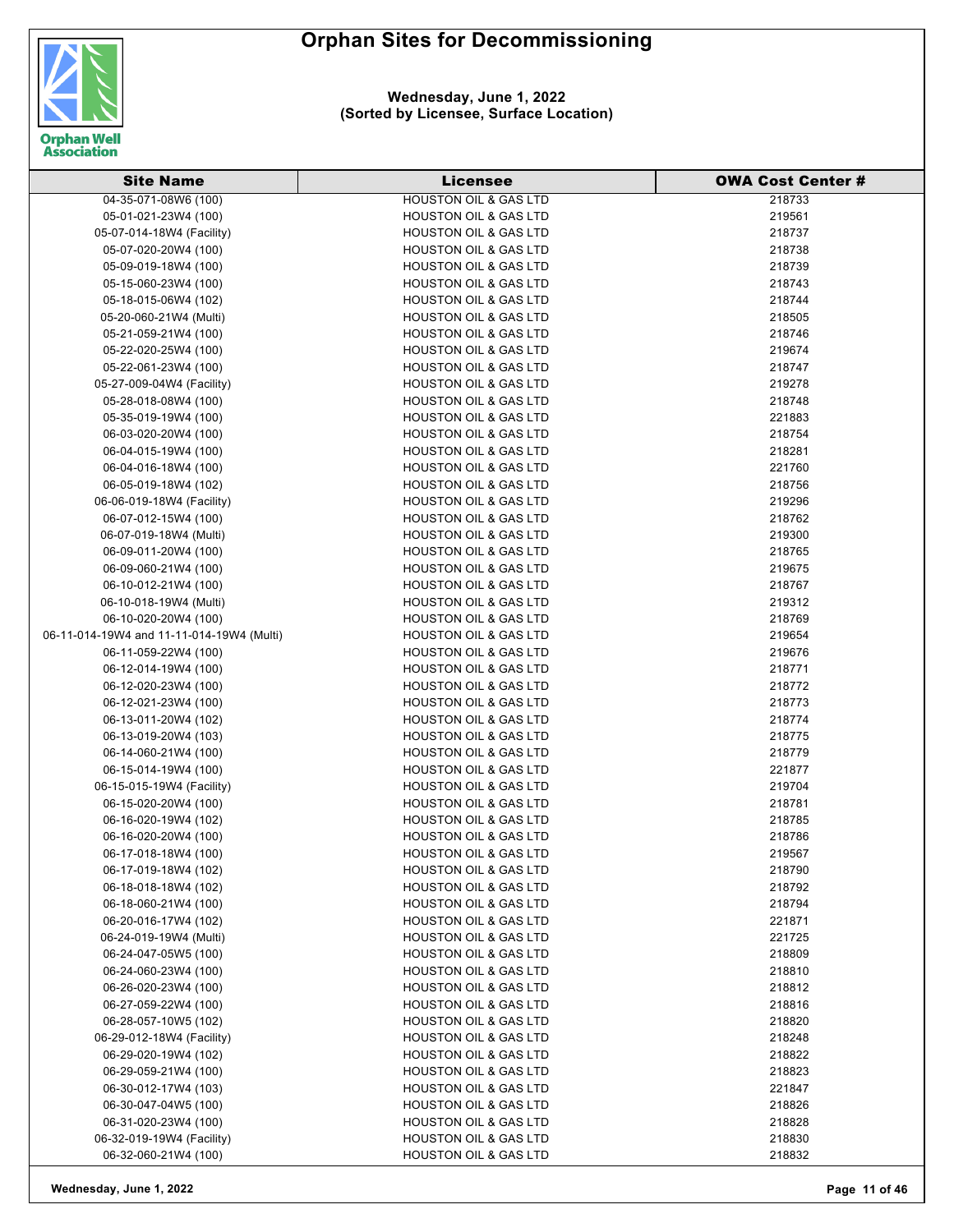

**Wednesday, June 1, 2022 (Sorted by Licensee, Surface Location)**

| <b>Site Name</b>                             | Licensee                                                  | <b>OWA Cost Center #</b> |
|----------------------------------------------|-----------------------------------------------------------|--------------------------|
| 06-34-019-19W4 (100)                         | <b>HOUSTON OIL &amp; GAS LTD</b>                          | 218283                   |
| 06-35-015-18W4 (100)                         | <b>HOUSTON OIL &amp; GAS LTD</b>                          | 221858                   |
| 06-35-019-19W4 (100)                         | <b>HOUSTON OIL &amp; GAS LTD</b>                          | 221849                   |
| 06-36-060-24W4 (100)                         | <b>HOUSTON OIL &amp; GAS LTD</b>                          | 218840                   |
| 07-03-059-19W4 (102)                         | <b>HOUSTON OIL &amp; GAS LTD</b>                          | 218842                   |
| 07-03-059-22W4 (102)                         | <b>HOUSTON OIL &amp; GAS LTD</b>                          | 218843                   |
| 07-07-013-19W4 (102)                         | <b>HOUSTON OIL &amp; GAS LTD</b>                          | 218845                   |
| 07-13-019-19W4 (100)                         | <b>HOUSTON OIL &amp; GAS LTD</b>                          | 218848                   |
| 07-17-019-18W4 (102)                         | <b>HOUSTON OIL &amp; GAS LTD</b>                          | 218850                   |
| 07-19-060-21W4 (100)                         | <b>HOUSTON OIL &amp; GAS LTD</b>                          | 218284                   |
| 07-22-013-21W4 (102)                         | <b>HOUSTON OIL &amp; GAS LTD</b>                          | 218853                   |
| 07-22-059-21W4 (Multi)                       | <b>HOUSTON OIL &amp; GAS LTD</b>                          | 219327                   |
| 07-24-013-19W4 (100)                         | <b>HOUSTON OIL &amp; GAS LTD</b>                          | 218854                   |
| 07-25-050-20W4 (100)                         | <b>HOUSTON OIL &amp; GAS LTD</b>                          | 219576                   |
| 07-26-059-22W4 (100)                         | <b>HOUSTON OIL &amp; GAS LTD</b>                          | 218285                   |
| 07-29-058-22W4 (102)                         | <b>HOUSTON OIL &amp; GAS LTD</b>                          | 219649                   |
| 07-31-060-21W4 (100)                         | <b>HOUSTON OIL &amp; GAS LTD</b>                          | 218858                   |
| 07-32-018-18W4 (100)                         | <b>HOUSTON OIL &amp; GAS LTD</b>                          | 218859                   |
| 08-04-020-19W4 (100)                         | <b>HOUSTON OIL &amp; GAS LTD</b>                          | 218865                   |
| 08-05-012-19W4 (100)                         | <b>HOUSTON OIL &amp; GAS LTD</b>                          | 218286                   |
| 08-05-012-21W4 (Facility)                    | <b>HOUSTON OIL &amp; GAS LTD</b>                          | 218866                   |
| 08-06-013-18W4 (100)                         | <b>HOUSTON OIL &amp; GAS LTD</b>                          | 214481                   |
| 08-06-021-20W4 (100)                         | <b>HOUSTON OIL &amp; GAS LTD</b>                          | 218873                   |
| 08-07-019-18W4 (100)                         | <b>HOUSTON OIL &amp; GAS LTD</b>                          | 218875                   |
| 08-08-018-25W4 (100)                         | <b>HOUSTON OIL &amp; GAS LTD</b>                          | 218877                   |
| 08-10-020-20W4 (100)                         | <b>HOUSTON OIL &amp; GAS LTD</b>                          | 218881                   |
| 08-11-014-19W4 (100)                         | <b>HOUSTON OIL &amp; GAS LTD</b>                          | 218882                   |
| 08-11-020-20W4 (100)                         | <b>HOUSTON OIL &amp; GAS LTD</b>                          | 218884                   |
| 08-12-014-19W4 (100)                         | <b>HOUSTON OIL &amp; GAS LTD</b>                          | 218885                   |
| 08-13-019-19W4 (100)                         | <b>HOUSTON OIL &amp; GAS LTD</b>                          | 221850                   |
| 08-14-019-19W4 (100)                         | <b>HOUSTON OIL &amp; GAS LTD</b>                          | 218890                   |
| 08-16-020-19W4 (100)                         | HOUSTON OIL & GAS LTD                                     | 218897                   |
| 08-16-060-22W4 (100)                         | <b>HOUSTON OIL &amp; GAS LTD</b>                          | 218898                   |
| 08-17-018-18W4 (103)                         | <b>HOUSTON OIL &amp; GAS LTD</b>                          | 219662                   |
| 08-17-060-21W4 (100)                         | <b>HOUSTON OIL &amp; GAS LTD</b>                          | 218287                   |
| 08-18-018-18W4 (102)                         | <b>HOUSTON OIL &amp; GAS LTD</b>                          | 218902                   |
| 08-18-060-21W4 (100)                         | <b>HOUSTON OIL &amp; GAS LTD</b>                          | 218288                   |
| 08-20-017-18W4 (100)                         | <b>HOUSTON OIL &amp; GAS LTD</b>                          | 218905                   |
| 08-23-015-18W4 (Facility)                    | HOUSTON OIL & GAS LTD                                     | 218290                   |
| 08-23-019-19W4 (100)                         | <b>HOUSTON OIL &amp; GAS LTD</b>                          | 218911                   |
| 08-24-019-19W4 (102)                         | <b>HOUSTON OIL &amp; GAS LTD</b>                          | 221851                   |
| 08-25-017-20W4 (100)                         | <b>HOUSTON OIL &amp; GAS LTD</b>                          | 219677                   |
| 08-26-020-23W4 (100)                         | <b>HOUSTON OIL &amp; GAS LTD</b>                          | 218916                   |
| 08-27-017-20W4 (100)                         | <b>HOUSTON OIL &amp; GAS LTD</b>                          | 219678                   |
| 08-27-060-24W4 (100)                         | <b>HOUSTON OIL &amp; GAS LTD</b>                          | 218921                   |
| 08-29-012-18W4 (100)                         | <b>HOUSTON OIL &amp; GAS LTD</b>                          | 218926                   |
| 08-34-011-20W4 (100/09-34)                   | <b>HOUSTON OIL &amp; GAS LTD</b>                          | 219591                   |
| 08-34-017-19W4 (100)                         | <b>HOUSTON OIL &amp; GAS LTD</b>                          | 218936                   |
| 08-34-019-19W4 (100)                         | <b>HOUSTON OIL &amp; GAS LTD</b>                          | 221833                   |
| 08-35-019-19W4 (102)                         | <b>HOUSTON OIL &amp; GAS LTD</b>                          | 221852                   |
| 08-36-019-20W4 (100)                         | <b>HOUSTON OIL &amp; GAS LTD</b>                          | 218939                   |
| 09-01-020-20W4 (Multi)                       | <b>HOUSTON OIL &amp; GAS LTD</b>                          | 219338                   |
| 09-03-012-20W4 (102/08-03)                   | <b>HOUSTON OIL &amp; GAS LTD</b>                          | 218943                   |
| 09-14-015-07W4 (102)                         | <b>HOUSTON OIL &amp; GAS LTD</b>                          | 218945                   |
| 09-15-060-21W4 (100)                         | <b>HOUSTON OIL &amp; GAS LTD</b><br>HOUSTON OIL & GAS LTD | 218946                   |
| 09-21-019-19W4 (100)                         |                                                           | 218948                   |
| 09-23-019-20W4 (100)<br>09-25-019-20W4 (100) | <b>HOUSTON OIL &amp; GAS LTD</b><br>HOUSTON OIL & GAS LTD | 218949<br>218950         |
|                                              |                                                           |                          |

**Wednesday, June 1, 2022 Page 12 of 46**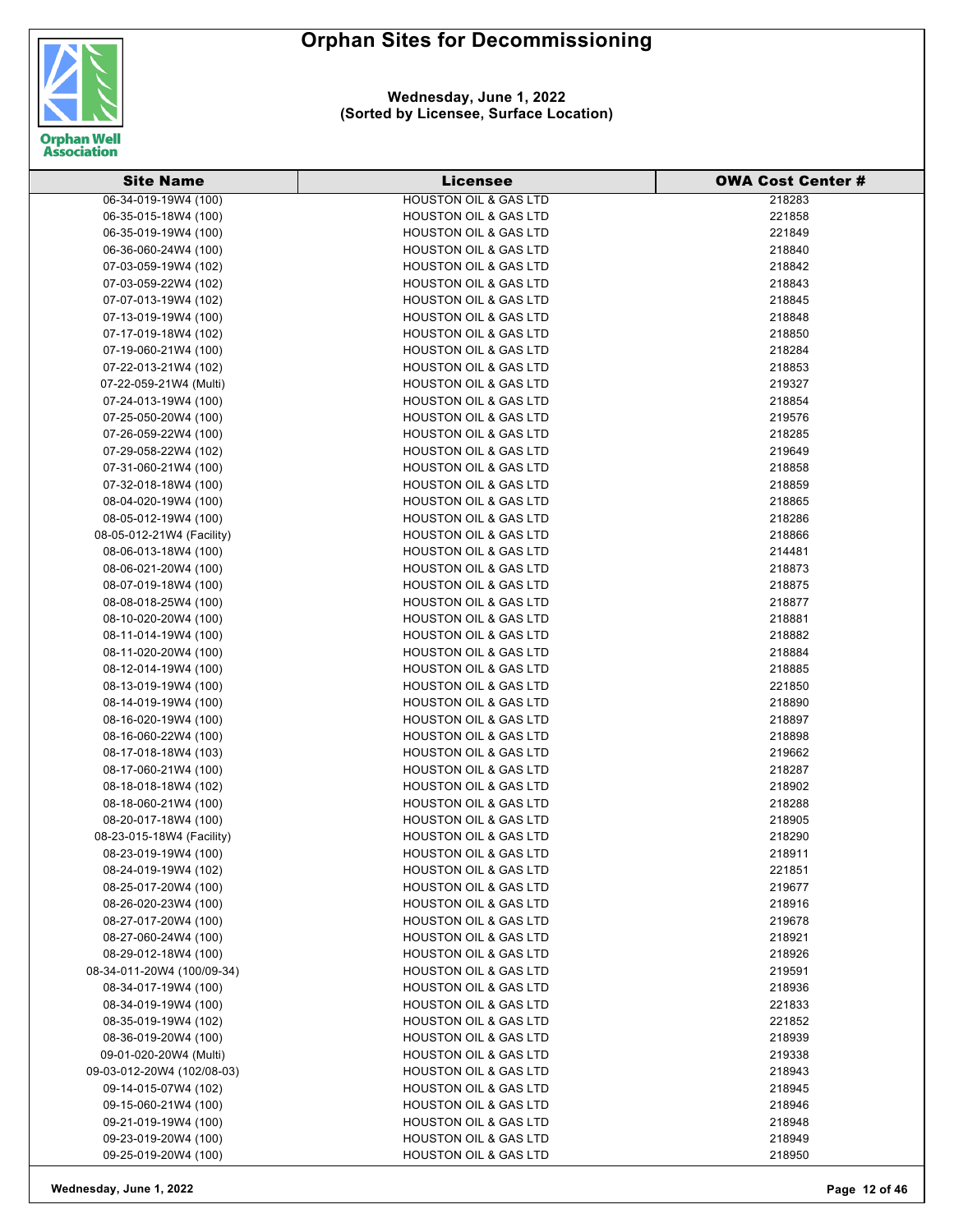

| <b>Site Name</b>          | <b>Licensee</b>                  | <b>OWA Cost Center #</b> |
|---------------------------|----------------------------------|--------------------------|
| 09-26-020-23W4 (Facility) | <b>HOUSTON OIL &amp; GAS LTD</b> | 219339                   |
| 09-29-012-18W4 (Facility) | <b>HOUSTON OIL &amp; GAS LTD</b> | 218250                   |
| 10-01-020-20W4 (100)      | <b>HOUSTON OIL &amp; GAS LTD</b> | 218955                   |
| 10-01-060-21W4 (100)      | <b>HOUSTON OIL &amp; GAS LTD</b> | 218957                   |
| 10-04-019-18W4 (102)      | <b>HOUSTON OIL &amp; GAS LTD</b> | 218959                   |
| 10-06-013-18W4 (100)      | <b>HOUSTON OIL &amp; GAS LTD</b> | 214482                   |
| 10-06-060-20W4 (100)      | <b>HOUSTON OIL &amp; GAS LTD</b> | 218961                   |
| 10-07-060-23W4 (100)      | <b>HOUSTON OIL &amp; GAS LTD</b> | 219596                   |
| 10-07-061-22W4 (102)      | <b>HOUSTON OIL &amp; GAS LTD</b> | 218962                   |
| 10-08-020-23W4 (100)      | HOUSTON OIL & GAS LTD            | 219597                   |
| 10-09-020-20W4 (100)      | <b>HOUSTON OIL &amp; GAS LTD</b> | 218965                   |
| 10-11-059-20W4 (100)      | <b>HOUSTON OIL &amp; GAS LTD</b> | 218967                   |
| 10-13-015-07W4 (102)      | <b>HOUSTON OIL &amp; GAS LTD</b> | 218968                   |
| 10-13-060-22W4 (100)      | <b>HOUSTON OIL &amp; GAS LTD</b> | 219679                   |
| 10-14-060-23W4 (100)      | <b>HOUSTON OIL &amp; GAS LTD</b> | 218969                   |
| 10-18-020-23W4 (100)      | <b>HOUSTON OIL &amp; GAS LTD</b> | 218973                   |
| 10-20-016-17W4 (100)      | <b>HOUSTON OIL &amp; GAS LTD</b> | 221834                   |
| 10-20-059-21W4 (100)      | <b>HOUSTON OIL &amp; GAS LTD</b> | 218292                   |
| 10-21-020-19W4 (100)      | <b>HOUSTON OIL &amp; GAS LTD</b> | 218974                   |
| 10-22-020-19W4 (100)      | <b>HOUSTON OIL &amp; GAS LTD</b> | 218975                   |
| 10-22-059-20W4 (100)      | <b>HOUSTON OIL &amp; GAS LTD</b> | 218976                   |
| 10-24-020-19W4 (100)      | <b>HOUSTON OIL &amp; GAS LTD</b> | 218979                   |
| 10-25-059-22W4 (Facility) | <b>HOUSTON OIL &amp; GAS LTD</b> | 219343                   |
| 10-29-012-18W4 (100)      | <b>HOUSTON OIL &amp; GAS LTD</b> | 218244                   |
| 10-29-018-18W4 (102)      | <b>HOUSTON OIL &amp; GAS LTD</b> | 218982                   |
| 10-35-020-23W4 (100)      | <b>HOUSTON OIL &amp; GAS LTD</b> | 218983                   |
| 10-35-057-11W5 (102)      | <b>HOUSTON OIL &amp; GAS LTD</b> | 218984                   |
| 10-36-037-02W5 (103)      | <b>HOUSTON OIL &amp; GAS LTD</b> | 218986                   |
| 11-01-014-19W4 (100)      | <b>HOUSTON OIL &amp; GAS LTD</b> | 218987                   |
| 11-02-059-22W4 (100)      | <b>HOUSTON OIL &amp; GAS LTD</b> | 218293                   |
| 11-07-012-15W4 (102)      | <b>HOUSTON OIL &amp; GAS LTD</b> | 218994                   |
| 11-07-019-18W4 (100)      | <b>HOUSTON OIL &amp; GAS LTD</b> | 218995                   |
| 11-08-011-20W4 (Multi)    | <b>HOUSTON OIL &amp; GAS LTD</b> | 219700                   |
| 11-10-014-18W4 (Facility) | <b>HOUSTON OIL &amp; GAS LTD</b> | 219346                   |
| 11-11-014-19W4 (100)      | <b>HOUSTON OIL &amp; GAS LTD</b> | 218996                   |
| 11-11-059-23W4 (102)      | <b>HOUSTON OIL &amp; GAS LTD</b> | 218997                   |
| 11-12-060-22W4 (100)      | <b>HOUSTON OIL &amp; GAS LTD</b> | 218998                   |
| 11-15-020-20W4 (100)      | <b>HOUSTON OIL &amp; GAS LTD</b> | 219000                   |
| 11-19-059-21W4 (100)      | <b>HOUSTON OIL &amp; GAS LTD</b> | 218294                   |
| 11-21-061-07W5 (100)      | <b>HOUSTON OIL &amp; GAS LTD</b> | 219602                   |
| 11-22-019-20W4 (100)      | <b>HOUSTON OIL &amp; GAS LTD</b> | 219680                   |
| 11-22-060-22W4 (100)      | <b>HOUSTON OIL &amp; GAS LTD</b> | 219003                   |
| 11-23-014-15W4 (100)      | <b>HOUSTON OIL &amp; GAS LTD</b> | 219004                   |
| 11-23-060-22W4 (100)      | <b>HOUSTON OIL &amp; GAS LTD</b> | 219006                   |
| 11-23-060-24W4 (Facility) | <b>HOUSTON OIL &amp; GAS LTD</b> | 219709                   |
| 11-24-019-25W4 (102)      | <b>HOUSTON OIL &amp; GAS LTD</b> | 219008                   |
| 11-27-059-22W4 (100)      | <b>HOUSTON OIL &amp; GAS LTD</b> | 219011                   |
| 11-28-019-20W4 (100)      | <b>HOUSTON OIL &amp; GAS LTD</b> | 219012                   |
| 11-35-019-19W4 (100)      | <b>HOUSTON OIL &amp; GAS LTD</b> | 218295                   |
| 11-35-058-22W4 (100)      | <b>HOUSTON OIL &amp; GAS LTD</b> | 219014                   |
| 12-04-018-24W4 (100)      | <b>HOUSTON OIL &amp; GAS LTD</b> | 219017                   |
| 12-05-019-18W4 (100)      | <b>HOUSTON OIL &amp; GAS LTD</b> | 219018                   |
| 12-06-020-22W4 (Facility) | <b>HOUSTON OIL &amp; GAS LTD</b> | 219348                   |
| 12-12-022-05W4 (100)      | <b>HOUSTON OIL &amp; GAS LTD</b> | 219020                   |
| 12-13-019-19W4 (Facility) | <b>HOUSTON OIL &amp; GAS LTD</b> | 219349                   |
| 12-17-060-21W4 (100)      | <b>HOUSTON OIL &amp; GAS LTD</b> | 219023                   |
| 12-21-012-18W4 (Facility) | <b>HOUSTON OIL &amp; GAS LTD</b> | 219710                   |
| 12-24-020-23W4 (100)      | <b>HOUSTON OIL &amp; GAS LTD</b> | 219026                   |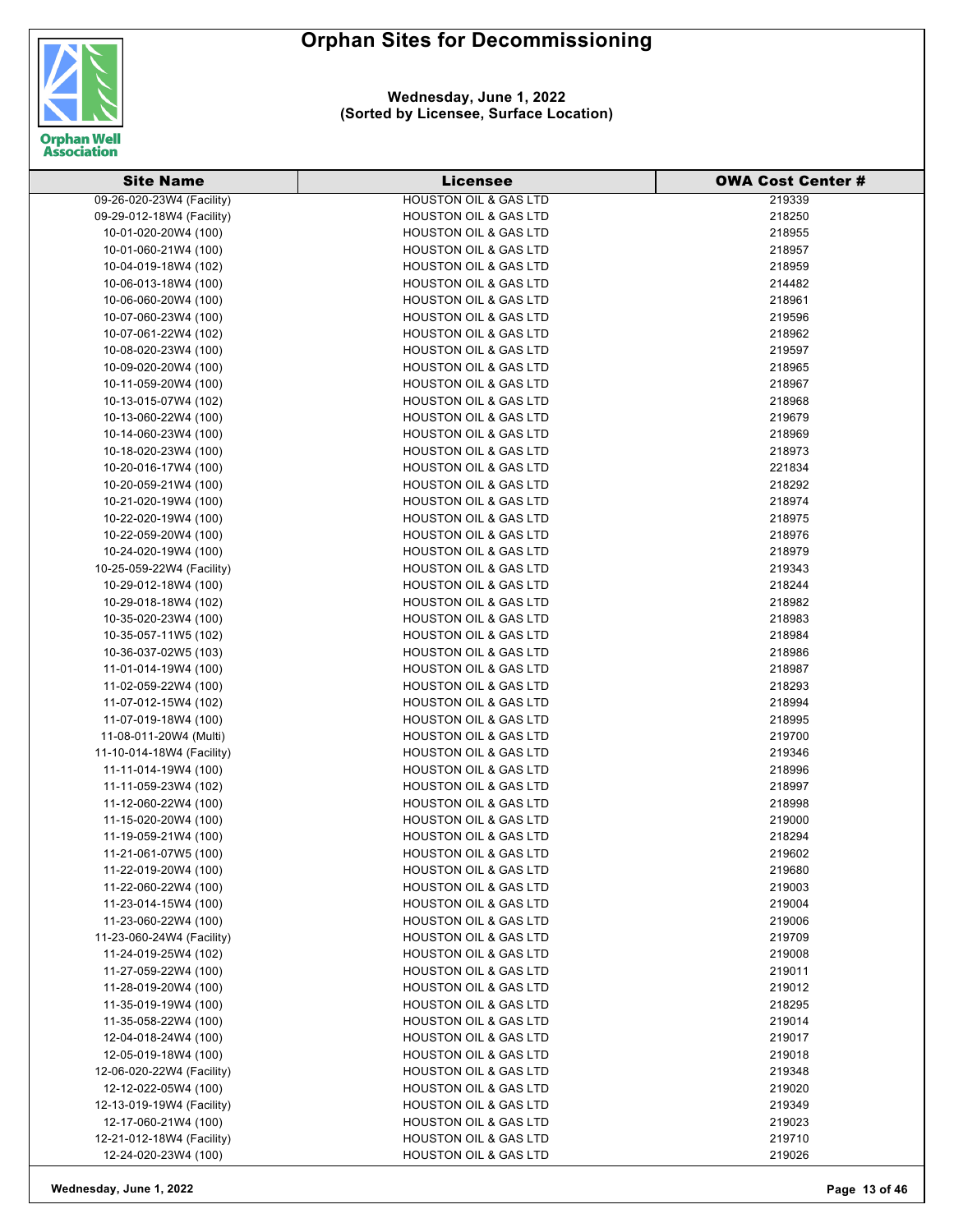

| <b>Site Name</b>           | <b>Licensee</b>                  | <b>OWA Cost Center #</b> |
|----------------------------|----------------------------------|--------------------------|
| 12-24-059-22W4 (100)       | <b>HOUSTON OIL &amp; GAS LTD</b> | 219027                   |
| 12-26-013-14W4 (100)       | <b>HOUSTON OIL &amp; GAS LTD</b> | 218296                   |
| 12-29-020-19W4 (100)       | <b>HOUSTON OIL &amp; GAS LTD</b> | 219030                   |
| 12-31-020-23W4 (100)       | <b>HOUSTON OIL &amp; GAS LTD</b> | 219032                   |
| 12-35-058-20W4 (100)       | <b>HOUSTON OIL &amp; GAS LTD</b> | 219035                   |
| 12-36-060-23W4 (100/05-36) | <b>HOUSTON OIL &amp; GAS LTD</b> | 219036                   |
| 13-01-014-19W4 (100)       | <b>HOUSTON OIL &amp; GAS LTD</b> | 219037                   |
| 13-03-016-20W4 (100)       | <b>HOUSTON OIL &amp; GAS LTD</b> | 221885                   |
| 13-04-019-18W4 (100)       | <b>HOUSTON OIL &amp; GAS LTD</b> | 219039                   |
| 13-06-014-18W4 (102)       | <b>HOUSTON OIL &amp; GAS LTD</b> | 219040                   |
| 13-09-019-18W4 (102)       | <b>HOUSTON OIL &amp; GAS LTD</b> | 219042                   |
| 13-12-014-19W4 (103)       | <b>HOUSTON OIL &amp; GAS LTD</b> | 219044                   |
| 13-14-059-20W4 (100)       | <b>HOUSTON OIL &amp; GAS LTD</b> | 219046                   |
| 13-14-071-08W6 (100/16-15) | <b>HOUSTON OIL &amp; GAS LTD</b> | 219047                   |
| 13-15-020-20W4 (100)       | <b>HOUSTON OIL &amp; GAS LTD</b> | 219048                   |
| 13-17-013-18W4 (100)       | <b>HOUSTON OIL &amp; GAS LTD</b> | 219050                   |
| 13-17-020-22W4 (100)       | <b>HOUSTON OIL &amp; GAS LTD</b> | 219051                   |
| 13-19-059-21W4 (100)       | <b>HOUSTON OIL &amp; GAS LTD</b> | 219053                   |
| 13-22-019-20W4 (100)       | <b>HOUSTON OIL &amp; GAS LTD</b> | 219681                   |
| 13-26-015-18W4 (100)       | <b>HOUSTON OIL &amp; GAS LTD</b> | 218297                   |
| 13-26-060-24W4 (100)       | <b>HOUSTON OIL &amp; GAS LTD</b> | 219056                   |
| 13-29-018-18W4 (100)       | <b>HOUSTON OIL &amp; GAS LTD</b> | 219058                   |
| 13-31-019-25W4 (100)       | <b>HOUSTON OIL &amp; GAS LTD</b> | 219059                   |
| 13-32-018-18W4 (100)       | <b>HOUSTON OIL &amp; GAS LTD</b> | 219062                   |
| 13-34-060-23W4 (100)       | <b>HOUSTON OIL &amp; GAS LTD</b> | 219064                   |
| 13-36-020-23W4 (Facility)  | <b>HOUSTON OIL &amp; GAS LTD</b> | 219351                   |
| 13-36-060-21W4 (100)       | <b>HOUSTON OIL &amp; GAS LTD</b> | 218298                   |
| 14-03-017-18W4 (100)       | <b>HOUSTON OIL &amp; GAS LTD</b> | 219070                   |
| 14-03-018-20W4 (100)       | <b>HOUSTON OIL &amp; GAS LTD</b> | 219072                   |
| 14-06-017-18W4 (102)       | <b>HOUSTON OIL &amp; GAS LTD</b> | 219077                   |
| 14-06-017-18W4 (103)       | <b>HOUSTON OIL &amp; GAS LTD</b> | 221853                   |
| 14-06-019-18W4 (102)       | <b>HOUSTON OIL &amp; GAS LTD</b> | 219079                   |
| 14-06-019-19W4 (100)       | <b>HOUSTON OIL &amp; GAS LTD</b> | 219080                   |
| 14-06-061-22W4 (100)       | <b>HOUSTON OIL &amp; GAS LTD</b> | 219082                   |
| 14-07-017-18W4 (102)       | <b>HOUSTON OIL &amp; GAS LTD</b> | 221854                   |
| 14-07-019-18W4 (100)       | <b>HOUSTON OIL &amp; GAS LTD</b> | 219084                   |
| 14-10-012-21W4 (100)       | <b>HOUSTON OIL &amp; GAS LTD</b> | 219619                   |
| 14-10-020-20W4 (100)       | <b>HOUSTON OIL &amp; GAS LTD</b> | 219089                   |
| 14-11-019-19W4 (100)       | <b>HOUSTON OIL &amp; GAS LTD</b> | 218300                   |
| 14-11-034-03W5 (100)       | <b>HOUSTON OIL &amp; GAS LTD</b> | 219093                   |
| 14-12-019-19W4 (100)       | <b>HOUSTON OIL &amp; GAS LTD</b> | 218301                   |
| 14-15-014-19W4 (100)       | <b>HOUSTON OIL &amp; GAS LTD</b> | 221878                   |
| 14-15-018-19W4 (100/15-15) | <b>HOUSTON OIL &amp; GAS LTD</b> | 219098                   |
| 14-16-013-17W4 (100)       | <b>HOUSTON OIL &amp; GAS LTD</b> | 219099                   |
| 14-17-018-18W4 (100)       | <b>HOUSTON OIL &amp; GAS LTD</b> | 219105                   |
| 14-18-018-18W4 (100)       | <b>HOUSTON OIL &amp; GAS LTD</b> | 219112                   |
| 14-18-020-23W4 (100)       | <b>HOUSTON OIL &amp; GAS LTD</b> | 219114                   |
| 14-23-019-19W4 (100)       | <b>HOUSTON OIL &amp; GAS LTD</b> | 219126                   |
| 14-23-019-20W4 (102)       | <b>HOUSTON OIL &amp; GAS LTD</b> | 219127                   |
| 14-24-019-19W4 (100)       | <b>HOUSTON OIL &amp; GAS LTD</b> | 221855                   |
| 14-25-017-18W4 (100)       | <b>HOUSTON OIL &amp; GAS LTD</b> | 219131                   |
| 14-31-020-22W4 (100)       | <b>HOUSTON OIL &amp; GAS LTD</b> | 219144                   |
| 14-32-017-19W4 (Facility)  | <b>HOUSTON OIL &amp; GAS LTD</b> | 219146                   |
| 14-32-018-19W4 (100)       | <b>HOUSTON OIL &amp; GAS LTD</b> | 219147                   |
| 15-03-020-22W4 (102/02-10) | <b>HOUSTON OIL &amp; GAS LTD</b> | 219642                   |
| 15-05-019-18W4 (100)       | <b>HOUSTON OIL &amp; GAS LTD</b> | 219155                   |
| 15-05-061-20W4 (100)       | <b>HOUSTON OIL &amp; GAS LTD</b> | 219156                   |
| 15-06-013-18W4 (100)       | <b>HOUSTON OIL &amp; GAS LTD</b> | 221884                   |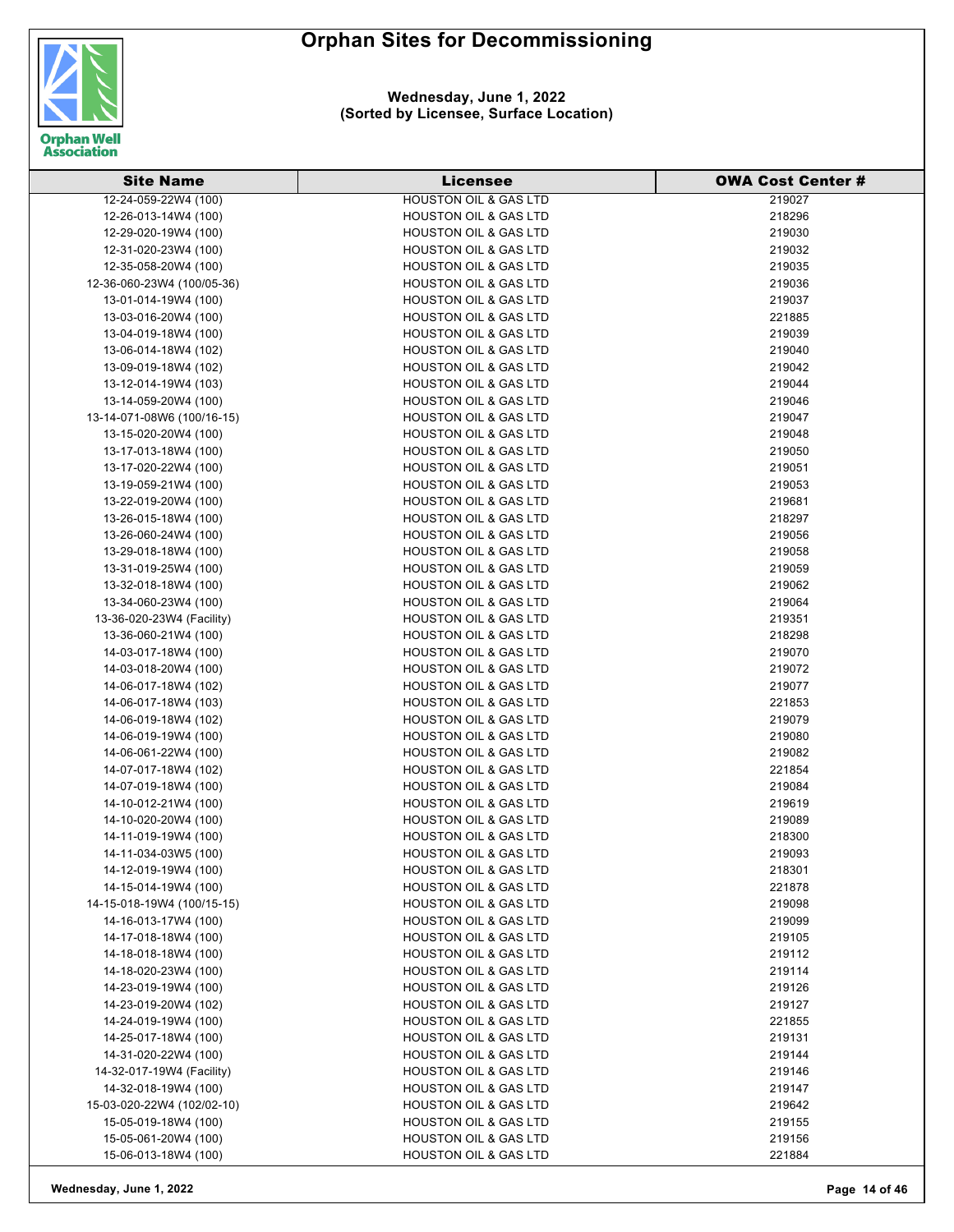

| <b>Site Name</b>          | <b>Licensee</b>                  | <b>OWA Cost Center #</b> |
|---------------------------|----------------------------------|--------------------------|
| 15-10-060-23W4 (100)      | <b>HOUSTON OIL &amp; GAS LTD</b> | 219159                   |
| 15-13-059-22W4 (100)      | <b>HOUSTON OIL &amp; GAS LTD</b> | 219623                   |
| 15-16-020-20W4 (100)      | <b>HOUSTON OIL &amp; GAS LTD</b> | 219162                   |
| 15-24-059-21W4 (102)      | <b>HOUSTON OIL &amp; GAS LTD</b> | 219165                   |
| 15-25-019-20W4 (100)      | <b>HOUSTON OIL &amp; GAS LTD</b> | 219166                   |
| 15-25-060-23W4 (Multi)    | <b>HOUSTON OIL &amp; GAS LTD</b> | 219360                   |
| 15-27-059-21W4 (100)      | <b>HOUSTON OIL &amp; GAS LTD</b> | 219682                   |
| 15-29-012-18W4 (100)      | HOUSTON OIL & GAS LTD            | 218245                   |
| 15-35-012-20W4 (100)      | <b>HOUSTON OIL &amp; GAS LTD</b> | 219628                   |
| 16-01-020-20W4 (100)      | <b>HOUSTON OIL &amp; GAS LTD</b> | 219174                   |
| 16-03-020-20W4 (100)      | <b>HOUSTON OIL &amp; GAS LTD</b> | 219179                   |
| 16-04-020-19W4 (100)      | <b>HOUSTON OIL &amp; GAS LTD</b> | 219182                   |
| 16-06-013-18W4 (100)      | <b>HOUSTON OIL &amp; GAS LTD</b> | 219184                   |
| 16-06-019-18W4 (100)      | <b>HOUSTON OIL &amp; GAS LTD</b> | 219187                   |
| 16-07-019-18W4 (100)      | <b>HOUSTON OIL &amp; GAS LTD</b> | 219189                   |
| 16-08-019-18W4 (Facility) | HOUSTON OIL & GAS LTD            | 219365                   |
| 16-11-014-19W4 (102)      | <b>HOUSTON OIL &amp; GAS LTD</b> | 219197                   |
| 16-11-020-20W4 (100)      | <b>HOUSTON OIL &amp; GAS LTD</b> | 219199                   |
| 16-12-014-19W4 (103)      | <b>HOUSTON OIL &amp; GAS LTD</b> | 219200                   |
| 16-12-020-23W4 (100)      | <b>HOUSTON OIL &amp; GAS LTD</b> | 219201                   |
|                           |                                  |                          |
| 16-13-012-22W4 (Facility) | <b>HOUSTON OIL &amp; GAS LTD</b> | 219202                   |
| 16-13-019-19W4 (100)      | <b>HOUSTON OIL &amp; GAS LTD</b> | 221856                   |
| 16-14-060-20W4 (102)      | <b>HOUSTON OIL &amp; GAS LTD</b> | 219658                   |
| 16-14-060-23W4 (100)      | <b>HOUSTON OIL &amp; GAS LTD</b> | 219205                   |
| 16-15-014-19W4 (100)      | <b>HOUSTON OIL &amp; GAS LTD</b> | 221879                   |
| 16-15-019-20W4 (100)      | <b>HOUSTON OIL &amp; GAS LTD</b> | 219206                   |
| 16-15-060-22W4 (100)      | <b>HOUSTON OIL &amp; GAS LTD</b> | 219683                   |
| 16-17-017-18W4 (100)      | <b>HOUSTON OIL &amp; GAS LTD</b> | 219210                   |
| 16-17-018-18W4 (103)      | <b>HOUSTON OIL &amp; GAS LTD</b> | 219211                   |
| 16-17-020-20W4 (100)      | <b>HOUSTON OIL &amp; GAS LTD</b> | 219214                   |
| 16-18-018-18W4 (100)      | <b>HOUSTON OIL &amp; GAS LTD</b> | 219215                   |
| 16-19-020-19W4 (100)      | <b>HOUSTON OIL &amp; GAS LTD</b> | 219219                   |
| 16-20-014-19W4 (Facility) | <b>HOUSTON OIL &amp; GAS LTD</b> | 219221                   |
| 16-20-020-19W4 (100)      | <b>HOUSTON OIL &amp; GAS LTD</b> | 219224                   |
| 16-21-059-20W4 (100)      | <b>HOUSTON OIL &amp; GAS LTD</b> | 219227                   |
| 16-22-019-19W4 (100)      | <b>HOUSTON OIL &amp; GAS LTD</b> | 219231                   |
| 16-22-019-20W4 (100)      | <b>HOUSTON OIL &amp; GAS LTD</b> | 219686                   |
| 16-22-060-22W4 (100)      | <b>HOUSTON OIL &amp; GAS LTD</b> | 218303                   |
| 16-23-019-19W4 (100)      | <b>HOUSTON OIL &amp; GAS LTD</b> | 219232                   |
| 16-23-021-25W4 (Facility) | <b>HOUSTON OIL &amp; GAS LTD</b> | 219713                   |
| 16-24-017-20W4 (100)      | <b>HOUSTON OIL &amp; GAS LTD</b> | 219235                   |
| 16-25-017-20W4 (100)      | <b>HOUSTON OIL &amp; GAS LTD</b> | 219684                   |
| 16-26-060-24W4 (Facility) | <b>HOUSTON OIL &amp; GAS LTD</b> | 219372                   |
| 16-27-017-20W4 (100)      | <b>HOUSTON OIL &amp; GAS LTD</b> | 219685                   |
| 16-27-060-21W4 (100)      | <b>HOUSTON OIL &amp; GAS LTD</b> | 219245                   |
| 16-28-019-19W4 (100)      | <b>HOUSTON OIL &amp; GAS LTD</b> | 219248                   |
| 16-29-018-18W4 (102)      | <b>HOUSTON OIL &amp; GAS LTD</b> | 219250                   |
| 16-30-060-21W4 (102)      | <b>HOUSTON OIL &amp; GAS LTD</b> | 218304                   |
| 16-32-018-18W4 (102)      | <b>HOUSTON OIL &amp; GAS LTD</b> | 219256                   |
| 16-32-020-20W4 (100)      | <b>HOUSTON OIL &amp; GAS LTD</b> | 219257                   |
| 16-32-020-23W4 (100)      | <b>HOUSTON OIL &amp; GAS LTD</b> | 219258                   |
| 16-35-009-04W4 (100)      | <b>HOUSTON OIL &amp; GAS LTD</b> | 219265                   |
| 16-35-010-21W4 (100)      | <b>HOUSTON OIL &amp; GAS LTD</b> | 218305                   |
| 16-35-019-19W4 (100)      | <b>HOUSTON OIL &amp; GAS LTD</b> | 221857                   |
| 16-35-019-25W4 (100)      | <b>HOUSTON OIL &amp; GAS LTD</b> | 219266                   |
| 04-31-078-23W5 (100)      | HUNT OIL COMPANY                 | 221332                   |
| 01-08-032-09W4 (100)      | INCIPIENT EXPLORATION LTD        | 216274                   |
| 01-16-053-04W4 (Facility) | INCIPIENT EXPLORATION LTD        | 216425                   |
|                           |                                  |                          |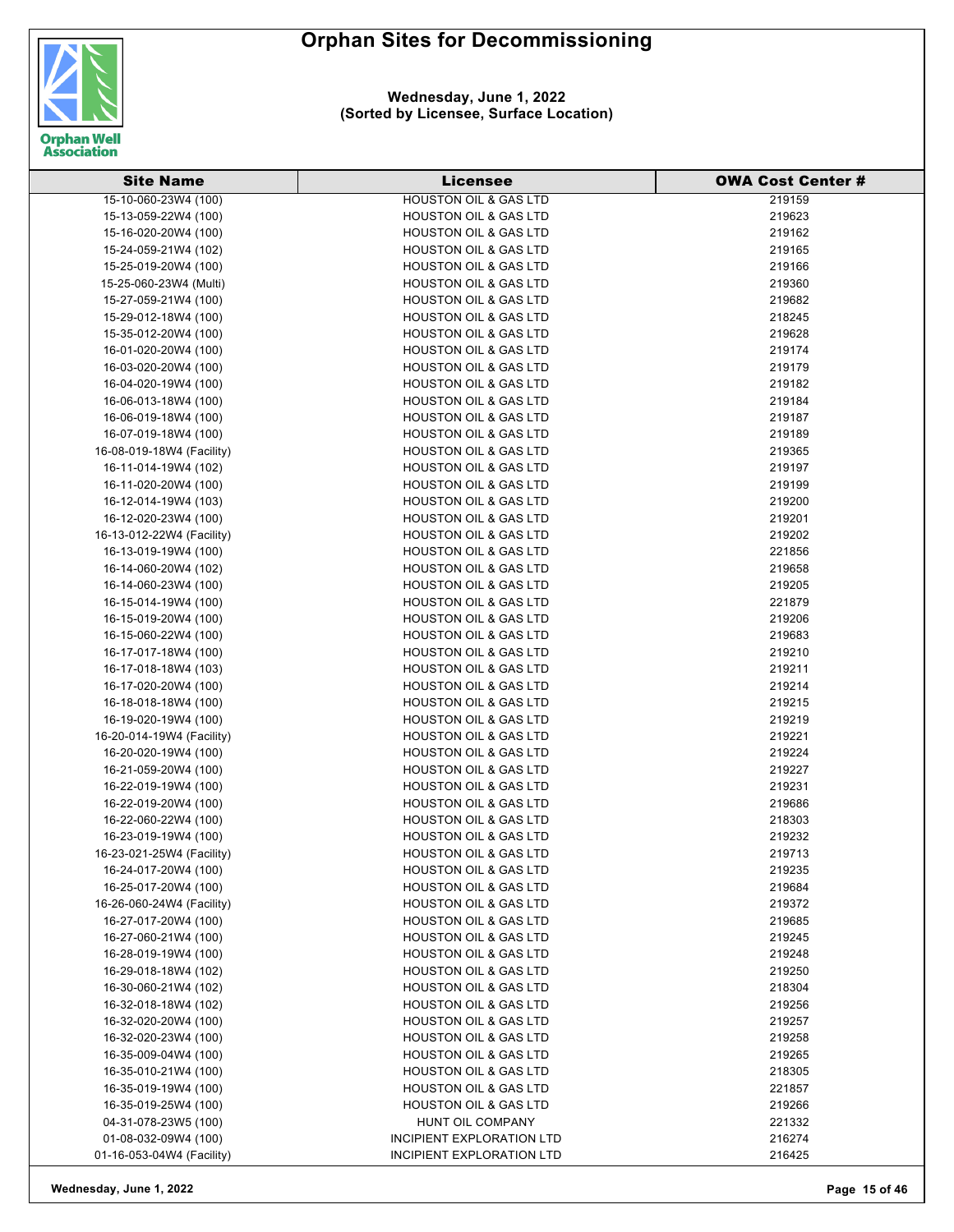

**Wednesday, June 1, 2022 (Sorted by Licensee, Surface Location)**

| <b>Site Name</b>                             | Licensee                                       | <b>OWA Cost Center#</b> |
|----------------------------------------------|------------------------------------------------|-------------------------|
| 02-16-053-04W4 and 07-16-053-04W4 (Facility) | <b>INCIPIENT EXPLORATION LTD</b>               | 216428                  |
| 03-21-053-04W4 (100)                         | INCIPIENT EXPLORATION LTD                      | 216283                  |
| 05-13-064-14W4 (100)                         | INCIPIENT EXPLORATION LTD                      | 216289                  |
| 07-29-016-21W4 (Facility)                    | INCIPIENT EXPLORATION LTD                      | 216433                  |
| 09-14-064-14W4 (100/14-14)                   | INCIPIENT EXPLORATION LTD                      | 216302                  |
| 09-23-064-14W4 (100)                         | INCIPIENT EXPLORATION LTD                      | 216305                  |
| 10-03-065-15W4 (100)                         | INCIPIENT EXPLORATION LTD                      | 216307                  |
| 10-06-024-06W4 (100)                         | INCIPIENT EXPLORATION LTD                      | 216308                  |
| 10-13-064-14W4 (100)                         | INCIPIENT EXPLORATION LTD                      | 216312                  |
| 10-16-053-04W4 (100)                         | INCIPIENT EXPLORATION LTD                      | 216313                  |
| 10-35-064-14W4 (100)                         | INCIPIENT EXPLORATION LTD                      | 216316                  |
| 11-16-053-04W4 (Facility)                    | INCIPIENT EXPLORATION LTD                      | 216443                  |
| 13-12-063-10W4 (100)                         | INCIPIENT EXPLORATION LTD                      | 216326                  |
| 13-24-024-05W4 (100)                         | INCIPIENT EXPLORATION LTD                      | 216329                  |
| 14-23-064-14W4 (100)                         | INCIPIENT EXPLORATION LTD                      | 216335                  |
| 16-02-051-05W4 (100/09-02)                   | INCIPIENT EXPLORATION LTD                      | 216340                  |
| 16-21-053-04W4 (102/09-21)                   | INCIPIENT EXPLORATION LTD                      | 216346                  |
| 02-26-008-08W4 (100)                         | <b>JAGUAR RESOURCES INC</b>                    | 203411                  |
| 06-26-008-08W4 (100)                         | <b>JAGUAR RESOURCES INC</b>                    | 203412                  |
| 06-12-020-03W5 (102)                         | KATANA RESOURCES LTD                           | 200081                  |
| 06-08-019-01W4 (100)                         | <b>KERRISDALE RESOURCES LTD</b>                | 201783                  |
| 08-08-019-01W4 (100)                         | <b>KERRISDALE RESOURCES LTD</b>                | 201784                  |
| 08-26-018-01W4 (100)                         | <b>KERRISDALE RESOURCES LTD</b>                | 201780                  |
| 05-26-070-26W4 (100)                         | KOR ENERGY INC                                 | 213178                  |
| 11-26-069-01W5 (100)                         | <b>KOR ENERGY INC</b>                          | 213179                  |
| 14-04-070-01W5 (100)                         | <b>KOR ENERGY INC</b>                          | 213180                  |
| 03-33-043-27W4 (100)                         | LAND PETROLEUM INTERNATIONAL INC               | 216514                  |
| 04-21-057-03W5 (100)                         | LAND PETROLEUM INTERNATIONAL INC               | 216508                  |
| 05-02-057-04W5 (Facility)                    | LAND PETROLEUM INTERNATIONAL INC               | 216686                  |
| 11-33-043-27W4 (100)                         | LAND PETROLEUM INTERNATIONAL INC               | 216510                  |
| 11-36-043-27W4 (100)                         | LAND PETROLEUM INTERNATIONAL INC               | 216503                  |
| 16-09-043-27W4 (100)                         | LAND PETROLEUM INTERNATIONAL INC               | 216515                  |
| 16-29-043-27W4 (100)                         | LAND PETROLEUM INTERNATIONAL INC               | 216504                  |
| 05-33-054-02W4 (1W0)                         | LEA PARK OILS LIMITED (NON PERSONAL LIABILITY) | 200003                  |
| 16-10-039-16W4 (100)                         | <b>LEGACY PETROLEUM LTD</b>                    | 200635                  |
| 01-01-030-23W4 (103/16-36)                   | <b>LEXIN RESOURCES LTD</b>                     | 206785                  |
| 01-02-018-22W4 (Facility)                    | <b>LEXIN RESOURCES LTD</b>                     | 206909                  |
| 01-03-016-25W4 (100/08-03)                   | <b>LEXIN RESOURCES LTD</b>                     | 205941                  |
| 01-03-030-23W4 (102)                         | <b>LEXIN RESOURCES LTD</b>                     | 206798                  |
| 01-04-016-27W4 (100/02-04)                   | <b>LEXIN RESOURCES LTD</b>                     | 205953                  |
| 01-04-019-27W4 (100)                         | <b>LEXIN RESOURCES LTD</b>                     | 206416                  |
| 01-05-018-21W4 (100/02-05)                   | <b>LEXIN RESOURCES LTD</b>                     | 206185                  |
| 01-06-008-01W5 (100/16-31)                   | <b>LEXIN RESOURCES LTD</b>                     | 209629                  |
| 01-06-017-28W4 (100/08-06)                   | <b>LEXIN RESOURCES LTD</b>                     | 209604                  |
| 01-10-013-02W5 (100/04-11)                   | <b>LEXIN RESOURCES LTD</b>                     | 206855                  |
| 01-10-019-29W4 (Multi)                       | <b>LEXIN RESOURCES LTD</b>                     | 215775                  |
| 01-22-018-23W4 (100)                         | <b>LEXIN RESOURCES LTD</b>                     | 206211                  |
| 01-22-018-29W4 (100/16-15)                   | <b>LEXIN RESOURCES LTD</b>                     | 206347                  |
| 01-25-018-30W4 (Facility)                    | <b>LEXIN RESOURCES LTD</b>                     | 206917                  |
| 01-28-020-27W4 (Facility)                    | <b>LEXIN RESOURCES LTD</b>                     | 206933                  |
| 01-34-029-23W4 (100)                         | LEXIN RESOURCES LTD                            | 206775                  |
| 01-35-016-16W4 (100/07-35)                   | LEXIN RESOURCES LTD                            | 205881                  |
| 01-35-016-29W4 (100)                         | <b>LEXIN RESOURCES LTD</b>                     | 206003                  |
| 01-35-019-28W4 and 02-35-019-28W4 (Facility) | <b>LEXIN RESOURCES LTD</b>                     | 217083                  |
| 01-36-029-23W4 (100)                         | <b>LEXIN RESOURCES LTD</b>                     | 206782                  |
| 02-12-016-21W4 (Facility)                    | <b>LEXIN RESOURCES LTD</b>                     | 206887                  |
| 02-15-030-23W4 (100)                         | <b>LEXIN RESOURCES LTD</b>                     | 206819                  |
| 02-22-030-23W4 (100)                         | LEXIN RESOURCES LTD                            | 206823                  |

**Wednesday, June 1, 2022 Page 16 of 46**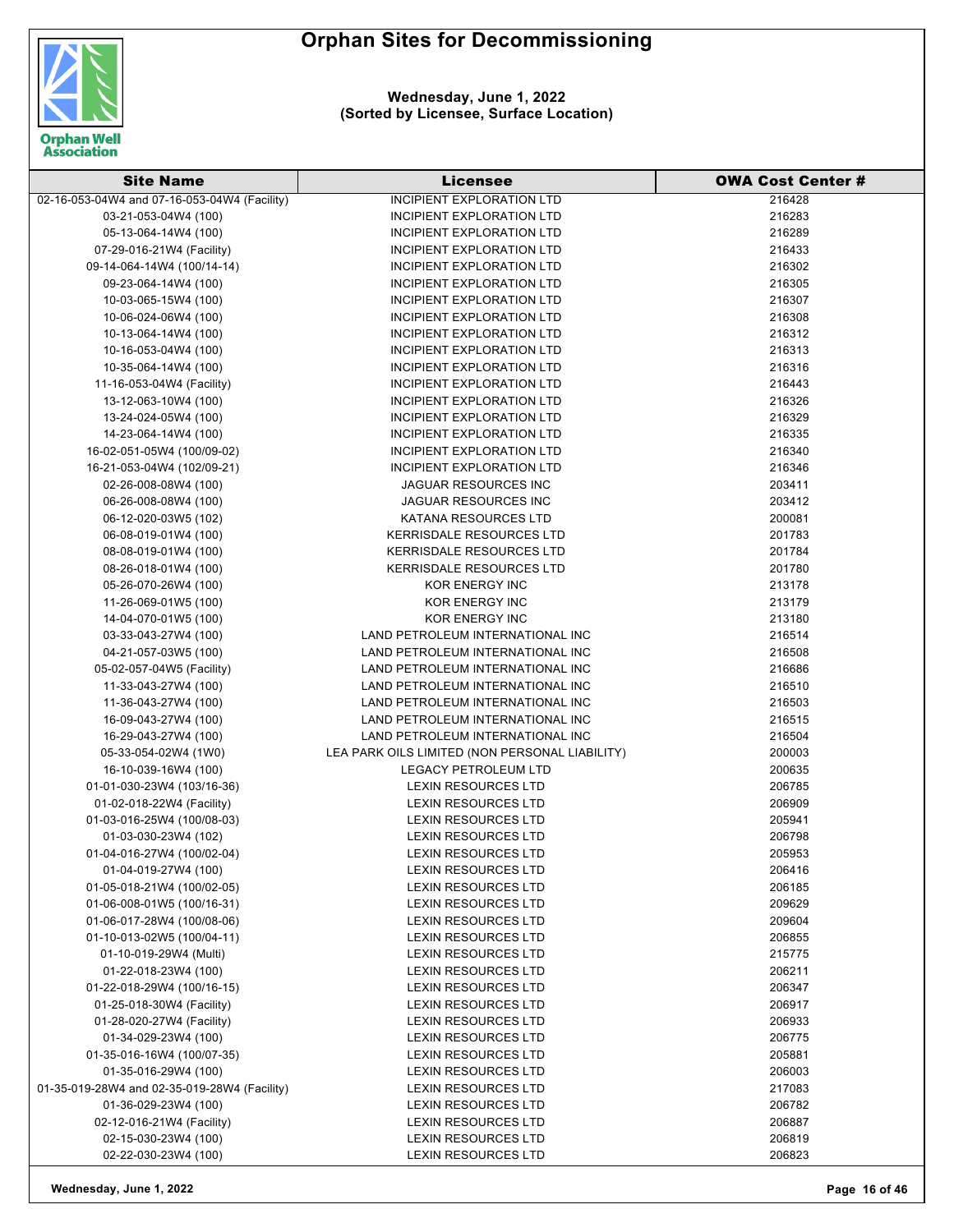

| <b>Site Name</b>           | Licensee                   | <b>OWA Cost Center #</b> |
|----------------------------|----------------------------|--------------------------|
| 02-24-012-02W5 (Facility)  | <b>LEXIN RESOURCES LTD</b> | 208202                   |
| 02-35-017-23W4 (100)       | <b>LEXIN RESOURCES LTD</b> | 206042                   |
| 03-05-017-27W4 (Facility)  | <b>LEXIN RESOURCES LTD</b> | 206901                   |
| 03-09-019-27W4 (100)       | <b>LEXIN RESOURCES LTD</b> | 209622                   |
| 03-09-030-23W4 (100)       | <b>LEXIN RESOURCES LTD</b> | 206807                   |
| 03-19-018-22W4 (100)       | <b>LEXIN RESOURCES LTD</b> | 206197                   |
| 03-20-018-21W4 (100/10-18) | <b>LEXIN RESOURCES LTD</b> | 206190                   |
| 03-25-012-02W5 (Facility)  | <b>LEXIN RESOURCES LTD</b> | 206951                   |
| 04-01-030-23W4 (100/13-36) | <b>LEXIN RESOURCES LTD</b> | 206784                   |
| 04-02-019-26W4 (100)       | <b>LEXIN RESOURCES LTD</b> | 206397                   |
| 04-02-030-23W4 (102)       | <b>LEXIN RESOURCES LTD</b> | 206794                   |
| 04-10-023-28W4 (100)       | <b>LEXIN RESOURCES LTD</b> | 216690                   |
| 04-11-017-25W4 (Facility)  | <b>LEXIN RESOURCES LTD</b> | 206900                   |
| 04-11-018-24W4 (Facility)  | <b>LEXIN RESOURCES LTD</b> | 206910                   |
| 04-12-030-23W4 (100)       | <b>LEXIN RESOURCES LTD</b> | 206815                   |
| 04-14-015-25W4 (100)       | <b>LEXIN RESOURCES LTD</b> | 205862                   |
| 04-15-020-23W4 (100)       | <b>LEXIN RESOURCES LTD</b> | 206516                   |
| 04-15-022-27W4 (Facility)  | <b>LEXIN RESOURCES LTD</b> | 206943                   |
| 04-15-030-23W4 (100)       | <b>LEXIN RESOURCES LTD</b> | 206820                   |
| 04-33-022-27W4 (100)       | <b>LEXIN RESOURCES LTD</b> | 206763                   |
| 05-01-030-23W4 (100)       | <b>LEXIN RESOURCES LTD</b> | 206790                   |
| 05-04-013-28W4 (100)       | <b>LEXIN RESOURCES LTD</b> | 205803                   |
| 05-04-017-25W4 (100)       | <b>LEXIN RESOURCES LTD</b> | 208167                   |
| 05-09-019-27W4 (100)       | <b>LEXIN RESOURCES LTD</b> | 206431                   |
| 05-10-030-23W4 (100)       | <b>LEXIN RESOURCES LTD</b> | 206810                   |
| 05-20-019-27W4 (Facility)  | <b>LEXIN RESOURCES LTD</b> | 206920                   |
| 05-22-030-23W4 (102)       | LEXIN RESOURCES LTD        | 206824                   |
| 05-23-019-29W4 (Multi)     | <b>LEXIN RESOURCES LTD</b> | 216164                   |
| 05-30-016-16W4 (100)       | <b>LEXIN RESOURCES LTD</b> | 205880                   |
| 05-30-016-24W4 (100)       | <b>LEXIN RESOURCES LTD</b> | 205940                   |
| 05-31-020-03W5 (100/06-31) | <b>LEXIN RESOURCES LTD</b> | 208201                   |
| 05-35-029-23W4 (100)       | <b>LEXIN RESOURCES LTD</b> | 206779                   |
| 05-36-029-23W4 (100)       | <b>LEXIN RESOURCES LTD</b> | 206783                   |
| 06-02-019-29W4 (Multi)     | <b>LEXIN RESOURCES LTD</b> | 216162                   |
| 06-03-030-23W4 (100)       | <b>LEXIN RESOURCES LTD</b> | 206799                   |
| 06-04-016-27W4 (Facility)  | <b>LEXIN RESOURCES LTD</b> | 206891                   |
| 06-04-030-23W4 (100)       | <b>LEXIN RESOURCES LTD</b> | 206802                   |
| 06-06-019-25W4 (100)       | <b>LEXIN RESOURCES LTD</b> | 206395                   |
| 06-06-021-27W4 (100)       | <b>LEXIN RESOURCES LTD</b> | 209625                   |
| 06-11-017-28W4 (Facility)  | <b>LEXIN RESOURCES LTD</b> | 206904                   |
| 06-12-017-26W4 (100)       | <b>LEXIN RESOURCES LTD</b> | 206078                   |
| 06-14-017-26W4 (100)       | <b>LEXIN RESOURCES LTD</b> | 206081                   |
| 06-14-020-27W4 (100)       | <b>LEXIN RESOURCES LTD</b> | 206582                   |
| 06-15-020-27W4 (Facility)  | <b>LEXIN RESOURCES LTD</b> | 206927                   |
| 06-15-021-27W4 (100)       | <b>LEXIN RESOURCES LTD</b> | 206722                   |
| 06-15-021-27W4 (100/03-15) | LEXIN RESOURCES LTD        | 206721                   |
| 06-17-021-27W4 (Multi)     | <b>LEXIN RESOURCES LTD</b> | 216156                   |
| 06-18-017-21W4 (100)       | <b>LEXIN RESOURCES LTD</b> | 206011                   |
| 06-33-009-02W5 (100)       | <b>LEXIN RESOURCES LTD</b> | 206844                   |
| 06-33-020-28W4 (Facility)  | LEXIN RESOURCES LTD        | 206936                   |
| 06-34-023-28W4 (100/05-34) | LEXIN RESOURCES LTD        | 206774                   |
| 06-34-029-23W4 (100)       | LEXIN RESOURCES LTD        | 206776                   |
| 06-35-016-22W4 (100)       | <b>LEXIN RESOURCES LTD</b> | 205893                   |
| 06-36-018-26W4 (Multi)     | <b>LEXIN RESOURCES LTD</b> | 216148                   |
| 07-01-030-23W4 (100)       | <b>LEXIN RESOURCES LTD</b> | 206791                   |
| 07-04-019-29W4 (100)       | <b>LEXIN RESOURCES LTD</b> | 206485                   |
| 07-09-007-01W5 (100/04-09) | <b>LEXIN RESOURCES LTD</b> | 206832                   |
| 07-09-030-23W4 (100)       | LEXIN RESOURCES LTD        | 208194                   |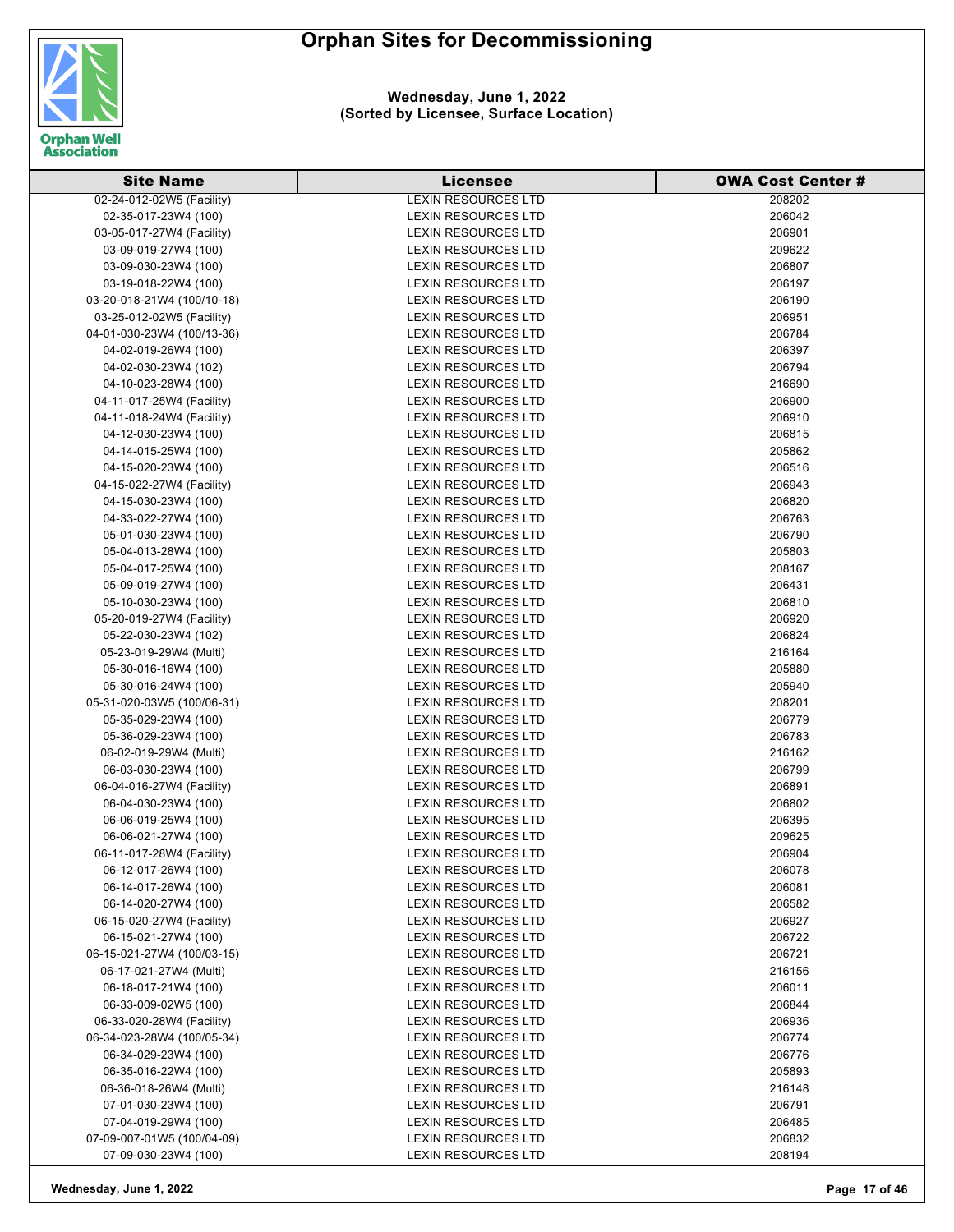

| <b>Site Name</b>                          | Licensee                   | <b>OWA Cost Center #</b> |
|-------------------------------------------|----------------------------|--------------------------|
| 07-10-017-28W4 and 08-10-017-28W4 (Multi) | <b>LEXIN RESOURCES LTD</b> | 216691                   |
| 07-10-030-23W4 (102)                      | <b>LEXIN RESOURCES LTD</b> | 206811                   |
| 07-11-017-26W4 (100)                      | <b>LEXIN RESOURCES LTD</b> | 206076                   |
| 07-11-020-27W4 (100)                      | <b>LEXIN RESOURCES LTD</b> | 206573                   |
| 07-11-021-27W4 (100)                      | <b>LEXIN RESOURCES LTD</b> | 218306                   |
| 07-12-015-25W4 (100)                      | <b>LEXIN RESOURCES LTD</b> | 205860                   |
| 07-12-017-26W4 (100)                      | <b>LEXIN RESOURCES LTD</b> | 206079                   |
| 07-18-030-22W4 (100)                      | LEXIN RESOURCES LTD        | 206786                   |
| 07-24-018-26W4 (100)                      | <b>LEXIN RESOURCES LTD</b> | 206293                   |
| 07-24-020-28W4 (Multi)                    | <b>LEXIN RESOURCES LTD</b> | 216140                   |
| 07-30-016-22W4 (100)                      | <b>LEXIN RESOURCES LTD</b> | 205892                   |
| 07-33-023-28W4 (Facility)                 | <b>LEXIN RESOURCES LTD</b> | 216689                   |
| 08-02-030-23W4 (100)                      | <b>LEXIN RESOURCES LTD</b> | 206795                   |
| 08-04-019-27W4 (100)                      | LEXIN RESOURCES LTD        | 206418                   |
| 08-04-030-23W4 (100)                      | LEXIN RESOURCES LTD        | 206803                   |
| 08-10-020-23W4 (103)                      | <b>LEXIN RESOURCES LTD</b> | 206513                   |
| 08-12-030-23W4 (100)                      | LEXIN RESOURCES LTD        | 206816                   |
| 08-16-015-24W4 (100)                      | <b>LEXIN RESOURCES LTD</b> | 205842                   |
| 08-29-020-27W4 (Facility)                 | <b>LEXIN RESOURCES LTD</b> | 206934                   |
| 08-35-029-23W4 (100)                      | <b>LEXIN RESOURCES LTD</b> | 206780                   |
| 09-02-030-23W4 (100)                      | LEXIN RESOURCES LTD        | 206796                   |
| 09-09-018-24W4 (100)                      | <b>LEXIN RESOURCES LTD</b> | 209609                   |
| 09-10-030-23W4 (100)                      | LEXIN RESOURCES LTD        | 206812                   |
| 09-10-030-23W4 (102)                      | LEXIN RESOURCES LTD        | 206813                   |
| 09-15-030-23W4 (100)                      | LEXIN RESOURCES LTD        | 206821                   |
| 09-17-007-01W5 (Multi)                    | <b>LEXIN RESOURCES LTD</b> | 216130                   |
| 09-17-019-27W4 (Facility)                 | LEXIN RESOURCES LTD        | 206919                   |
| 09-18-030-22W4 (100)                      | LEXIN RESOURCES LTD        | 206787                   |
| 09-20-007-01W5 (100/01-29)                | LEXIN RESOURCES LTD        | 206839                   |
| 09-25-016-17W4 (100)                      | <b>LEXIN RESOURCES LTD</b> | 205883                   |
| 09-32-018-22W4 (100)                      | <b>LEXIN RESOURCES LTD</b> | 206198                   |
| 10-01-020-01W5 (100)                      | <b>LEXIN RESOURCES LTD</b> | 206871                   |
| 10-03-030-23W4 (100)                      | <b>LEXIN RESOURCES LTD</b> | 206800                   |
| 10-05-007-01W5 (Multi)                    | <b>LEXIN RESOURCES LTD</b> | 216128                   |
| 10-10-021-27W4 (Facility)                 | <b>LEXIN RESOURCES LTD</b> | 206939                   |
| 10-13-012-02W5 (Facility)                 | <b>LEXIN RESOURCES LTD</b> | 206950                   |
| 10-13-022-29W4 (100)                      | <b>LEXIN RESOURCES LTD</b> | 206768                   |
| 10-14-020-28W4 (100/02-14)                | <b>LEXIN RESOURCES LTD</b> | 208181                   |
| 10-15-021-27W4 (Facility)                 | <b>LEXIN RESOURCES LTD</b> | 206940                   |
| 10-16-020-27W4 (Facility)                 | <b>LEXIN RESOURCES LTD</b> | 206930                   |
| 10-16-042-03W5 (Facility)                 | LEXIN RESOURCES LTD        | 206952                   |
| 10-21-020-27W4 (Facility)                 | <b>LEXIN RESOURCES LTD</b> | 206932                   |
| 10-21-023-28W4 (Facility)                 | <b>LEXIN RESOURCES LTD</b> | 206946                   |
| 10-21-023-28W4 (Multi)                    | LEXIN RESOURCES LTD        | 216125                   |
| 10-29-019-24W4 (102)                      | LEXIN RESOURCES LTD        | 206388                   |
| 10-32-020-27W4 (Facility)                 | <b>LEXIN RESOURCES LTD</b> | 206935                   |
| 10-36-020-29W4 (102)                      | LEXIN RESOURCES LTD        | 216191                   |
| 11-01-008-02W5 (100)                      | <b>LEXIN RESOURCES LTD</b> | 206842                   |
| 11-01-031-23W4 (100)                      | <b>LEXIN RESOURCES LTD</b> | 206827                   |
| 11-02-017-28W4 (Facility)                 | <b>LEXIN RESOURCES LTD</b> | 206902                   |
| 11-02-030-23W4 (100)                      | LEXIN RESOURCES LTD        | 206797                   |
| 11-03-030-23W4 (100)                      | LEXIN RESOURCES LTD        | 206801                   |
| 11-07-021-28W4 (100)                      | <b>LEXIN RESOURCES LTD</b> | 206748                   |
| 11-08-020-19W4 (Facility)                 | LEXIN RESOURCES LTD        | 206922                   |
| 11-10-017-24W4 (102)                      | <b>LEXIN RESOURCES LTD</b> | 206048                   |
| 11-12-015-24W4 (100)                      | <b>LEXIN RESOURCES LTD</b> | 205841                   |
| 11-14-021-27W4 (100)                      | <b>LEXIN RESOURCES LTD</b> | 206718                   |
| 11-15-018-29W4 (Facility)                 | LEXIN RESOURCES LTD        | 206916                   |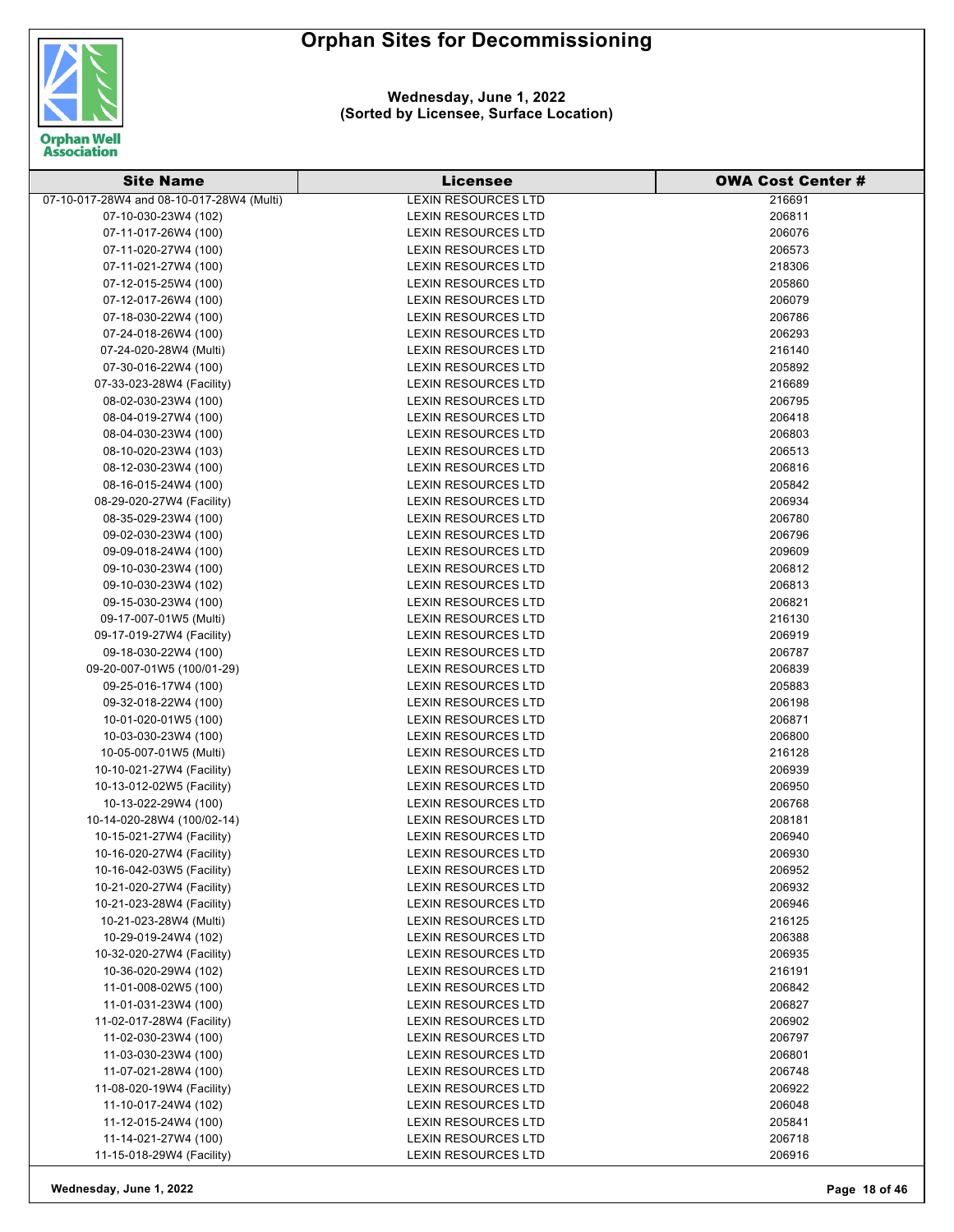

| <b>Site Name</b>                                   | <b>Licensee</b>                                          | <b>OWA Cost Center #</b> |
|----------------------------------------------------|----------------------------------------------------------|--------------------------|
| 11-19-007-01W5 (100/08-19)                         | <b>LEXIN RESOURCES LTD</b>                               | 206837                   |
| 11-20-007-01W5 (100/06-20)                         | <b>LEXIN RESOURCES LTD</b>                               | 206838                   |
| 11-23-016-17W4 (102)                               | <b>LEXIN RESOURCES LTD</b>                               | 205882                   |
| 11-28-019-27W4 (Multi)                             | <b>LEXIN RESOURCES LTD</b>                               | 216117                   |
| 11-28-023-28W4 (102/10-28)                         | <b>LEXIN RESOURCES LTD</b>                               | 206772                   |
| 11-31-016-28W4 (Facility)                          | <b>LEXIN RESOURCES LTD</b>                               | 206894                   |
| 11-35-029-23W4 (100)                               | <b>LEXIN RESOURCES LTD</b>                               | 208193                   |
| 11-36-020-27W4 (100)                               | <b>LEXIN RESOURCES LTD</b>                               | 206654                   |
| 12-01-015-25W4 (100/14-01)                         | <b>LEXIN RESOURCES LTD</b>                               | 205851                   |
| 12-05-020-27W4 (100)                               | <b>LEXIN RESOURCES LTD</b>                               | 206561                   |
| 12-06-018-22W4 (100)                               | <b>LEXIN RESOURCES LTD</b>                               | 206195                   |
| 12-09-019-22W4 (100)                               | <b>LEXIN RESOURCES LTD</b>                               | 206363                   |
| 12-09-030-23W4 (100)                               | <b>LEXIN RESOURCES LTD</b>                               | 206808                   |
| 12-10-030-23W4 (100)                               | <b>LEXIN RESOURCES LTD</b>                               | 206814                   |
| 12-12-030-23W4 (100)                               | <b>LEXIN RESOURCES LTD</b>                               | 206817                   |
| 12-14-021-27W4 (100)                               | <b>LEXIN RESOURCES LTD</b>                               | 206719                   |
| 12-15-030-23W4 (100)                               | <b>LEXIN RESOURCES LTD</b>                               | 206822                   |
| 12-25-018-23W4 (100)                               | <b>LEXIN RESOURCES LTD</b>                               | 206214                   |
| 12-26-016-17W4 (100)                               | <b>LEXIN RESOURCES LTD</b>                               | 205884                   |
| 12-30-017-21W4 (Facility)                          | <b>LEXIN RESOURCES LTD</b>                               | 206897                   |
| 12-32-022-27W4 (100)                               | <b>LEXIN RESOURCES LTD</b>                               | 206762                   |
| 12-34-029-23W4 (100)                               | <b>LEXIN RESOURCES LTD</b>                               | 206777                   |
| 12-35-108-09W6 (Facility)                          | <b>LEXIN RESOURCES LTD</b>                               | 206954                   |
|                                                    |                                                          | 206804                   |
| 13-04-030-23W4 (102)                               | <b>LEXIN RESOURCES LTD</b>                               |                          |
| 13-05-017-29W4 (100/16-06)                         | <b>LEXIN RESOURCES LTD</b>                               | 206153                   |
| 13-16-021-27W4 (100)                               | <b>LEXIN RESOURCES LTD</b>                               | 206723<br>205865         |
| 13-18-015-25W4 (100)                               | <b>LEXIN RESOURCES LTD</b>                               |                          |
| 13-18-030-22W4 (100)                               | <b>LEXIN RESOURCES LTD</b><br><b>LEXIN RESOURCES LTD</b> | 206788                   |
| 13-19-017-25W4 (100)<br>13-20-018-21W4 (100/15-19) | <b>LEXIN RESOURCES LTD</b>                               | 206061<br>206191         |
| 13-28-009-02W5 (100)                               | <b>LEXIN RESOURCES LTD</b>                               | 206843                   |
| 13-32-016-28W4 (100)                               | <b>LEXIN RESOURCES LTD</b>                               | 205983                   |
| 14-01-030-23W4 (100)                               | <b>LEXIN RESOURCES LTD</b>                               | 206792                   |
| 14-03-021-27W4 (Facility)                          | <b>LEXIN RESOURCES LTD</b>                               | 206937                   |
| 14-04-010-02W5 (100/13-04)                         | <b>LEXIN RESOURCES LTD</b>                               | 206845                   |
| 14-06-019-25W4 (100)                               | <b>LEXIN RESOURCES LTD</b>                               | 206396                   |
| 14-06-030-23W4 (103)                               | <b>LEXIN RESOURCES LTD</b>                               | 206806                   |
| 14-08-023-27W4 (100)                               | <b>LEXIN RESOURCES LTD</b>                               | 206771                   |
| 14-10-021-27W4 (100)                               | <b>LEXIN RESOURCES LTD</b>                               | 206708                   |
| 14-11-019-29W4 (Multi)                             | <b>LEXIN RESOURCES LTD</b>                               | 216104                   |
| 14-16-022-27W4 (100)                               | <b>LEXIN RESOURCES LTD</b>                               | 211501                   |
| 14-17-018-25W4 (100)                               | <b>LEXIN RESOURCES LTD</b>                               | 206251                   |
| 14-19-016-16W4 (100)                               | <b>LEXIN RESOURCES LTD</b>                               | 205879                   |
| 14-22-030-23W4 (100)                               | <b>LEXIN RESOURCES LTD</b>                               | 206825                   |
| 14-32-015-23W4 (100)                               | <b>LEXIN RESOURCES LTD</b>                               | 205833                   |
| 14-36-017-22W4 (100/06-06)                         | <b>LEXIN RESOURCES LTD</b>                               | 206187                   |
| 15-02-019-01W5 (100/16-02)                         | <b>LEXIN RESOURCES LTD</b>                               | 206865                   |
| 15-04-030-23W4 (100)                               | <b>LEXIN RESOURCES LTD</b>                               | 206805                   |
| 15-05-016-24W4 (100)                               | <b>LEXIN RESOURCES LTD</b>                               | 205933                   |
| 15-06-017-28W4 (Facility)                          | <b>LEXIN RESOURCES LTD</b>                               | 206903                   |
| 15-09-030-23W4 (100)                               | <b>LEXIN RESOURCES LTD</b>                               | 206809                   |
| 15-12-030-23W4 (100)                               | <b>LEXIN RESOURCES LTD</b>                               | 206818                   |
| 15-13-017-29W4 (100/11-18)                         | <b>LEXIN RESOURCES LTD</b>                               | 206141                   |
| 15-15-019-29W4 (100)                               | <b>LEXIN RESOURCES LTD</b>                               | 206494                   |
| 15-18-030-22W4 (100)                               | <b>LEXIN RESOURCES LTD</b>                               | 206789                   |
| 15-21-018-29W4 (100/10-21)                         | <b>LEXIN RESOURCES LTD</b>                               | 209617                   |
| 15-24-017-24W4 (100)                               | <b>LEXIN RESOURCES LTD</b>                               | 206055                   |
| 15-27-016-25W4 (100)                               | <b>LEXIN RESOURCES LTD</b>                               | 205950                   |
|                                                    |                                                          |                          |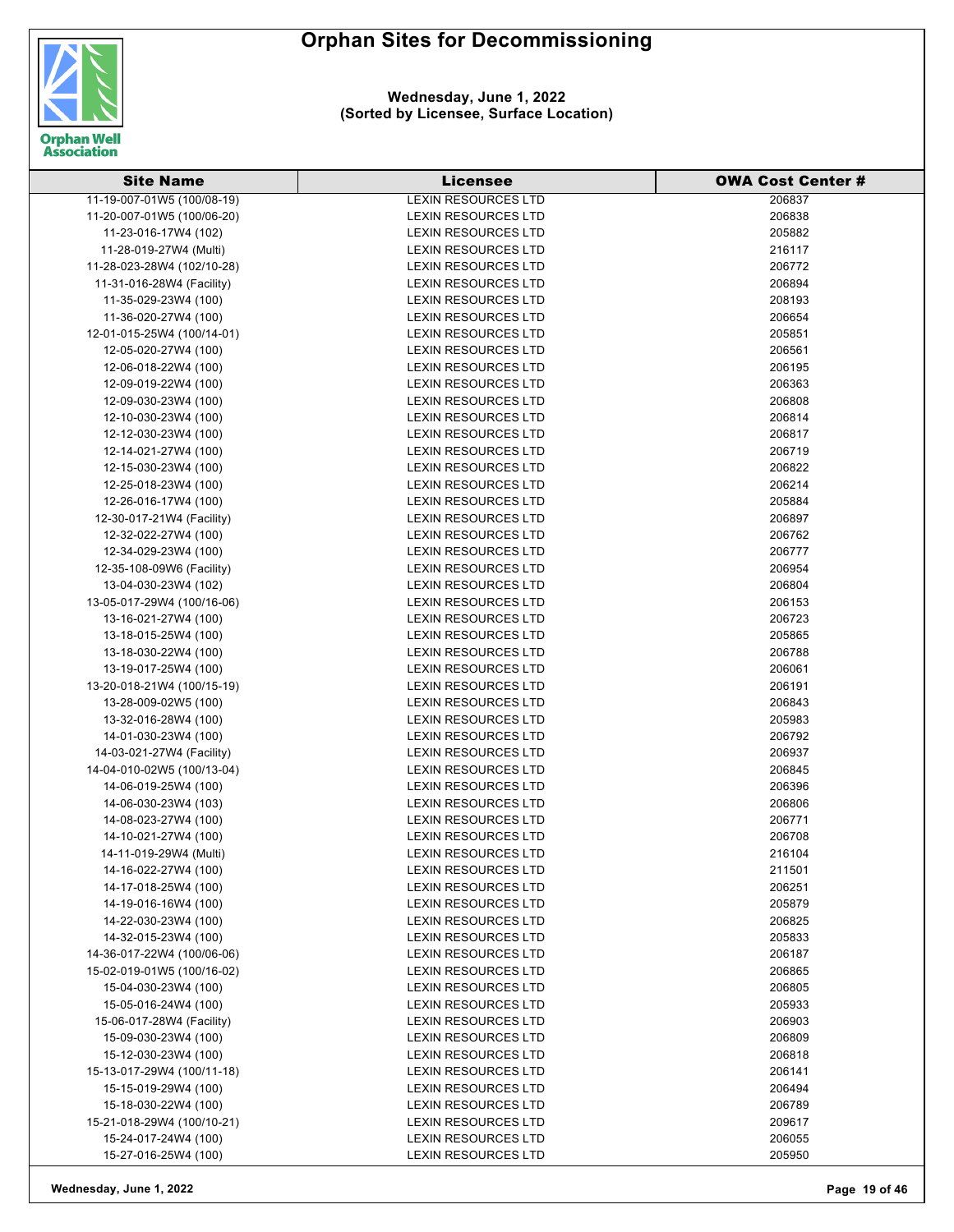

**Wednesday, June 1, 2022 (Sorted by Licensee, Surface Location)**

| 15-31-020-02W5 (100/01-06)<br><b>LEXIN RESOURCES LTD</b><br>206873<br>205850<br>15-34-015-24W4 (100)<br><b>LEXIN RESOURCES LTD</b><br>15-34-018-27W4 (Facility)<br><b>LEXIN RESOURCES LTD</b><br>206915<br>206778<br><b>LEXIN RESOURCES LTD</b><br>15-34-029-23W4 (100)<br><b>LEXIN RESOURCES LTD</b><br>206793<br>16-01-030-23W4 (100)<br>206889<br><b>LEXIN RESOURCES LTD</b><br>16-04-016-23W4 (Facility)<br><b>LEXIN RESOURCES LTD</b><br>206259<br>16-04-018-26W4 (100)<br>206526<br><b>LEXIN RESOURCES LTD</b><br>16-06-020-26W4 (100)<br><b>LEXIN RESOURCES LTD</b><br>206953<br>16-09-054-14W5 (Facility)<br>205861<br><b>LEXIN RESOURCES LTD</b><br>16-12-015-25W4 (100)<br>16-12-017-29W4 (Facility)<br><b>LEXIN RESOURCES LTD</b><br>206906<br>206895<br>16-19-016-29W4 (Facility)<br><b>LEXIN RESOURCES LTD</b><br>16-21-020-27W4 (Multi)<br><b>LEXIN RESOURCES LTD</b><br>216089<br><b>LEXIN RESOURCES LTD</b><br>209603<br>16-26-017-23W4 (100)<br>LEXIN RESOURCES LTD<br>206914<br>16-30-018-26W4 (Facility)<br>206781<br><b>LEXIN RESOURCES LTD</b><br>16-35-029-23W4 (100)<br>LGX OIL + GAS INC<br>221860<br>01-22-012-17W4 (100)<br>LGX OIL + GAS INC<br>221832<br>02-01-013-17W4 (100)<br>209471<br>LGX OIL + GAS INC<br>02-01-015-17W4 (100)<br>221861<br>02-03-016-21W4 (100)<br>LGX OIL + GAS INC<br>LGX OIL + GAS INC<br>210915<br>02-13-016-22W4 (100)<br>02-14-004-05W4 (100)<br>LGX OIL + GAS INC<br>211531<br>02-16-003-21W4 (100)<br>LGX OIL + GAS INC<br>211514<br>03-16-004-06W4 (103/06-16)<br>LGX OIL + GAS INC<br>211545<br>LGX OIL + GAS INC<br>221863<br>03-31-012-16W4 (100)<br>215797<br>04-10-004-05W4 (Multi)<br>LGX OIL + GAS INC<br>211690<br>04-26-006-21W4 (100)<br>LGX OIL + GAS INC<br>LGX OIL + GAS INC<br>211708<br>04-28-003-21W4 (Facility)<br>216154<br>LGX OIL + GAS INC<br>06-21-005-05W4 (Multi)<br>06-28-005-05W4 (100)<br>LGX OIL + GAS INC<br>211650<br>LGX OIL + GAS INC<br>211714<br>07-28-005-05W4 (Facility)<br>LGX OIL + GAS INC<br>211675<br>07-30-005-05W4 (100)<br>LGX OIL + GAS INC<br>211689<br>08-19-006-21W4 (100)<br>LGX OIL + GAS INC<br>221865<br>08-23-016-21W4 (100)<br>211717<br>LGX OIL + GAS INC<br>08-27-006-21W4 (Facility)<br>LGX OIL + GAS INC<br>211713<br>08-28-005-05W4 (Facility)<br>LGX OIL + GAS INC<br>221866<br>10-01-017-19W4 (100)<br>10-29-003-21W4 (102)<br>LGX OIL + GAS INC<br>211520<br>LGX OIL + GAS INC<br>211521<br>10-31-003-21W4 (100)<br>10-32-003-21W4 (100)<br>LGX OIL + GAS INC<br>211522<br>10-36-003-22W4 (100)<br>LGX OIL + GAS INC<br>211523<br>12-28-005-05W4 (100)<br>LGX OIL + GAS INC<br>211658<br>13-19-006-21W4 (Facility)<br>LGX OIL + GAS INC<br>211716<br>14-14-004-05W4 (Facility)<br>LGX OIL + GAS INC<br>211709<br>LGX OIL + GAS INC<br>14-24-012-17W4 (100)<br>221835<br>14-30-016-17W4 (100)<br>LGX OIL + GAS INC<br>209475<br>15-23-012-17W4 (100)<br>LGX OIL + GAS INC<br>221837<br>16-04-006-29W4 (100/10-04)<br>LGX OIL + GAS INC<br>209470<br>LGX OIL + GAS INC<br>16-14-016-21W4 (100)<br>221820<br>16-15-012-17W4 (100)<br>LGX OIL + GAS INC<br>221868<br>03-07-050-01W5 (100/06-07)<br><b>LOCKWOOD RESOURCES LTD</b><br>208499<br>LOCKWOOD RESOURCES LTD<br>208496<br>04-09-055-24W4 (100)<br>05-20-045-05W4 (1B0)<br>LOCKWOOD RESOURCES LTD<br>208474<br>05-20-045-05W4 (1D0)<br>LOCKWOOD RESOURCES LTD<br>208475<br>06-15-045-05W4 (100)<br>LOCKWOOD RESOURCES LTD<br>208470<br>06-21-045-05W4 (1D0)<br>LOCKWOOD RESOURCES LTD<br>208479<br>06-22-045-05W4 (100)<br>LOCKWOOD RESOURCES LTD<br>208480<br>LOCKWOOD RESOURCES LTD<br>208504<br>08-18-050-23W4 (Facility) | <b>Site Name</b> | <b>Licensee</b> | <b>OWA Cost Center #</b> |
|-----------------------------------------------------------------------------------------------------------------------------------------------------------------------------------------------------------------------------------------------------------------------------------------------------------------------------------------------------------------------------------------------------------------------------------------------------------------------------------------------------------------------------------------------------------------------------------------------------------------------------------------------------------------------------------------------------------------------------------------------------------------------------------------------------------------------------------------------------------------------------------------------------------------------------------------------------------------------------------------------------------------------------------------------------------------------------------------------------------------------------------------------------------------------------------------------------------------------------------------------------------------------------------------------------------------------------------------------------------------------------------------------------------------------------------------------------------------------------------------------------------------------------------------------------------------------------------------------------------------------------------------------------------------------------------------------------------------------------------------------------------------------------------------------------------------------------------------------------------------------------------------------------------------------------------------------------------------------------------------------------------------------------------------------------------------------------------------------------------------------------------------------------------------------------------------------------------------------------------------------------------------------------------------------------------------------------------------------------------------------------------------------------------------------------------------------------------------------------------------------------------------------------------------------------------------------------------------------------------------------------------------------------------------------------------------------------------------------------------------------------------------------------------------------------------------------------------------------------------------------------------------------------------------------------------------------------------------------------------------------------------------------------------------------------------------------------------------------------------------------------------------------------------------------------------------------------------------------------------------------------------------------------------------------------------------------------------------------------------------------------------------------------------------------------------------------------------------------------------------------------------------------------------------------------------------------------------------------------------|------------------|-----------------|--------------------------|
|                                                                                                                                                                                                                                                                                                                                                                                                                                                                                                                                                                                                                                                                                                                                                                                                                                                                                                                                                                                                                                                                                                                                                                                                                                                                                                                                                                                                                                                                                                                                                                                                                                                                                                                                                                                                                                                                                                                                                                                                                                                                                                                                                                                                                                                                                                                                                                                                                                                                                                                                                                                                                                                                                                                                                                                                                                                                                                                                                                                                                                                                                                                                                                                                                                                                                                                                                                                                                                                                                                                                                                                                           |                  |                 |                          |
|                                                                                                                                                                                                                                                                                                                                                                                                                                                                                                                                                                                                                                                                                                                                                                                                                                                                                                                                                                                                                                                                                                                                                                                                                                                                                                                                                                                                                                                                                                                                                                                                                                                                                                                                                                                                                                                                                                                                                                                                                                                                                                                                                                                                                                                                                                                                                                                                                                                                                                                                                                                                                                                                                                                                                                                                                                                                                                                                                                                                                                                                                                                                                                                                                                                                                                                                                                                                                                                                                                                                                                                                           |                  |                 |                          |
|                                                                                                                                                                                                                                                                                                                                                                                                                                                                                                                                                                                                                                                                                                                                                                                                                                                                                                                                                                                                                                                                                                                                                                                                                                                                                                                                                                                                                                                                                                                                                                                                                                                                                                                                                                                                                                                                                                                                                                                                                                                                                                                                                                                                                                                                                                                                                                                                                                                                                                                                                                                                                                                                                                                                                                                                                                                                                                                                                                                                                                                                                                                                                                                                                                                                                                                                                                                                                                                                                                                                                                                                           |                  |                 |                          |
|                                                                                                                                                                                                                                                                                                                                                                                                                                                                                                                                                                                                                                                                                                                                                                                                                                                                                                                                                                                                                                                                                                                                                                                                                                                                                                                                                                                                                                                                                                                                                                                                                                                                                                                                                                                                                                                                                                                                                                                                                                                                                                                                                                                                                                                                                                                                                                                                                                                                                                                                                                                                                                                                                                                                                                                                                                                                                                                                                                                                                                                                                                                                                                                                                                                                                                                                                                                                                                                                                                                                                                                                           |                  |                 |                          |
|                                                                                                                                                                                                                                                                                                                                                                                                                                                                                                                                                                                                                                                                                                                                                                                                                                                                                                                                                                                                                                                                                                                                                                                                                                                                                                                                                                                                                                                                                                                                                                                                                                                                                                                                                                                                                                                                                                                                                                                                                                                                                                                                                                                                                                                                                                                                                                                                                                                                                                                                                                                                                                                                                                                                                                                                                                                                                                                                                                                                                                                                                                                                                                                                                                                                                                                                                                                                                                                                                                                                                                                                           |                  |                 |                          |
|                                                                                                                                                                                                                                                                                                                                                                                                                                                                                                                                                                                                                                                                                                                                                                                                                                                                                                                                                                                                                                                                                                                                                                                                                                                                                                                                                                                                                                                                                                                                                                                                                                                                                                                                                                                                                                                                                                                                                                                                                                                                                                                                                                                                                                                                                                                                                                                                                                                                                                                                                                                                                                                                                                                                                                                                                                                                                                                                                                                                                                                                                                                                                                                                                                                                                                                                                                                                                                                                                                                                                                                                           |                  |                 |                          |
|                                                                                                                                                                                                                                                                                                                                                                                                                                                                                                                                                                                                                                                                                                                                                                                                                                                                                                                                                                                                                                                                                                                                                                                                                                                                                                                                                                                                                                                                                                                                                                                                                                                                                                                                                                                                                                                                                                                                                                                                                                                                                                                                                                                                                                                                                                                                                                                                                                                                                                                                                                                                                                                                                                                                                                                                                                                                                                                                                                                                                                                                                                                                                                                                                                                                                                                                                                                                                                                                                                                                                                                                           |                  |                 |                          |
|                                                                                                                                                                                                                                                                                                                                                                                                                                                                                                                                                                                                                                                                                                                                                                                                                                                                                                                                                                                                                                                                                                                                                                                                                                                                                                                                                                                                                                                                                                                                                                                                                                                                                                                                                                                                                                                                                                                                                                                                                                                                                                                                                                                                                                                                                                                                                                                                                                                                                                                                                                                                                                                                                                                                                                                                                                                                                                                                                                                                                                                                                                                                                                                                                                                                                                                                                                                                                                                                                                                                                                                                           |                  |                 |                          |
|                                                                                                                                                                                                                                                                                                                                                                                                                                                                                                                                                                                                                                                                                                                                                                                                                                                                                                                                                                                                                                                                                                                                                                                                                                                                                                                                                                                                                                                                                                                                                                                                                                                                                                                                                                                                                                                                                                                                                                                                                                                                                                                                                                                                                                                                                                                                                                                                                                                                                                                                                                                                                                                                                                                                                                                                                                                                                                                                                                                                                                                                                                                                                                                                                                                                                                                                                                                                                                                                                                                                                                                                           |                  |                 |                          |
|                                                                                                                                                                                                                                                                                                                                                                                                                                                                                                                                                                                                                                                                                                                                                                                                                                                                                                                                                                                                                                                                                                                                                                                                                                                                                                                                                                                                                                                                                                                                                                                                                                                                                                                                                                                                                                                                                                                                                                                                                                                                                                                                                                                                                                                                                                                                                                                                                                                                                                                                                                                                                                                                                                                                                                                                                                                                                                                                                                                                                                                                                                                                                                                                                                                                                                                                                                                                                                                                                                                                                                                                           |                  |                 |                          |
|                                                                                                                                                                                                                                                                                                                                                                                                                                                                                                                                                                                                                                                                                                                                                                                                                                                                                                                                                                                                                                                                                                                                                                                                                                                                                                                                                                                                                                                                                                                                                                                                                                                                                                                                                                                                                                                                                                                                                                                                                                                                                                                                                                                                                                                                                                                                                                                                                                                                                                                                                                                                                                                                                                                                                                                                                                                                                                                                                                                                                                                                                                                                                                                                                                                                                                                                                                                                                                                                                                                                                                                                           |                  |                 |                          |
|                                                                                                                                                                                                                                                                                                                                                                                                                                                                                                                                                                                                                                                                                                                                                                                                                                                                                                                                                                                                                                                                                                                                                                                                                                                                                                                                                                                                                                                                                                                                                                                                                                                                                                                                                                                                                                                                                                                                                                                                                                                                                                                                                                                                                                                                                                                                                                                                                                                                                                                                                                                                                                                                                                                                                                                                                                                                                                                                                                                                                                                                                                                                                                                                                                                                                                                                                                                                                                                                                                                                                                                                           |                  |                 |                          |
|                                                                                                                                                                                                                                                                                                                                                                                                                                                                                                                                                                                                                                                                                                                                                                                                                                                                                                                                                                                                                                                                                                                                                                                                                                                                                                                                                                                                                                                                                                                                                                                                                                                                                                                                                                                                                                                                                                                                                                                                                                                                                                                                                                                                                                                                                                                                                                                                                                                                                                                                                                                                                                                                                                                                                                                                                                                                                                                                                                                                                                                                                                                                                                                                                                                                                                                                                                                                                                                                                                                                                                                                           |                  |                 |                          |
|                                                                                                                                                                                                                                                                                                                                                                                                                                                                                                                                                                                                                                                                                                                                                                                                                                                                                                                                                                                                                                                                                                                                                                                                                                                                                                                                                                                                                                                                                                                                                                                                                                                                                                                                                                                                                                                                                                                                                                                                                                                                                                                                                                                                                                                                                                                                                                                                                                                                                                                                                                                                                                                                                                                                                                                                                                                                                                                                                                                                                                                                                                                                                                                                                                                                                                                                                                                                                                                                                                                                                                                                           |                  |                 |                          |
|                                                                                                                                                                                                                                                                                                                                                                                                                                                                                                                                                                                                                                                                                                                                                                                                                                                                                                                                                                                                                                                                                                                                                                                                                                                                                                                                                                                                                                                                                                                                                                                                                                                                                                                                                                                                                                                                                                                                                                                                                                                                                                                                                                                                                                                                                                                                                                                                                                                                                                                                                                                                                                                                                                                                                                                                                                                                                                                                                                                                                                                                                                                                                                                                                                                                                                                                                                                                                                                                                                                                                                                                           |                  |                 |                          |
|                                                                                                                                                                                                                                                                                                                                                                                                                                                                                                                                                                                                                                                                                                                                                                                                                                                                                                                                                                                                                                                                                                                                                                                                                                                                                                                                                                                                                                                                                                                                                                                                                                                                                                                                                                                                                                                                                                                                                                                                                                                                                                                                                                                                                                                                                                                                                                                                                                                                                                                                                                                                                                                                                                                                                                                                                                                                                                                                                                                                                                                                                                                                                                                                                                                                                                                                                                                                                                                                                                                                                                                                           |                  |                 |                          |
|                                                                                                                                                                                                                                                                                                                                                                                                                                                                                                                                                                                                                                                                                                                                                                                                                                                                                                                                                                                                                                                                                                                                                                                                                                                                                                                                                                                                                                                                                                                                                                                                                                                                                                                                                                                                                                                                                                                                                                                                                                                                                                                                                                                                                                                                                                                                                                                                                                                                                                                                                                                                                                                                                                                                                                                                                                                                                                                                                                                                                                                                                                                                                                                                                                                                                                                                                                                                                                                                                                                                                                                                           |                  |                 |                          |
|                                                                                                                                                                                                                                                                                                                                                                                                                                                                                                                                                                                                                                                                                                                                                                                                                                                                                                                                                                                                                                                                                                                                                                                                                                                                                                                                                                                                                                                                                                                                                                                                                                                                                                                                                                                                                                                                                                                                                                                                                                                                                                                                                                                                                                                                                                                                                                                                                                                                                                                                                                                                                                                                                                                                                                                                                                                                                                                                                                                                                                                                                                                                                                                                                                                                                                                                                                                                                                                                                                                                                                                                           |                  |                 |                          |
|                                                                                                                                                                                                                                                                                                                                                                                                                                                                                                                                                                                                                                                                                                                                                                                                                                                                                                                                                                                                                                                                                                                                                                                                                                                                                                                                                                                                                                                                                                                                                                                                                                                                                                                                                                                                                                                                                                                                                                                                                                                                                                                                                                                                                                                                                                                                                                                                                                                                                                                                                                                                                                                                                                                                                                                                                                                                                                                                                                                                                                                                                                                                                                                                                                                                                                                                                                                                                                                                                                                                                                                                           |                  |                 |                          |
|                                                                                                                                                                                                                                                                                                                                                                                                                                                                                                                                                                                                                                                                                                                                                                                                                                                                                                                                                                                                                                                                                                                                                                                                                                                                                                                                                                                                                                                                                                                                                                                                                                                                                                                                                                                                                                                                                                                                                                                                                                                                                                                                                                                                                                                                                                                                                                                                                                                                                                                                                                                                                                                                                                                                                                                                                                                                                                                                                                                                                                                                                                                                                                                                                                                                                                                                                                                                                                                                                                                                                                                                           |                  |                 |                          |
|                                                                                                                                                                                                                                                                                                                                                                                                                                                                                                                                                                                                                                                                                                                                                                                                                                                                                                                                                                                                                                                                                                                                                                                                                                                                                                                                                                                                                                                                                                                                                                                                                                                                                                                                                                                                                                                                                                                                                                                                                                                                                                                                                                                                                                                                                                                                                                                                                                                                                                                                                                                                                                                                                                                                                                                                                                                                                                                                                                                                                                                                                                                                                                                                                                                                                                                                                                                                                                                                                                                                                                                                           |                  |                 |                          |
|                                                                                                                                                                                                                                                                                                                                                                                                                                                                                                                                                                                                                                                                                                                                                                                                                                                                                                                                                                                                                                                                                                                                                                                                                                                                                                                                                                                                                                                                                                                                                                                                                                                                                                                                                                                                                                                                                                                                                                                                                                                                                                                                                                                                                                                                                                                                                                                                                                                                                                                                                                                                                                                                                                                                                                                                                                                                                                                                                                                                                                                                                                                                                                                                                                                                                                                                                                                                                                                                                                                                                                                                           |                  |                 |                          |
|                                                                                                                                                                                                                                                                                                                                                                                                                                                                                                                                                                                                                                                                                                                                                                                                                                                                                                                                                                                                                                                                                                                                                                                                                                                                                                                                                                                                                                                                                                                                                                                                                                                                                                                                                                                                                                                                                                                                                                                                                                                                                                                                                                                                                                                                                                                                                                                                                                                                                                                                                                                                                                                                                                                                                                                                                                                                                                                                                                                                                                                                                                                                                                                                                                                                                                                                                                                                                                                                                                                                                                                                           |                  |                 |                          |
|                                                                                                                                                                                                                                                                                                                                                                                                                                                                                                                                                                                                                                                                                                                                                                                                                                                                                                                                                                                                                                                                                                                                                                                                                                                                                                                                                                                                                                                                                                                                                                                                                                                                                                                                                                                                                                                                                                                                                                                                                                                                                                                                                                                                                                                                                                                                                                                                                                                                                                                                                                                                                                                                                                                                                                                                                                                                                                                                                                                                                                                                                                                                                                                                                                                                                                                                                                                                                                                                                                                                                                                                           |                  |                 |                          |
|                                                                                                                                                                                                                                                                                                                                                                                                                                                                                                                                                                                                                                                                                                                                                                                                                                                                                                                                                                                                                                                                                                                                                                                                                                                                                                                                                                                                                                                                                                                                                                                                                                                                                                                                                                                                                                                                                                                                                                                                                                                                                                                                                                                                                                                                                                                                                                                                                                                                                                                                                                                                                                                                                                                                                                                                                                                                                                                                                                                                                                                                                                                                                                                                                                                                                                                                                                                                                                                                                                                                                                                                           |                  |                 |                          |
|                                                                                                                                                                                                                                                                                                                                                                                                                                                                                                                                                                                                                                                                                                                                                                                                                                                                                                                                                                                                                                                                                                                                                                                                                                                                                                                                                                                                                                                                                                                                                                                                                                                                                                                                                                                                                                                                                                                                                                                                                                                                                                                                                                                                                                                                                                                                                                                                                                                                                                                                                                                                                                                                                                                                                                                                                                                                                                                                                                                                                                                                                                                                                                                                                                                                                                                                                                                                                                                                                                                                                                                                           |                  |                 |                          |
|                                                                                                                                                                                                                                                                                                                                                                                                                                                                                                                                                                                                                                                                                                                                                                                                                                                                                                                                                                                                                                                                                                                                                                                                                                                                                                                                                                                                                                                                                                                                                                                                                                                                                                                                                                                                                                                                                                                                                                                                                                                                                                                                                                                                                                                                                                                                                                                                                                                                                                                                                                                                                                                                                                                                                                                                                                                                                                                                                                                                                                                                                                                                                                                                                                                                                                                                                                                                                                                                                                                                                                                                           |                  |                 |                          |
|                                                                                                                                                                                                                                                                                                                                                                                                                                                                                                                                                                                                                                                                                                                                                                                                                                                                                                                                                                                                                                                                                                                                                                                                                                                                                                                                                                                                                                                                                                                                                                                                                                                                                                                                                                                                                                                                                                                                                                                                                                                                                                                                                                                                                                                                                                                                                                                                                                                                                                                                                                                                                                                                                                                                                                                                                                                                                                                                                                                                                                                                                                                                                                                                                                                                                                                                                                                                                                                                                                                                                                                                           |                  |                 |                          |
|                                                                                                                                                                                                                                                                                                                                                                                                                                                                                                                                                                                                                                                                                                                                                                                                                                                                                                                                                                                                                                                                                                                                                                                                                                                                                                                                                                                                                                                                                                                                                                                                                                                                                                                                                                                                                                                                                                                                                                                                                                                                                                                                                                                                                                                                                                                                                                                                                                                                                                                                                                                                                                                                                                                                                                                                                                                                                                                                                                                                                                                                                                                                                                                                                                                                                                                                                                                                                                                                                                                                                                                                           |                  |                 |                          |
|                                                                                                                                                                                                                                                                                                                                                                                                                                                                                                                                                                                                                                                                                                                                                                                                                                                                                                                                                                                                                                                                                                                                                                                                                                                                                                                                                                                                                                                                                                                                                                                                                                                                                                                                                                                                                                                                                                                                                                                                                                                                                                                                                                                                                                                                                                                                                                                                                                                                                                                                                                                                                                                                                                                                                                                                                                                                                                                                                                                                                                                                                                                                                                                                                                                                                                                                                                                                                                                                                                                                                                                                           |                  |                 |                          |
|                                                                                                                                                                                                                                                                                                                                                                                                                                                                                                                                                                                                                                                                                                                                                                                                                                                                                                                                                                                                                                                                                                                                                                                                                                                                                                                                                                                                                                                                                                                                                                                                                                                                                                                                                                                                                                                                                                                                                                                                                                                                                                                                                                                                                                                                                                                                                                                                                                                                                                                                                                                                                                                                                                                                                                                                                                                                                                                                                                                                                                                                                                                                                                                                                                                                                                                                                                                                                                                                                                                                                                                                           |                  |                 |                          |
|                                                                                                                                                                                                                                                                                                                                                                                                                                                                                                                                                                                                                                                                                                                                                                                                                                                                                                                                                                                                                                                                                                                                                                                                                                                                                                                                                                                                                                                                                                                                                                                                                                                                                                                                                                                                                                                                                                                                                                                                                                                                                                                                                                                                                                                                                                                                                                                                                                                                                                                                                                                                                                                                                                                                                                                                                                                                                                                                                                                                                                                                                                                                                                                                                                                                                                                                                                                                                                                                                                                                                                                                           |                  |                 |                          |
|                                                                                                                                                                                                                                                                                                                                                                                                                                                                                                                                                                                                                                                                                                                                                                                                                                                                                                                                                                                                                                                                                                                                                                                                                                                                                                                                                                                                                                                                                                                                                                                                                                                                                                                                                                                                                                                                                                                                                                                                                                                                                                                                                                                                                                                                                                                                                                                                                                                                                                                                                                                                                                                                                                                                                                                                                                                                                                                                                                                                                                                                                                                                                                                                                                                                                                                                                                                                                                                                                                                                                                                                           |                  |                 |                          |
|                                                                                                                                                                                                                                                                                                                                                                                                                                                                                                                                                                                                                                                                                                                                                                                                                                                                                                                                                                                                                                                                                                                                                                                                                                                                                                                                                                                                                                                                                                                                                                                                                                                                                                                                                                                                                                                                                                                                                                                                                                                                                                                                                                                                                                                                                                                                                                                                                                                                                                                                                                                                                                                                                                                                                                                                                                                                                                                                                                                                                                                                                                                                                                                                                                                                                                                                                                                                                                                                                                                                                                                                           |                  |                 |                          |
|                                                                                                                                                                                                                                                                                                                                                                                                                                                                                                                                                                                                                                                                                                                                                                                                                                                                                                                                                                                                                                                                                                                                                                                                                                                                                                                                                                                                                                                                                                                                                                                                                                                                                                                                                                                                                                                                                                                                                                                                                                                                                                                                                                                                                                                                                                                                                                                                                                                                                                                                                                                                                                                                                                                                                                                                                                                                                                                                                                                                                                                                                                                                                                                                                                                                                                                                                                                                                                                                                                                                                                                                           |                  |                 |                          |
|                                                                                                                                                                                                                                                                                                                                                                                                                                                                                                                                                                                                                                                                                                                                                                                                                                                                                                                                                                                                                                                                                                                                                                                                                                                                                                                                                                                                                                                                                                                                                                                                                                                                                                                                                                                                                                                                                                                                                                                                                                                                                                                                                                                                                                                                                                                                                                                                                                                                                                                                                                                                                                                                                                                                                                                                                                                                                                                                                                                                                                                                                                                                                                                                                                                                                                                                                                                                                                                                                                                                                                                                           |                  |                 |                          |
|                                                                                                                                                                                                                                                                                                                                                                                                                                                                                                                                                                                                                                                                                                                                                                                                                                                                                                                                                                                                                                                                                                                                                                                                                                                                                                                                                                                                                                                                                                                                                                                                                                                                                                                                                                                                                                                                                                                                                                                                                                                                                                                                                                                                                                                                                                                                                                                                                                                                                                                                                                                                                                                                                                                                                                                                                                                                                                                                                                                                                                                                                                                                                                                                                                                                                                                                                                                                                                                                                                                                                                                                           |                  |                 |                          |
|                                                                                                                                                                                                                                                                                                                                                                                                                                                                                                                                                                                                                                                                                                                                                                                                                                                                                                                                                                                                                                                                                                                                                                                                                                                                                                                                                                                                                                                                                                                                                                                                                                                                                                                                                                                                                                                                                                                                                                                                                                                                                                                                                                                                                                                                                                                                                                                                                                                                                                                                                                                                                                                                                                                                                                                                                                                                                                                                                                                                                                                                                                                                                                                                                                                                                                                                                                                                                                                                                                                                                                                                           |                  |                 |                          |
|                                                                                                                                                                                                                                                                                                                                                                                                                                                                                                                                                                                                                                                                                                                                                                                                                                                                                                                                                                                                                                                                                                                                                                                                                                                                                                                                                                                                                                                                                                                                                                                                                                                                                                                                                                                                                                                                                                                                                                                                                                                                                                                                                                                                                                                                                                                                                                                                                                                                                                                                                                                                                                                                                                                                                                                                                                                                                                                                                                                                                                                                                                                                                                                                                                                                                                                                                                                                                                                                                                                                                                                                           |                  |                 |                          |
|                                                                                                                                                                                                                                                                                                                                                                                                                                                                                                                                                                                                                                                                                                                                                                                                                                                                                                                                                                                                                                                                                                                                                                                                                                                                                                                                                                                                                                                                                                                                                                                                                                                                                                                                                                                                                                                                                                                                                                                                                                                                                                                                                                                                                                                                                                                                                                                                                                                                                                                                                                                                                                                                                                                                                                                                                                                                                                                                                                                                                                                                                                                                                                                                                                                                                                                                                                                                                                                                                                                                                                                                           |                  |                 |                          |
|                                                                                                                                                                                                                                                                                                                                                                                                                                                                                                                                                                                                                                                                                                                                                                                                                                                                                                                                                                                                                                                                                                                                                                                                                                                                                                                                                                                                                                                                                                                                                                                                                                                                                                                                                                                                                                                                                                                                                                                                                                                                                                                                                                                                                                                                                                                                                                                                                                                                                                                                                                                                                                                                                                                                                                                                                                                                                                                                                                                                                                                                                                                                                                                                                                                                                                                                                                                                                                                                                                                                                                                                           |                  |                 |                          |
|                                                                                                                                                                                                                                                                                                                                                                                                                                                                                                                                                                                                                                                                                                                                                                                                                                                                                                                                                                                                                                                                                                                                                                                                                                                                                                                                                                                                                                                                                                                                                                                                                                                                                                                                                                                                                                                                                                                                                                                                                                                                                                                                                                                                                                                                                                                                                                                                                                                                                                                                                                                                                                                                                                                                                                                                                                                                                                                                                                                                                                                                                                                                                                                                                                                                                                                                                                                                                                                                                                                                                                                                           |                  |                 |                          |
|                                                                                                                                                                                                                                                                                                                                                                                                                                                                                                                                                                                                                                                                                                                                                                                                                                                                                                                                                                                                                                                                                                                                                                                                                                                                                                                                                                                                                                                                                                                                                                                                                                                                                                                                                                                                                                                                                                                                                                                                                                                                                                                                                                                                                                                                                                                                                                                                                                                                                                                                                                                                                                                                                                                                                                                                                                                                                                                                                                                                                                                                                                                                                                                                                                                                                                                                                                                                                                                                                                                                                                                                           |                  |                 |                          |
|                                                                                                                                                                                                                                                                                                                                                                                                                                                                                                                                                                                                                                                                                                                                                                                                                                                                                                                                                                                                                                                                                                                                                                                                                                                                                                                                                                                                                                                                                                                                                                                                                                                                                                                                                                                                                                                                                                                                                                                                                                                                                                                                                                                                                                                                                                                                                                                                                                                                                                                                                                                                                                                                                                                                                                                                                                                                                                                                                                                                                                                                                                                                                                                                                                                                                                                                                                                                                                                                                                                                                                                                           |                  |                 |                          |
|                                                                                                                                                                                                                                                                                                                                                                                                                                                                                                                                                                                                                                                                                                                                                                                                                                                                                                                                                                                                                                                                                                                                                                                                                                                                                                                                                                                                                                                                                                                                                                                                                                                                                                                                                                                                                                                                                                                                                                                                                                                                                                                                                                                                                                                                                                                                                                                                                                                                                                                                                                                                                                                                                                                                                                                                                                                                                                                                                                                                                                                                                                                                                                                                                                                                                                                                                                                                                                                                                                                                                                                                           |                  |                 |                          |
|                                                                                                                                                                                                                                                                                                                                                                                                                                                                                                                                                                                                                                                                                                                                                                                                                                                                                                                                                                                                                                                                                                                                                                                                                                                                                                                                                                                                                                                                                                                                                                                                                                                                                                                                                                                                                                                                                                                                                                                                                                                                                                                                                                                                                                                                                                                                                                                                                                                                                                                                                                                                                                                                                                                                                                                                                                                                                                                                                                                                                                                                                                                                                                                                                                                                                                                                                                                                                                                                                                                                                                                                           |                  |                 |                          |
|                                                                                                                                                                                                                                                                                                                                                                                                                                                                                                                                                                                                                                                                                                                                                                                                                                                                                                                                                                                                                                                                                                                                                                                                                                                                                                                                                                                                                                                                                                                                                                                                                                                                                                                                                                                                                                                                                                                                                                                                                                                                                                                                                                                                                                                                                                                                                                                                                                                                                                                                                                                                                                                                                                                                                                                                                                                                                                                                                                                                                                                                                                                                                                                                                                                                                                                                                                                                                                                                                                                                                                                                           |                  |                 |                          |
|                                                                                                                                                                                                                                                                                                                                                                                                                                                                                                                                                                                                                                                                                                                                                                                                                                                                                                                                                                                                                                                                                                                                                                                                                                                                                                                                                                                                                                                                                                                                                                                                                                                                                                                                                                                                                                                                                                                                                                                                                                                                                                                                                                                                                                                                                                                                                                                                                                                                                                                                                                                                                                                                                                                                                                                                                                                                                                                                                                                                                                                                                                                                                                                                                                                                                                                                                                                                                                                                                                                                                                                                           |                  |                 |                          |
|                                                                                                                                                                                                                                                                                                                                                                                                                                                                                                                                                                                                                                                                                                                                                                                                                                                                                                                                                                                                                                                                                                                                                                                                                                                                                                                                                                                                                                                                                                                                                                                                                                                                                                                                                                                                                                                                                                                                                                                                                                                                                                                                                                                                                                                                                                                                                                                                                                                                                                                                                                                                                                                                                                                                                                                                                                                                                                                                                                                                                                                                                                                                                                                                                                                                                                                                                                                                                                                                                                                                                                                                           |                  |                 |                          |
|                                                                                                                                                                                                                                                                                                                                                                                                                                                                                                                                                                                                                                                                                                                                                                                                                                                                                                                                                                                                                                                                                                                                                                                                                                                                                                                                                                                                                                                                                                                                                                                                                                                                                                                                                                                                                                                                                                                                                                                                                                                                                                                                                                                                                                                                                                                                                                                                                                                                                                                                                                                                                                                                                                                                                                                                                                                                                                                                                                                                                                                                                                                                                                                                                                                                                                                                                                                                                                                                                                                                                                                                           |                  |                 |                          |
|                                                                                                                                                                                                                                                                                                                                                                                                                                                                                                                                                                                                                                                                                                                                                                                                                                                                                                                                                                                                                                                                                                                                                                                                                                                                                                                                                                                                                                                                                                                                                                                                                                                                                                                                                                                                                                                                                                                                                                                                                                                                                                                                                                                                                                                                                                                                                                                                                                                                                                                                                                                                                                                                                                                                                                                                                                                                                                                                                                                                                                                                                                                                                                                                                                                                                                                                                                                                                                                                                                                                                                                                           |                  |                 |                          |
|                                                                                                                                                                                                                                                                                                                                                                                                                                                                                                                                                                                                                                                                                                                                                                                                                                                                                                                                                                                                                                                                                                                                                                                                                                                                                                                                                                                                                                                                                                                                                                                                                                                                                                                                                                                                                                                                                                                                                                                                                                                                                                                                                                                                                                                                                                                                                                                                                                                                                                                                                                                                                                                                                                                                                                                                                                                                                                                                                                                                                                                                                                                                                                                                                                                                                                                                                                                                                                                                                                                                                                                                           |                  |                 |                          |
|                                                                                                                                                                                                                                                                                                                                                                                                                                                                                                                                                                                                                                                                                                                                                                                                                                                                                                                                                                                                                                                                                                                                                                                                                                                                                                                                                                                                                                                                                                                                                                                                                                                                                                                                                                                                                                                                                                                                                                                                                                                                                                                                                                                                                                                                                                                                                                                                                                                                                                                                                                                                                                                                                                                                                                                                                                                                                                                                                                                                                                                                                                                                                                                                                                                                                                                                                                                                                                                                                                                                                                                                           |                  |                 |                          |
|                                                                                                                                                                                                                                                                                                                                                                                                                                                                                                                                                                                                                                                                                                                                                                                                                                                                                                                                                                                                                                                                                                                                                                                                                                                                                                                                                                                                                                                                                                                                                                                                                                                                                                                                                                                                                                                                                                                                                                                                                                                                                                                                                                                                                                                                                                                                                                                                                                                                                                                                                                                                                                                                                                                                                                                                                                                                                                                                                                                                                                                                                                                                                                                                                                                                                                                                                                                                                                                                                                                                                                                                           |                  |                 |                          |
|                                                                                                                                                                                                                                                                                                                                                                                                                                                                                                                                                                                                                                                                                                                                                                                                                                                                                                                                                                                                                                                                                                                                                                                                                                                                                                                                                                                                                                                                                                                                                                                                                                                                                                                                                                                                                                                                                                                                                                                                                                                                                                                                                                                                                                                                                                                                                                                                                                                                                                                                                                                                                                                                                                                                                                                                                                                                                                                                                                                                                                                                                                                                                                                                                                                                                                                                                                                                                                                                                                                                                                                                           |                  |                 |                          |
|                                                                                                                                                                                                                                                                                                                                                                                                                                                                                                                                                                                                                                                                                                                                                                                                                                                                                                                                                                                                                                                                                                                                                                                                                                                                                                                                                                                                                                                                                                                                                                                                                                                                                                                                                                                                                                                                                                                                                                                                                                                                                                                                                                                                                                                                                                                                                                                                                                                                                                                                                                                                                                                                                                                                                                                                                                                                                                                                                                                                                                                                                                                                                                                                                                                                                                                                                                                                                                                                                                                                                                                                           |                  |                 |                          |
|                                                                                                                                                                                                                                                                                                                                                                                                                                                                                                                                                                                                                                                                                                                                                                                                                                                                                                                                                                                                                                                                                                                                                                                                                                                                                                                                                                                                                                                                                                                                                                                                                                                                                                                                                                                                                                                                                                                                                                                                                                                                                                                                                                                                                                                                                                                                                                                                                                                                                                                                                                                                                                                                                                                                                                                                                                                                                                                                                                                                                                                                                                                                                                                                                                                                                                                                                                                                                                                                                                                                                                                                           |                  |                 |                          |
|                                                                                                                                                                                                                                                                                                                                                                                                                                                                                                                                                                                                                                                                                                                                                                                                                                                                                                                                                                                                                                                                                                                                                                                                                                                                                                                                                                                                                                                                                                                                                                                                                                                                                                                                                                                                                                                                                                                                                                                                                                                                                                                                                                                                                                                                                                                                                                                                                                                                                                                                                                                                                                                                                                                                                                                                                                                                                                                                                                                                                                                                                                                                                                                                                                                                                                                                                                                                                                                                                                                                                                                                           |                  |                 |                          |

**Wednesday, June 1, 2022 Page 20 of 46**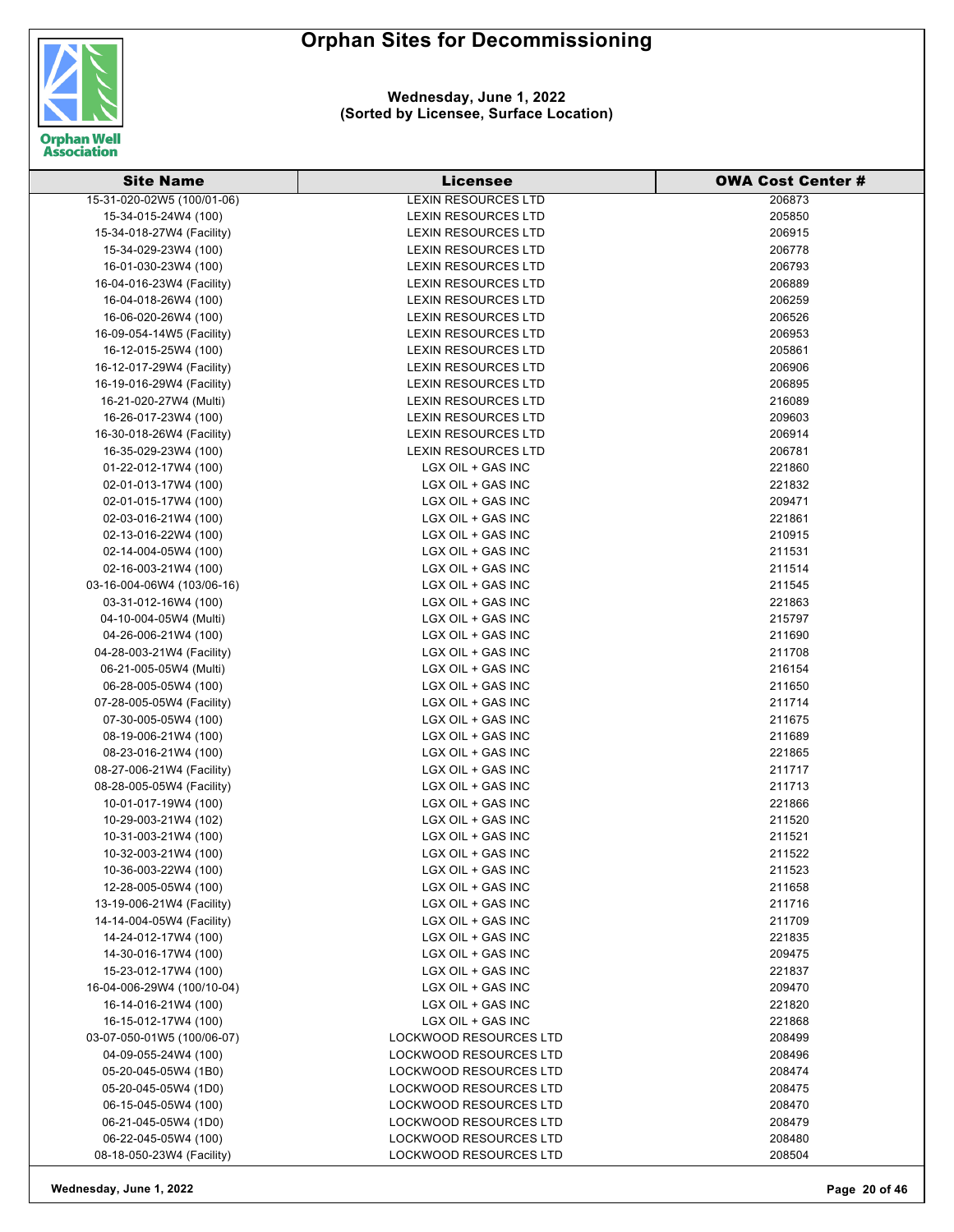

| <b>Site Name</b>           | Licensee                       | <b>OWA Cost Center #</b> |
|----------------------------|--------------------------------|--------------------------|
| 08-24-055-25W4 (100)       | <b>LOCKWOOD RESOURCES LTD</b>  | 208497                   |
| 09-22-046-06W4 (100)       | LOCKWOOD RESOURCES LTD         | 208487                   |
| 10-05-055-24W4 (100)       | LOCKWOOD RESOURCES LTD         | 208493                   |
| 11-17-045-05W4 (1D0)       | <b>LOCKWOOD RESOURCES LTD</b>  | 208472                   |
| 12-20-045-05W4 (1B0)       | <b>LOCKWOOD RESOURCES LTD</b>  | 208477                   |
| 12-30-054-01W5 (100)       | <b>LOCKWOOD RESOURCES LTD</b>  | 208501                   |
| 13-20-045-05W4 (1B0)       | LOCKWOOD RESOURCES LTD         | 208478                   |
| 16-07-055-24W4 (100)       | <b>LOCKWOOD RESOURCES LTD</b>  | 208494                   |
| 14-10-043-03W4 (100)       | LONDON RIBSTONE PETROLEUMS LTD | 200923                   |
| 01-21-013-27W4 (100)       | <b>LORAD ENERGY INC</b>        | 205326                   |
| 10-21-013-27W4 (100)       | <b>LORAD ENERGY INC</b>        | 205327                   |
| 11-18-012-19W4 (102/06-18) | <b>MAGNUS ONE ENERGY CORP</b>  | 205321                   |
| 01-04-008-10W4 (100)       | <b>MANITOK ENERGY INC</b>      | 213348                   |
| 01-04-026-21W4 (100)       | <b>MANITOK ENERGY INC</b>      | 213378                   |
| 01-11-094-01W6 (100)       | <b>MANITOK ENERGY INC</b>      | 213546                   |
| 01-12-031-09W5 (100/13-06) | <b>MANITOK ENERGY INC</b>      | 213498                   |
|                            | <b>MANITOK ENERGY INC</b>      |                          |
| 01-34-023-23W4 (100)       |                                | 213365                   |
| 02-03-086-11W6 (Facility)  | <b>MANITOK ENERGY INC</b>      | 213605                   |
| 02-07-064-13W4 (100/15-06) | <b>MANITOK ENERGY INC</b>      | 213447                   |
| 02-16-011-13W4 (Facility)  | <b>MANITOK ENERGY INC</b>      | 213578                   |
| 02-17-026-05W5 (100/08-17) | <b>MANITOK ENERGY INC</b>      | 213494                   |
| 02-28-024-21W4 (100)       | <b>MANITOK ENERGY INC</b>      | 213367                   |
| 02-28-074-04W5 (Facility)  | <b>MANITOK ENERGY INC</b>      | 213599                   |
| 02-32-022-25W4 (102/14-32) | <b>MANITOK ENERGY INC</b>      | 216213                   |
| 03-12-065-15W4 (Facility)  | <b>MANITOK ENERGY INC</b>      | 214412                   |
| 03-26-079-05W5 (100)       | <b>MANITOK ENERGY INC</b>      | 213513                   |
| 03-30-028-27W4 (100/15-30) | <b>MANITOK ENERGY INC</b>      | 213435                   |
| 03-30-042-15W5 (Facility)  | <b>MANITOK ENERGY INC</b>      | 213598                   |
| 03-35-024-28W4 (Multi)     | <b>MANITOK ENERGY INC</b>      | 215816                   |
| 04-07-001-10W4 (1F1)       | <b>MANITOK ENERGY INC</b>      | 213341                   |
| 04-07-067-12W4 (100)       | <b>MANITOK ENERGY INC</b>      | 213470                   |
| 04-08-001-10W4 (Multi)     | <b>MANITOK ENERGY INC</b>      | 215796                   |
| 04-28-025-24W4 (Multi)     | <b>MANITOK ENERGY INC</b>      | 215801                   |
| 04-31-074-03W5 (Facility)  | <b>MANITOK ENERGY INC</b>      | 214421                   |
| 04-35-073-03W5 (100)       | <b>MANITOK ENERGY INC</b>      | 213508                   |
| 05-01-041-03W5 (100)       | <b>MANITOK ENERGY INC</b>      | 213500                   |
| 05-05-070-15W4 (Facility)  | <b>MANITOK ENERGY INC</b>      | 213596                   |
| 05-05-081-12W6 (100/11-05) | <b>MANITOK ENERGY INC</b>      | 213536                   |
| 05-13-028-21W4 (102)       | <b>MANITOK ENERGY INC</b>      | 216215                   |
| 05-18-028-20W4 (Facility)  | <b>MANITOK ENERGY INC</b>      | 216217                   |
| 05-21-025-23W4 (100)       | <b>MANITOK ENERGY INC</b>      | 213374                   |
| 05-30-025-21W4 (100)       | <b>MANITOK ENERGY INC</b>      | 213373                   |
| 06-01-065-15W4 (Facility)  | <b>MANITOK ENERGY INC</b>      | 213591                   |
| 06-04-095-01W6 (Multi)     | <b>MANITOK ENERGY INC</b>      | 216160                   |
| 06-05-080-09W6 (100)       | <b>MANITOK ENERGY INC</b>      | 213532                   |
| 06-07-095-01W6 (100)       | <b>MANITOK ENERGY INC</b>      | 221886                   |
| 06-09-011-13W4 (Facility)  | <b>MANITOK ENERGY INC</b>      | 213577                   |
| 06-12-095-02W6 (100)       | <b>MANITOK ENERGY INC</b>      | 221880                   |
| 06-14-028-21W4 (100/07-14) | <b>MANITOK ENERGY INC</b>      | 213414                   |
| 06-14-095-01W6 (100)       | <b>MANITOK ENERGY INC</b>      | 213556                   |
| 06-16-028-24W4 (102)       | <b>MANITOK ENERGY INC</b>      | 213433                   |
| 06-18-053-05W4 (Facility)  | <b>MANITOK ENERGY INC</b>      | 214407                   |
| 06-22-095-01W6 (100)       | <b>MANITOK ENERGY INC</b>      | 213561                   |
| 06-26-079-09W6 (100)       | <b>MANITOK ENERGY INC</b>      | 214374                   |
| 06-27-074-04W5 (100)       | <b>MANITOK ENERGY INC</b>      | 214343                   |
| 06-31-095-01W6 (100)       | <b>MANITOK ENERGY INC</b>      | 213566                   |
| 06-32-006-09W4 (100)       | <b>MANITOK ENERGY INC</b>      | 221731                   |
| 06-35-022-22W4 (Facility)  | <b>MANITOK ENERGY INC</b>      | 213580                   |
|                            |                                |                          |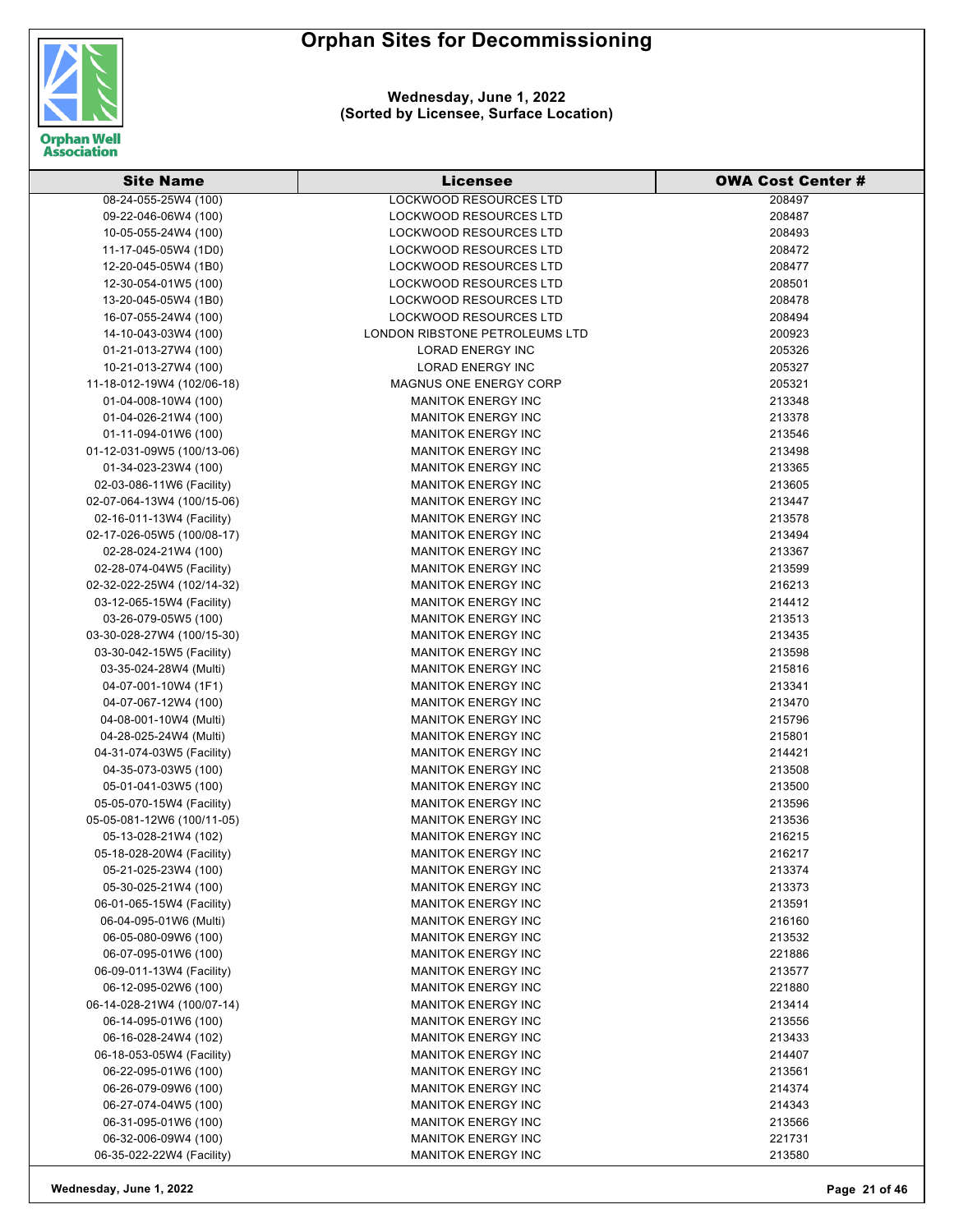

| <b>Site Name</b>                                  | Licensee                  | <b>OWA Cost Center #</b> |
|---------------------------------------------------|---------------------------|--------------------------|
| 06-35-027-23W4 (100)                              | <b>MANITOK ENERGY INC</b> | 213392                   |
| 06-36-007-15W4 (100)                              | <b>MANITOK ENERGY INC</b> | 214227                   |
| 07-05-096-01W6 (100/03-05)                        | <b>MANITOK ENERGY INC</b> | 213570                   |
| 07-13-056-14W4 (Facility)                         | <b>MANITOK ENERGY INC</b> | 213588                   |
| 07-21-079-08W6 (100)                              | <b>MANITOK ENERGY INC</b> | 214371                   |
| 07-21-095-01W6 (Facility)                         | <b>MANITOK ENERGY INC</b> | 214423                   |
| 07-28-095-01W6 (100)                              | <b>MANITOK ENERGY INC</b> | 213565                   |
| 08-02-080-10W6 (Facility)                         | <b>MANITOK ENERGY INC</b> | 219502                   |
| 08-04-080-09W6 (102)                              | <b>MANITOK ENERGY INC</b> | 213531                   |
| 08-08-095-01W6 (100)                              | <b>MANITOK ENERGY INC</b> | 221881                   |
| 08-14-095-02W6 (100/07-14)                        | <b>MANITOK ENERGY INC</b> | 216234                   |
| 08-18-025-21W4 (100/02-19)                        | <b>MANITOK ENERGY INC</b> | 213372                   |
| 08-20-028-21W4 (100)                              | <b>MANITOK ENERGY INC</b> | 216219                   |
| 08-23-028-21W4 (Multi)                            | <b>MANITOK ENERGY INC</b> | 216188                   |
| 08-27-079-09W6 (100)                              | <b>MANITOK ENERGY INC</b> | 213521                   |
| 08-28-060-26W4 (Facility)                         | <b>MANITOK ENERGY INC</b> | 213590                   |
| 08-28-066-17W4 (100)                              | <b>MANITOK ENERGY INC</b> | 213461                   |
|                                                   | <b>MANITOK ENERGY INC</b> | 213594                   |
| 08-32-067-17W4 (Facility)<br>08-34-079-09W6 (100) | <b>MANITOK ENERGY INC</b> |                          |
|                                                   | <b>MANITOK ENERGY INC</b> | 213525                   |
| 08-36-055-14W4 (Facility)                         |                           | 213587                   |
| 09-04-008-10W4 (100)                              | <b>MANITOK ENERGY INC</b> | 213349                   |
| 09-12-049-08W5 (102/09-07)                        | <b>MANITOK ENERGY INC</b> | 213505                   |
| 09-14-028-21W4 (Multi)                            | <b>MANITOK ENERGY INC</b> | 216131                   |
| 09-16-011-13W4 (100)                              | <b>MANITOK ENERGY INC</b> | 213360                   |
| 09-20-066-17W4 (Facility)                         | <b>MANITOK ENERGY INC</b> | 214413                   |
| 09-26-027-21W4 (100)                              | <b>MANITOK ENERGY INC</b> | 213380                   |
| 09-31-055-12W4 (100)                              | <b>MANITOK ENERGY INC</b> | 213443                   |
| 10-03-032-08W5 (100/02-03)                        | <b>MANITOK ENERGY INC</b> | 216212                   |
| 10-06-028-20W4 (Facility)                         | <b>MANITOK ENERGY INC</b> | 213584                   |
| 10-10-028-22W4 (100)                              | <b>MANITOK ENERGY INC</b> | 213426                   |
| 10-13-029-06W5 (100/16-13)                        | <b>MANITOK ENERGY INC</b> | 213496                   |
| 10-21-066-17W4 (Facility)                         | <b>MANITOK ENERGY INC</b> | 214414                   |
| 10-25-028-22W4 (100)                              | <b>MANITOK ENERGY INC</b> | 213432                   |
| 10-27-059-16W4 (Facility)                         | <b>MANITOK ENERGY INC</b> | 216221                   |
| 10-32-049-01W4 (Facility)                         | <b>MANITOK ENERGY INC</b> | 216220                   |
| 10-35-027-23W4 (100)                              | <b>MANITOK ENERGY INC</b> | 213393                   |
| 11-03-067-13W4 (Facility)                         | <b>MANITOK ENERGY INC</b> | 213593                   |
| 11-05-081-12W6 (Facility)                         | <b>MANITOK ENERGY INC</b> | 213604                   |
| 11-07-028-20W4 (102)                              | <b>MANITOK ENERGY INC</b> | 221831                   |
| 11-12-028-21W4 (Facility)                         | <b>MANITOK ENERGY INC</b> | 216223                   |
| 11-14-066-17W4 (100)                              | <b>MANITOK ENERGY INC</b> | 213456                   |
| 11-16-100-08W6 (100)                              | <b>MANITOK ENERGY INC</b> | 221827                   |
| 11-26-079-09W6 (Facility)                         | <b>MANITOK ENERGY INC</b> | 213603                   |
| 11-32-066-17W4 (Facility)                         | <b>MANITOK ENERGY INC</b> | 214416                   |
| 12-07-028-20W4 (Multi)                            | <b>MANITOK ENERGY INC</b> | 216193                   |
| 12-09-011-13W4 (100)                              | <b>MANITOK ENERGY INC</b> | 213354                   |
| 12-16-028-27W4 (Facility)                         | <b>MANITOK ENERGY INC</b> | 213585                   |
| 12-19-066-17W4 (100)                              | <b>MANITOK ENERGY INC</b> | 213459                   |
| 12-20-079-09W6 (Facility)                         | <b>MANITOK ENERGY INC</b> | 213602                   |
| 12-23-095-01W6 (100)                              | <b>MANITOK ENERGY INC</b> | 213563                   |
| 12-34-028-21W4 (Facility)                         | <b>MANITOK ENERGY INC</b> | 216228                   |
| 14-13-028-21W4 (Multi)                            | <b>MANITOK ENERGY INC</b> | 216103                   |
| 14-14-028-21W4 (102/16-14)                        | <b>MANITOK ENERGY INC</b> | 213416                   |
| 14-17-095-01W6 (100)                              | <b>MANITOK ENERGY INC</b> | 221882                   |
| 14-22-095-01W6 (100)                              | <b>MANITOK ENERGY INC</b> | 213562                   |
| 14-23-079-09W6 (100)                              | <b>MANITOK ENERGY INC</b> | 214373                   |
| 14-24-028-22W4 (102)                              | <b>MANITOK ENERGY INC</b> | 213431                   |
| 14-27-079-09W6 (100)                              | MANITOK ENERGY INC        | 214376                   |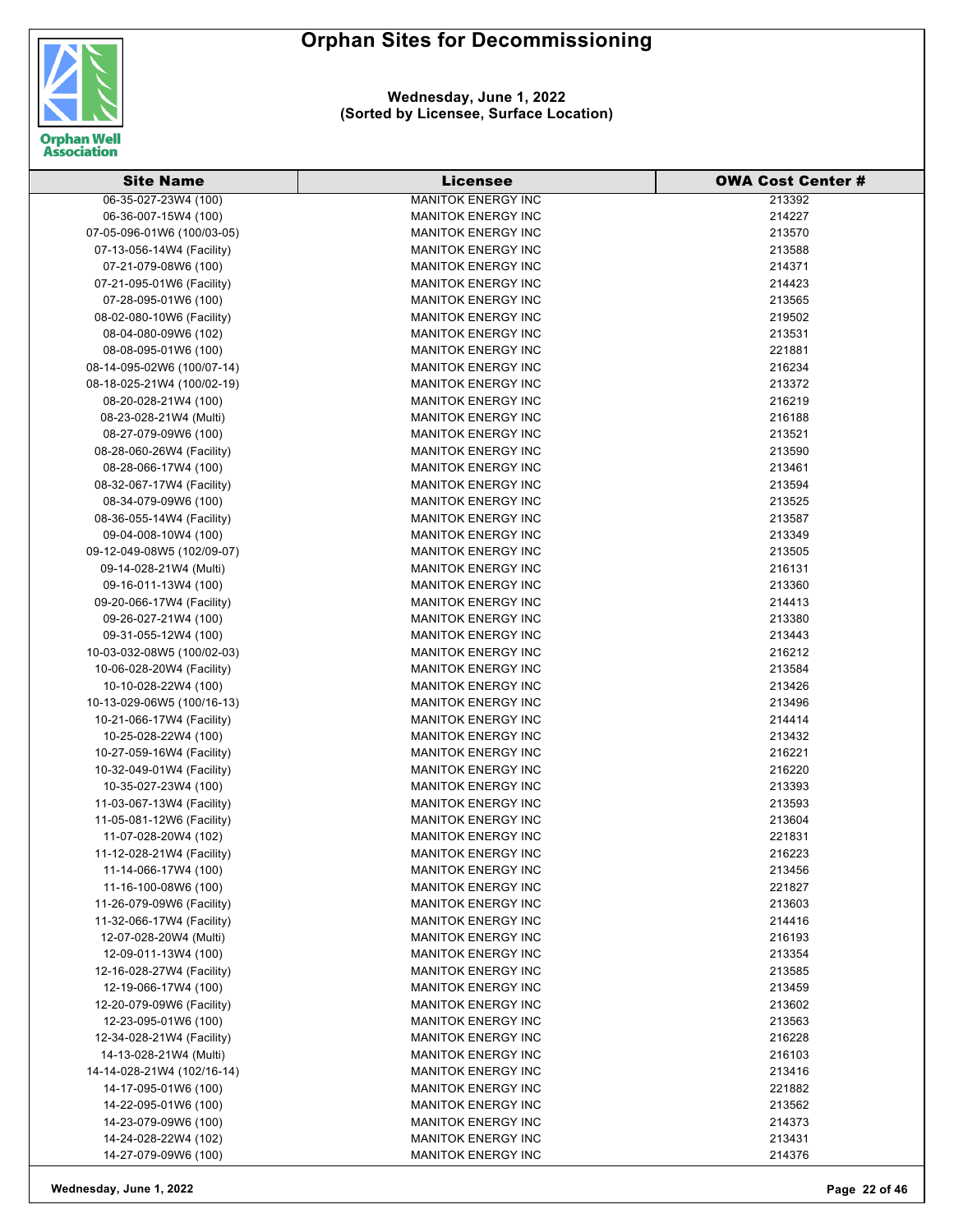

**Wednesday, June 1, 2022 (Sorted by Licensee, Surface Location)**

| <b>Site Name</b>                          | Licensee                             | OWA Cost Center # |
|-------------------------------------------|--------------------------------------|-------------------|
| 14-32-079-09W6 (100)                      | <b>MANITOK ENERGY INC</b>            | 213524            |
| 14-34-079-09W6 (100)                      | <b>MANITOK ENERGY INC</b>            | 213526            |
| 15-12-028-21W4 (102/06-13)                | <b>MANITOK ENERGY INC</b>            | 216230            |
| 15-12-028-21W4 (102/12-07)                | <b>MANITOK ENERGY INC</b>            | 216229            |
| 15-16-011-13W4 (100)                      | <b>MANITOK ENERGY INC</b>            | 213362            |
| 15-19-079-09W6 (Facility)                 | <b>MANITOK ENERGY INC</b>            | 213601            |
| 15-24-027-22W4 (100)                      | <b>MANITOK ENERGY INC</b>            | 213382            |
| 16-06-008-08W4 (100)                      | <b>MANITOK ENERGY INC</b>            | 214229            |
| 16-11-012-10W4 (100)                      | <b>MANITOK ENERGY INC</b>            | 213363            |
| 16-12-028-21W4 (100/07-13)                | <b>MANITOK ENERGY INC</b>            | 216218            |
| 16-16-027-27W4 (100/13-16)                | <b>MANITOK ENERGY INC</b>            | 213394            |
| 16-25-027-27W4 (Multi)                    | <b>MANITOK ENERGY INC</b>            | 216087            |
| 16-27-049-08W5 (Multi)                    | <b>MANITOK ENERGY INC</b>            | 216086            |
| 16-27-079-09W6 (100)                      | <b>MANITOK ENERGY INC</b>            | 213522            |
| 16-31-079-09W6 (100)                      | <b>MANITOK ENERGY INC</b>            | 213523            |
| 16-36-020-04W5 (100/16-01)                | <b>MANITOK ENERGY INC</b>            | 213493            |
| 05-16-019-02W5 (102)                      | <b>MERCURY OILS LIMITED</b>          | 200002            |
| 01-27-029-07W4 (Facility)                 | <b>MIDLAKE OIL &amp; GAS LIMITED</b> | 204264            |
| 02-35-064-13W5 (102)                      | <b>MIDLAKE OIL &amp; GAS LIMITED</b> | 204256            |
| 06-04-030-07W4 (100)                      | <b>MIDLAKE OIL &amp; GAS LIMITED</b> | 204232            |
| 06-24-024-02W4 (100)                      | MIDLAKE OIL & GAS LIMITED            | 210793            |
| 06-28-088-08W6 (Facility)                 | <b>MIDLAKE OIL &amp; GAS LIMITED</b> | 204268            |
| 06-33-071-13W5 (100)                      | <b>MIDLAKE OIL &amp; GAS LIMITED</b> | 210810            |
| 07-31-029-08W4 (100)                      | MIDLAKE OIL & GAS LIMITED            | 204217            |
| 10-09-029-08W4 (100)                      | MIDLAKE OIL & GAS LIMITED            | 204193            |
| 10-36-064-13W5 (103)                      | <b>MIDLAKE OIL &amp; GAS LIMITED</b> | 204260            |
| 11-03-071-12W4 (100)                      | MIDLAKE OIL & GAS LIMITED            | 204239            |
| 12-26-078-12W6 (100/11-26)                | MIDLAKE OIL & GAS LIMITED            | 204261            |
| 12-31-070-12W4 (100)                      | MIDLAKE OIL & GAS LIMITED            | 204238            |
| 14-34-064-13W5 (102)                      | MIDLAKE OIL & GAS LIMITED            | 204254            |
| 08-30-028-28W4 (100)                      | <b>MIKA RESOURCES LTD</b>            | 211493            |
| 16-21-109-08W6 (100)                      | <b>MISTAHIYA RESOURCES LTD</b>       | 209530            |
| 03-11-040-04W4 (Multi)                    | MKE CANADA LTD                       | 215792            |
| 04-34-017-03W4 (102)                      | MKE CANADA LTD                       | 203535            |
| 08-32-058-17W5 (102/10-32)                | MKE CANADA LTD                       | 203549            |
| 11-02-040-04W4 and 13-02-040-04W4 (Multi) | MKE CANADA LTD                       | 216122            |
| 03-12-010-16W4 (100/14-01)                | <b>NEO EXPLORATION INC</b>           | 203072            |
| 05-22-048-26W4 (Facility)                 | <b>NEO EXPLORATION INC</b>           | 203145            |
| 05-28-009-14W4 (100)                      | NEO EXPLORATION INC                  | 203028            |
| 06-10-048-26W4 (100)                      | <b>NEO EXPLORATION INC</b>           | 203096            |
| 06-26-002-09W4 (Facility)                 | <b>NEO EXPLORATION INC</b>           | 203140            |
| 10-22-030-01W5 (Facility)                 | <b>NEO EXPLORATION INC</b>           | 203150            |
| 10-31-041-08W5 (Multi)                    | NEO EXPLORATION INC                  | 216124            |
| 10-34-048-26W4 (Facility)                 | <b>NEO EXPLORATION INC</b>           | 203146            |
| 11-06-042-08W5 (Multi)                    | <b>NEO EXPLORATION INC</b>           | 216120            |
| 13-11-010-16W4 (100)                      | NEO EXPLORATION INC                  | 203079            |
| 13-19-048-25W4 (Facility)                 | <b>NEO EXPLORATION INC</b>           | 203143            |
| 14-10-010-15W4 (100)                      | <b>NEO EXPLORATION INC</b>           | 203033            |
| 16-19-009-14W4 (103)                      | NEO EXPLORATION INC                  | 203024            |
| 13-24-013-13W4 (102)                      | <b>NEWCREST RESOURCES LTD</b>        | 201778            |
| 02-36-072-01W6 (100)                      | NORDEGG RESOURCES INC                | 212814            |
| 04-32-072-26W5 (100)                      | NORDEGG RESOURCES INC                | 212815            |
| 16-12-038-25W4 (Facility)                 | NORDIC OIL & GAS LTD                 | 203830            |
| 04-09-077-02W5 (100)                      | NORTHPINE ENERGY LTD                 | 208251            |
| 04-17-077-02W5 (100)                      | NORTHPINE ENERGY LTD                 | 208253            |
| 07-21-076-24W4 (100)                      | NORTHPINE ENERGY LTD                 | 208245            |
| 12-01-078-04W5 (Facility)                 | NORTHPINE ENERGY LTD                 | 208269            |
| 02-02-065-25W5 (100)                      | NORTHPOINT RESOURCES LTD             | 220758            |

**Wednesday, June 1, 2022 Page 23 of 46**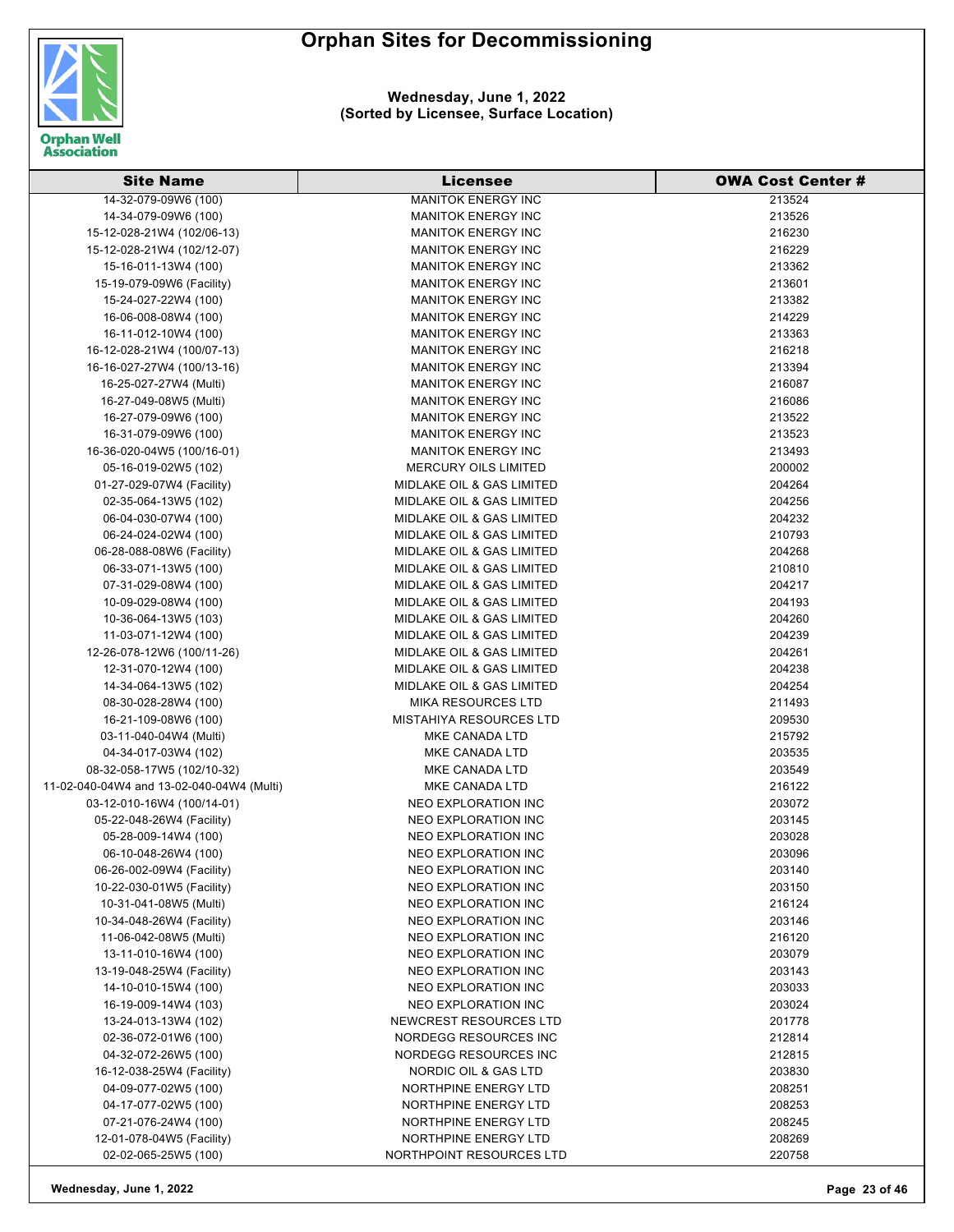

| <b>Site Name</b>           | <b>Licensee</b>              | <b>OWA Cost Center #</b> |
|----------------------------|------------------------------|--------------------------|
| 10-23-084-10W6 (100)       | NORTHPOINT RESOURCES LTD     | 220830                   |
| 11-21-064-25W5 (102)       | NORTHPOINT RESOURCES LTD     | 220843                   |
| 12-32-050-05W4 (Multi)     | OCEAN CITY DEVELOPMENTS LTD  | 216112                   |
| 15-35-089-23W5 (100)       | OIL RESERVE INC              | 216518                   |
| 11-36-066-19W4 (100)       | <b>OLYMPIC RESOURCES LTD</b> | 201414                   |
| 04-31-085-20W5 (100)       | PEACE RIVER OIL COMPANY      | 200004                   |
| 06-04-085-21W5 (100)       | PEACE RIVER OIL COMPANY      | 200008                   |
| 06-04-050-09W5 (102)       | PETRO BUYERS INC             | 216291                   |
| 07-30-050-22W4 (Multi)     | PETRO BUYERS INC             | 216436                   |
| 10-06-047-04W4 (100)       | PETRO BUYERS INC             | 216309                   |
| 11-33-074-09W6 (102)       | PETRO BUYERS INC             | 216317                   |
| 12-35-049-06W5 (Facility)  | PETRO BUYERS INC             | 216448                   |
| 14-33-074-09W6 (102)       | PETRO BUYERS INC             | 216337                   |
| 06-16-013-12W4 (100)       | PETRO VIKING MANAGEMENT CORP | 205389                   |
| 16-19-012-17W4 (Facility)  | PETRO VIKING MANAGEMENT CORP | 208164                   |
| 16-28-028-02W4 (100)       | PETRO VIKING MANAGEMENT CORP | 205398                   |
| 02-34-049-08W5 (100/01-34) | PETROGLOBE INC               | 202596                   |
| 08-12-048-04W5 (102)       | PETROGLOBE INC               | 214172                   |
| 16-20-048-03W5 (102)       | PETROGLOBE INC               | 202592                   |
| 16-34-049-08W5 (102)       | PETROGLOBE INC               | 202597                   |
| 16-36-047-03W5 (103)       | PETROGLOBE INC               | 202587                   |
| 07-17-057-03W4 (100)       | PETROMIN RESOURCES LTD       | 209806                   |
| 10-25-112-09W6 (100)       | PLACID OIL COMPANY           | 200814                   |
| 01-01-026-14W4 (100)       | POINT LOMA RESOURCES LTD     | 221136                   |
| 01-17-077-14W4 (100)       | POINT LOMA RESOURCES LTD     | 220753                   |
| 01-18-077-14W4 (100)       | POINT LOMA RESOURCES LTD     | 220754                   |
| 01-27-079-14W4 (100)       | POINT LOMA RESOURCES LTD     | 220756                   |
| 01-28-067-26W4 (Facility)  | POINT LOMA RESOURCES LTD     | 220881                   |
| 01-31-055-06W5 (100/05-31) | POINT LOMA RESOURCES LTD     | 216277                   |
| 02-17-050-03W5 (Facility)  | POINT LOMA RESOURCES LTD     | 220883                   |
| 02-20-058-06W5 (100)       | POINT LOMA RESOURCES LTD     | 220762                   |
| 02-35-077-14W4 (100)       | POINT LOMA RESOURCES LTD     | 220763                   |
| 03-06-081-15W4 (100)       | POINT LOMA RESOURCES LTD     | 220764                   |
| 03-07-079-14W4 (100)       | POINT LOMA RESOURCES LTD     | 220765                   |
| 03-15-030-11W4 (100)       | POINT LOMA RESOURCES LTD     | 220766                   |
| 03-19-079-14W4 (100)       | POINT LOMA RESOURCES LTD     | 220767                   |
| 03-20-040-28W4 (Facility)  | POINT LOMA RESOURCES LTD     | 220768                   |
| 03-26-031-01W4 (Facility)  | POINT LOMA RESOURCES LTD     | 220884                   |
| 04-04-045-02W5 (Facility)  | POINT LOMA RESOURCES LTD     | 220771                   |
| 04-04-058-09W5 (Facility)  | POINT LOMA RESOURCES LTD     | 220885                   |
| 04-05-036-03W5 (100)       | POINT LOMA RESOURCES LTD     | 220772                   |
| 04-22-067-26W4 (Facility)  | POINT LOMA RESOURCES LTD     | 220887                   |
| 04-23-056-12W5 (100/12-14) | POINT LOMA RESOURCES LTD     | 220773                   |
| 04-23-080-14W4 (100)       | POINT LOMA RESOURCES LTD     | 220774                   |
| 04-26-056-12W5 (Multi)     | POINT LOMA RESOURCES LTD     | 220889                   |
| 04-36-040-01W5 (100/13-25) | POINT LOMA RESOURCES LTD     | 220776                   |
| 05-05-081-14W4 (100)       | POINT LOMA RESOURCES LTD     | 220777                   |
| 06-04-058-08W5 (Facility)  | POINT LOMA RESOURCES LTD     | 220779                   |
| 06-06-079-14W4 (Facility)  | POINT LOMA RESOURCES LTD     | 220891                   |
| 06-09-057-08W5 (Facility)  | POINT LOMA RESOURCES LTD     | 220781                   |
| 06-10-058-08W5 (Facility)  | POINT LOMA RESOURCES LTD     | 220782                   |
| 06-11-040-28W4 (100)       | POINT LOMA RESOURCES LTD     | 220783                   |
| 06-14-055-09W5 (100)       | POINT LOMA RESOURCES LTD     | 220784                   |
| 06-14-079-15W4 (100)       | POINT LOMA RESOURCES LTD     | 220785                   |
| 06-15-058-06W5 (100)       | POINT LOMA RESOURCES LTD     | 220786                   |
| 06-16-057-09W5 (100)       | POINT LOMA RESOURCES LTD     | 216293                   |
| 06-21-058-06W5 (100)       | POINT LOMA RESOURCES LTD     | 220789                   |
| 06-21-078-15W4 (100)       | POINT LOMA RESOURCES LTD     | 220790                   |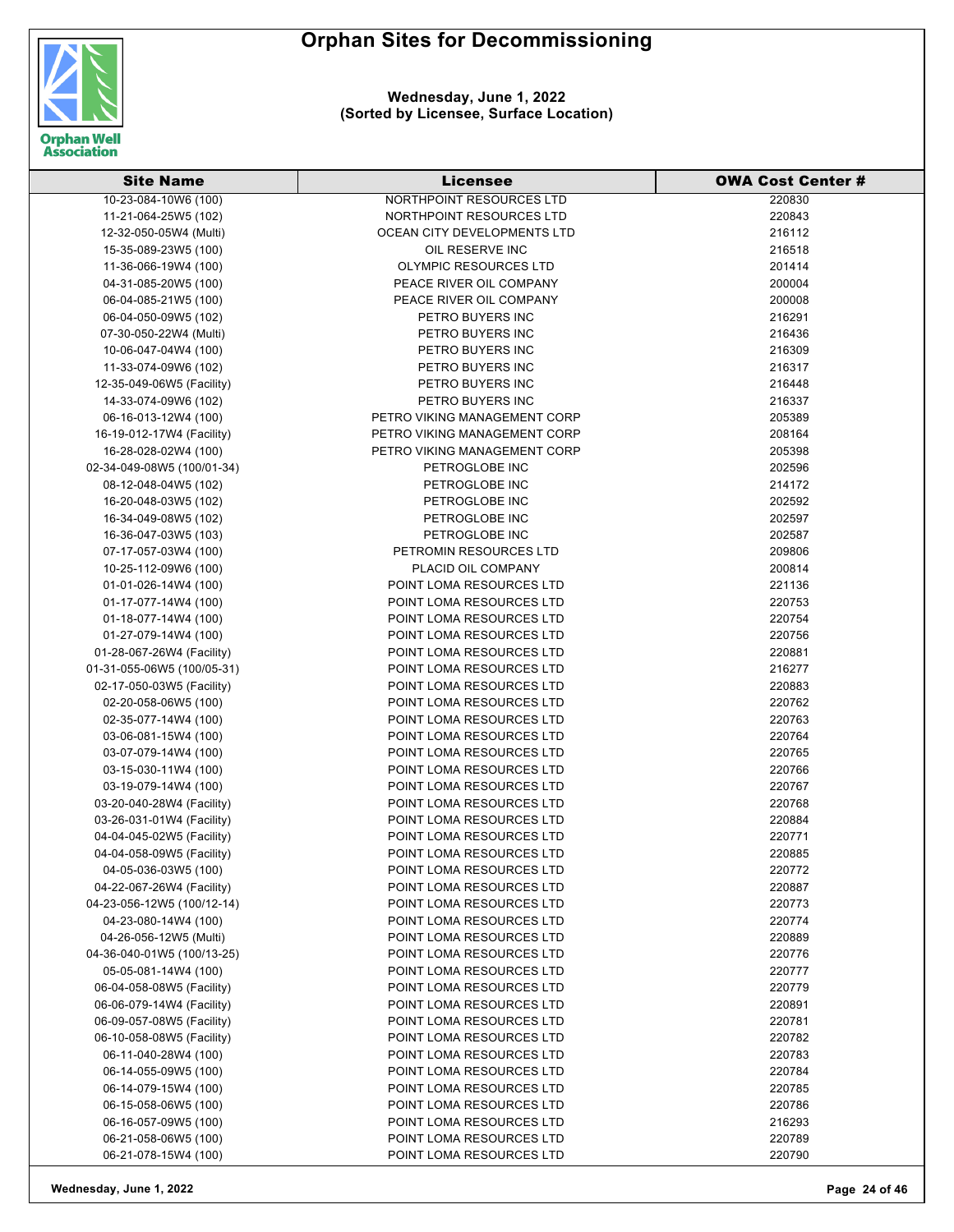

**Wednesday, June 1, 2022 (Sorted by Licensee, Surface Location)**

| <b>Site Name</b>                             | Licensee                 | <b>OWA Cost Center #</b> |
|----------------------------------------------|--------------------------|--------------------------|
| 06-22-078-15W4 (100)                         | POINT LOMA RESOURCES LTD | 220792                   |
| 06-23-078-15W4 (100)                         | POINT LOMA RESOURCES LTD | 220793                   |
| 06-24-080-15W4 (102)                         | POINT LOMA RESOURCES LTD | 220794                   |
| 06-25-080-16W4 (100)                         | POINT LOMA RESOURCES LTD | 220796                   |
| 06-27-056-07W5 (Facility)                    | POINT LOMA RESOURCES LTD | 220894                   |
| 06-30-080-15W4 (100)                         | POINT LOMA RESOURCES LTD | 220798                   |
| 06-34-056-08W5 (Facility)                    | POINT LOMA RESOURCES LTD | 220799                   |
| 07-06-081-14W4 (100)                         | POINT LOMA RESOURCES LTD | 220800                   |
| 07-13-055-09W5 (100)                         | POINT LOMA RESOURCES LTD | 220801                   |
| 07-13-081-15W4 (100)                         | POINT LOMA RESOURCES LTD | 220804                   |
| 07-15-079-14W4 (100)                         | POINT LOMA RESOURCES LTD | 220805                   |
| 07-23-079-15W4 (100)                         | POINT LOMA RESOURCES LTD | 220806                   |
| 07-24-081-15W4 (100)                         | POINT LOMA RESOURCES LTD | 220807                   |
| 08-04-078-14W4 (Facility)                    | POINT LOMA RESOURCES LTD | 220809                   |
| 08-17-079-15W4 (100)                         | POINT LOMA RESOURCES LTD | 220810                   |
| 08-22-056-10W5 (100)                         | POINT LOMA RESOURCES LTD | 220811                   |
| 08-25-077-15W4 (100)                         | POINT LOMA RESOURCES LTD | 220812                   |
| 09-16-081-14W4 (100)                         | POINT LOMA RESOURCES LTD | 220813                   |
| 09-24-079-15W4 (100)                         | POINT LOMA RESOURCES LTD | 220815                   |
| 09-36-080-16W4 (100)                         | POINT LOMA RESOURCES LTD | 220817                   |
| 10-01-057-10W5 (Facility)                    | POINT LOMA RESOURCES LTD | 220818                   |
| 10-04-079-14W4 (100)                         | POINT LOMA RESOURCES LTD | 220819                   |
| 10-04-079-15W4 (100)                         | POINT LOMA RESOURCES LTD | 220820                   |
|                                              | POINT LOMA RESOURCES LTD | 220821                   |
| 10-05-079-14W4 (102)<br>10-07-080-14W4 (100) | POINT LOMA RESOURCES LTD |                          |
|                                              |                          | 220823                   |
| 10-08-055-17W5 (Facility)                    | POINT LOMA RESOURCES LTD | 220908                   |
| 10-08-081-14W4 (102)                         | POINT LOMA RESOURCES LTD | 220824                   |
| 10-10-080-14W4 (100/15-10)                   | POINT LOMA RESOURCES LTD | 220825                   |
| 10-19-077-14W4 (Facility)                    | POINT LOMA RESOURCES LTD | 220896                   |
| 10-20-079-15W4 (100)                         | POINT LOMA RESOURCES LTD | 220829                   |
| 10-26-078-14W4 (100)                         | POINT LOMA RESOURCES LTD | 220831                   |
| 10-33-078-15W4 (100)                         | POINT LOMA RESOURCES LTD | 220832                   |
| 11-01-089-05W6 (103)                         | POINT LOMA RESOURCES LTD | 220833                   |
| 11-03-079-14W4 (100)                         | POINT LOMA RESOURCES LTD | 220834                   |
| 11-09-079-15W4 (100)                         | POINT LOMA RESOURCES LTD | 220836                   |
| 11-16-057-09W5 and 14-16-057-09W5 (Facility) | POINT LOMA RESOURCES LTD | 220905                   |
| 11-16-078-14W4 (100)                         | POINT LOMA RESOURCES LTD | 220839                   |
| 11-17-058-06W5 (Facility)                    | POINT LOMA RESOURCES LTD | 220898                   |
| 11-18-049-01W5 (100/09-18)                   | POINT LOMA RESOURCES LTD | 220840                   |
| 11-20-077-14W4 (100)                         | POINT LOMA RESOURCES LTD | 220842                   |
| 11-24-041-21W4 (100)                         | POINT LOMA RESOURCES LTD | 220844                   |
| 11-25-078-13W4 (100)                         | POINT LOMA RESOURCES LTD | 220845                   |
| 11-28-078-15W4 (102/12-28)                   | POINT LOMA RESOURCES LTD | 220846                   |
| 11-36-078-15W4 (100)                         | POINT LOMA RESOURCES LTD | 220848                   |
| 12-07-081-14W4 (100)                         | POINT LOMA RESOURCES LTD | 220850                   |
| 12-19-064-11W5 (Facility)                    | POINT LOMA RESOURCES LTD | 220899                   |
| 12-26-078-15W4 (100)                         | POINT LOMA RESOURCES LTD | 220852                   |
| 12-28-078-15W4 (Facility)                    | POINT LOMA RESOURCES LTD | 220901                   |
| 12-31-080-15W4 (100)                         | POINT LOMA RESOURCES LTD | 220853                   |
| 12-35-078-15W4 (Facility)                    | POINT LOMA RESOURCES LTD | 220903                   |
| 13-11-055-09W5 (Facility)                    | POINT LOMA RESOURCES LTD | 220909                   |
| 13-13-078-15W4 (100)                         | POINT LOMA RESOURCES LTD | 220859                   |
| 13-18-055-08W5 (Facility)                    | POINT LOMA RESOURCES LTD | 221195                   |
| 14-07-079-14W4 (100)                         | POINT LOMA RESOURCES LTD | 220862                   |
| 14-10-058-06W5 (100)                         | POINT LOMA RESOURCES LTD | 220863                   |
| 14-13-041-21W4 (100/06-24)                   | POINT LOMA RESOURCES LTD | 221137                   |
| 14-14-078-15W4 (100)                         | POINT LOMA RESOURCES LTD | 220864                   |
| 14-23-056-12W5 (100)                         | POINT LOMA RESOURCES LTD | 220866                   |

**Wednesday, June 1, 2022 Page 25 of 46**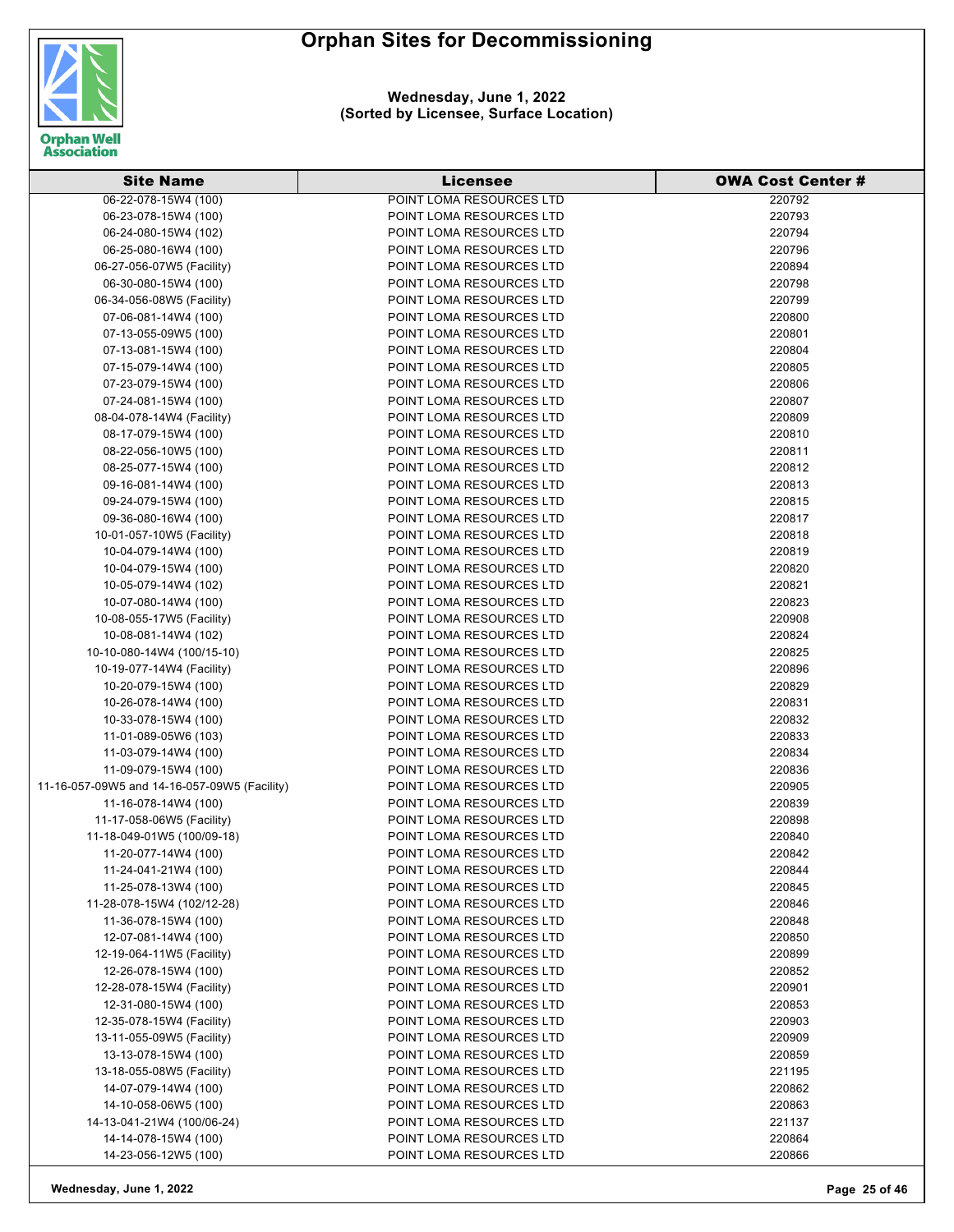



| <b>Site Name</b>           | <b>Licensee</b>                        | <b>OWA Cost Center #</b> |
|----------------------------|----------------------------------------|--------------------------|
| 14-30-079-14W4 (100)       | POINT LOMA RESOURCES LTD               | 220867                   |
| 15-03-054-09W5 (100)       | POINT LOMA RESOURCES LTD               | 221135                   |
| 15-17-065-26W4 (Facility)  | POINT LOMA RESOURCES LTD               | 220907                   |
| 15-34-078-15W4 (100)       | POINT LOMA RESOURCES LTD               | 220871                   |
| 16-15-058-06W5 (100)       | POINT LOMA RESOURCES LTD               | 220873                   |
| 16-22-056-12W5 (100)       | POINT LOMA RESOURCES LTD               | 220874                   |
| 16-23-031-01W4 (Facility)  | POINT LOMA RESOURCES LTD               | 220875                   |
| 16-30-077-14W4 (100)       | POINT LOMA RESOURCES LTD               | 220877                   |
| 16-33-078-14W4 (100)       | POINT LOMA RESOURCES LTD               | 220878                   |
| 16-35-080-16W4 (100)       | POINT LOMA RESOURCES LTD               | 220879                   |
| 12-12-054-12W5 (100)       | PREMIER PETROLEUM CORP                 | 220851                   |
| 02-16-098-09W6 (100)       | QUATTRO EXPLORATION AND PRODUCTION LTD | 213258                   |
| 02-29-049-24W4 (100/03-29) | QUATTRO EXPLORATION AND PRODUCTION LTD | 210713                   |
| 06-05-049-20W4 (100)       | QUATTRO EXPLORATION AND PRODUCTION LTD | 210711                   |
| 06-17-040-16W4 (100)       | QUATTRO EXPLORATION AND PRODUCTION LTD | 210668                   |
| 06-34-046-23W4 (Multi)     | QUATTRO EXPLORATION AND PRODUCTION LTD | 215869                   |
| 07-06-046-23W4 (100)       | QUATTRO EXPLORATION AND PRODUCTION LTD | 210699                   |
| 07-09-042-18W4 (100)       | QUATTRO EXPLORATION AND PRODUCTION LTD | 210687                   |
| 07-09-046-23W4 (100)       | QUATTRO EXPLORATION AND PRODUCTION LTD | 210703                   |
| 07-12-047-23W4 (Multi)     | QUATTRO EXPLORATION AND PRODUCTION LTD | 216143                   |
| 07-20-049-24W4 (Facility)  | QUATTRO EXPLORATION AND PRODUCTION LTD | 210723                   |
| 08-07-084-08W6 (100/10-07) | QUATTRO EXPLORATION AND PRODUCTION LTD | 210715                   |
| 08-27-099-11W6 (100)       | QUATTRO EXPLORATION AND PRODUCTION LTD | 219529                   |
| 08-29-039-17W4 (100)       | QUATTRO EXPLORATION AND PRODUCTION LTD | 210666                   |
| 08-33-048-23W4 (Facility)  | QUATTRO EXPLORATION AND PRODUCTION LTD | 210722                   |
| 11-26-098-06W6 (100)       | QUATTRO EXPLORATION AND PRODUCTION LTD | 213257                   |
| 11-31-040-17W4 (100)       | QUATTRO EXPLORATION AND PRODUCTION LTD | 210670                   |
| 14-03-043-19W4 (100)       | QUATTRO EXPLORATION AND PRODUCTION LTD | 210691                   |
| 14-24-041-19W4 (100)       | QUATTRO EXPLORATION AND PRODUCTION LTD | 210676                   |
| 14-28-099-11W6 (100/13-28) | QUATTRO EXPLORATION AND PRODUCTION LTD | 210719                   |
| 15-19-038-23W4 (Multi)     | QUATTRO EXPLORATION AND PRODUCTION LTD | 219534                   |
| 15-22-041-19W4 (100)       | QUATTRO EXPLORATION AND PRODUCTION LTD | 210675                   |
| 15-27-041-19W4 (100)       | QUATTRO EXPLORATION AND PRODUCTION LTD | 210678                   |
| 16-04-048-23W4 (100)       | QUATTRO EXPLORATION AND PRODUCTION LTD | 210710                   |
| 06-36-037-21W4 (Multi)     | QUEST ENERGY INC                       | 216181                   |
| 01-01-059-14W4 (100)       | <b>QUESTFIRE ENERGY CORP</b>           | 210352                   |
| 01-06-048-05W4 (100)       | QUESTFIRE ENERGY CORP                  | 210329                   |
| 01-12-055-04W4 (102)       | QUESTFIRE ENERGY CORP                  | 210347                   |
| 01-14-046-08W4 (100)       | QUESTFIRE ENERGY CORP                  | 210313                   |
| 01-25-053-12W4 (Facility)  | <b>QUESTFIRE ENERGY CORP</b>           | 216561                   |
| 02-21-077-26W5 (100)       | QUESTFIRE ENERGY CORP                  | 210942                   |
| 02-28-056-23W4 (100)       | <b>QUESTFIRE ENERGY CORP</b>           | 216565                   |
| 03-03-055-09W4 (100)       | <b>QUESTFIRE ENERGY CORP</b>           | 210349                   |
| 04-07-047-09W4 (100)       | QUESTFIRE ENERGY CORP                  | 210326                   |
| 04-08-047-09W4 (100)       | QUESTFIRE ENERGY CORP                  | 210327                   |
| 04-09-046-07W4 (100)       | QUESTFIRE ENERGY CORP                  | 213957                   |
| 04-10-058-14W5 (Facility)  | <b>QUESTFIRE ENERGY CORP</b>           | 212034                   |
| 04-11-047-08W4 (100)       | <b>QUESTFIRE ENERGY CORP</b>           | 214004                   |
| 04-17-046-07W4 (100)       | <b>QUESTFIRE ENERGY CORP</b>           | 213963                   |
| 04-20-046-08W4 (Facility)  | <b>QUESTFIRE ENERGY CORP</b>           | 216647                   |
| 04-20-072-03W5 (100)       | QUESTFIRE ENERGY CORP                  | 210928                   |
| 04-25-047-08W4 (100)       | QUESTFIRE ENERGY CORP                  | 214018                   |
| 05-04-071-24W5 (100)       | QUESTFIRE ENERGY CORP                  | 216573                   |
| 05-17-039-25W4 (Facility)  | QUESTFIRE ENERGY CORP                  | 216576                   |
| 05-19-046-07W4 (100)       | <b>QUESTFIRE ENERGY CORP</b>           | 213965                   |
| 05-30-046-08W4 (100)       | <b>QUESTFIRE ENERGY CORP</b>           | 210315                   |
| 05-33-046-07W4 (100)       | <b>QUESTFIRE ENERGY CORP</b>           | 213975                   |
| 05-34-059-14W5 (Facility)  | QUESTFIRE ENERGY CORP                  | 212035                   |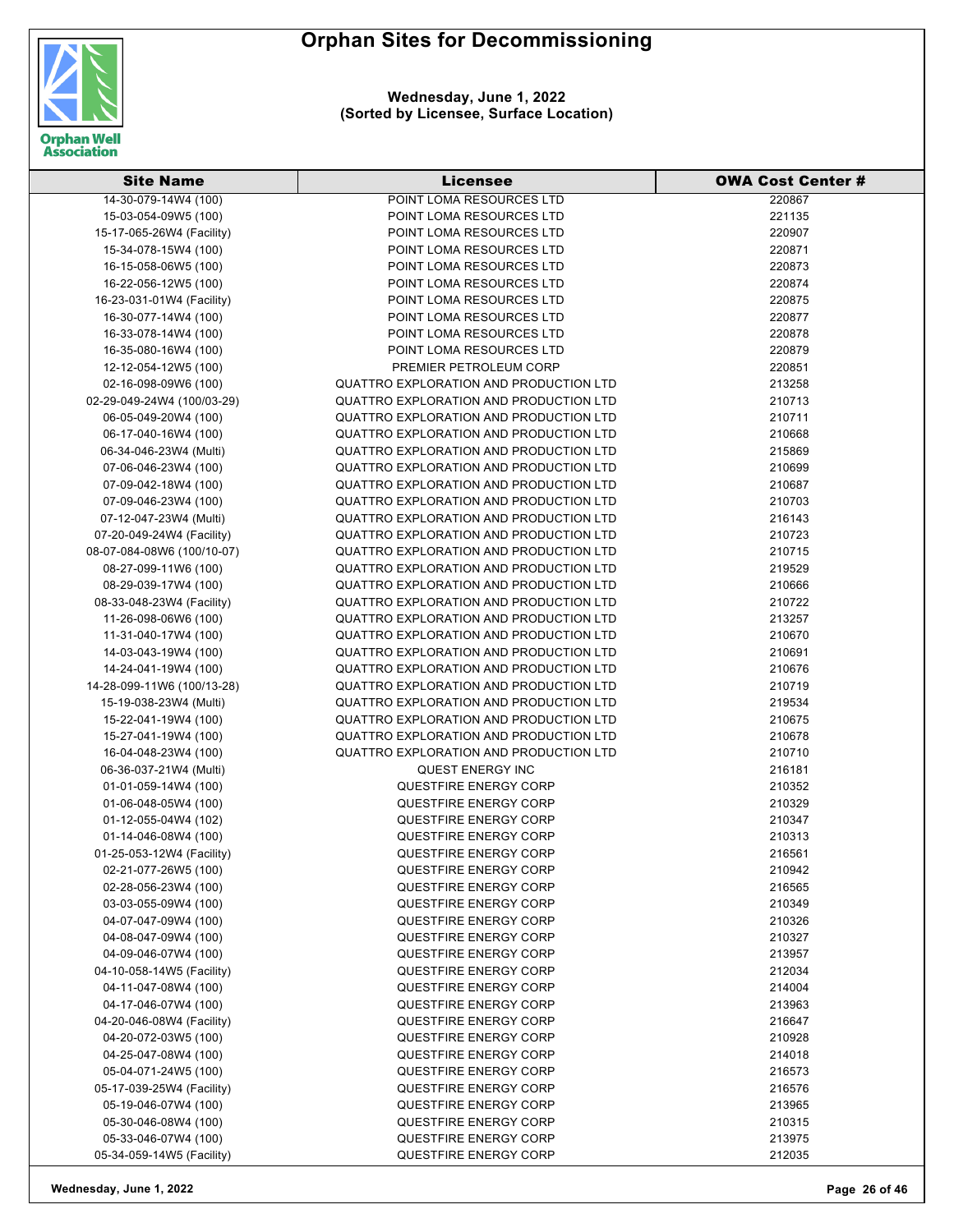

| <b>Site Name</b>                             | <b>Licensee</b>                                              | <b>OWA Cost Center #</b> |
|----------------------------------------------|--------------------------------------------------------------|--------------------------|
| 06-01-047-07W4 (Multi)                       | <b>QUESTFIRE ENERGY CORP</b>                                 | 216163                   |
| 06-06-051-07W4 (100)                         | <b>QUESTFIRE ENERGY CORP</b>                                 | 216581                   |
| 06-08-060-12W4 (100/07-08)                   | <b>QUESTFIRE ENERGY CORP</b>                                 | 216583                   |
| 06-16-046-07W4 (Facility)                    | <b>QUESTFIRE ENERGY CORP</b>                                 | 216687                   |
| 06-19-047-08W4 (100)                         | <b>QUESTFIRE ENERGY CORP</b>                                 | 214013                   |
| 06-20-057-07W4 (100)                         | <b>QUESTFIRE ENERGY CORP</b>                                 | 216588                   |
| 06-36-057-25W4 (100)                         | <b>QUESTFIRE ENERGY CORP</b>                                 | 216594                   |
| 07-12-055-04W4 (100)                         | <b>QUESTFIRE ENERGY CORP</b>                                 | 210348                   |
| 07-17-046-07W4 (102)                         | <b>QUESTFIRE ENERGY CORP</b>                                 | 213964                   |
| 08-12-046-08W4 (100)                         | <b>QUESTFIRE ENERGY CORP</b>                                 | 213978                   |
| 08-24-045-09W4 (100)                         | <b>QUESTFIRE ENERGY CORP</b>                                 | 210310                   |
| 08-32-046-07W4 (Facility)                    | <b>QUESTFIRE ENERGY CORP</b>                                 | 214025                   |
| 09-10-070-25W5 (100)                         | <b>QUESTFIRE ENERGY CORP</b>                                 | 210371                   |
| 09-19-047-07W4 (100)                         | <b>QUESTFIRE ENERGY CORP</b>                                 | 213989                   |
| 10-08-039-25W4 (Multi)                       | <b>QUESTFIRE ENERGY CORP</b>                                 | 216126                   |
| 10-08-047-09W4 (100)                         | <b>QUESTFIRE ENERGY CORP</b>                                 | 210328                   |
| 10-08-060-13W4 (100)                         | <b>QUESTFIRE ENERGY CORP</b>                                 | 216606                   |
| 10-20-047-06W4 (100)                         | <b>QUESTFIRE ENERGY CORP</b>                                 | 210319                   |
| 10-21-047-08W4 (100)                         | <b>QUESTFIRE ENERGY CORP</b>                                 | 214015                   |
| 10-23-047-07W4 (100)                         | <b>QUESTFIRE ENERGY CORP</b>                                 | 213991                   |
| 10-27-048-02W5 (102)                         | <b>QUESTFIRE ENERGY CORP</b>                                 | 210923                   |
| 10-31-061-13W4 (100)                         | <b>QUESTFIRE ENERGY CORP</b>                                 | 210356                   |
| 10-33-047-08W4 (100)                         | <b>QUESTFIRE ENERGY CORP</b>                                 | 214024                   |
| 10-36-050-08W4 (100)                         | <b>QUESTFIRE ENERGY CORP</b>                                 | 210341                   |
| 11-12-040-25W4 (Multi)                       | <b>QUESTFIRE ENERGY CORP</b>                                 | 216660                   |
| 11-13-046-07W4 (100)                         | <b>QUESTFIRE ENERGY CORP</b>                                 | 213958                   |
| 11-13-047-07W4 (100)                         | <b>QUESTFIRE ENERGY CORP</b>                                 | 213986                   |
|                                              | <b>QUESTFIRE ENERGY CORP</b>                                 | 216614                   |
| 11-24-058-14W4 (100)<br>11-25-046-07W4 (100) | <b>QUESTFIRE ENERGY CORP</b>                                 | 213968                   |
|                                              | <b>QUESTFIRE ENERGY CORP</b>                                 | 214019                   |
| 11-25-047-08W4 (100)<br>12-07-048-24W4 (102) | <b>QUESTFIRE ENERGY CORP</b>                                 | 216617                   |
|                                              | <b>QUESTFIRE ENERGY CORP</b>                                 | 213985                   |
| 12-10-047-07W4 (100/06-10)                   |                                                              |                          |
| 12-19-046-07W4 (100)                         | <b>QUESTFIRE ENERGY CORP</b><br><b>QUESTFIRE ENERGY CORP</b> | 213966                   |
| 12-19-053-11W4 (Facility)                    |                                                              | 216619                   |
| 12-19-070-24W5 (Multi)                       | <b>QUESTFIRE ENERGY CORP</b>                                 | 216662                   |
| 12-20-058-15W4 (102/05-20)                   | <b>QUESTFIRE ENERGY CORP</b>                                 | 210350                   |
| 12-21-045-07W4 (100)                         | <b>QUESTFIRE ENERGY CORP</b>                                 | 213948                   |
| 13-01-059-14W4 (100)                         | QUESTFIRE ENERGY CORP                                        | 216623                   |
| 13-06-046-07W4 (100)                         | QUESTFIRE ENERGY CORP                                        | 213955                   |
| 13-07-046-07W4 (100)                         | <b>QUESTFIRE ENERGY CORP</b>                                 | 213956                   |
| 13-14-059-17W5 (100/14-14)                   | QUESTFIRE ENERGY CORP                                        | 216625                   |
| 13-34-048-07W4 (100)                         | QUESTFIRE ENERGY CORP                                        | 210332                   |
| 14-04-046-07W4 (100)                         | <b>QUESTFIRE ENERGY CORP</b>                                 | 213953                   |
| 14-05-046-07W4 (100)                         | QUESTFIRE ENERGY CORP                                        | 213954                   |
| 14-23-047-08W4 (100)                         | <b>QUESTFIRE ENERGY CORP</b>                                 | 214017                   |
| 14-29-045-16W4 (100)                         | <b>QUESTFIRE ENERGY CORP</b>                                 | 216631                   |
| 15-07-047-08W4 (100)                         | <b>QUESTFIRE ENERGY CORP</b>                                 | 213997                   |
| 15-11-060-13W4 (100)                         | <b>QUESTFIRE ENERGY CORP</b>                                 | 216633                   |
| 15-12-046-08W4 (100)                         | <b>QUESTFIRE ENERGY CORP</b>                                 | 213979                   |
| 15-27-051-08W4 (102)                         | QUESTFIRE ENERGY CORP                                        | 210344                   |
| 16-10-060-13W4 (100)                         | QUESTFIRE ENERGY CORP                                        | 216636                   |
| 16-17-060-13W4 (100)                         | <b>QUESTFIRE ENERGY CORP</b>                                 | 210354                   |
| 16-30-046-08W4 (100)                         | <b>QUESTFIRE ENERGY CORP</b>                                 | 210316                   |
| 01-35-046-28W4 (Facility)                    | <b>QWEST DIVERSIFIED CAPITAL CORPORATION</b>                 | 205354                   |
| 04-35-046-28W4 (100/01-34)                   | <b>QWEST DIVERSIFIED CAPITAL CORPORATION</b>                 | 205353                   |
| 06-17-046-27W4 (100)                         | <b>QWEST DIVERSIFIED CAPITAL CORPORATION</b>                 | 205338                   |
| 12-11-075-20W5 (100)                         | RAGING BULL ENERGY INC                                       | 221277                   |
| 02-18-067-04W6 (100)                         | RAIMOUNT ENERGY CORP                                         | 214667                   |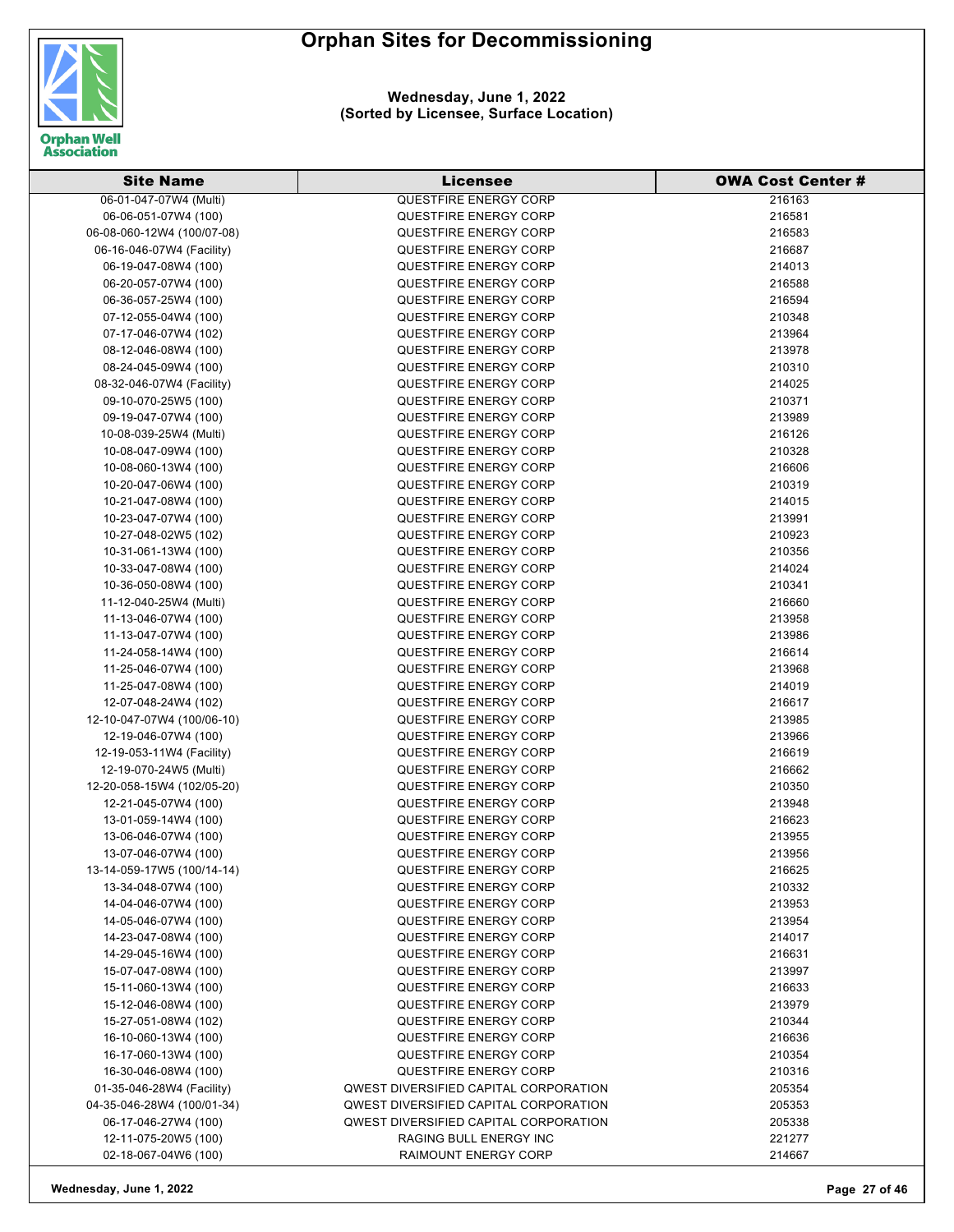

| <b>Site Name</b>                             | <b>Licensee</b>                                            | <b>OWA Cost Center#</b> |
|----------------------------------------------|------------------------------------------------------------|-------------------------|
| 02-33-111-06W6 (100/03-33)                   | <b>RAIMOUNT ENERGY CORP</b>                                | 214627                  |
| 02-36-085-13W6 (100/03-36)                   | <b>RAIMOUNT ENERGY CORP</b>                                | 214678                  |
| 04-17-067-04W6 (100)                         | <b>RAIMOUNT ENERGY CORP</b>                                | 214647                  |
| 05-04-120-04W6 (100)                         | <b>RAIMOUNT ENERGY CORP</b>                                | 214660                  |
| 05-18-110-07W6 (Facility)                    | <b>RAIMOUNT ENERGY CORP</b>                                | 214682                  |
| 05-35-067-05W6 (100)                         | <b>RAIMOUNT ENERGY CORP</b>                                | 219496                  |
| 06-14-094-01W6 (100/03-14)                   | <b>RAIMOUNT ENERGY CORP</b>                                | 214669                  |
| 06-31-069-04W6 (Facility)                    | <b>RAIMOUNT ENERGY CORP</b>                                | 214692                  |
| 07-20-116-06W6 (100)                         | <b>RAIMOUNT ENERGY CORP</b>                                | 214622                  |
| 07-27-070-05W6 (100/11-27)                   | <b>RAIMOUNT ENERGY CORP</b>                                | 214671                  |
| 07-28-075-11W6 (Facility)                    | <b>RAIMOUNT ENERGY CORP</b>                                | 214689                  |
| 08-25-111-08W6 (100)                         | <b>RAIMOUNT ENERGY CORP</b>                                | 214633                  |
| 08-26-110-04W6 (Facility)                    | <b>RAIMOUNT ENERGY CORP</b>                                | 214688                  |
| 09-04-111-07W6 (100)                         | <b>RAIMOUNT ENERGY CORP</b>                                | 214607                  |
| 09-20-116-06W6 (100/10-20)                   | <b>RAIMOUNT ENERGY CORP</b>                                | 214615                  |
| 09-34-111-11W6 (100)                         | <b>RAIMOUNT ENERGY CORP</b>                                | 214656                  |
| 10-08-111-09W6 (102)                         | <b>RAIMOUNT ENERGY CORP</b>                                | 214624                  |
| 10-31-068-04W6 (100/09-30)                   | <b>RAIMOUNT ENERGY CORP</b>                                | 219497                  |
| 10-34-069-06W6 (Facility)                    | <b>RAIMOUNT ENERGY CORP</b>                                | 214686                  |
| 14-12-070-05W6 (100/15-12)                   | <b>RAIMOUNT ENERGY CORP</b>                                | 214673                  |
| 14-14-003-24W4 (100)                         | <b>RAIMOUNT ENERGY CORP</b>                                | 214609                  |
| 14-32-069-04W6 (Facility)                    | <b>RAIMOUNT ENERGY CORP</b>                                | 214687                  |
|                                              |                                                            |                         |
| 15-18-067-04W6 (100/14-18)                   | <b>RAIMOUNT ENERGY CORP</b>                                | 214628                  |
| 16-27-070-05W6 (100)                         | <b>RAIMOUNT ENERGY CORP</b>                                | 214626                  |
| 16-35-111-11W6 (100)                         | <b>RAIMOUNT ENERGY CORP</b>                                | 214655                  |
| 10-20-043-05W5 (100/07-20)                   | RANGE 3 INC                                                | 221591                  |
| 01-04-058-16W4 (100)                         | <b>REDWATER ENERGY CORP</b>                                | 209710                  |
| 02-22-055-21W4 (Multi)                       | <b>REDWATER ENERGY CORP</b>                                | 216173                  |
| 04-02-056-19W4 (100)                         | <b>REDWATER ENERGY CORP</b>                                | 209703                  |
| 04-14-055-20W4 (100/03-14)                   | <b>REDWATER ENERGY CORP</b>                                | 209690<br>216169        |
| 04-14-055-20W4 (Multi)                       | <b>REDWATER ENERGY CORP</b><br><b>REDWATER ENERGY CORP</b> | 209704                  |
| 05-03-056-19W4 (100)<br>05-11-056-19W4 (100) | <b>REDWATER ENERGY CORP</b>                                | 209706                  |
| 05-19-055-20W4 (Multi)                       | <b>REDWATER ENERGY CORP</b>                                | 216165                  |
| 07-07-054-20W4 (100)                         | <b>REDWATER ENERGY CORP</b>                                | 209680                  |
| 07-14-055-27W4 (100)                         | <b>REDWATER ENERGY CORP</b>                                | 209702                  |
| 07-29-061-03W5 (100)                         | <b>REDWATER ENERGY CORP</b>                                | 209723                  |
| 08-13-055-20W4 (100)                         | <b>REDWATER ENERGY CORP</b>                                | 209689                  |
| 09-27-055-19W4 (100)                         | REDWATER ENERGY CORP                                       | 209686                  |
| 10-19-055-20W4 (100)                         | <b>REDWATER ENERGY CORP</b>                                | 209695                  |
| 10-21-057-25W4 (104)                         | <b>REDWATER ENERGY CORP</b>                                | 209709                  |
| 10-31-055-19W4 (100)                         | <b>REDWATER ENERGY CORP</b>                                | 209687                  |
| 11-24-059-16W4 (100)                         | <b>REDWATER ENERGY CORP</b>                                | 209712                  |
| 12-12-054-26W4 (100)                         | <b>REDWATER ENERGY CORP</b>                                | 209683                  |
| 13-29-055-20W4 (100)                         | <b>REDWATER ENERGY CORP</b>                                | 209697                  |
| 14-25-055-19W4 (100)                         | <b>REDWATER ENERGY CORP</b>                                | 209684                  |
| 14-34-060-27W4 (100)                         | <b>REDWATER ENERGY CORP</b>                                | 209715                  |
| 15-04-057-19W4 (100)                         | <b>REDWATER ENERGY CORP</b>                                | 209707                  |
| 15-26-055-19W4 (100)                         | <b>REDWATER ENERGY CORP</b>                                | 209685                  |
| 15-34-060-27W4 (Facility)                    | <b>REDWATER ENERGY CORP</b>                                |                         |
| 16-34-060-27W4 (102/15-34)                   | <b>REDWATER ENERGY CORP</b>                                | 209729<br>209717        |
| 16-34-095-05W5 (100)                         | REDWATER ENERGY CORP                                       | 221317                  |
| 01-01-002-19W4 (Facility)                    | <b>REGENT RESOURCES LTD</b>                                | 209639                  |
| 12-20-056-27W4 (100)                         | <b>REGENT RESOURCES LTD</b>                                | 216620                  |
| 16-10-003-05W4 (100/09-10)                   | <b>REGENT RESOURCES LTD</b>                                | 210886                  |
| 16-22-036-04W5 (100)                         | <b>REGENT RESOURCES LTD</b>                                | 209633                  |
| 16-22-036-04W5 (102)                         | <b>REGENT RESOURCES LTD</b>                                | 209634                  |
| 12-34-055-20W4 (100/09-33)                   | REVEL RESOURCES INC                                        | 221676                  |
|                                              |                                                            |                         |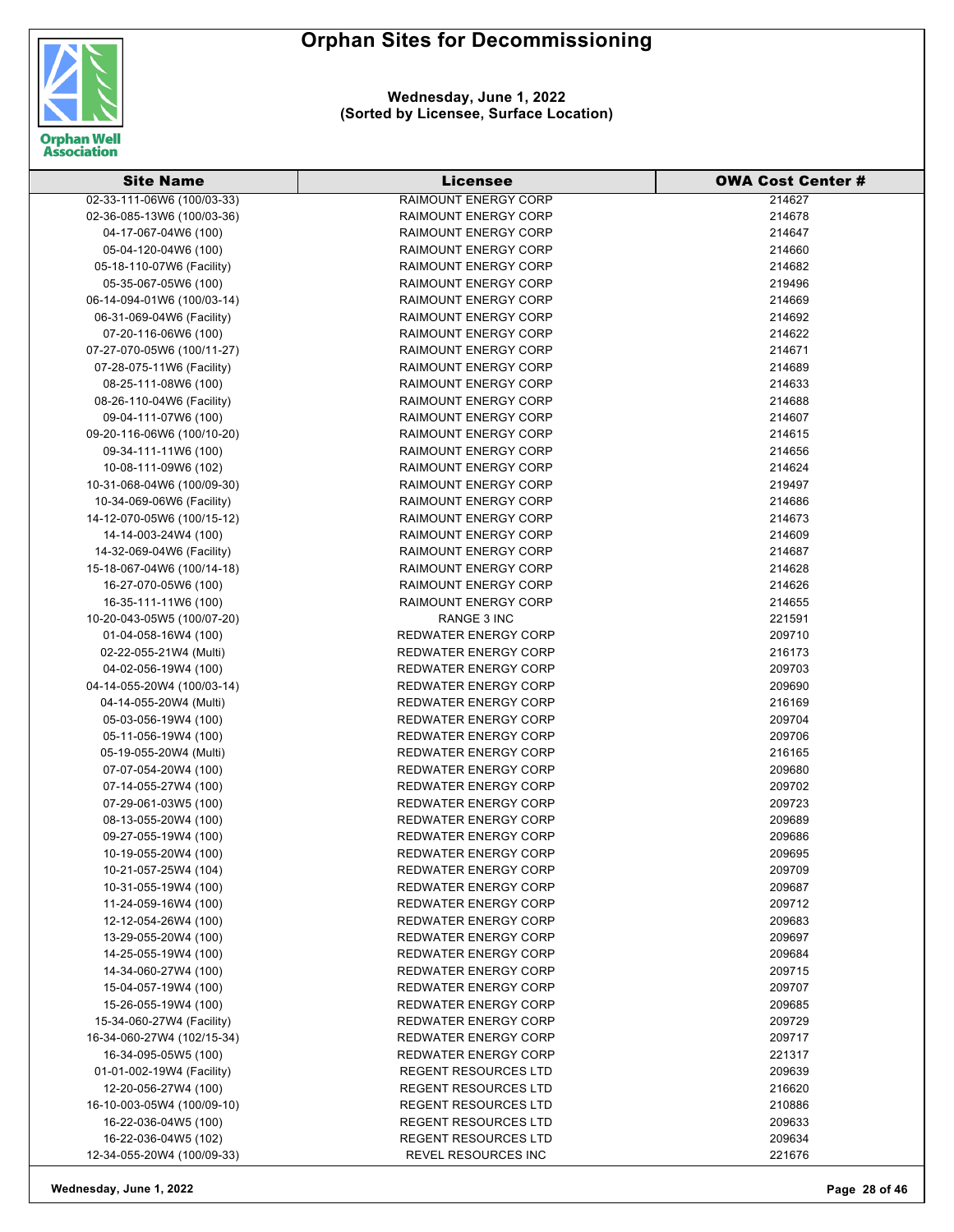

| <b>Site Name</b>            | <b>Licensee</b>               | <b>OWA Cost Center #</b> |
|-----------------------------|-------------------------------|--------------------------|
| 06-22-054-25W4 (100)        | RICHARD J. CHURCHILL LIMITED  | 203815                   |
| 07-20-068-17W4 (100)        | <b>RILEY RESOURCES INC</b>    | 201359                   |
| 11-10-068-18W4 (100)        | <b>RILEY RESOURCES INC</b>    | 201360                   |
| 12-34-067-18W4 (Facility)   | <b>RILEY RESOURCES INC</b>    | 201362                   |
| 06-34-013-12W4 (100)        | RIO PETRO LTD                 | 203380                   |
| 08-33-013-12W4 (100)        | RIO PETRO LTD                 | 203379                   |
| 06-11-039-11W5 (100)        | ROCKBRIDGE ENERGY ALBERTA INC | 209520                   |
| 11-03-020-14W4 (100)        | ROCKBRIDGE ENERGY ALBERTA INC | 209516                   |
| 02-02-078-13W5 (100/03-02)  | SABANERO ENERGY CORP          | 204098                   |
| 08-30-072-15W5 (100)        | SABANERO ENERGY CORP          | 204070                   |
| 14-26-077-12W5 (100)        | SABANERO ENERGY CORP          | 204076                   |
| 14-35-077-13W5 (100)        | <b>SABANERO ENERGY CORP</b>   | 204096                   |
| 15-34-077-13W5 (100)        | SABANERO ENERGY CORP          | 204095                   |
| 06-01-013-19W4 (Facility)   | <b>SANLING ENERGY LTD</b>     | 221906                   |
| 06-12-010-16W4 (Facility)   | <b>SANLING ENERGY LTD</b>     | 221905                   |
| 10-12-066-15W5 (Facility)   | SANLING ENERGY LTD            | 221904                   |
| 16-36-011-12W4 (Facility 1) | <b>SANLING ENERGY LTD</b>     | 221907                   |
| 16-36-011-12W4 (Facility 2) | <b>SANLING ENERGY LTD</b>     | 221908                   |
| 03-04-001-16W4 (1C0)        | <b>SARG OILS LTD</b>          | 201179                   |
| 03-04-001-16W4 (Facility)   | <b>SARG OILS LTD</b>          | 201206                   |
| 04-04-001-16W4 (1A2)        | <b>SARG OILS LTD</b>          | 201180                   |
| 04-04-001-16W4 (1D0)        | <b>SARG OILS LTD</b>          | 201181                   |
| 04-16-001-17W4 (100)        | <b>SARG OILS LTD</b>          | 201185                   |
| 05-05-001-16W4 (1A0)        | <b>SARG OILS LTD</b>          | 201182                   |
| 10-09-001-17W4 (100)        | <b>SARG OILS LTD</b>          | 201183                   |
| 12-09-001-17W4 (100)        | <b>SARG OILS LTD</b>          | 201184                   |
| 02-17-036-16W4 (100)        | <b>SCOLLARD ENERGY LTD</b>    | 210262                   |
| 03-02-047-26W4 (Multi)      | <b>SCOLLARD ENERGY LTD</b>    | 216172                   |
| 03-22-022-08W4 (100)        | <b>SCOLLARD ENERGY LTD</b>    | 210261                   |
| 04-02-047-26W4 (Facility)   | <b>SCOLLARD ENERGY LTD</b>    | 210829                   |
| 06-05-006-10W4 (100)        | <b>SCOLLARD ENERGY LTD</b>    | 210246                   |
| 06-10-006-10W4 (102)        | <b>SCOLLARD ENERGY LTD</b>    | 210247                   |
| 06-11-047-26W4 (100)        | <b>SCOLLARD ENERGY LTD</b>    | 210280                   |
| 07-23-045-27W4 (Multi)      | <b>SCOLLARD ENERGY LTD</b>    | 216185                   |
| 10-09-046-26W4 (100)        | <b>SCOLLARD ENERGY LTD</b>    | 210274                   |
| 10-36-047-26W4 (102)        | <b>SCOLLARD ENERGY LTD</b>    | 210281                   |
| 11-17-001-07W4 (100)        | <b>SCOLLARD ENERGY LTD</b>    | 210244                   |
| 11-20-005-09W4 (100)        | <b>SCOLLARD ENERGY LTD</b>    | 210245                   |
| 14-31-020-06W4 (100)        | <b>SCOLLARD ENERGY LTD</b>    | 210248                   |
| 14-36-048-04W5 (100)        | <b>SCOLLARD ENERGY LTD</b>    | 213228                   |
| 15-26-042-04W5 (100)        | <b>SCOLLARD ENERGY LTD</b>    | 210286                   |
| 01-22-071-10W6 (100)        | SECOND WAVE PETROLEUM INC     | 209541                   |
| 03-14-079-23W5 (100/06-14)  | SECOND WAVE PETROLEUM INC     | 209539                   |
| 03-14-118-08W6 (100)        | SECOND WAVE PETROLEUM INC     | 209547                   |
| 04-02-048-22W4 (100)        | SECOND WAVE PETROLEUM INC     | 209538                   |
| 04-20-060-09W5 (Facility)   | SECOND WAVE PETROLEUM INC     | 209553                   |
| 05-08-019-22W4 (Facility)   | SECOND WAVE PETROLEUM INC     | 209550                   |
| 05-33-047-22W4 (Facility 1) | SECOND WAVE PETROLEUM INC     | 209551                   |
| 05-33-047-22W4 (Facility 2) | SECOND WAVE PETROLEUM INC     | 218513                   |
| 06-35-079-09W6 (Facility)   | SECOND WAVE PETROLEUM INC     | 209554                   |
| 10-16-071-10W6 (100)        | SECOND WAVE PETROLEUM INC     | 209540                   |
| 11-32-036-25W4 (102)        | SECOND WAVE PETROLEUM INC     | 209533                   |
| 12-10-119-06W6 (100)        | SECOND WAVE PETROLEUM INC     | 209549                   |
| 12-14-118-08W6 (Facility)   | SECOND WAVE PETROLEUM INC     | 209557                   |
| 14-35-082-12W6 (100)        | SECOND WAVE PETROLEUM INC     | 209542                   |
| 14-36-082-12W6 (100)        | SECOND WAVE PETROLEUM INC     | 209544                   |
| 15-23-118-04W6 (Facility)   | SECOND WAVE PETROLEUM INC     | 209556                   |
| 16-35-082-12W6 (100)        | SECOND WAVE PETROLEUM INC     | 209543                   |
|                             |                               |                          |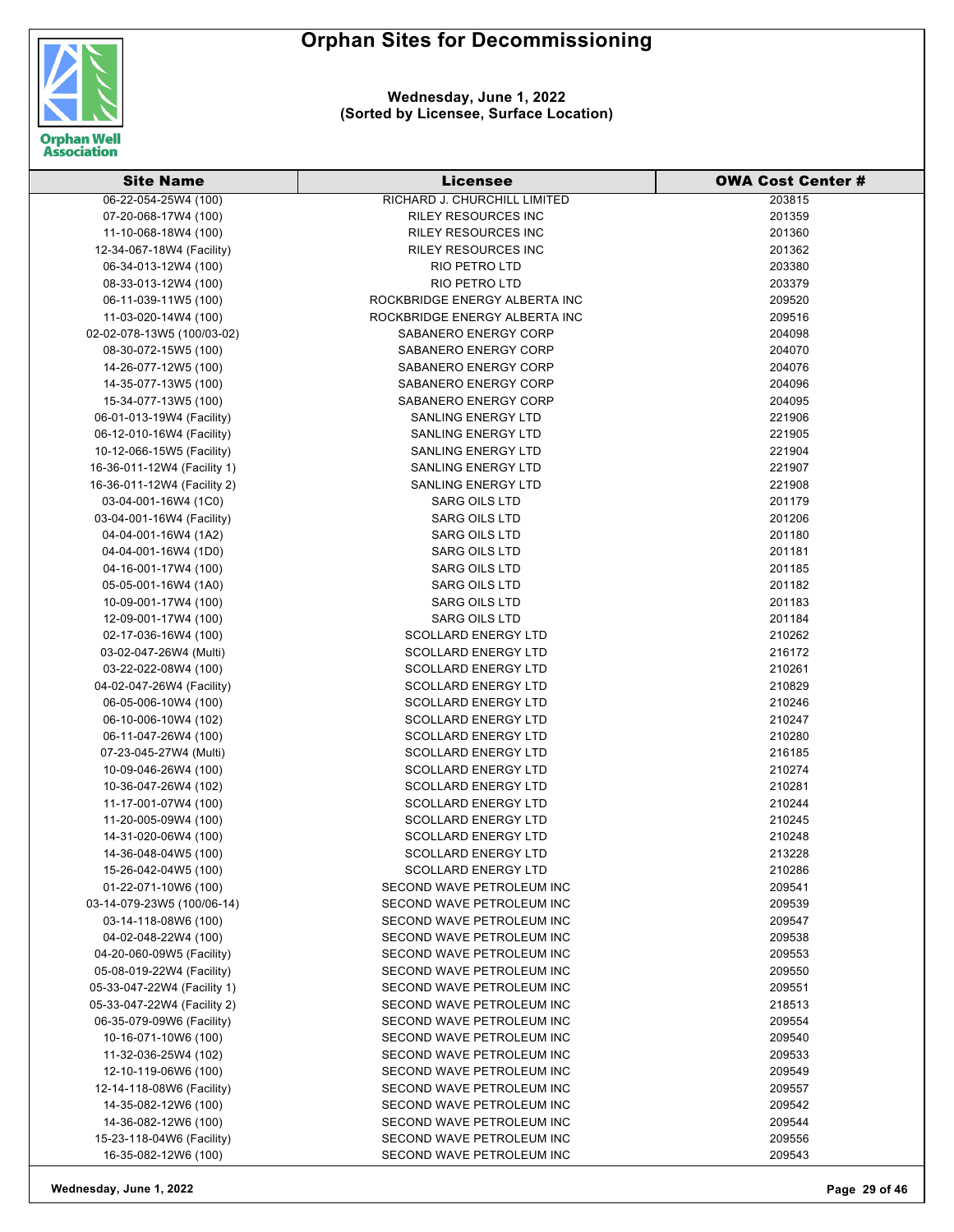

#### **Wednesday, June 1, 2022 (Sorted by Licensee, Surface Location)**

| <b>Site Name</b>           | Licensee                      | <b>OWA Cost Center #</b> |
|----------------------------|-------------------------------|--------------------------|
| 02-06-045-11W4 (1S0)       | SEDNA OIL AND GAS LTD         | 203777                   |
| 08-06-045-11W4 (100)       | SEDNA OIL AND GAS LTD         | 203781                   |
| 08-06-045-11W4 (Facility)  | SEDNA OIL AND GAS LTD         | 203791                   |
| 10-06-045-11W4 (100)       | SEDNA OIL AND GAS LTD         | 203787                   |
| 06-04-053-25W4 (Facility)  | <b>SEISTECH ENERGY INC</b>    | 205251                   |
| 01-30-055-25W4 (100)       | SEKUR ENERGY MANAGEMENT CORP  | 204414                   |
| 16-35-034-08W4 (Multi)     | SEKUR ENERGY MANAGEMENT CORP  | 216064                   |
| 01-01-064-25W4 (100)       | SEQUOIA RESOURCES CORP        | 214800                   |
| 01-03-064-27W4 (100)       | SEQUOIA RESOURCES CORP        | 214864                   |
| 01-03-064-27W4 (102)       | SEQUOIA RESOURCES CORP        | 214874                   |
| 01-13-051-12W4 (100)       | SEQUOIA RESOURCES CORP        | 214896                   |
| 01-14-031-24W4 (100/16-14) | SEQUOIA RESOURCES CORP        | 214829                   |
| 02-10-064-23W4 (100)       | SEQUOIA RESOURCES CORP        | 214823                   |
| 02-20-065-26W4 (100)       | SEQUOIA RESOURCES CORP        | 214831                   |
| 02-21-061-25W4 (100)       | SEQUOIA RESOURCES CORP        | 215011                   |
| 03-01-051-10W4 (100)       | SEQUOIA RESOURCES CORP        | 215081                   |
| 03-02-050-17W4 (100)       | SEQUOIA RESOURCES CORP        | 214966                   |
| 03-07-066-25W4 (102)       | SEQUOIA RESOURCES CORP        | 214937                   |
| 04-24-066-24W4 (100)       | SEQUOIA RESOURCES CORP        | 214877                   |
| 05-05-051-11W4 (100)       | SEQUOIA RESOURCES CORP        | 214901                   |
| 05-08-065-25W4 (100/08-07) | SEQUOIA RESOURCES CORP        | 214965                   |
| 05-28-058-03W5 (Facility)  | SEQUOIA RESOURCES CORP        | 215154                   |
| 06-04-051-16W4 (100)       | SEQUOIA RESOURCES CORP        | 214983                   |
| 06-25-066-27W4 (100/11-25) | SEQUOIA RESOURCES CORP        | 214819                   |
| 06-29-066-24W4 (100)       | SEQUOIA RESOURCES CORP        | 214840                   |
| 06-30-065-24W4 (102)       | SEQUOIA RESOURCES CORP        | 214826                   |
| 06-34-034-26W4 (Facility)  | <b>SEQUOIA RESOURCES CORP</b> | 215146                   |
| 07-04-067-24W4 (100)       | <b>SEQUOIA RESOURCES CORP</b> | 214886                   |
| 07-13-064-01W5 (100)       | SEQUOIA RESOURCES CORP        | 214802                   |
| 07-17-066-24W4 (100)       | SEQUOIA RESOURCES CORP        | 214807                   |
| 08-11-062-27W4 (Facility)  | SEQUOIA RESOURCES CORP        | 215149                   |
| 08-14-050-17W4 (100)       | SEQUOIA RESOURCES CORP        | 214914                   |
| 08-23-065-25W4 (Facility)  | SEQUOIA RESOURCES CORP        | 215144                   |
| 08-25-060-01W5 (100)       | SEQUOIA RESOURCES CORP        | 214911                   |
| 08-30-032-28W4 (100)       | SEQUOIA RESOURCES CORP        | 214938                   |
| 08-32-050-16W4 (100)       | SEQUOIA RESOURCES CORP        | 214981                   |
| 08-35-062-27W4 (Facility)  | SEQUOIA RESOURCES CORP        | 215145                   |
| 09-30-034-27W4 (100)       | SEQUOIA RESOURCES CORP        | 214907                   |
| 10-02-050-19W4 (100)       | SEQUOIA RESOURCES CORP        | 214931                   |
| 10-02-066-24W4 (100)       | <b>SEQUOIA RESOURCES CORP</b> | 214803                   |
| 10-04-063-25W4 (100/07-04) | SEQUOIA RESOURCES CORP        | 215111                   |
| 10-11-051-17W4 (100)       | SEQUOIA RESOURCES CORP        | 215102                   |
| 10-12-050-19W4 (100)       | SEQUOIA RESOURCES CORP        | 214930                   |
| 10-23-065-24W4 (100)       | SEQUOIA RESOURCES CORP        | 214990                   |
| 10-24-064-24W4 (102)       | SEQUOIA RESOURCES CORP        | 215015                   |
| 10-26-064-26W4 (100)       | SEQUOIA RESOURCES CORP        | 214890                   |
| 10-35-063-25W4 (100)       | SEQUOIA RESOURCES CORP        | 215001                   |
| 11-17-064-24W4 (100)       | SEQUOIA RESOURCES CORP        | 215009                   |
| 11-23-031-24W4 (100/06-23) | SEQUOIA RESOURCES CORP        | 214808                   |
| 11-27-065-23W4 (100)       | SEQUOIA RESOURCES CORP        | 214804                   |
| 12-06-065-26W4 (100)       | SEQUOIA RESOURCES CORP        | 214887                   |
| 12-12-062-27W4 (100)       | SEQUOIA RESOURCES CORP        | 214852                   |
| 12-27-065-01W5 (100)       | SEQUOIA RESOURCES CORP        | 215041                   |
| 12-34-050-16W4 (Multi)     | SEQUOIA RESOURCES CORP        | 216195                   |
| 13-07-064-24W4 (100)       | SEQUOIA RESOURCES CORP        | 214871                   |
| 13-16-066-24W4 (100)       | SEQUOIA RESOURCES CORP        | 215135                   |
| 13-34-034-26W4 (100)       | SEQUOIA RESOURCES CORP        | 214939                   |
| 13-36-050-17W4 (Facility)  | SEQUOIA RESOURCES CORP        | 215161                   |

**Wednesday, June 1, 2022 Page 30 of 46**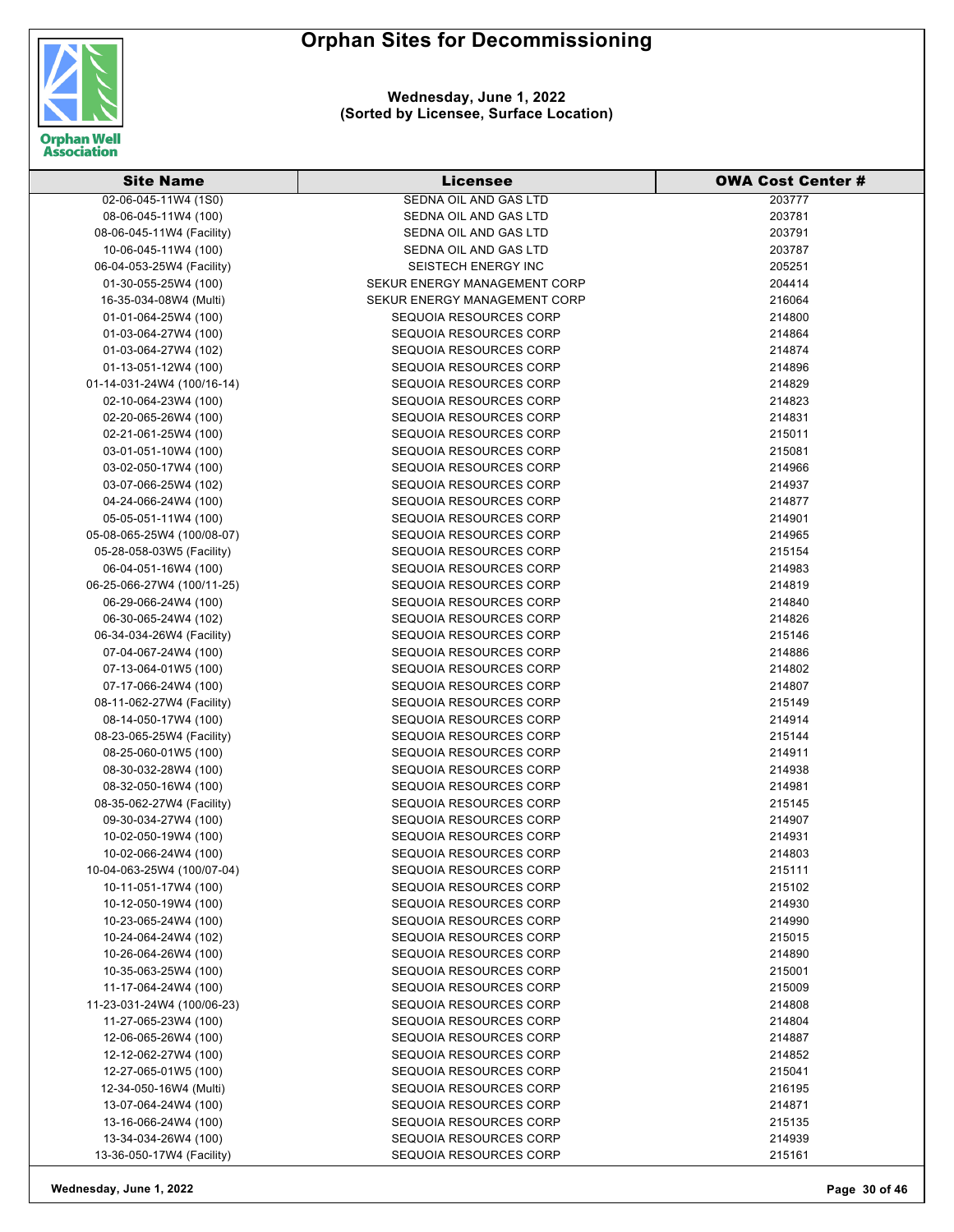

**Wednesday, June 1, 2022 (Sorted by Licensee, Surface Location)**

| <b>Site Name</b>                             | <b>Licensee</b>                                        | <b>OWA Cost Center #</b> |
|----------------------------------------------|--------------------------------------------------------|--------------------------|
| 14-03-050-12W4 (100)                         | <b>SEQUOIA RESOURCES CORP</b>                          | 214809                   |
| 15-10-066-27W4 (100)                         | <b>SEQUOIA RESOURCES CORP</b>                          | 214880                   |
| 15-23-060-27W4 (100)                         | SEQUOIA RESOURCES CORP                                 | 214972                   |
| 15-33-065-25W4 (100)                         | <b>SEQUOIA RESOURCES CORP</b>                          | 214893                   |
| 15-36-058-04W5 (Facility)                    | <b>SEQUOIA RESOURCES CORP</b>                          | 215157                   |
| 16-01-066-26W4 (Multi)                       | <b>SEQUOIA RESOURCES CORP</b>                          | 216199                   |
| 16-11-063-26W4 (100)                         | SEQUOIA RESOURCES CORP                                 | 215105                   |
| 16-17-060-26W4 (100)                         | <b>SEQUOIA RESOURCES CORP</b>                          | 214816                   |
| 16-18-066-23W4 (100)                         | <b>SEQUOIA RESOURCES CORP</b>                          | 215084                   |
| 16-28-060-01W5 (100)                         | <b>SEQUOIA RESOURCES CORP</b>                          | 214903                   |
| 16-30-062-01W5 (100)                         | <b>SEQUOIA RESOURCES CORP</b>                          | 215099                   |
| 02-04-088-07W6 (102)                         | <b>SHORELINE ENERGY CORP</b>                           | 204629                   |
| 03-10-077-05W6 (102/06-10)                   | SHORELINE ENERGY CORP                                  | 204561                   |
| 03-13-055-20W4 (100)                         | SHORELINE ENERGY CORP                                  | 204551                   |
| 04-26-082-11W6 (103/03-26)                   | SHORELINE ENERGY CORP                                  | 204583                   |
| 05-03-070-06W6 (Facility)                    | SHORELINE ENERGY CORP                                  | 204633                   |
| 06-16-086-03W6 (Facility)                    | <b>SHORELINE ENERGY CORP</b>                           | 204644                   |
| 06-20-088-07W6 (100)                         | <b>SHORELINE ENERGY CORP</b>                           | 204630                   |
| 06-28-087-03W6 (Facility)                    | <b>SHORELINE ENERGY CORP</b>                           | 204650                   |
| 06-35-085-03W6 (Facility)                    | SHORELINE ENERGY CORP                                  | 204640                   |
| 06-35-085-03W6 (Multi)                       | SHORELINE ENERGY CORP                                  | 216149                   |
| 07-02-071-01W5 (100)                         | SHORELINE ENERGY CORP                                  | 212984                   |
| 08-26-087-11W6 (100)                         | SHORELINE ENERGY CORP                                  | 204626                   |
| 10-32-086-03W6 (Facility)                    | <b>SHORELINE ENERGY CORP</b>                           | 204649                   |
| 11-13-081-12W6 and 14-13-081-12W6 (Facility) | <b>SHORELINE ENERGY CORP</b>                           | 204638                   |
| 11-25-082-11W6 (100)                         | SHORELINE ENERGY CORP                                  | 204581                   |
| 11-27-085-03W6 (102)                         | SHORELINE ENERGY CORP                                  | 204590                   |
| 11-36-080-10W6 (Facility)                    | <b>SHORELINE ENERGY CORP</b>                           | 204635                   |
| 12-32-085-02W6 (100)                         | <b>SHORELINE ENERGY CORP</b>                           | 204588                   |
| 13-15-082-12W6 (100)                         | SHORELINE ENERGY CORP                                  | 204584                   |
| 14-11-081-12W6 (100)                         | <b>SHORELINE ENERGY CORP</b>                           | 210786                   |
| 16-11-081-12W6 (Facility)                    | SHORELINE ENERGY CORP                                  | 204636                   |
| 16-13-055-20W4 (100)                         | <b>SHORELINE ENERGY CORP</b>                           | 204552                   |
| 16-23-077-26W5 (100)                         | SHORELINE ENERGY CORP                                  | 204553                   |
| 10-22-036-13W4 (102)                         | SHUNDA ENERGY CORPORATION                              | 203591                   |
| 06-21-049-25W4 (Facility)                    | SINO-WESTERN PETROLEUM, INC                            | 208223                   |
| 07-28-047-03W5 (Multi)                       | SINO-WESTERN PETROLEUM, INC                            | 216138                   |
| 07-31-049-26W4 (Facility)                    | SINO-WESTERN PETROLEUM. INC                            | 208224                   |
| 07-35-044-04W5 (100)                         | SINO-WESTERN PETROLEUM, INC                            | 209571                   |
| 08-28-047-03W5 (104/16-28)                   | SINO-WESTERN PETROLEUM, INC                            | 209576                   |
| 10-21-049-25W4 (100)                         | SINO-WESTERN PETROLEUM, INC                            | 208208                   |
| 11-12-086-25W4 (100)                         | SINO-WESTERN PETROLEUM, INC                            | 208221                   |
| 11-13-050-27W4 (Facility)                    | SINO-WESTERN PETROLEUM, INC                            | 208227                   |
| 11-24-049-27W4 (Facility)                    | SINO-WESTERN PETROLEUM, INC                            | 208225                   |
| 11-35-044-04W5 (100)                         | SINO-WESTERN PETROLEUM, INC                            | 209572                   |
| 16-24-049-27W4 (100)                         | SINO-WESTERN PETROLEUM, INC                            | 208216                   |
| 11-34-055-24W4 (100)<br>03-32-051-06W4 (102) | <b>SLATE ENERGY INC</b><br><b>STEALTH VENTURES INC</b> | 201157                   |
| 06-10-050-06W4 (102)                         | STEALTH VENTURES INC                                   | 202751                   |
| 07-16-049-07W4 (100)                         |                                                        | 202736                   |
| 08-02-049-05W4 (102)                         | STEALTH VENTURES INC<br>STEALTH VENTURES INC           | 202717<br>202693         |
| 08-07-049-05W4 (100)                         | STEALTH VENTURES INC                                   | 202696                   |
| 08-20-050-06W4 (102)                         | STEALTH VENTURES INC                                   | 202738                   |
| 09-10-051-06W4 (100)                         | STEALTH VENTURES INC                                   | 202744                   |
| 11-10-050-06W4 (100)                         | STEALTH VENTURES INC                                   | 202737                   |
| 13-36-048-05W4 (100)                         | STEALTH VENTURES INC                                   | 202670                   |
| 16-02-048-05W4 (100)                         | STEALTH VENTURES INC                                   | 202659                   |
| 16-12-048-05W4 (100)                         | STEALTH VENTURES INC                                   | 202661                   |
|                                              |                                                        |                          |

**Wednesday, June 1, 2022 Page 31 of 46**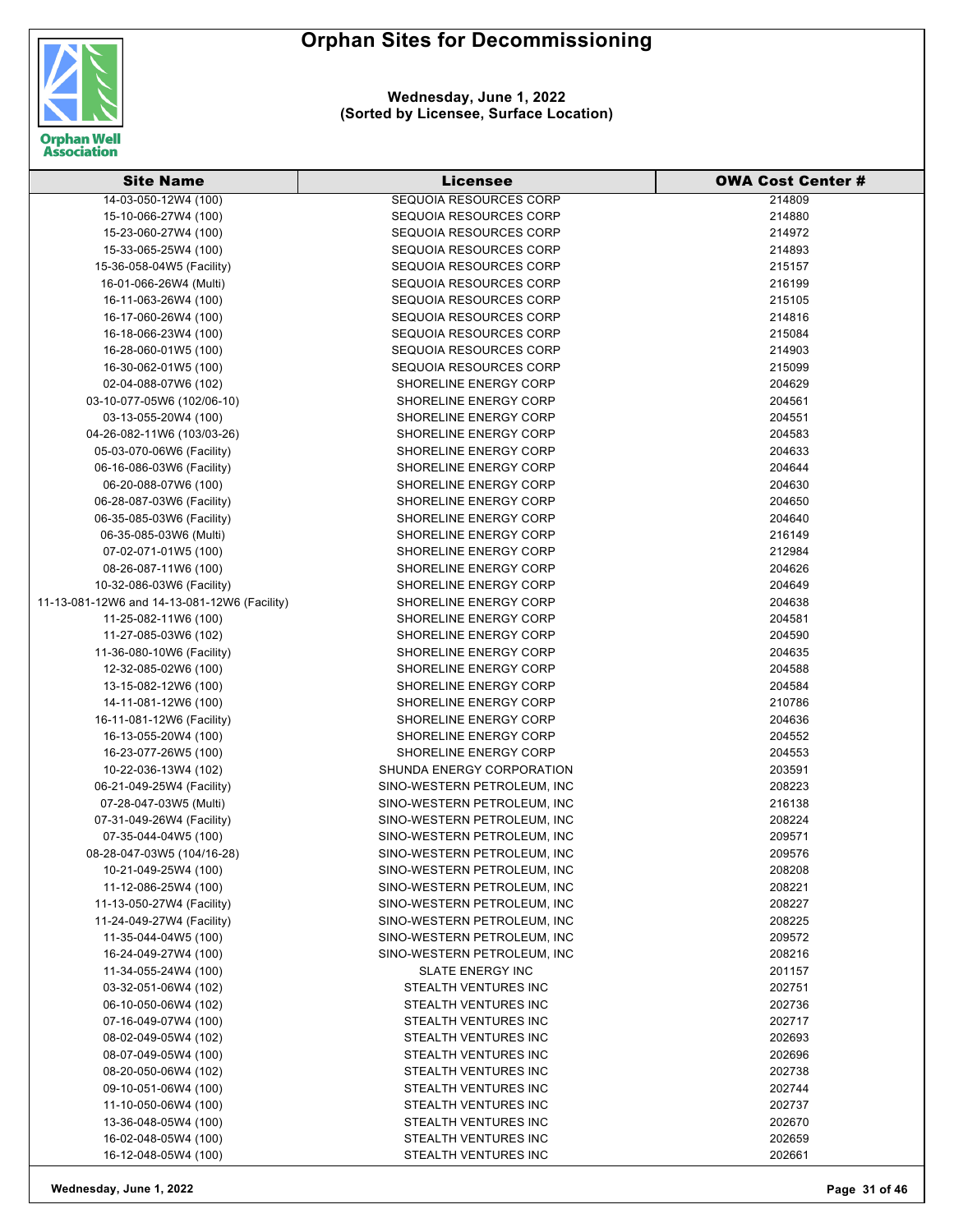

**Wednesday, June 1, 2022 (Sorted by Licensee, Surface Location)**

| <b>Site Name</b>           | <b>Licensee</b>                    | <b>OWA Cost Center #</b> |
|----------------------------|------------------------------------|--------------------------|
| 16-12-049-05W4 (100)       | STEALTH VENTURES INC               | 202701                   |
| 16-34-050-05W4 (102)       | STEALTH VENTURES INC               | 202732                   |
| 03-18-110-09W6 (102)       | STETSON OIL & GAS LTD              | 203369                   |
| 06-03-069-17W5 (102)       | STETSON OIL & GAS LTD              | 203368                   |
| 08-18-080-13W4 (100)       | STONEWATER RESOURCES INC           | 216523                   |
| 10-35-080-14W4 (100)       | STONEWATER RESOURCES INC           | 216522                   |
| 01-06-038-16W4 (100/11-06) | STORMHOLD ENERGY LTD               | 215701                   |
| 01-01-118-02W6 (100)       | STRATEGIC OIL & GAS LTD            | 216902                   |
| 01-15-120-22W5 (100)       | STRATEGIC OIL & GAS LTD            | 216888                   |
| 01-31-122-21W5 (100/13-31) | STRATEGIC OIL & GAS LTD            | 216846                   |
| 01-32-123-19W5 (100)       | STRATEGIC OIL & GAS LTD            | 216929                   |
| 01-36-121-05W6 (Facility)  | <b>STRATEGIC OIL &amp; GAS LTD</b> | 216994                   |
| 02-04-006-15W4 (Facility)  | STRATEGIC OIL & GAS LTD            | 216996                   |
| 02-05-125-18W5 (102)       | STRATEGIC OIL & GAS LTD            | 216997                   |
| 02-05-125-18W5 (Facility)  | STRATEGIC OIL & GAS LTD            | 216999                   |
| 02-23-010-16W4 (Facility)  | STRATEGIC OIL & GAS LTD            | 219474                   |
| 02-36-121-23W5 (100)       | STRATEGIC OIL & GAS LTD            | 216876                   |
| 03-04-125-18W5 (100)       | STRATEGIC OIL & GAS LTD            | 216939                   |
| 03-05-006-15W4 (100)       | STRATEGIC OIL & GAS LTD            | 216840                   |
| 03-08-122-20W5 (Facility)  | STRATEGIC OIL & GAS LTD            | 217001                   |
| 03-24-010-16W4 (Facility)  | STRATEGIC OIL & GAS LTD            | 219456                   |
| 04-04-118-01W6 (100)       | STRATEGIC OIL & GAS LTD            | 216891                   |
| 04-10-122-20W5 (100/01-09) | STRATEGIC OIL & GAS LTD            | 216895                   |
| 04-18-122-22W5 (100)       | STRATEGIC OIL & GAS LTD            | 216900                   |
| 04-36-122-22W5 (100)       | STRATEGIC OIL & GAS LTD            | 216870                   |
| 05-01-121-03W6 (100)       | STRATEGIC OIL & GAS LTD            | 216855                   |
| 05-13-118-02W6 (100)       | STRATEGIC OIL & GAS LTD            | 216866                   |
| 05-22-120-22W5 (100/04-22) | STRATEGIC OIL & GAS LTD            | 216873                   |
| 05-24-010-16W4 (Facility)  | STRATEGIC OIL & GAS LTD            | 219478                   |
| 05-36-123-02W6 (Facility)  | STRATEGIC OIL & GAS LTD            | 217007                   |
| 06-14-010-16W4 (102)       | STRATEGIC OIL & GAS LTD            | 219458                   |
| 06-14-122-21W5 (100)       | STRATEGIC OIL & GAS LTD            | 216896                   |
| 06-19-120-20W5 (Facility)  | STRATEGIC OIL & GAS LTD            | 217009                   |
| 06-24-010-16W4 (Facility)  | STRATEGIC OIL & GAS LTD            | 219461                   |
| 06-31-123-01W6 (100)       | STRATEGIC OIL & GAS LTD            | 216871                   |
| 07-04-006-15W4 (100)       | STRATEGIC OIL & GAS LTD            | 216915                   |
| 07-13-124-18W5 (Multi)     | <b>STRATEGIC OIL &amp; GAS LTD</b> | 217063                   |
| 07-25-118-02W6 (100)       | STRATEGIC OIL & GAS LTD            | 216862                   |
| 07-32-123-01W6 (100)       | STRATEGIC OIL & GAS LTD            | 216874                   |
| 07-35-123-02W6 (100)       | STRATEGIC OIL & GAS LTD            | 216875                   |
| 07-36-117-02W6 (100)       | STRATEGIC OIL & GAS LTD            | 216863                   |
| 08-03-120-03W6 (100/10-03) | STRATEGIC OIL & GAS LTD            | 216861                   |
| 08-03-121-20W5 (102)       | STRATEGIC OIL & GAS LTD            | 216897                   |
| 08-04-006-15W4 (100)       | STRATEGIC OIL & GAS LTD            | 216914                   |
| 08-05-122-04W6 (Facility)  | STRATEGIC OIL & GAS LTD            | 217015                   |
| 08-06-122-04W6 (Facility)  | STRATEGIC OIL & GAS LTD            | 217017                   |
| 08-10-119-03W6 (100)       | STRATEGIC OIL & GAS LTD            | 216856                   |
| 08-33-123-18W5 (Multi)     | STRATEGIC OIL & GAS LTD            | 217069                   |
| 08-35-124-20W5 (Facility)  | STRATEGIC OIL & GAS LTD            | 217019                   |
| 09-17-122-20W5 (100)       | STRATEGIC OIL & GAS LTD            | 216893                   |
| 09-21-122-22W5 (Facility)  | STRATEGIC OIL & GAS LTD            | 217073                   |
| 09-35-117-02W6 (100)       | STRATEGIC OIL & GAS LTD            | 216864                   |
| 09-35-119-03W6 (100)       | STRATEGIC OIL & GAS LTD            | 216854                   |
| 10-04-124-18W5 (Facility)  | STRATEGIC OIL & GAS LTD            | 217021                   |
| 10-10-123-20W5 (Facility)  | STRATEGIC OIL & GAS LTD            | 217023                   |
| 10-21-117-02W6 (100/14-21) | STRATEGIC OIL & GAS LTD            | 216859                   |
| 10-27-119-03W6 (100)       | STRATEGIC OIL & GAS LTD            | 216853                   |
| 10-28-117-04W6 (Facility)  | STRATEGIC OIL & GAS LTD            | 217082                   |

**Wednesday, June 1, 2022 Page 32 of 46**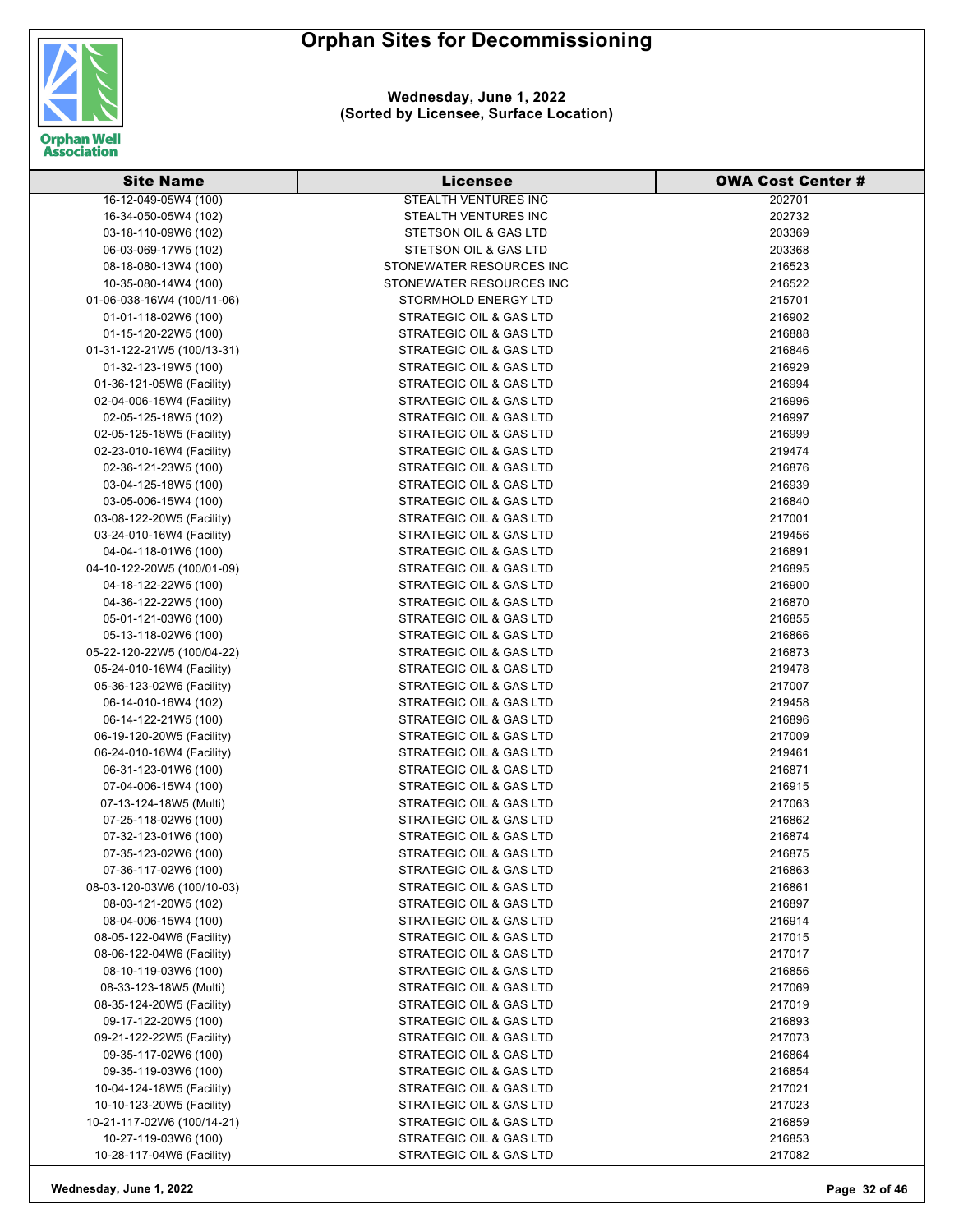

| 10-28-122-21W5 (Multi)<br><b>STRATEGIC OIL &amp; GAS LTD</b><br>217028<br>STRATEGIC OIL & GAS LTD<br>217030<br>10-29-122-21W5 (Facility)<br>11-17-124-19W5 (102)<br>STRATEGIC OIL & GAS LTD<br>216869<br>STRATEGIC OIL & GAS LTD<br>217032<br>11-24-122-21W5 (Facility)<br>11-28-122-21W5 (Multi)<br>STRATEGIC OIL & GAS LTD<br>217035<br>STRATEGIC OIL & GAS LTD<br>217037<br>11-32-120-20W5 (Facility)<br>STRATEGIC OIL & GAS LTD<br>217040<br>12-21-120-23W5 (Multi)<br>STRATEGIC OIL & GAS LTD<br>216965<br>12-33-124-18W5 (100/11-33)<br>STRATEGIC OIL & GAS LTD<br>12-36-117-02W6 (100)<br>216892<br>STRATEGIC OIL & GAS LTD<br>13-13-010-16W4 (102/16-14)<br>219462<br>217042<br>13-18-121-02W6 (Facility)<br>STRATEGIC OIL & GAS LTD<br>STRATEGIC OIL & GAS LTD<br>217044<br>13-25-123-18W5 (Facility)<br>14-16-118-01W6 (100)<br>STRATEGIC OIL & GAS LTD<br>216881<br>217048<br>STRATEGIC OIL & GAS LTD<br>14-28-121-04W6 (Facility)<br>216857<br>STRATEGIC OIL & GAS LTD<br>15-04-118-02W6 (100)<br>STRATEGIC OIL & GAS LTD<br>15-14-010-16W4 (102)<br>219465<br>15-25-117-02W6 (100)<br>STRATEGIC OIL & GAS LTD<br>216858<br>STRATEGIC OIL & GAS LTD<br>217052<br>15-27-120-20W5 (Facility)<br>STRATEGIC OIL & GAS LTD<br>15-32-123-18W5 (Facility)<br>217054<br><b>STRATEGIC OIL &amp; GAS LTD</b><br>216865<br>16-02-118-02W6 (100)<br>216868<br>16-20-124-18W5 (100)<br>STRATEGIC OIL & GAS LTD<br>STRATEGIC OIL & GAS LTD<br>216901<br>16-30-121-20W5 (100)<br>SUMMERFIELD ENERGY INC<br>205207<br>01-05-085-10W6 (102)<br>SUN STAR ENERGY INC<br>209813<br>04-32-068-06W6 (100/13-29)<br><b>SYDCO ENERGY INC</b><br>208563<br>01-18-087-06W6 (100)<br><b>SYDCO ENERGY INC</b><br>208679<br>01-23-087-06W6 (Facility)<br>208682<br><b>SYDCO ENERGY INC</b><br>01-27-088-10W6 (Facility)<br><b>SYDCO ENERGY INC</b><br>208538<br>02-31-096-24W5 (100)<br>208602<br>03-08-089-06W6 (100)<br><b>SYDCO ENERGY INC</b><br>208530<br>03-11-095-25W5 (100)<br><b>SYDCO ENERGY INC</b><br><b>SYDCO ENERGY INC</b><br>208684<br>03-31-091-01W6 (Facility)<br>03-32-087-03W6 (Facility)<br><b>SYDCO ENERGY INC</b><br>221601<br><b>SYDCO ENERGY INC</b><br>212891<br>04-09-089-06W6 (100)<br><b>SYDCO ENERGY INC</b><br>04-09-090-04W6 (100)<br>208611<br><b>SYDCO ENERGY INC</b><br>208639<br>04-23-092-03W6 (100)<br>04-24-096-10W6 (Facility)<br><b>SYDCO ENERGY INC</b><br>208687<br>208603<br>05-18-089-06W6 (100)<br><b>SYDCO ENERGY INC</b><br>208553<br>05-33-087-02W6 (100)<br><b>SYDCO ENERGY INC</b><br><b>SYDCO ENERGY INC</b><br>208541<br>06-01-097-25W5 (100)<br>06-02-088-06W6 (100)<br><b>SYDCO ENERGY INC</b><br>208590<br><b>SYDCO ENERGY INC</b><br>06-03-097-11W6 (100)<br>208677<br>06-05-087-08W6 (100)<br><b>SYDCO ENERGY INC</b><br>208574<br><b>SYDCO ENERGY INC</b><br>06-23-088-06W6 (100)<br>212877<br>06-24-087-07W6 (100)<br><b>SYDCO ENERGY INC</b><br>208571<br>208533<br>06-27-095-25W5 (100)<br><b>SYDCO ENERGY INC</b><br>06-29-087-02W6 (100)<br><b>SYDCO ENERGY INC</b><br>209499<br><b>SYDCO ENERGY INC</b><br>06-29-095-03W6 (100)<br>208665<br>06-29-096-24W5 (100)<br><b>SYDCO ENERGY INC</b><br>208537<br>06-31-094-02W6 (100)<br><b>SYDCO ENERGY INC</b><br>208654<br><b>SYDCO ENERGY INC</b><br>208529<br>07-02-095-25W5 (100)<br>07-03-091-02W6 (100)<br><b>SYDCO ENERGY INC</b><br>208625<br>208648<br>07-03-093-03W6 (100)<br><b>SYDCO ENERGY INC</b><br>07-05-090-04W6 (100)<br><b>SYDCO ENERGY INC</b><br>208609<br>07-16-087-06W6 (102)<br><b>SYDCO ENERGY INC</b><br>208562<br>07-21-090-04W6 (Facility)<br><b>SYDCO ENERGY INC</b><br>209509<br>SYDCO ENERGY INC<br>08-20-096-24W5 (100)<br>208536<br>08-23-094-03W6 (100)<br><b>SYDCO ENERGY INC</b><br>212931<br>SYDCO ENERGY INC<br>208673<br>09-13-096-10W6 (102) | <b>Site Name</b> | Licensee | <b>OWA Cost Center #</b> |
|---------------------------------------------------------------------------------------------------------------------------------------------------------------------------------------------------------------------------------------------------------------------------------------------------------------------------------------------------------------------------------------------------------------------------------------------------------------------------------------------------------------------------------------------------------------------------------------------------------------------------------------------------------------------------------------------------------------------------------------------------------------------------------------------------------------------------------------------------------------------------------------------------------------------------------------------------------------------------------------------------------------------------------------------------------------------------------------------------------------------------------------------------------------------------------------------------------------------------------------------------------------------------------------------------------------------------------------------------------------------------------------------------------------------------------------------------------------------------------------------------------------------------------------------------------------------------------------------------------------------------------------------------------------------------------------------------------------------------------------------------------------------------------------------------------------------------------------------------------------------------------------------------------------------------------------------------------------------------------------------------------------------------------------------------------------------------------------------------------------------------------------------------------------------------------------------------------------------------------------------------------------------------------------------------------------------------------------------------------------------------------------------------------------------------------------------------------------------------------------------------------------------------------------------------------------------------------------------------------------------------------------------------------------------------------------------------------------------------------------------------------------------------------------------------------------------------------------------------------------------------------------------------------------------------------------------------------------------------------------------------------------------------------------------------------------------------------------------------------------------------------------------------------------------------------------------------------------------------------------------------------------------------------------------------------------------------------------------------------------------------------------------------------------------------------------------------------------------------------------------------------------------------------------------------------------------------------------------------------------------------------------------------------------------------------------------------------------------------------------------------------------------------------|------------------|----------|--------------------------|
|                                                                                                                                                                                                                                                                                                                                                                                                                                                                                                                                                                                                                                                                                                                                                                                                                                                                                                                                                                                                                                                                                                                                                                                                                                                                                                                                                                                                                                                                                                                                                                                                                                                                                                                                                                                                                                                                                                                                                                                                                                                                                                                                                                                                                                                                                                                                                                                                                                                                                                                                                                                                                                                                                                                                                                                                                                                                                                                                                                                                                                                                                                                                                                                                                                                                                                                                                                                                                                                                                                                                                                                                                                                                                                                                                                                 |                  |          |                          |
|                                                                                                                                                                                                                                                                                                                                                                                                                                                                                                                                                                                                                                                                                                                                                                                                                                                                                                                                                                                                                                                                                                                                                                                                                                                                                                                                                                                                                                                                                                                                                                                                                                                                                                                                                                                                                                                                                                                                                                                                                                                                                                                                                                                                                                                                                                                                                                                                                                                                                                                                                                                                                                                                                                                                                                                                                                                                                                                                                                                                                                                                                                                                                                                                                                                                                                                                                                                                                                                                                                                                                                                                                                                                                                                                                                                 |                  |          |                          |
|                                                                                                                                                                                                                                                                                                                                                                                                                                                                                                                                                                                                                                                                                                                                                                                                                                                                                                                                                                                                                                                                                                                                                                                                                                                                                                                                                                                                                                                                                                                                                                                                                                                                                                                                                                                                                                                                                                                                                                                                                                                                                                                                                                                                                                                                                                                                                                                                                                                                                                                                                                                                                                                                                                                                                                                                                                                                                                                                                                                                                                                                                                                                                                                                                                                                                                                                                                                                                                                                                                                                                                                                                                                                                                                                                                                 |                  |          |                          |
|                                                                                                                                                                                                                                                                                                                                                                                                                                                                                                                                                                                                                                                                                                                                                                                                                                                                                                                                                                                                                                                                                                                                                                                                                                                                                                                                                                                                                                                                                                                                                                                                                                                                                                                                                                                                                                                                                                                                                                                                                                                                                                                                                                                                                                                                                                                                                                                                                                                                                                                                                                                                                                                                                                                                                                                                                                                                                                                                                                                                                                                                                                                                                                                                                                                                                                                                                                                                                                                                                                                                                                                                                                                                                                                                                                                 |                  |          |                          |
|                                                                                                                                                                                                                                                                                                                                                                                                                                                                                                                                                                                                                                                                                                                                                                                                                                                                                                                                                                                                                                                                                                                                                                                                                                                                                                                                                                                                                                                                                                                                                                                                                                                                                                                                                                                                                                                                                                                                                                                                                                                                                                                                                                                                                                                                                                                                                                                                                                                                                                                                                                                                                                                                                                                                                                                                                                                                                                                                                                                                                                                                                                                                                                                                                                                                                                                                                                                                                                                                                                                                                                                                                                                                                                                                                                                 |                  |          |                          |
|                                                                                                                                                                                                                                                                                                                                                                                                                                                                                                                                                                                                                                                                                                                                                                                                                                                                                                                                                                                                                                                                                                                                                                                                                                                                                                                                                                                                                                                                                                                                                                                                                                                                                                                                                                                                                                                                                                                                                                                                                                                                                                                                                                                                                                                                                                                                                                                                                                                                                                                                                                                                                                                                                                                                                                                                                                                                                                                                                                                                                                                                                                                                                                                                                                                                                                                                                                                                                                                                                                                                                                                                                                                                                                                                                                                 |                  |          |                          |
|                                                                                                                                                                                                                                                                                                                                                                                                                                                                                                                                                                                                                                                                                                                                                                                                                                                                                                                                                                                                                                                                                                                                                                                                                                                                                                                                                                                                                                                                                                                                                                                                                                                                                                                                                                                                                                                                                                                                                                                                                                                                                                                                                                                                                                                                                                                                                                                                                                                                                                                                                                                                                                                                                                                                                                                                                                                                                                                                                                                                                                                                                                                                                                                                                                                                                                                                                                                                                                                                                                                                                                                                                                                                                                                                                                                 |                  |          |                          |
|                                                                                                                                                                                                                                                                                                                                                                                                                                                                                                                                                                                                                                                                                                                                                                                                                                                                                                                                                                                                                                                                                                                                                                                                                                                                                                                                                                                                                                                                                                                                                                                                                                                                                                                                                                                                                                                                                                                                                                                                                                                                                                                                                                                                                                                                                                                                                                                                                                                                                                                                                                                                                                                                                                                                                                                                                                                                                                                                                                                                                                                                                                                                                                                                                                                                                                                                                                                                                                                                                                                                                                                                                                                                                                                                                                                 |                  |          |                          |
|                                                                                                                                                                                                                                                                                                                                                                                                                                                                                                                                                                                                                                                                                                                                                                                                                                                                                                                                                                                                                                                                                                                                                                                                                                                                                                                                                                                                                                                                                                                                                                                                                                                                                                                                                                                                                                                                                                                                                                                                                                                                                                                                                                                                                                                                                                                                                                                                                                                                                                                                                                                                                                                                                                                                                                                                                                                                                                                                                                                                                                                                                                                                                                                                                                                                                                                                                                                                                                                                                                                                                                                                                                                                                                                                                                                 |                  |          |                          |
|                                                                                                                                                                                                                                                                                                                                                                                                                                                                                                                                                                                                                                                                                                                                                                                                                                                                                                                                                                                                                                                                                                                                                                                                                                                                                                                                                                                                                                                                                                                                                                                                                                                                                                                                                                                                                                                                                                                                                                                                                                                                                                                                                                                                                                                                                                                                                                                                                                                                                                                                                                                                                                                                                                                                                                                                                                                                                                                                                                                                                                                                                                                                                                                                                                                                                                                                                                                                                                                                                                                                                                                                                                                                                                                                                                                 |                  |          |                          |
|                                                                                                                                                                                                                                                                                                                                                                                                                                                                                                                                                                                                                                                                                                                                                                                                                                                                                                                                                                                                                                                                                                                                                                                                                                                                                                                                                                                                                                                                                                                                                                                                                                                                                                                                                                                                                                                                                                                                                                                                                                                                                                                                                                                                                                                                                                                                                                                                                                                                                                                                                                                                                                                                                                                                                                                                                                                                                                                                                                                                                                                                                                                                                                                                                                                                                                                                                                                                                                                                                                                                                                                                                                                                                                                                                                                 |                  |          |                          |
|                                                                                                                                                                                                                                                                                                                                                                                                                                                                                                                                                                                                                                                                                                                                                                                                                                                                                                                                                                                                                                                                                                                                                                                                                                                                                                                                                                                                                                                                                                                                                                                                                                                                                                                                                                                                                                                                                                                                                                                                                                                                                                                                                                                                                                                                                                                                                                                                                                                                                                                                                                                                                                                                                                                                                                                                                                                                                                                                                                                                                                                                                                                                                                                                                                                                                                                                                                                                                                                                                                                                                                                                                                                                                                                                                                                 |                  |          |                          |
|                                                                                                                                                                                                                                                                                                                                                                                                                                                                                                                                                                                                                                                                                                                                                                                                                                                                                                                                                                                                                                                                                                                                                                                                                                                                                                                                                                                                                                                                                                                                                                                                                                                                                                                                                                                                                                                                                                                                                                                                                                                                                                                                                                                                                                                                                                                                                                                                                                                                                                                                                                                                                                                                                                                                                                                                                                                                                                                                                                                                                                                                                                                                                                                                                                                                                                                                                                                                                                                                                                                                                                                                                                                                                                                                                                                 |                  |          |                          |
|                                                                                                                                                                                                                                                                                                                                                                                                                                                                                                                                                                                                                                                                                                                                                                                                                                                                                                                                                                                                                                                                                                                                                                                                                                                                                                                                                                                                                                                                                                                                                                                                                                                                                                                                                                                                                                                                                                                                                                                                                                                                                                                                                                                                                                                                                                                                                                                                                                                                                                                                                                                                                                                                                                                                                                                                                                                                                                                                                                                                                                                                                                                                                                                                                                                                                                                                                                                                                                                                                                                                                                                                                                                                                                                                                                                 |                  |          |                          |
|                                                                                                                                                                                                                                                                                                                                                                                                                                                                                                                                                                                                                                                                                                                                                                                                                                                                                                                                                                                                                                                                                                                                                                                                                                                                                                                                                                                                                                                                                                                                                                                                                                                                                                                                                                                                                                                                                                                                                                                                                                                                                                                                                                                                                                                                                                                                                                                                                                                                                                                                                                                                                                                                                                                                                                                                                                                                                                                                                                                                                                                                                                                                                                                                                                                                                                                                                                                                                                                                                                                                                                                                                                                                                                                                                                                 |                  |          |                          |
|                                                                                                                                                                                                                                                                                                                                                                                                                                                                                                                                                                                                                                                                                                                                                                                                                                                                                                                                                                                                                                                                                                                                                                                                                                                                                                                                                                                                                                                                                                                                                                                                                                                                                                                                                                                                                                                                                                                                                                                                                                                                                                                                                                                                                                                                                                                                                                                                                                                                                                                                                                                                                                                                                                                                                                                                                                                                                                                                                                                                                                                                                                                                                                                                                                                                                                                                                                                                                                                                                                                                                                                                                                                                                                                                                                                 |                  |          |                          |
|                                                                                                                                                                                                                                                                                                                                                                                                                                                                                                                                                                                                                                                                                                                                                                                                                                                                                                                                                                                                                                                                                                                                                                                                                                                                                                                                                                                                                                                                                                                                                                                                                                                                                                                                                                                                                                                                                                                                                                                                                                                                                                                                                                                                                                                                                                                                                                                                                                                                                                                                                                                                                                                                                                                                                                                                                                                                                                                                                                                                                                                                                                                                                                                                                                                                                                                                                                                                                                                                                                                                                                                                                                                                                                                                                                                 |                  |          |                          |
|                                                                                                                                                                                                                                                                                                                                                                                                                                                                                                                                                                                                                                                                                                                                                                                                                                                                                                                                                                                                                                                                                                                                                                                                                                                                                                                                                                                                                                                                                                                                                                                                                                                                                                                                                                                                                                                                                                                                                                                                                                                                                                                                                                                                                                                                                                                                                                                                                                                                                                                                                                                                                                                                                                                                                                                                                                                                                                                                                                                                                                                                                                                                                                                                                                                                                                                                                                                                                                                                                                                                                                                                                                                                                                                                                                                 |                  |          |                          |
|                                                                                                                                                                                                                                                                                                                                                                                                                                                                                                                                                                                                                                                                                                                                                                                                                                                                                                                                                                                                                                                                                                                                                                                                                                                                                                                                                                                                                                                                                                                                                                                                                                                                                                                                                                                                                                                                                                                                                                                                                                                                                                                                                                                                                                                                                                                                                                                                                                                                                                                                                                                                                                                                                                                                                                                                                                                                                                                                                                                                                                                                                                                                                                                                                                                                                                                                                                                                                                                                                                                                                                                                                                                                                                                                                                                 |                  |          |                          |
|                                                                                                                                                                                                                                                                                                                                                                                                                                                                                                                                                                                                                                                                                                                                                                                                                                                                                                                                                                                                                                                                                                                                                                                                                                                                                                                                                                                                                                                                                                                                                                                                                                                                                                                                                                                                                                                                                                                                                                                                                                                                                                                                                                                                                                                                                                                                                                                                                                                                                                                                                                                                                                                                                                                                                                                                                                                                                                                                                                                                                                                                                                                                                                                                                                                                                                                                                                                                                                                                                                                                                                                                                                                                                                                                                                                 |                  |          |                          |
|                                                                                                                                                                                                                                                                                                                                                                                                                                                                                                                                                                                                                                                                                                                                                                                                                                                                                                                                                                                                                                                                                                                                                                                                                                                                                                                                                                                                                                                                                                                                                                                                                                                                                                                                                                                                                                                                                                                                                                                                                                                                                                                                                                                                                                                                                                                                                                                                                                                                                                                                                                                                                                                                                                                                                                                                                                                                                                                                                                                                                                                                                                                                                                                                                                                                                                                                                                                                                                                                                                                                                                                                                                                                                                                                                                                 |                  |          |                          |
|                                                                                                                                                                                                                                                                                                                                                                                                                                                                                                                                                                                                                                                                                                                                                                                                                                                                                                                                                                                                                                                                                                                                                                                                                                                                                                                                                                                                                                                                                                                                                                                                                                                                                                                                                                                                                                                                                                                                                                                                                                                                                                                                                                                                                                                                                                                                                                                                                                                                                                                                                                                                                                                                                                                                                                                                                                                                                                                                                                                                                                                                                                                                                                                                                                                                                                                                                                                                                                                                                                                                                                                                                                                                                                                                                                                 |                  |          |                          |
|                                                                                                                                                                                                                                                                                                                                                                                                                                                                                                                                                                                                                                                                                                                                                                                                                                                                                                                                                                                                                                                                                                                                                                                                                                                                                                                                                                                                                                                                                                                                                                                                                                                                                                                                                                                                                                                                                                                                                                                                                                                                                                                                                                                                                                                                                                                                                                                                                                                                                                                                                                                                                                                                                                                                                                                                                                                                                                                                                                                                                                                                                                                                                                                                                                                                                                                                                                                                                                                                                                                                                                                                                                                                                                                                                                                 |                  |          |                          |
|                                                                                                                                                                                                                                                                                                                                                                                                                                                                                                                                                                                                                                                                                                                                                                                                                                                                                                                                                                                                                                                                                                                                                                                                                                                                                                                                                                                                                                                                                                                                                                                                                                                                                                                                                                                                                                                                                                                                                                                                                                                                                                                                                                                                                                                                                                                                                                                                                                                                                                                                                                                                                                                                                                                                                                                                                                                                                                                                                                                                                                                                                                                                                                                                                                                                                                                                                                                                                                                                                                                                                                                                                                                                                                                                                                                 |                  |          |                          |
|                                                                                                                                                                                                                                                                                                                                                                                                                                                                                                                                                                                                                                                                                                                                                                                                                                                                                                                                                                                                                                                                                                                                                                                                                                                                                                                                                                                                                                                                                                                                                                                                                                                                                                                                                                                                                                                                                                                                                                                                                                                                                                                                                                                                                                                                                                                                                                                                                                                                                                                                                                                                                                                                                                                                                                                                                                                                                                                                                                                                                                                                                                                                                                                                                                                                                                                                                                                                                                                                                                                                                                                                                                                                                                                                                                                 |                  |          |                          |
|                                                                                                                                                                                                                                                                                                                                                                                                                                                                                                                                                                                                                                                                                                                                                                                                                                                                                                                                                                                                                                                                                                                                                                                                                                                                                                                                                                                                                                                                                                                                                                                                                                                                                                                                                                                                                                                                                                                                                                                                                                                                                                                                                                                                                                                                                                                                                                                                                                                                                                                                                                                                                                                                                                                                                                                                                                                                                                                                                                                                                                                                                                                                                                                                                                                                                                                                                                                                                                                                                                                                                                                                                                                                                                                                                                                 |                  |          |                          |
|                                                                                                                                                                                                                                                                                                                                                                                                                                                                                                                                                                                                                                                                                                                                                                                                                                                                                                                                                                                                                                                                                                                                                                                                                                                                                                                                                                                                                                                                                                                                                                                                                                                                                                                                                                                                                                                                                                                                                                                                                                                                                                                                                                                                                                                                                                                                                                                                                                                                                                                                                                                                                                                                                                                                                                                                                                                                                                                                                                                                                                                                                                                                                                                                                                                                                                                                                                                                                                                                                                                                                                                                                                                                                                                                                                                 |                  |          |                          |
|                                                                                                                                                                                                                                                                                                                                                                                                                                                                                                                                                                                                                                                                                                                                                                                                                                                                                                                                                                                                                                                                                                                                                                                                                                                                                                                                                                                                                                                                                                                                                                                                                                                                                                                                                                                                                                                                                                                                                                                                                                                                                                                                                                                                                                                                                                                                                                                                                                                                                                                                                                                                                                                                                                                                                                                                                                                                                                                                                                                                                                                                                                                                                                                                                                                                                                                                                                                                                                                                                                                                                                                                                                                                                                                                                                                 |                  |          |                          |
|                                                                                                                                                                                                                                                                                                                                                                                                                                                                                                                                                                                                                                                                                                                                                                                                                                                                                                                                                                                                                                                                                                                                                                                                                                                                                                                                                                                                                                                                                                                                                                                                                                                                                                                                                                                                                                                                                                                                                                                                                                                                                                                                                                                                                                                                                                                                                                                                                                                                                                                                                                                                                                                                                                                                                                                                                                                                                                                                                                                                                                                                                                                                                                                                                                                                                                                                                                                                                                                                                                                                                                                                                                                                                                                                                                                 |                  |          |                          |
|                                                                                                                                                                                                                                                                                                                                                                                                                                                                                                                                                                                                                                                                                                                                                                                                                                                                                                                                                                                                                                                                                                                                                                                                                                                                                                                                                                                                                                                                                                                                                                                                                                                                                                                                                                                                                                                                                                                                                                                                                                                                                                                                                                                                                                                                                                                                                                                                                                                                                                                                                                                                                                                                                                                                                                                                                                                                                                                                                                                                                                                                                                                                                                                                                                                                                                                                                                                                                                                                                                                                                                                                                                                                                                                                                                                 |                  |          |                          |
|                                                                                                                                                                                                                                                                                                                                                                                                                                                                                                                                                                                                                                                                                                                                                                                                                                                                                                                                                                                                                                                                                                                                                                                                                                                                                                                                                                                                                                                                                                                                                                                                                                                                                                                                                                                                                                                                                                                                                                                                                                                                                                                                                                                                                                                                                                                                                                                                                                                                                                                                                                                                                                                                                                                                                                                                                                                                                                                                                                                                                                                                                                                                                                                                                                                                                                                                                                                                                                                                                                                                                                                                                                                                                                                                                                                 |                  |          |                          |
|                                                                                                                                                                                                                                                                                                                                                                                                                                                                                                                                                                                                                                                                                                                                                                                                                                                                                                                                                                                                                                                                                                                                                                                                                                                                                                                                                                                                                                                                                                                                                                                                                                                                                                                                                                                                                                                                                                                                                                                                                                                                                                                                                                                                                                                                                                                                                                                                                                                                                                                                                                                                                                                                                                                                                                                                                                                                                                                                                                                                                                                                                                                                                                                                                                                                                                                                                                                                                                                                                                                                                                                                                                                                                                                                                                                 |                  |          |                          |
|                                                                                                                                                                                                                                                                                                                                                                                                                                                                                                                                                                                                                                                                                                                                                                                                                                                                                                                                                                                                                                                                                                                                                                                                                                                                                                                                                                                                                                                                                                                                                                                                                                                                                                                                                                                                                                                                                                                                                                                                                                                                                                                                                                                                                                                                                                                                                                                                                                                                                                                                                                                                                                                                                                                                                                                                                                                                                                                                                                                                                                                                                                                                                                                                                                                                                                                                                                                                                                                                                                                                                                                                                                                                                                                                                                                 |                  |          |                          |
|                                                                                                                                                                                                                                                                                                                                                                                                                                                                                                                                                                                                                                                                                                                                                                                                                                                                                                                                                                                                                                                                                                                                                                                                                                                                                                                                                                                                                                                                                                                                                                                                                                                                                                                                                                                                                                                                                                                                                                                                                                                                                                                                                                                                                                                                                                                                                                                                                                                                                                                                                                                                                                                                                                                                                                                                                                                                                                                                                                                                                                                                                                                                                                                                                                                                                                                                                                                                                                                                                                                                                                                                                                                                                                                                                                                 |                  |          |                          |
|                                                                                                                                                                                                                                                                                                                                                                                                                                                                                                                                                                                                                                                                                                                                                                                                                                                                                                                                                                                                                                                                                                                                                                                                                                                                                                                                                                                                                                                                                                                                                                                                                                                                                                                                                                                                                                                                                                                                                                                                                                                                                                                                                                                                                                                                                                                                                                                                                                                                                                                                                                                                                                                                                                                                                                                                                                                                                                                                                                                                                                                                                                                                                                                                                                                                                                                                                                                                                                                                                                                                                                                                                                                                                                                                                                                 |                  |          |                          |
|                                                                                                                                                                                                                                                                                                                                                                                                                                                                                                                                                                                                                                                                                                                                                                                                                                                                                                                                                                                                                                                                                                                                                                                                                                                                                                                                                                                                                                                                                                                                                                                                                                                                                                                                                                                                                                                                                                                                                                                                                                                                                                                                                                                                                                                                                                                                                                                                                                                                                                                                                                                                                                                                                                                                                                                                                                                                                                                                                                                                                                                                                                                                                                                                                                                                                                                                                                                                                                                                                                                                                                                                                                                                                                                                                                                 |                  |          |                          |
|                                                                                                                                                                                                                                                                                                                                                                                                                                                                                                                                                                                                                                                                                                                                                                                                                                                                                                                                                                                                                                                                                                                                                                                                                                                                                                                                                                                                                                                                                                                                                                                                                                                                                                                                                                                                                                                                                                                                                                                                                                                                                                                                                                                                                                                                                                                                                                                                                                                                                                                                                                                                                                                                                                                                                                                                                                                                                                                                                                                                                                                                                                                                                                                                                                                                                                                                                                                                                                                                                                                                                                                                                                                                                                                                                                                 |                  |          |                          |
|                                                                                                                                                                                                                                                                                                                                                                                                                                                                                                                                                                                                                                                                                                                                                                                                                                                                                                                                                                                                                                                                                                                                                                                                                                                                                                                                                                                                                                                                                                                                                                                                                                                                                                                                                                                                                                                                                                                                                                                                                                                                                                                                                                                                                                                                                                                                                                                                                                                                                                                                                                                                                                                                                                                                                                                                                                                                                                                                                                                                                                                                                                                                                                                                                                                                                                                                                                                                                                                                                                                                                                                                                                                                                                                                                                                 |                  |          |                          |
|                                                                                                                                                                                                                                                                                                                                                                                                                                                                                                                                                                                                                                                                                                                                                                                                                                                                                                                                                                                                                                                                                                                                                                                                                                                                                                                                                                                                                                                                                                                                                                                                                                                                                                                                                                                                                                                                                                                                                                                                                                                                                                                                                                                                                                                                                                                                                                                                                                                                                                                                                                                                                                                                                                                                                                                                                                                                                                                                                                                                                                                                                                                                                                                                                                                                                                                                                                                                                                                                                                                                                                                                                                                                                                                                                                                 |                  |          |                          |
|                                                                                                                                                                                                                                                                                                                                                                                                                                                                                                                                                                                                                                                                                                                                                                                                                                                                                                                                                                                                                                                                                                                                                                                                                                                                                                                                                                                                                                                                                                                                                                                                                                                                                                                                                                                                                                                                                                                                                                                                                                                                                                                                                                                                                                                                                                                                                                                                                                                                                                                                                                                                                                                                                                                                                                                                                                                                                                                                                                                                                                                                                                                                                                                                                                                                                                                                                                                                                                                                                                                                                                                                                                                                                                                                                                                 |                  |          |                          |
|                                                                                                                                                                                                                                                                                                                                                                                                                                                                                                                                                                                                                                                                                                                                                                                                                                                                                                                                                                                                                                                                                                                                                                                                                                                                                                                                                                                                                                                                                                                                                                                                                                                                                                                                                                                                                                                                                                                                                                                                                                                                                                                                                                                                                                                                                                                                                                                                                                                                                                                                                                                                                                                                                                                                                                                                                                                                                                                                                                                                                                                                                                                                                                                                                                                                                                                                                                                                                                                                                                                                                                                                                                                                                                                                                                                 |                  |          |                          |
|                                                                                                                                                                                                                                                                                                                                                                                                                                                                                                                                                                                                                                                                                                                                                                                                                                                                                                                                                                                                                                                                                                                                                                                                                                                                                                                                                                                                                                                                                                                                                                                                                                                                                                                                                                                                                                                                                                                                                                                                                                                                                                                                                                                                                                                                                                                                                                                                                                                                                                                                                                                                                                                                                                                                                                                                                                                                                                                                                                                                                                                                                                                                                                                                                                                                                                                                                                                                                                                                                                                                                                                                                                                                                                                                                                                 |                  |          |                          |
|                                                                                                                                                                                                                                                                                                                                                                                                                                                                                                                                                                                                                                                                                                                                                                                                                                                                                                                                                                                                                                                                                                                                                                                                                                                                                                                                                                                                                                                                                                                                                                                                                                                                                                                                                                                                                                                                                                                                                                                                                                                                                                                                                                                                                                                                                                                                                                                                                                                                                                                                                                                                                                                                                                                                                                                                                                                                                                                                                                                                                                                                                                                                                                                                                                                                                                                                                                                                                                                                                                                                                                                                                                                                                                                                                                                 |                  |          |                          |
|                                                                                                                                                                                                                                                                                                                                                                                                                                                                                                                                                                                                                                                                                                                                                                                                                                                                                                                                                                                                                                                                                                                                                                                                                                                                                                                                                                                                                                                                                                                                                                                                                                                                                                                                                                                                                                                                                                                                                                                                                                                                                                                                                                                                                                                                                                                                                                                                                                                                                                                                                                                                                                                                                                                                                                                                                                                                                                                                                                                                                                                                                                                                                                                                                                                                                                                                                                                                                                                                                                                                                                                                                                                                                                                                                                                 |                  |          |                          |
|                                                                                                                                                                                                                                                                                                                                                                                                                                                                                                                                                                                                                                                                                                                                                                                                                                                                                                                                                                                                                                                                                                                                                                                                                                                                                                                                                                                                                                                                                                                                                                                                                                                                                                                                                                                                                                                                                                                                                                                                                                                                                                                                                                                                                                                                                                                                                                                                                                                                                                                                                                                                                                                                                                                                                                                                                                                                                                                                                                                                                                                                                                                                                                                                                                                                                                                                                                                                                                                                                                                                                                                                                                                                                                                                                                                 |                  |          |                          |
|                                                                                                                                                                                                                                                                                                                                                                                                                                                                                                                                                                                                                                                                                                                                                                                                                                                                                                                                                                                                                                                                                                                                                                                                                                                                                                                                                                                                                                                                                                                                                                                                                                                                                                                                                                                                                                                                                                                                                                                                                                                                                                                                                                                                                                                                                                                                                                                                                                                                                                                                                                                                                                                                                                                                                                                                                                                                                                                                                                                                                                                                                                                                                                                                                                                                                                                                                                                                                                                                                                                                                                                                                                                                                                                                                                                 |                  |          |                          |
|                                                                                                                                                                                                                                                                                                                                                                                                                                                                                                                                                                                                                                                                                                                                                                                                                                                                                                                                                                                                                                                                                                                                                                                                                                                                                                                                                                                                                                                                                                                                                                                                                                                                                                                                                                                                                                                                                                                                                                                                                                                                                                                                                                                                                                                                                                                                                                                                                                                                                                                                                                                                                                                                                                                                                                                                                                                                                                                                                                                                                                                                                                                                                                                                                                                                                                                                                                                                                                                                                                                                                                                                                                                                                                                                                                                 |                  |          |                          |
|                                                                                                                                                                                                                                                                                                                                                                                                                                                                                                                                                                                                                                                                                                                                                                                                                                                                                                                                                                                                                                                                                                                                                                                                                                                                                                                                                                                                                                                                                                                                                                                                                                                                                                                                                                                                                                                                                                                                                                                                                                                                                                                                                                                                                                                                                                                                                                                                                                                                                                                                                                                                                                                                                                                                                                                                                                                                                                                                                                                                                                                                                                                                                                                                                                                                                                                                                                                                                                                                                                                                                                                                                                                                                                                                                                                 |                  |          |                          |
|                                                                                                                                                                                                                                                                                                                                                                                                                                                                                                                                                                                                                                                                                                                                                                                                                                                                                                                                                                                                                                                                                                                                                                                                                                                                                                                                                                                                                                                                                                                                                                                                                                                                                                                                                                                                                                                                                                                                                                                                                                                                                                                                                                                                                                                                                                                                                                                                                                                                                                                                                                                                                                                                                                                                                                                                                                                                                                                                                                                                                                                                                                                                                                                                                                                                                                                                                                                                                                                                                                                                                                                                                                                                                                                                                                                 |                  |          |                          |
|                                                                                                                                                                                                                                                                                                                                                                                                                                                                                                                                                                                                                                                                                                                                                                                                                                                                                                                                                                                                                                                                                                                                                                                                                                                                                                                                                                                                                                                                                                                                                                                                                                                                                                                                                                                                                                                                                                                                                                                                                                                                                                                                                                                                                                                                                                                                                                                                                                                                                                                                                                                                                                                                                                                                                                                                                                                                                                                                                                                                                                                                                                                                                                                                                                                                                                                                                                                                                                                                                                                                                                                                                                                                                                                                                                                 |                  |          |                          |
|                                                                                                                                                                                                                                                                                                                                                                                                                                                                                                                                                                                                                                                                                                                                                                                                                                                                                                                                                                                                                                                                                                                                                                                                                                                                                                                                                                                                                                                                                                                                                                                                                                                                                                                                                                                                                                                                                                                                                                                                                                                                                                                                                                                                                                                                                                                                                                                                                                                                                                                                                                                                                                                                                                                                                                                                                                                                                                                                                                                                                                                                                                                                                                                                                                                                                                                                                                                                                                                                                                                                                                                                                                                                                                                                                                                 |                  |          |                          |
|                                                                                                                                                                                                                                                                                                                                                                                                                                                                                                                                                                                                                                                                                                                                                                                                                                                                                                                                                                                                                                                                                                                                                                                                                                                                                                                                                                                                                                                                                                                                                                                                                                                                                                                                                                                                                                                                                                                                                                                                                                                                                                                                                                                                                                                                                                                                                                                                                                                                                                                                                                                                                                                                                                                                                                                                                                                                                                                                                                                                                                                                                                                                                                                                                                                                                                                                                                                                                                                                                                                                                                                                                                                                                                                                                                                 |                  |          |                          |
|                                                                                                                                                                                                                                                                                                                                                                                                                                                                                                                                                                                                                                                                                                                                                                                                                                                                                                                                                                                                                                                                                                                                                                                                                                                                                                                                                                                                                                                                                                                                                                                                                                                                                                                                                                                                                                                                                                                                                                                                                                                                                                                                                                                                                                                                                                                                                                                                                                                                                                                                                                                                                                                                                                                                                                                                                                                                                                                                                                                                                                                                                                                                                                                                                                                                                                                                                                                                                                                                                                                                                                                                                                                                                                                                                                                 |                  |          |                          |
|                                                                                                                                                                                                                                                                                                                                                                                                                                                                                                                                                                                                                                                                                                                                                                                                                                                                                                                                                                                                                                                                                                                                                                                                                                                                                                                                                                                                                                                                                                                                                                                                                                                                                                                                                                                                                                                                                                                                                                                                                                                                                                                                                                                                                                                                                                                                                                                                                                                                                                                                                                                                                                                                                                                                                                                                                                                                                                                                                                                                                                                                                                                                                                                                                                                                                                                                                                                                                                                                                                                                                                                                                                                                                                                                                                                 |                  |          |                          |
|                                                                                                                                                                                                                                                                                                                                                                                                                                                                                                                                                                                                                                                                                                                                                                                                                                                                                                                                                                                                                                                                                                                                                                                                                                                                                                                                                                                                                                                                                                                                                                                                                                                                                                                                                                                                                                                                                                                                                                                                                                                                                                                                                                                                                                                                                                                                                                                                                                                                                                                                                                                                                                                                                                                                                                                                                                                                                                                                                                                                                                                                                                                                                                                                                                                                                                                                                                                                                                                                                                                                                                                                                                                                                                                                                                                 |                  |          |                          |
|                                                                                                                                                                                                                                                                                                                                                                                                                                                                                                                                                                                                                                                                                                                                                                                                                                                                                                                                                                                                                                                                                                                                                                                                                                                                                                                                                                                                                                                                                                                                                                                                                                                                                                                                                                                                                                                                                                                                                                                                                                                                                                                                                                                                                                                                                                                                                                                                                                                                                                                                                                                                                                                                                                                                                                                                                                                                                                                                                                                                                                                                                                                                                                                                                                                                                                                                                                                                                                                                                                                                                                                                                                                                                                                                                                                 |                  |          |                          |
|                                                                                                                                                                                                                                                                                                                                                                                                                                                                                                                                                                                                                                                                                                                                                                                                                                                                                                                                                                                                                                                                                                                                                                                                                                                                                                                                                                                                                                                                                                                                                                                                                                                                                                                                                                                                                                                                                                                                                                                                                                                                                                                                                                                                                                                                                                                                                                                                                                                                                                                                                                                                                                                                                                                                                                                                                                                                                                                                                                                                                                                                                                                                                                                                                                                                                                                                                                                                                                                                                                                                                                                                                                                                                                                                                                                 |                  |          |                          |
|                                                                                                                                                                                                                                                                                                                                                                                                                                                                                                                                                                                                                                                                                                                                                                                                                                                                                                                                                                                                                                                                                                                                                                                                                                                                                                                                                                                                                                                                                                                                                                                                                                                                                                                                                                                                                                                                                                                                                                                                                                                                                                                                                                                                                                                                                                                                                                                                                                                                                                                                                                                                                                                                                                                                                                                                                                                                                                                                                                                                                                                                                                                                                                                                                                                                                                                                                                                                                                                                                                                                                                                                                                                                                                                                                                                 |                  |          |                          |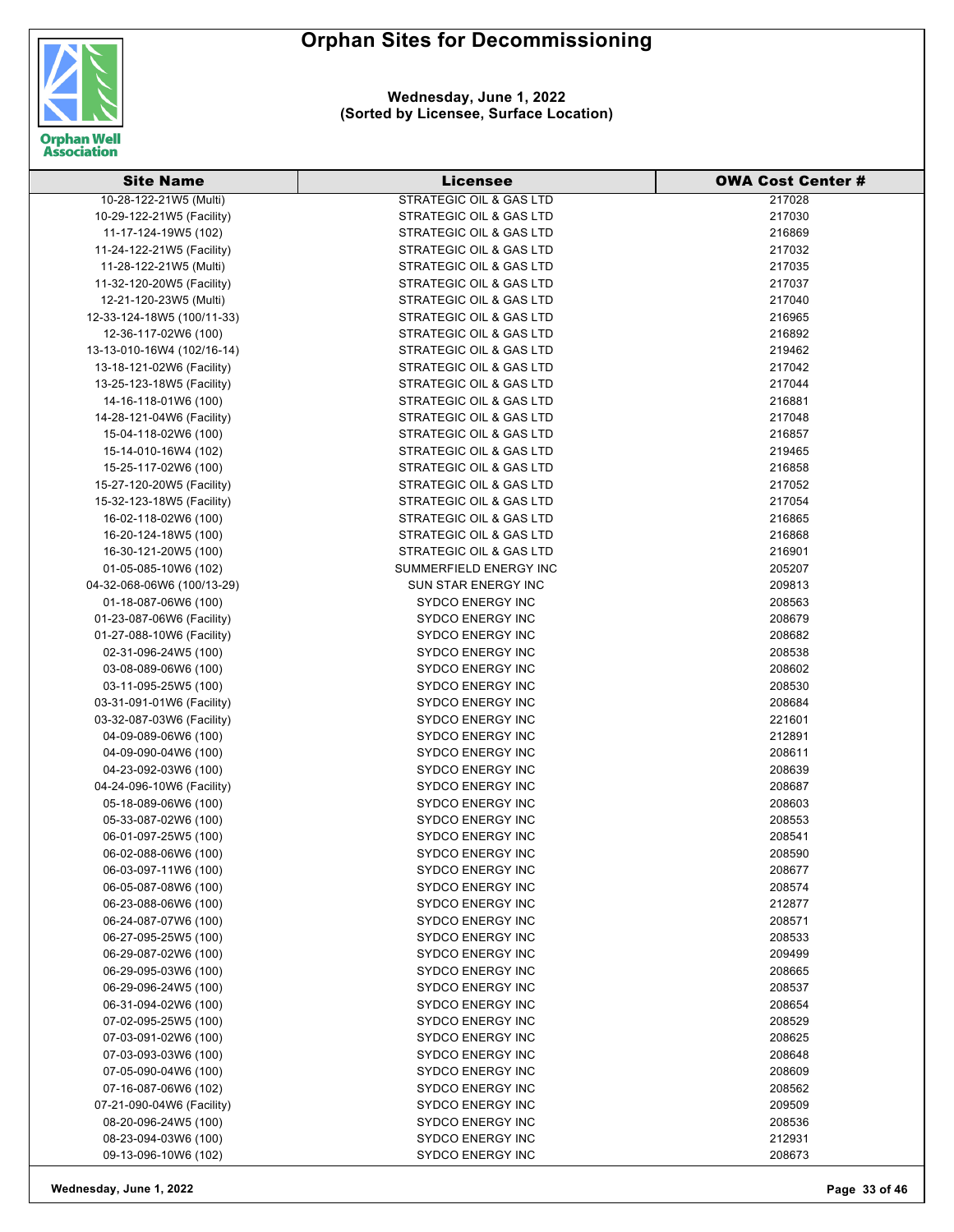

#### **Wednesday, June 1, 2022 (Sorted by Licensee, Surface Location)**

| <b>Site Name</b>                             | <b>Licensee</b>                                              | <b>OWA Cost Center #</b> |
|----------------------------------------------|--------------------------------------------------------------|--------------------------|
| 09-15-087-06W6 (100)                         | <b>SYDCO ENERGY INC</b>                                      | 208561                   |
| 09-16-097-25W5 (100)                         | <b>SYDCO ENERGY INC</b>                                      | 208542                   |
| 09-24-087-07W6 (100)                         | <b>SYDCO ENERGY INC</b>                                      | 208572                   |
| 10-18-092-02W6 (100)                         | <b>SYDCO ENERGY INC</b>                                      | 208637                   |
| 10-26-093-03W6 (100)                         | <b>SYDCO ENERGY INC</b>                                      | 212924                   |
| 10-27-087-01W6 (100)                         | <b>SYDCO ENERGY INC</b>                                      | 212841                   |
| 10-29-087-02W6 (100)                         | <b>SYDCO ENERGY INC</b>                                      | 208550                   |
| 10-29-090-02W6 (Facility)                    | <b>SYDCO ENERGY INC</b>                                      | 208683                   |
| 10-30-089-05W6 (100)                         | <b>SYDCO ENERGY INC</b>                                      | 208598                   |
| 10-34-089-23W5 (100)                         | <b>SYDCO ENERGY INC</b>                                      | 208521                   |
| 11-20-096-01W6 (100)                         | <b>SYDCO ENERGY INC</b>                                      | 208670                   |
| 11-22-088-04W6 (100)                         | <b>SYDCO ENERGY INC</b>                                      | 208583                   |
| 11-24-089-06W6 (100)                         | <b>SYDCO ENERGY INC</b>                                      | 208604                   |
| 11-28-087-02W6 (100)                         | <b>SYDCO ENERGY INC</b>                                      | 208549                   |
| 11-32-089-05W6 (100)                         | <b>SYDCO ENERGY INC</b>                                      | 208599                   |
| 12-19-087-05W6 (100)                         | <b>SYDCO ENERGY INC</b>                                      | 208558                   |
| 12-36-096-25W5 (100)                         | <b>SYDCO ENERGY INC</b>                                      | 208540                   |
| 13-10-088-04W6 (Facility)                    | <b>SYDCO ENERGY INC</b>                                      | 208680                   |
| 13-19-087-05W6 (102)                         | <b>SYDCO ENERGY INC</b>                                      | 208559                   |
| 13-35-091-03W6 (100)                         | <b>SYDCO ENERGY INC</b>                                      | 208632                   |
| 14-10-096-24W5 (100)                         | <b>SYDCO ENERGY INC</b>                                      | 208534                   |
| 14-13-096-10W6 (100)                         | <b>SYDCO ENERGY INC</b>                                      | 208674                   |
|                                              |                                                              | 208669                   |
| 14-16-096-01W6 (100)                         | <b>SYDCO ENERGY INC</b>                                      |                          |
| 14-17-087-07W6 (100)                         | <b>SYDCO ENERGY INC</b>                                      | 208569                   |
| 14-18-087-07W6 (102)                         | <b>SYDCO ENERGY INC</b>                                      | 208570                   |
| 14-19-087-05W6 (100)                         | <b>SYDCO ENERGY INC</b>                                      | 208560                   |
| 15-07-087-07W6 (100)                         | <b>SYDCO ENERGY INC</b>                                      | 208568                   |
| 15-33-087-02W6 (Facility)                    | <b>SYDCO ENERGY INC</b>                                      | 209506                   |
| 16-05-089-06W6 (100)                         | <b>SYDCO ENERGY INC</b>                                      | 208600                   |
| 16-07-089-05W6 (100)                         | <b>SYDCO ENERGY INC</b>                                      | 208594                   |
| 16-09-093-03W6 (100)                         | <b>SYDCO ENERGY INC</b>                                      | 208649                   |
| 16-21-095-25W5 (100)                         | <b>SYDCO ENERGY INC</b>                                      | 208531                   |
| 16-23-087-06W6 (100/09-23)                   | <b>SYDCO ENERGY INC</b>                                      | 208565                   |
| 16-26-092-03W6 (100)<br>16-27-096-09W6 (100) | <b>SYDCO ENERGY INC</b><br><b>SYDCO ENERGY INC</b>           | 208641<br>210914         |
|                                              |                                                              |                          |
| 16-30-095-03W6 (100)                         | <b>SYDCO ENERGY INC</b>                                      | 208666                   |
| 01-08-051-09W5 (100)                         | <b>TALLGRASS ENERGY CORP</b>                                 | 201965                   |
| 02-17-036-04W4 (Facility)                    | <b>TALLGRASS ENERGY CORP</b><br><b>TALLGRASS ENERGY CORP</b> | 202004                   |
| 02-18-051-09W5 (Facility)                    |                                                              | 202023                   |
| 03-04-067-26W5 (100)                         | <b>TALLGRASS ENERGY CORP</b>                                 | 201999                   |
| 04-04-051-09W5 (100/06-04)                   | <b>TALLGRASS ENERGY CORP</b>                                 | 201949                   |
| 04-09-051-09W5 (Multi)                       | TALLGRASS ENERGY CORP                                        | 215871                   |
| 04-26-040-12W4 (105)                         | <b>TALLGRASS ENERGY CORP</b>                                 | 201886                   |
| 04-30-051-09W5 (Facility)                    | <b>TALLGRASS ENERGY CORP</b>                                 | 202026                   |
| 05-09-051-09W5 (100)                         | <b>TALLGRASS ENERGY CORP</b>                                 | 201979                   |
| 05-09-051-09W5 (Facility)                    | TALLGRASS ENERGY CORP                                        | 202022                   |
| 06-18-051-09W5 (Facility)                    | <b>TALLGRASS ENERGY CORP</b>                                 | 202024                   |
| 07-35-025-01W4 (100)                         | TALLGRASS ENERGY CORP                                        | 201838                   |
| 08-04-051-09W5 (Multi)                       | <b>TALLGRASS ENERGY CORP</b>                                 | 216187                   |
| 08-23-051-07W5 (100)                         | <b>TALLGRASS ENERGY CORP</b>                                 | 201942                   |
| 08-36-052-07W5 (100)                         | <b>TALLGRASS ENERGY CORP</b>                                 | 201997                   |
| 10-08-051-09W5 (100)                         | <b>TALLGRASS ENERGY CORP</b>                                 | 201971                   |
| 10-16-036-04W4 (Facility)                    | <b>TALLGRASS ENERGY CORP</b>                                 | 202003                   |
| 10-23-040-12W4 (100)                         | <b>TALLGRASS ENERGY CORP</b>                                 | 201881                   |
| 10-27-040-12W4 (100)                         | <b>TALLGRASS ENERGY CORP</b>                                 | 201927                   |
| 10-29-051-09W5 (100)                         | <b>TALLGRASS ENERGY CORP</b>                                 | 201993                   |
| 11-08-051-09W5 (Facility)                    | <b>TALLGRASS ENERGY CORP</b>                                 | 202021                   |
| 13-01-077-03W6 (100/11-11)                   | <b>TALLGRASS ENERGY CORP</b>                                 | 202001                   |

**Wednesday, June 1, 2022 Page 34 of 46**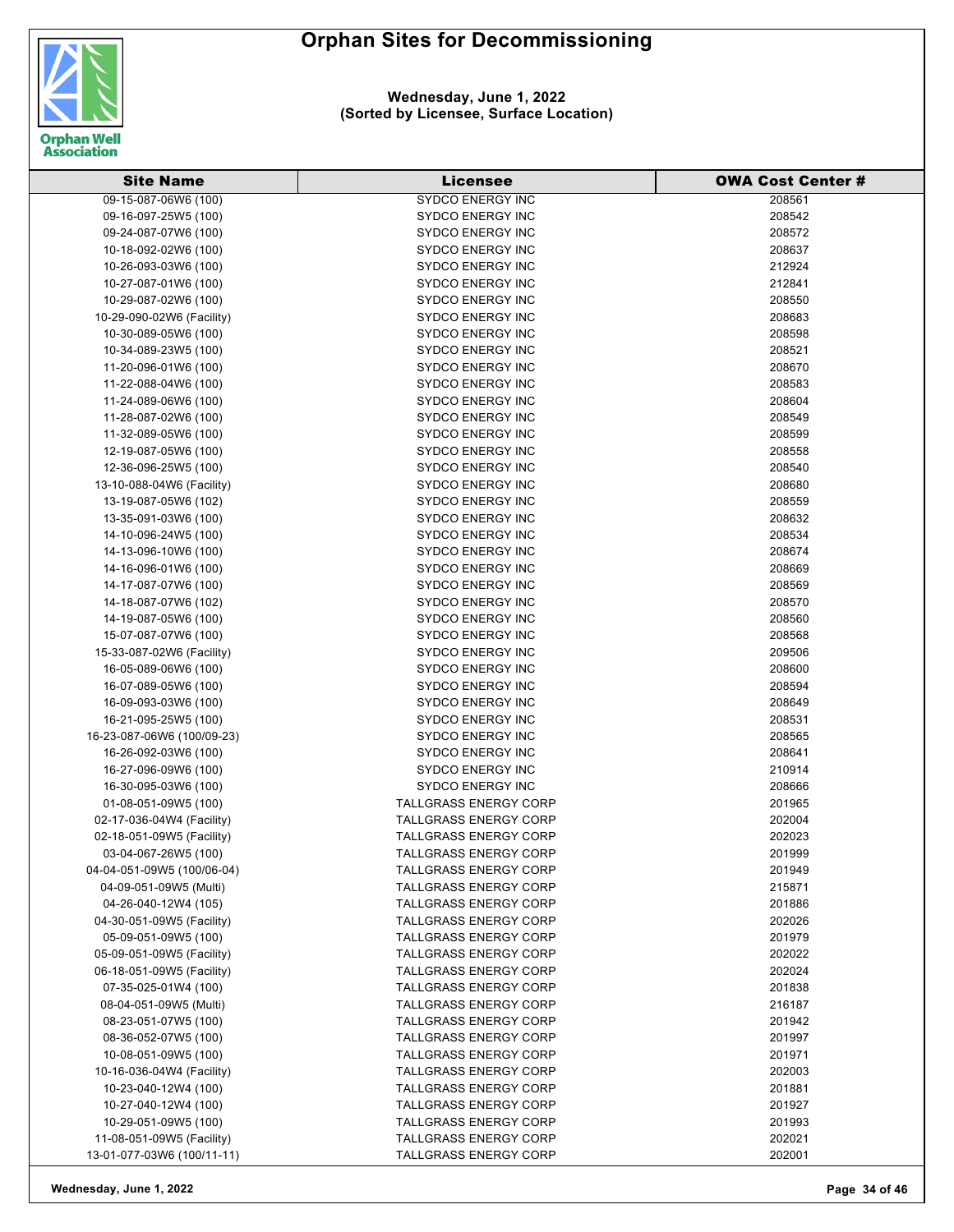

**Wednesday, June 1, 2022 (Sorted by Licensee, Surface Location)**

| <b>Site Name</b>           | Licensee                                              | <b>OWA Cost Center #</b> |
|----------------------------|-------------------------------------------------------|--------------------------|
| 13-29-051-09W5 (Facility)  | TALLGRASS ENERGY CORP                                 | 202025                   |
| 15-04-051-09W5 (Facility)  | <b>TALLGRASS ENERGY CORP</b>                          | 202018                   |
| 15-14-051-07W5 (100)       | <b>TALLGRASS ENERGY CORP</b>                          | 201941                   |
| 16-05-051-09W5 (Multi)     | <b>TALLGRASS ENERGY CORP</b>                          | 216094                   |
| 16-07-051-09W5 (Facility)  | <b>TALLGRASS ENERGY CORP</b>                          | 202019                   |
| 16-33-066-26W5 (100/08-03) | <b>TALLGRASS ENERGY CORP</b>                          | 201998                   |
| 09-36-050-07W4 (100)       | TENWELL GAS & OIL CO LTD                              | 201326                   |
| 01-04-081-06W6 (100)       | <b>TERRA ENERGY CORP</b>                              | 203889                   |
| 01-14-091-12W6 (Facility)  | <b>TERRA ENERGY CORP</b>                              | 203968                   |
| 03-01-042-25W4 (102)       | <b>TERRA ENERGY CORP</b>                              | 203870                   |
| 03-01-108-04W6 (100/05-01) | <b>TERRA ENERGY CORP</b>                              | 203949                   |
| 03-33-080-06W6 (100)       | <b>TERRA ENERGY CORP</b>                              | 205214                   |
| 04-02-074-08W6 (Facility)  | <b>TERRA ENERGY CORP</b>                              | 203959                   |
| 04-06-031-28W4 (100)       | <b>TERRA ENERGY CORP</b>                              | 203860                   |
| 04-34-080-06W6 (Facility)  | <b>TERRA ENERGY CORP</b>                              | 203960                   |
| 05-02-074-08W6 (100/04-02) | <b>TERRA ENERGY CORP</b>                              | 203883                   |
| 06-07-071-06W6 (Facility)  | <b>TERRA ENERGY CORP</b>                              | 203955                   |
| 07-11-091-12W6 (100/08-11) | <b>TERRA ENERGY CORP</b>                              | 203910                   |
| 07-32-080-06W6 (102)       | <b>TERRA ENERGY CORP</b>                              | 219471                   |
| 08-17-085-08W6 (Multi)     | <b>TERRA ENERGY CORP</b>                              | 216190                   |
| 08-18-086-09W6 (100)       | <b>TERRA ENERGY CORP</b>                              | 203907                   |
| 08-31-036-21W4 (100)       | <b>TERRA ENERGY CORP</b>                              | 203863                   |
| 09-02-108-04W6 (102)       | <b>TERRA ENERGY CORP</b>                              | 203950                   |
| 10-06-031-28W4 (100)       | <b>TERRA ENERGY CORP</b>                              | 203861                   |
| 10-20-094-12W6 (100)       | <b>TERRA ENERGY CORP</b>                              | 209883                   |
| 13-23-082-03W6 (100)       | <b>TERRA ENERGY CORP</b>                              | 203893                   |
| 13-23-082-03W6 (Facility)  | <b>TERRA ENERGY CORP</b>                              | 203963                   |
| 15-04-091-11W6 (100)       | <b>TERRA ENERGY CORP</b>                              | 203909                   |
| 15-11-091-12W6 (Facility)  | <b>TERRA ENERGY CORP</b>                              | 203967                   |
| 15-15-071-07W6 (Facility)  | <b>TERRA ENERGY CORP</b>                              | 203956                   |
| 15-35-080-03W5 (Facility)  | <b>TERRA ENERGY CORP</b>                              | 203952                   |
| 15-35-107-04W6 (100)       | <b>TERRA ENERGY CORP</b>                              | 203948                   |
| 13-17-050-18W4 (100)       | <b>TEXALTA INDUSTRIES LTD</b>                         | 221673                   |
| 14-24-085-21W5 (100)       | THE TAR ISLAND OIL AND GAS COMPANY, LIMITED (NPL)     | 200015                   |
| 15-29-060-05W4 (1A0)       | TOR AMERICAN OILS LIMITED (NO PERSONAL LIABILITY)     | 201755                   |
| 12-17-061-05W4 (102)       | TRICAN PETRO-CHEMICAL CORPORATION NO PERSONAL<br>LIAB | 201419                   |
| 01-03-041-17W4 (100)       | TRIDENT EXPLORATION (ALBERTA) CORP                    | 220333                   |
| 01-04-035-15W4 (100/11-04) | TRIDENT EXPLORATION (ALBERTA) CORP                    | 220536                   |
| 01-05-035-20W4 (Facility)  | TRIDENT EXPLORATION (ALBERTA) CORP                    | 220716                   |
| 01-06-035-20W4 (100)       | TRIDENT EXPLORATION (ALBERTA) CORP                    | 220335                   |
| 01-07-033-17W4 (100)       | TRIDENT EXPLORATION (ALBERTA) CORP                    | 221736                   |
| 01-08-062-06W5 (Multi)     | TRIDENT EXPLORATION (ALBERTA) CORP                    | 223214                   |
| 01-09-032-18W4 (100)       | TRIDENT EXPLORATION (ALBERTA) CORP                    | 221737                   |
| 01-10-032-23W4 (100)       | TRIDENT EXPLORATION (ALBERTA) CORP                    | 220336                   |
| 01-10-033-19W4 (100)       | TRIDENT EXPLORATION (ALBERTA) CORP                    | 223141                   |
| 01-11-032-18W4 (100)       | TRIDENT EXPLORATION (ALBERTA) CORP                    | 221738                   |
| 01-11-033-21W4 (100)       | TRIDENT EXPLORATION (ALBERTA) CORP                    | 221739                   |
| 01-11-046-24W4 (100)       | TRIDENT EXPLORATION (ALBERTA) CORP                    | 220337                   |
| 01-12-030-29W4 (100)       | TRIDENT EXPLORATION (ALBERTA) CORP                    | 220338                   |
| 01-12-032-19W4 (100)       | TRIDENT EXPLORATION (ALBERTA) CORP                    | 221740                   |
| 01-12-038-23W4 (100)       | TRIDENT EXPLORATION (ALBERTA) CORP                    | 220339                   |
| 01-13-033-18W4 (100)       | TRIDENT EXPLORATION (ALBERTA) CORP                    | 220340                   |
| 01-13-033-23W4 (100)       | TRIDENT EXPLORATION (ALBERTA) CORP                    | 220341                   |
| 01-14-030-25W4 (102)       | TRIDENT EXPLORATION (ALBERTA) CORP                    | 220665                   |
| 01-15-032-18W4 (100)       | TRIDENT EXPLORATION (ALBERTA) CORP                    | 221741                   |
| 01-15-033-22W4 (100/04-14) | TRIDENT EXPLORATION (ALBERTA) CORP                    | 223191                   |
| 01-16-029-18W4 (102)       | TRIDENT EXPLORATION (ALBERTA) CORP                    | 220666                   |

**Wednesday, June 1, 2022 Page 35 of 46**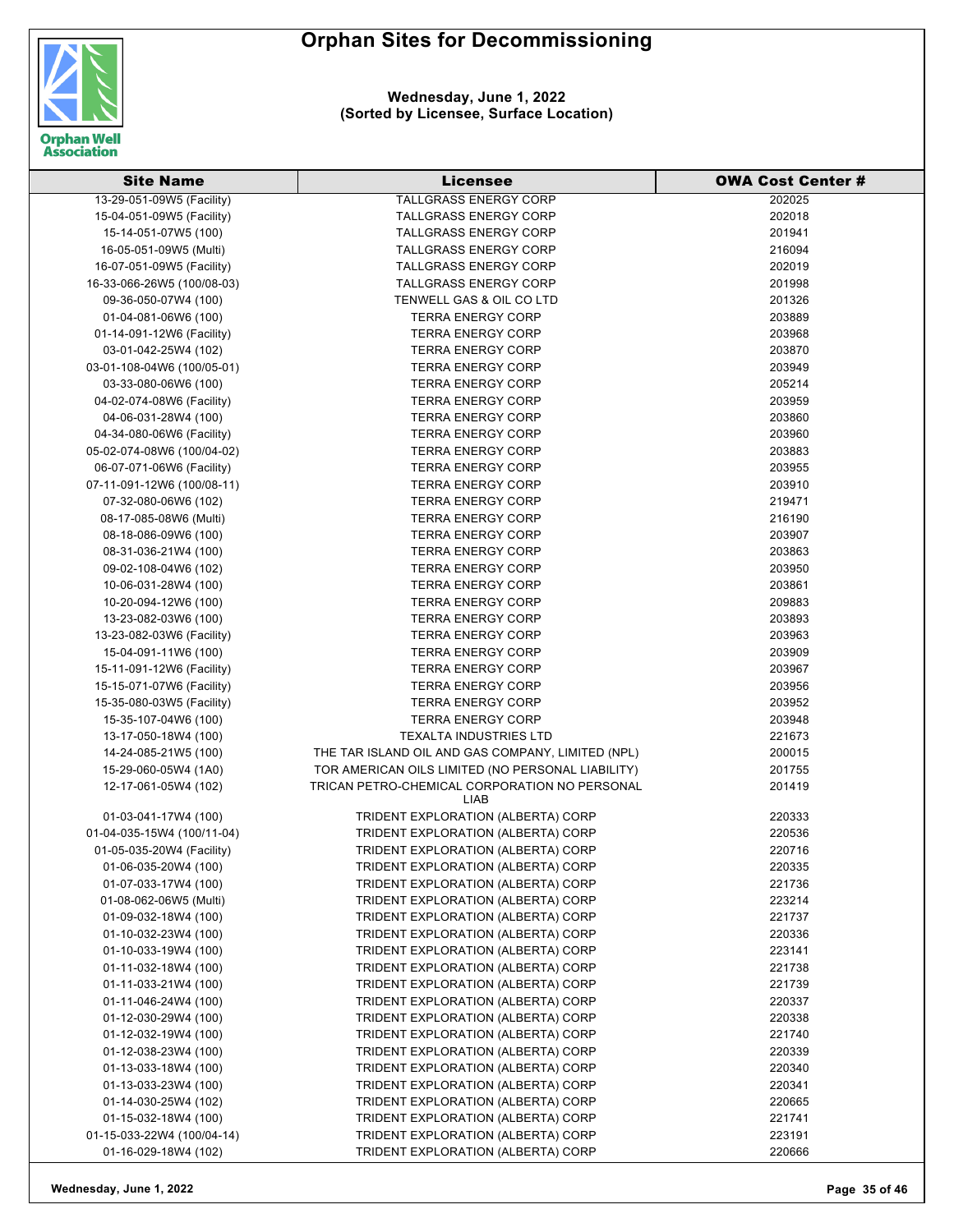

**Wednesday, June 1, 2022 (Sorted by Licensee, Surface Location)**

| <b>Site Name</b>           | <b>Licensee</b>                    | <b>OWA Cost Center #</b> |
|----------------------------|------------------------------------|--------------------------|
| 01-17-037-22W4 (100)       | TRIDENT EXPLORATION (ALBERTA) CORP | 220344                   |
| 01-19-060-04W5 (Multi)     | TRIDENT EXPLORATION (ALBERTA) CORP | 223240                   |
| 01-20-032-18W4 (100)       | TRIDENT EXPLORATION (ALBERTA) CORP | 220345                   |
| 01-20-033-17W4 (100)       | TRIDENT EXPLORATION (ALBERTA) CORP | 221742                   |
| 01-20-033-21W4 (100)       | TRIDENT EXPLORATION (ALBERTA) CORP | 220346                   |
| 01-20-036-21W4 (100)       | TRIDENT EXPLORATION (ALBERTA) CORP | 220347                   |
| 01-22-033-20W4 (100)       | TRIDENT EXPLORATION (ALBERTA) CORP | 220348                   |
| 01-22-034-22W4 (100)       | TRIDENT EXPLORATION (ALBERTA) CORP | 220349                   |
| 01-22-063-06W5 (Facility)  | TRIDENT EXPLORATION (ALBERTA) CORP | 220249                   |
| 01-23-032-18W4 (100)       | TRIDENT EXPLORATION (ALBERTA) CORP | 221743                   |
| 01-24-032-18W4 (100)       | TRIDENT EXPLORATION (ALBERTA) CORP | 221744                   |
| 01-24-035-21W4 (100)       | TRIDENT EXPLORATION (ALBERTA) CORP | 220351                   |
| 01-25-030-18W4 (100)       | TRIDENT EXPLORATION (ALBERTA) CORP | 220352                   |
| 01-25-033-21W4 (100)       | TRIDENT EXPLORATION (ALBERTA) CORP | 223156                   |
| 01-26-029-27W4 (100)       | TRIDENT EXPLORATION (ALBERTA) CORP | 220353                   |
| 01-28-030-28W4 (100)       | TRIDENT EXPLORATION (ALBERTA) CORP | 220354                   |
| 01-29-038-21W4 (100)       | TRIDENT EXPLORATION (ALBERTA) CORP | 220355                   |
| 01-29-041-27W4 (100)       | TRIDENT EXPLORATION (ALBERTA) CORP | 220356                   |
| 01-30-033-23W4 (100)       | TRIDENT EXPLORATION (ALBERTA) CORP | 220357                   |
| 01-32-033-17W4 (Facility)  | TRIDENT EXPLORATION (ALBERTA) CORP | 220718                   |
| 01-34-033-21W4 (100)       | TRIDENT EXPLORATION (ALBERTA) CORP | 223154                   |
| 01-34-038-20W4 (100)       | TRIDENT EXPLORATION (ALBERTA) CORP | 220360                   |
| 01-35-060-05W5 (100)       | TRIDENT EXPLORATION (ALBERTA) CORP | 220362                   |
| 01-36-034-22W4 (Facility)  | TRIDENT EXPLORATION (ALBERTA) CORP | 220719                   |
| 01-36-036-18W4 (100)       | TRIDENT EXPLORATION (ALBERTA) CORP | 220364                   |
| 02-02-029-18W4 (100)       | TRIDENT EXPLORATION (ALBERTA) CORP | 220366                   |
| 02-02-030-18W4 (100)       | TRIDENT EXPLORATION (ALBERTA) CORP | 220367                   |
| 02-03-030-18W4 (100)       | TRIDENT EXPLORATION (ALBERTA) CORP | 220368                   |
| 02-08-036-20W4 (103)       | TRIDENT EXPLORATION (ALBERTA) CORP | 220709                   |
| 02-10-037-25W4 (100)       | TRIDENT EXPLORATION (ALBERTA) CORP | 220371                   |
| 02-12-032-18W4 (100)       | TRIDENT EXPLORATION (ALBERTA) CORP | 221745                   |
| 02-12-037-22W4 (102)       | TRIDENT EXPLORATION (ALBERTA) CORP | 220669                   |
| 02-12-037-23W4 (Facility)  | TRIDENT EXPLORATION (ALBERTA) CORP | 220259                   |
| 02-12-038-19W4 (Facility)  | TRIDENT EXPLORATION (ALBERTA) CORP | 220261                   |
| 02-14-032-19W4 (100)       | TRIDENT EXPLORATION (ALBERTA) CORP | 221746                   |
| 02-14-038-20W4 (100)       | TRIDENT EXPLORATION (ALBERTA) CORP | 220373                   |
| 02-14-038-20W4 (102)       | TRIDENT EXPLORATION (ALBERTA) CORP | 220670                   |
| 02-17-032-19W4 (100)       | TRIDENT EXPLORATION (ALBERTA) CORP | 221844                   |
| 02-18-039-19W4 (100)       | TRIDENT EXPLORATION (ALBERTA) CORP | 220374                   |
| 02-19-037-21W4 (100)       | TRIDENT EXPLORATION (ALBERTA) CORP | 220375                   |
| 02-20-047-23W4 (100)       | TRIDENT EXPLORATION (ALBERTA) CORP | 220376                   |
| 02-21-032-18W4 (100)       | TRIDENT EXPLORATION (ALBERTA) CORP | 221747                   |
| 02-22-032-18W4 (100)       | TRIDENT EXPLORATION (ALBERTA) CORP | 223178                   |
| 02-22-061-05W5 (100)       | TRIDENT EXPLORATION (ALBERTA) CORP | 223160                   |
| 02-25-034-21W4 (102)       | TRIDENT EXPLORATION (ALBERTA) CORP | 220671                   |
| 02-29-036-21W4 (100)       | TRIDENT EXPLORATION (ALBERTA) CORP | 220378                   |
| 02-31-029-18W4 (100)       | TRIDENT EXPLORATION (ALBERTA) CORP | 220379                   |
| 03-04-037-18W4 (100)       | TRIDENT EXPLORATION (ALBERTA) CORP | 220382                   |
| 03-07-037-13W4 (100)       | TRIDENT EXPLORATION (ALBERTA) CORP | 220384                   |
| 03-07-046-23W4 (100)       | TRIDENT EXPLORATION (ALBERTA) CORP | 220385                   |
| 03-11-032-18W4 (100)       | TRIDENT EXPLORATION (ALBERTA) CORP | 221748                   |
| 03-11-034-22W4 (Facility)  | TRIDENT EXPLORATION (ALBERTA) CORP | 220720                   |
| 03-13-061-05W5 (100)       | TRIDENT EXPLORATION (ALBERTA) CORP | 223158                   |
| 03-14-029-26W4 (100)       | TRIDENT EXPLORATION (ALBERTA) CORP | 220386                   |
| 03-14-037-23W4 (100)       | TRIDENT EXPLORATION (ALBERTA) CORP | 220387                   |
| 03-15-034-21W4 (100)       | TRIDENT EXPLORATION (ALBERTA) CORP | 221821                   |
| 03-16-033-19W4 (100/15-09) | TRIDENT EXPLORATION (ALBERTA) CORP | 218335                   |
| 03-19-033-17W4 (100)       | TRIDENT EXPLORATION (ALBERTA) CORP | 220390                   |

**Wednesday, June 1, 2022 Page 36 of 46**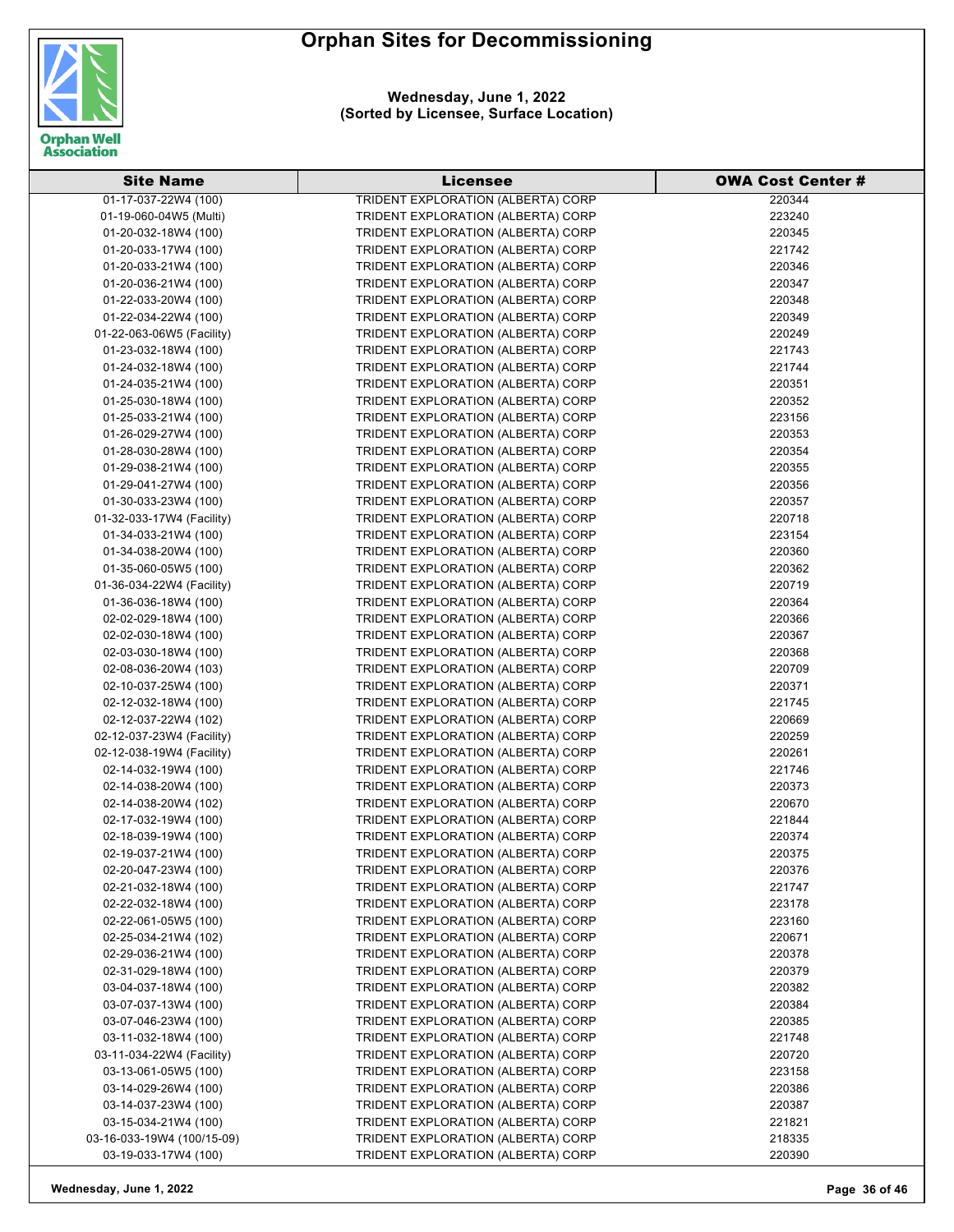



**Wednesday, June 1, 2022 (Sorted by Licensee, Surface Location)**

| <b>Site Name</b>                          | <b>Licensee</b>                                                          | <b>OWA Cost Center #</b> |
|-------------------------------------------|--------------------------------------------------------------------------|--------------------------|
| 03-19-038-21W4 (Multi)                    | <b>TRIDENT EXPLORATION (ALBERTA) CORP</b>                                | 220264                   |
| 03-19-062-06W5 (Multi)                    | TRIDENT EXPLORATION (ALBERTA) CORP                                       | 223278                   |
| 03-24-032-27W4 (100)                      | TRIDENT EXPLORATION (ALBERTA) CORP                                       | 220393                   |
| 03-25-061-05W5 (100/07-25)                | TRIDENT EXPLORATION (ALBERTA) CORP                                       | 223179                   |
| 03-31-034-20W4 (100)                      | TRIDENT EXPLORATION (ALBERTA) CORP                                       | 220396                   |
| 03-32-037-18W4 (100/07-32)                | TRIDENT EXPLORATION (ALBERTA) CORP                                       | 220479                   |
| 03-32-063-11W5 and 04-32-063-11W5 (Multi) | TRIDENT EXPLORATION (ALBERTA) CORP                                       | 223247                   |
| 03-33-046-22W4 (Facility)                 | TRIDENT EXPLORATION (ALBERTA) CORP                                       | 220265                   |
| 04-02-030-20W4 (100)                      | TRIDENT EXPLORATION (ALBERTA) CORP                                       | 220400                   |
| 04-02-034-23W4 (Facility)                 | TRIDENT EXPLORATION (ALBERTA) CORP                                       | 220721                   |
| 04-04-032-18W4 (100)                      | TRIDENT EXPLORATION (ALBERTA) CORP                                       | 221749                   |
| 04-04-044-27W4 (100)                      | TRIDENT EXPLORATION (ALBERTA) CORP                                       | 220402                   |
| 04-05-034-19W4 (100/08-06)                | TRIDENT EXPLORATION (ALBERTA) CORP                                       | 220486                   |
| 04-08-030-27W4 (100)                      | TRIDENT EXPLORATION (ALBERTA) CORP                                       | 220403                   |
| 04-08-033-19W4 (100)                      | TRIDENT EXPLORATION (ALBERTA) CORP                                       | 218338                   |
| 04-10-032-23W4 (100)                      | TRIDENT EXPLORATION (ALBERTA) CORP                                       | 220404                   |
| 04-10-038-18W4 (103)                      | TRIDENT EXPLORATION (ALBERTA) CORP                                       | 220710                   |
| 04-10-062-06W5 (100/16-04)                | TRIDENT EXPLORATION (ALBERTA) CORP                                       | 223172                   |
| 04-11-030-19W4 (100)                      | TRIDENT EXPLORATION (ALBERTA) CORP                                       | 220405                   |
| 04-11-034-28W4 (100)                      | TRIDENT EXPLORATION (ALBERTA) CORP                                       | 220406                   |
| 04-11-063-06W5 (Multi)                    | TRIDENT EXPLORATION (ALBERTA) CORP                                       | 223217                   |
| 04-13-032-28W4 (100)                      | TRIDENT EXPLORATION (ALBERTA) CORP                                       | 220408                   |
| 04-13-034-27W4 (100)                      | TRIDENT EXPLORATION (ALBERTA) CORP                                       | 220409                   |
| 04-14-037-18W4 (100)                      | TRIDENT EXPLORATION (ALBERTA) CORP                                       | 220410                   |
| 04-14-038-23W4 (100)                      | TRIDENT EXPLORATION (ALBERTA) CORP                                       | 220411                   |
| 04-17-033-18W4 (100)                      | TRIDENT EXPLORATION (ALBERTA) CORP                                       | 221750                   |
| 04-17-035-22W4 (100)                      | TRIDENT EXPLORATION (ALBERTA) CORP                                       | 220413                   |
| 04-18-037-21W4 (100)                      | TRIDENT EXPLORATION (ALBERTA) CORP                                       | 220414                   |
| 04-19-032-18W4 (100)                      | TRIDENT EXPLORATION (ALBERTA) CORP                                       | 221751                   |
| 04-20-044-25W4 (100)                      | TRIDENT EXPLORATION (ALBERTA) CORP                                       | 220416                   |
| 04-21-032-18W4 (100)                      | TRIDENT EXPLORATION (ALBERTA) CORP                                       | 221730                   |
| 04-21-032-19W4 (102)                      | TRIDENT EXPLORATION (ALBERTA) CORP                                       | 221752                   |
| 04-21-034-21W4 (100/03-21)                | TRIDENT EXPLORATION (ALBERTA) CORP                                       | 220391                   |
| 04-22-032-19W4 (100)                      | TRIDENT EXPLORATION (ALBERTA) CORP                                       | 220417                   |
| 04-28-033-18W4 (100)                      | TRIDENT EXPLORATION (ALBERTA) CORP                                       | 221753                   |
| 04-31-033-21W4 (Multi)                    | TRIDENT EXPLORATION (ALBERTA) CORP                                       | 220273                   |
| 04-32-033-27W4 (100)                      | TRIDENT EXPLORATION (ALBERTA) CORP                                       | 220421                   |
| 04-34-032-23W4 (Facility)                 | TRIDENT EXPLORATION (ALBERTA) CORP                                       | 220722                   |
| 04-36-032-22W4 (100)                      | TRIDENT EXPLORATION (ALBERTA) CORP                                       | 220422                   |
| 04-36-060-05W5 (100/06-36)                | <b>TRIDENT EXPLORATION (ALBERTA) CORP</b>                                | 223170                   |
| 05-05-038-18W4 (100)                      | TRIDENT EXPLORATION (ALBERTA) CORP                                       | 218344                   |
| 05-05-062-06W5 (Multi)                    | TRIDENT EXPLORATION (ALBERTA) CORP                                       | 223220                   |
| 05-07-034-26W4 (102)                      | TRIDENT EXPLORATION (ALBERTA) CORP                                       | 220676                   |
| 05-08-063-06W5 (Facility)                 | TRIDENT EXPLORATION (ALBERTA) CORP                                       |                          |
| 05-16-032-18W4 (100)                      | TRIDENT EXPLORATION (ALBERTA) CORP                                       | 220723                   |
| 05-18-034-28W4 (100)                      |                                                                          | 221754                   |
|                                           | TRIDENT EXPLORATION (ALBERTA) CORP                                       | 220425                   |
| 05-21-033-18W4 (100)                      | TRIDENT EXPLORATION (ALBERTA) CORP                                       | 220428                   |
| 05-22-034-20W4 (Facility)                 | TRIDENT EXPLORATION (ALBERTA) CORP<br>TRIDENT EXPLORATION (ALBERTA) CORP | 218257                   |
| 05-24-032-18W4 (100)                      |                                                                          | 221755                   |
| 05-27-029-20W4 (100/04-27)                | TRIDENT EXPLORATION (ALBERTA) CORP                                       | 220419                   |
| 05-27-038-21W4 (Facility)                 | TRIDENT EXPLORATION (ALBERTA) CORP                                       | 218258                   |
| 05-28-031-18W4 (100)                      | TRIDENT EXPLORATION (ALBERTA) CORP                                       | 223139                   |
| 05-30-031-18W4 (100/04-30)                | TRIDENT EXPLORATION (ALBERTA) CORP                                       | 220420                   |
| 05-30-031-28W4 (100)                      | TRIDENT EXPLORATION (ALBERTA) CORP                                       | 220431                   |
| 05-33-066-11W5 (Multi)                    | TRIDENT EXPLORATION (ALBERTA) CORP                                       | 223223                   |
| 05-34-032-23W4 (100)                      | TRIDENT EXPLORATION (ALBERTA) CORP                                       | 223195                   |
| 05-34-033-18W4 (100)                      | TRIDENT EXPLORATION (ALBERTA) CORP                                       | 221756                   |
| 05-35-032-18W4 (100)                      | TRIDENT EXPLORATION (ALBERTA) CORP                                       | 221757                   |

**Wednesday, June 1, 2022 Page 37 of 46**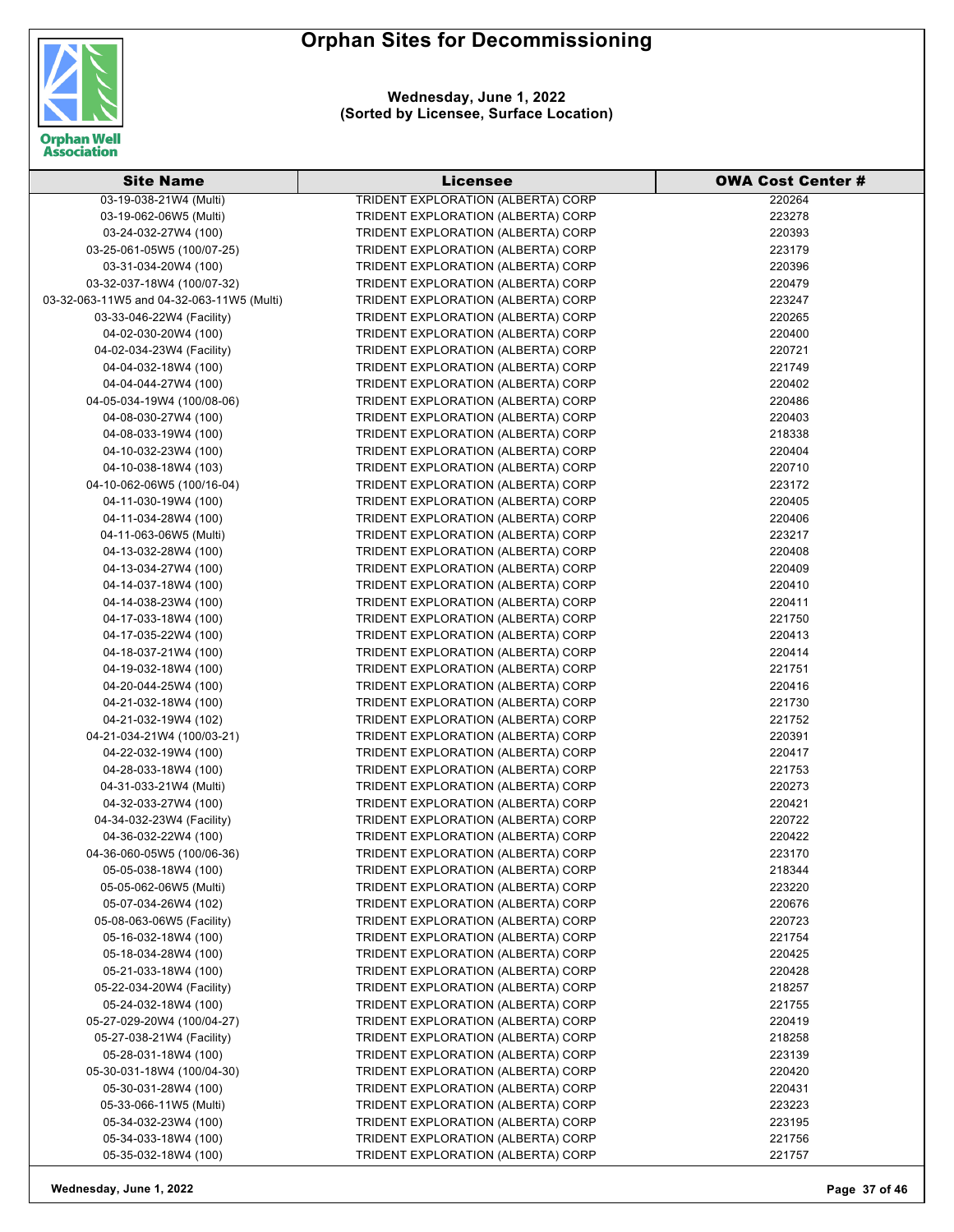

**Wednesday, June 1, 2022 (Sorted by Licensee, Surface Location)**

| <b>Site Name</b>                             | Licensee                                                                 | <b>OWA Cost Center #</b> |
|----------------------------------------------|--------------------------------------------------------------------------|--------------------------|
| 06-01-033-18W4 (100)                         | TRIDENT EXPLORATION (ALBERTA) CORP                                       | 220432                   |
| 06-02-033-18W4 (100)                         | TRIDENT EXPLORATION (ALBERTA) CORP                                       | 221758                   |
| 06-03-032-18W4 (100)                         | TRIDENT EXPLORATION (ALBERTA) CORP                                       | 221759                   |
| 06-04-032-27W4 (100)                         | TRIDENT EXPLORATION (ALBERTA) CORP                                       | 220434                   |
| 06-04-036-21W4 (100)                         | TRIDENT EXPLORATION (ALBERTA) CORP                                       | 218347                   |
| 06-04-036-21W4 (102)                         | TRIDENT EXPLORATION (ALBERTA) CORP                                       | 220677                   |
| 06-05-033-17W4 (100)                         | TRIDENT EXPLORATION (ALBERTA) CORP                                       | 220435                   |
| 06-05-034-18W4 (100)                         | TRIDENT EXPLORATION (ALBERTA) CORP                                       | 220436                   |
| 06-05-038-18W4 (100)                         | TRIDENT EXPLORATION (ALBERTA) CORP                                       | 220437                   |
| 06-07-033-21W4 (100)                         | TRIDENT EXPLORATION (ALBERTA) CORP                                       | 223144                   |
| 06-08-036-21W4 (100)                         | TRIDENT EXPLORATION (ALBERTA) CORP                                       | 220439                   |
| 06-09-033-17W4 (100)                         | TRIDENT EXPLORATION (ALBERTA) CORP                                       | 220441                   |
| 06-09-034-21W4 (100)                         | TRIDENT EXPLORATION (ALBERTA) CORP                                       | 218349                   |
| 06-10-032-18W4 (102)                         | TRIDENT EXPLORATION (ALBERTA) CORP                                       | 221732                   |
| 06-10-033-18W4 (100)                         | TRIDENT EXPLORATION (ALBERTA) CORP                                       | 221761                   |
| 06-11-033-21W4 (100)                         | TRIDENT EXPLORATION (ALBERTA) CORP                                       | 220443                   |
| 06-11-034-23W4 (100)                         | TRIDENT EXPLORATION (ALBERTA) CORP                                       | 223149                   |
| 06-12-046-24W4 (102)                         | TRIDENT EXPLORATION (ALBERTA) CORP                                       | 220680                   |
| 06-13-032-18W4 (100)                         | TRIDENT EXPLORATION (ALBERTA) CORP                                       | 223145                   |
| 06-13-032-18W4 (102)                         | TRIDENT EXPLORATION (ALBERTA) CORP                                       | 221762                   |
| 06-14-032-18W4 (100)                         |                                                                          | 221763                   |
| 06-15-032-18W4 (100)                         | TRIDENT EXPLORATION (ALBERTA) CORP                                       | 221764                   |
| 06-15-033-18W4 (100)                         | TRIDENT EXPLORATION (ALBERTA) CORP                                       | 223187                   |
|                                              | TRIDENT EXPLORATION (ALBERTA) CORP                                       |                          |
| 06-15-034-16W4 (100/07-15)                   | TRIDENT EXPLORATION (ALBERTA) CORP                                       | 213187                   |
| 06-16-032-18W4 (100)<br>06-16-036-21W4 (100) | TRIDENT EXPLORATION (ALBERTA) CORP                                       | 220445                   |
| 06-17-032-17W4 (Facility)                    | TRIDENT EXPLORATION (ALBERTA) CORP<br>TRIDENT EXPLORATION (ALBERTA) CORP | 218352<br>220280         |
| 06-17-033-17W4 (100)                         | TRIDENT EXPLORATION (ALBERTA) CORP                                       | 220446                   |
| 06-17-034-21W4 (100)                         | TRIDENT EXPLORATION (ALBERTA) CORP                                       | 220447                   |
| 06-18-032-17W4 (100)                         | TRIDENT EXPLORATION (ALBERTA) CORP                                       | 220448                   |
| 06-19-033-17W4 (103)                         | TRIDENT EXPLORATION (ALBERTA) CORP                                       | 220711                   |
| 06-20-033-17W4 (100)                         | TRIDENT EXPLORATION (ALBERTA) CORP                                       | 220450                   |
| 06-20-045-26W4 (100)                         | TRIDENT EXPLORATION (ALBERTA) CORP                                       | 220451                   |
| 06-22-032-18W4 (100)                         | TRIDENT EXPLORATION (ALBERTA) CORP                                       | 221765                   |
| 06-22-033-18W4 (100)                         | TRIDENT EXPLORATION (ALBERTA) CORP                                       | 223194                   |
| 06-23-032-18W4 (100)                         | TRIDENT EXPLORATION (ALBERTA) CORP                                       | 221766                   |
| 06-23-032-19W4 (100)                         | TRIDENT EXPLORATION (ALBERTA) CORP                                       | 218356                   |
| 06-23-033-20W4 (100/03-23)                   | TRIDENT EXPLORATION (ALBERTA) CORP                                       | 223174                   |
| 06-24-032-18W4 (100)                         | TRIDENT EXPLORATION (ALBERTA) CORP                                       | 223151                   |
| 06-25-034-29W4 (100)                         | TRIDENT EXPLORATION (ALBERTA) CORP                                       | 220454                   |
| 06-25-035-23W4 (100)                         | TRIDENT EXPLORATION (ALBERTA) CORP                                       | 220455                   |
| 06-25-036-23W4 (100)                         | TRIDENT EXPLORATION (ALBERTA) CORP                                       | 220456                   |
| 06-26-032-18W4 (100)                         | TRIDENT EXPLORATION (ALBERTA) CORP                                       | 221767                   |
| 06-27-032-18W4 (100)                         | TRIDENT EXPLORATION (ALBERTA) CORP                                       | 221768                   |
| 06-28-034-27W4 (100)                         | TRIDENT EXPLORATION (ALBERTA) CORP                                       | 220457                   |
| 06-28-041-27W4 (100/03-28)                   | TRIDENT EXPLORATION (ALBERTA) CORP                                       | 220394                   |
| 06-30-032-17W4 (102)                         | TRIDENT EXPLORATION (ALBERTA) CORP                                       | 221769                   |
| 06-30-033-17W4 (100)                         | TRIDENT EXPLORATION (ALBERTA) CORP                                       | 223184                   |
| 06-31-032-17W4 (100)                         | TRIDENT EXPLORATION (ALBERTA) CORP                                       | 221770                   |
| 06-33-031-18W4 (100)                         | TRIDENT EXPLORATION (ALBERTA) CORP                                       | 218359                   |
| 06-36-032-18W4 (100)                         | TRIDENT EXPLORATION (ALBERTA) CORP                                       | 221771                   |
| 07-01-033-18W4 (100)                         | TRIDENT EXPLORATION (ALBERTA) CORP                                       | 218360                   |
| 07-01-046-24W4 (100)                         | TRIDENT EXPLORATION (ALBERTA) CORP                                       | 220460                   |
| 07-02-046-24W4 (102)                         | TRIDENT EXPLORATION (ALBERTA) CORP                                       | 220682                   |
| 07-03-029-26W4 (100)                         | TRIDENT EXPLORATION (ALBERTA) CORP                                       | 220461                   |
| 07-03-034-23W4 (100)                         | TRIDENT EXPLORATION (ALBERTA) CORP                                       | 223163                   |
| 07-05-032-18W4 (100)                         | TRIDENT EXPLORATION (ALBERTA) CORP                                       | 220463                   |
| 07-08-033-24W4 (100)                         | TRIDENT EXPLORATION (ALBERTA) CORP                                       | 220465                   |

**Wednesday, June 1, 2022 Page 38 of 46**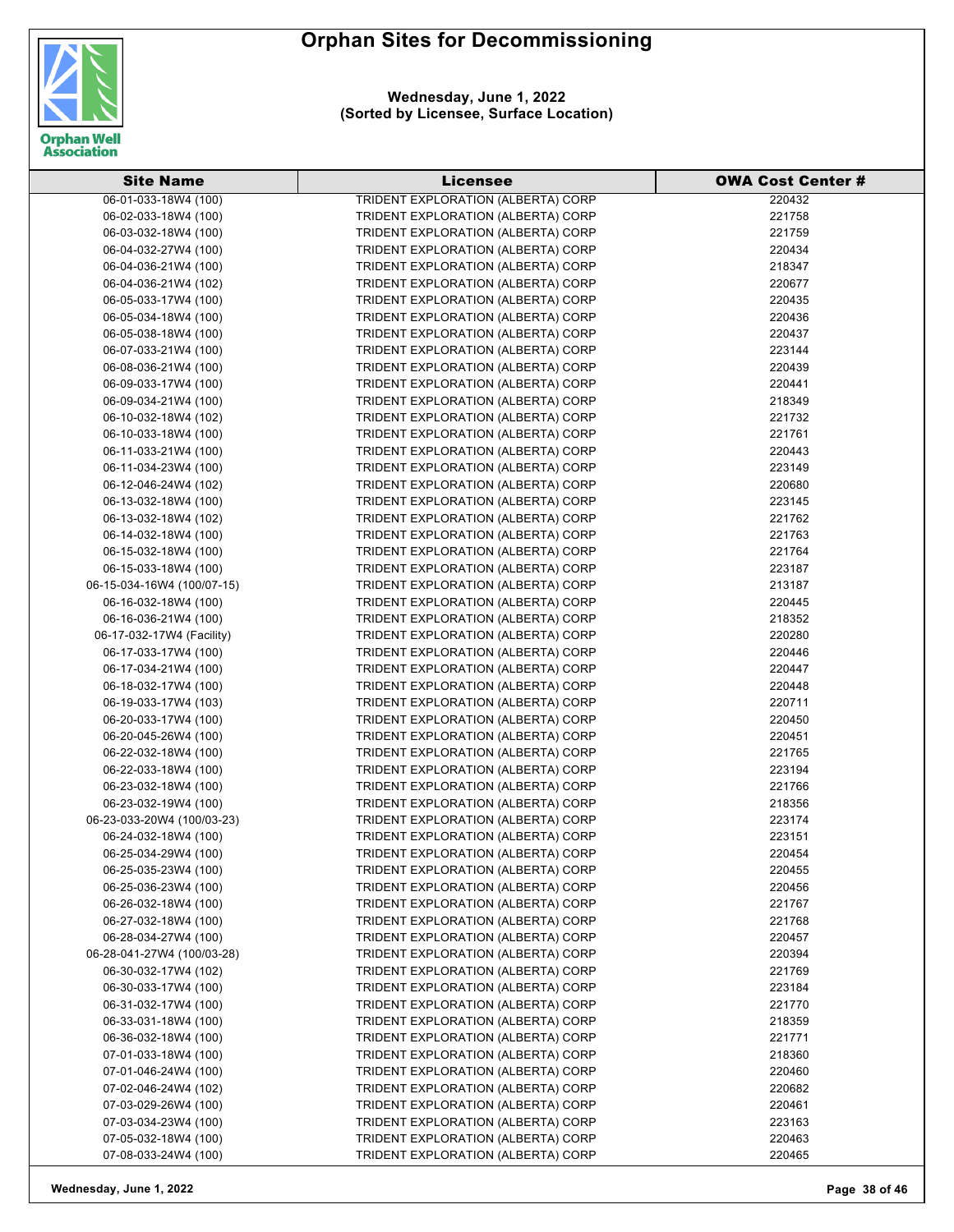



**Wednesday, June 1, 2022 (Sorted by Licensee, Surface Location)**

| <b>Site Name</b>                                  | <b>Licensee</b>                                                          | <b>OWA Cost Center #</b> |
|---------------------------------------------------|--------------------------------------------------------------------------|--------------------------|
| 07-09-033-18W4 (100)                              | <b>TRIDENT EXPLORATION (ALBERTA) CORP</b>                                | 221733                   |
| 07-09-033-28W4 (100)                              | TRIDENT EXPLORATION (ALBERTA) CORP                                       | 220466                   |
| 07-09-035-23W4 (100/02-09)                        | TRIDENT EXPLORATION (ALBERTA) CORP                                       | 220370                   |
| 07-14-029-26W4 (100)                              | TRIDENT EXPLORATION (ALBERTA) CORP                                       | 220469                   |
| 07-14-034-18W4 (100)                              | TRIDENT EXPLORATION (ALBERTA) CORP                                       | 213191                   |
| 07-17-033-21W4 (100)                              | TRIDENT EXPLORATION (ALBERTA) CORP                                       | 221772                   |
| 07-19-030-25W4 (100)                              | TRIDENT EXPLORATION (ALBERTA) CORP                                       | 220472                   |
| 07-19-033-22W4 (100)                              | TRIDENT EXPLORATION (ALBERTA) CORP                                       | 223138                   |
| 07-20-032-19W4 (102)                              | TRIDENT EXPLORATION (ALBERTA) CORP                                       | 220684                   |
| 07-23-061-05W5 (100)                              | TRIDENT EXPLORATION (ALBERTA) CORP                                       | 220475                   |
| 07-24-038-25W4 (100)                              | TRIDENT EXPLORATION (ALBERTA) CORP                                       | 218365                   |
| 07-28-033-18W4 (100)                              | TRIDENT EXPLORATION (ALBERTA) CORP                                       | 221773                   |
| 07-29-033-22W4 (100)                              | TRIDENT EXPLORATION (ALBERTA) CORP                                       | 223142                   |
| 07-31-037-18W4 (102/15-31)                        | TRIDENT EXPLORATION (ALBERTA) CORP                                       | 220703                   |
| 07-32-033-21W4 (102)                              | TRIDENT EXPLORATION (ALBERTA) CORP                                       | 223161                   |
| 07-33-032-17W4 (100)                              | TRIDENT EXPLORATION (ALBERTA) CORP                                       | 220480                   |
| 07-34-032-23W4 (100)                              | TRIDENT EXPLORATION (ALBERTA) CORP                                       | 220482                   |
| 07-34-033-21W4 (Facility)                         | TRIDENT EXPLORATION (ALBERTA) CORP                                       | 218260                   |
| 07-34-046-23W4 (100)                              | TRIDENT EXPLORATION (ALBERTA) CORP                                       | 218367                   |
| 07-36-031-29W4 and 08-36-031-29W4 (Facility)      | TRIDENT EXPLORATION (ALBERTA) CORP                                       | 220281                   |
| 08-02-033-18W4 (100)                              | TRIDENT EXPLORATION (ALBERTA) CORP                                       | 223193                   |
| 08-03-033-18W4 (100)                              | TRIDENT EXPLORATION (ALBERTA) CORP                                       | 220484                   |
| 08-03-033-22W4 (102)                              | TRIDENT EXPLORATION (ALBERTA) CORP                                       | 220685                   |
| 08-04-032-21W4 (100)                              | TRIDENT EXPLORATION (ALBERTA) CORP                                       | 220485                   |
| 08-09-035-23W4 (100)                              | TRIDENT EXPLORATION (ALBERTA) CORP                                       | 220487                   |
| 08-10-029-19W4 (100)                              | TRIDENT EXPLORATION (ALBERTA) CORP                                       | 220488                   |
| 08-10-029-26W4 (100)                              | TRIDENT EXPLORATION (ALBERTA) CORP                                       | 220489                   |
| 08-11-034-21W4 (Facility)                         | TRIDENT EXPLORATION (ALBERTA) CORP                                       | 218261                   |
| 08-12-033-18W4 (100)                              | TRIDENT EXPLORATION (ALBERTA) CORP                                       | 221774                   |
| 08-13-032-18W4 (100)                              | TRIDENT EXPLORATION (ALBERTA) CORP                                       | 221775                   |
| 08-15-032-23W4 (100)                              | TRIDENT EXPLORATION (ALBERTA) CORP                                       | 218373                   |
| 08-17-033-22W4 (102/06-16)                        | TRIDENT EXPLORATION (ALBERTA) CORP                                       | 223192                   |
| 08-17-034-21W4 (100)                              | TRIDENT EXPLORATION (ALBERTA) CORP                                       | 223152                   |
| 08-18-033-17W4 (100)                              | TRIDENT EXPLORATION (ALBERTA) CORP                                       | 221776                   |
| 08-18-034-17W4 (100)                              | TRIDENT EXPLORATION (ALBERTA) CORP                                       | 223159                   |
| 08-18-038-20W4 (102)                              | TRIDENT EXPLORATION (ALBERTA) CORP                                       | 220686                   |
| 08-19-038-21W4 (100)                              | TRIDENT EXPLORATION (ALBERTA) CORP                                       | 218376                   |
| 08-21-033-21W4 (100)                              | TRIDENT EXPLORATION (ALBERTA) CORP                                       | 221729                   |
| 08-24-032-18W4 (100/07-24)                        | TRIDENT EXPLORATION (ALBERTA) CORP                                       | 220476                   |
| 08-24-044-23W4 (100)                              | TRIDENT EXPLORATION (ALBERTA) CORP                                       | 220494                   |
| 08-27-032-18W4 (103)                              | TRIDENT EXPLORATION (ALBERTA) CORP                                       | 221777                   |
| 08-28-033-17W4 (100)                              | TRIDENT EXPLORATION (ALBERTA) CORP                                       | 221778                   |
| 08-29-037-14W4 (100)                              | TRIDENT EXPLORATION (ALBERTA) CORP                                       | 220495                   |
| 08-31-032-17W4 (100)                              | TRIDENT EXPLORATION (ALBERTA) CORP                                       | 221779                   |
| 08-31-033-20W4 (100)                              | TRIDENT EXPLORATION (ALBERTA) CORP                                       | 223155                   |
| 08-34-032-17W4 (100)                              | TRIDENT EXPLORATION (ALBERTA) CORP                                       | 223137                   |
| 08-34-033-18W4 (100)                              | TRIDENT EXPLORATION (ALBERTA) CORP                                       | 221780                   |
| 08-36-033-20W4 (100/07-36)                        | TRIDENT EXPLORATION (ALBERTA) CORP                                       | 223175                   |
| 09-06-035-26W4 (100)                              | TRIDENT EXPLORATION (ALBERTA) CORP                                       | 218379                   |
| 09-06-038-20W4 (100)                              | TRIDENT EXPLORATION (ALBERTA) CORP                                       | 220500                   |
| 09-08-030-27W4 (100)<br>09-08-043-23W4 (Facility) | TRIDENT EXPLORATION (ALBERTA) CORP                                       | 220501                   |
|                                                   | TRIDENT EXPLORATION (ALBERTA) CORP                                       | 220729                   |
| 09-09-033-18W4 (100)                              | TRIDENT EXPLORATION (ALBERTA) CORP<br>TRIDENT EXPLORATION (ALBERTA) CORP | 220502<br>220504         |
| 09-10-036-23W4 (100)<br>09-11-038-20W4 (100)      | TRIDENT EXPLORATION (ALBERTA) CORP                                       | 220506                   |
| 09-13-061-01W5 (102)                              | TRIDENT EXPLORATION (ALBERTA) CORP                                       | 223169                   |
| 09-14-032-18W4 (100)                              | TRIDENT EXPLORATION (ALBERTA) CORP                                       | 221781                   |
| 09-15-032-18W4 (100)                              | TRIDENT EXPLORATION (ALBERTA) CORP                                       | 221782                   |
|                                                   |                                                                          |                          |

**Wednesday, June 1, 2022 Page 39 of 46**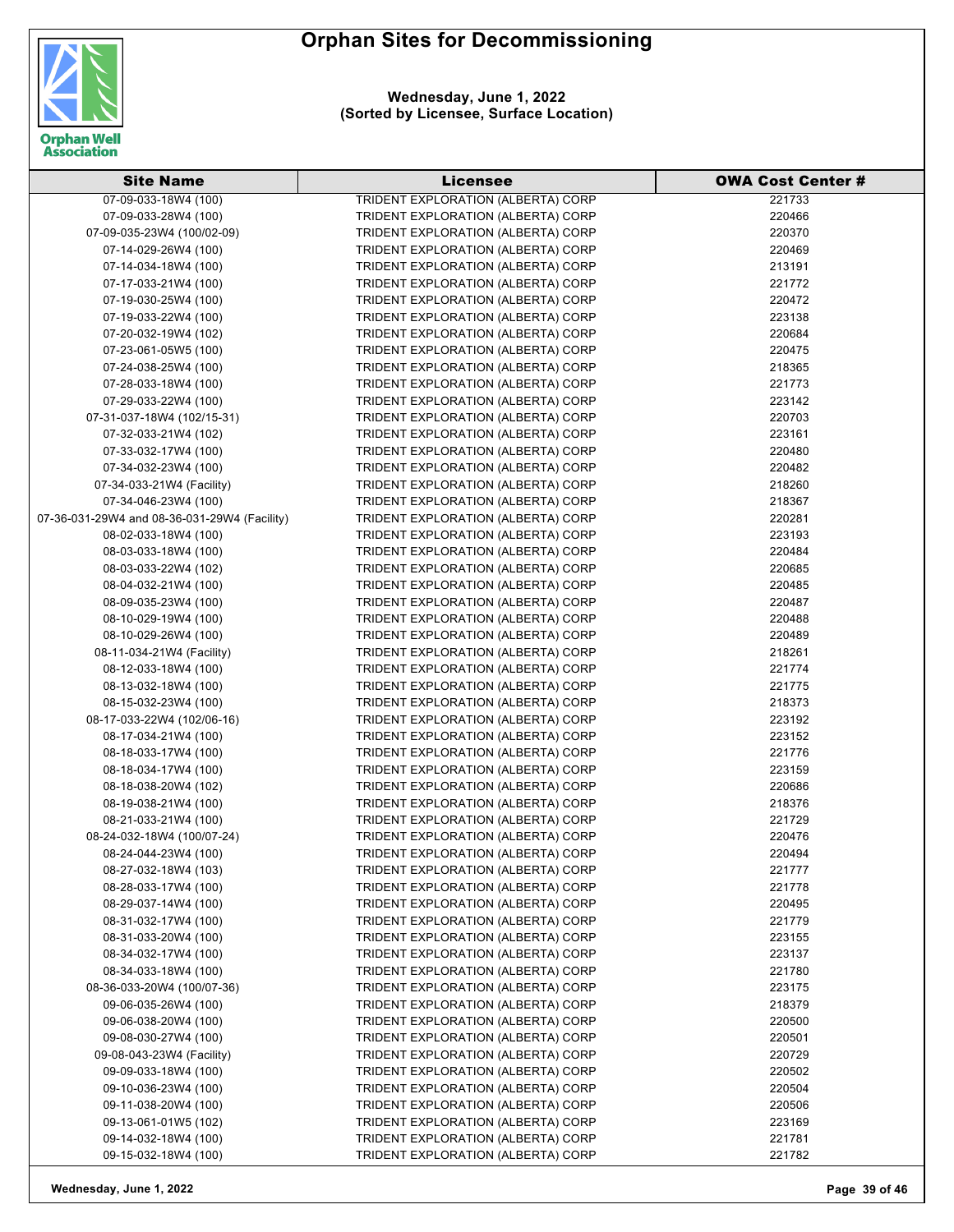



**Wednesday, June 1, 2022 (Sorted by Licensee, Surface Location)**

| <b>Site Name</b>                               | <b>Licensee</b>                                                          | <b>OWA Cost Center #</b> |
|------------------------------------------------|--------------------------------------------------------------------------|--------------------------|
| 09-16-032-19W4 (100)                           | <b>TRIDENT EXPLORATION (ALBERTA) CORP</b>                                | 218381                   |
| 09-18-034-19W4 and 10-18-034-19W4 (Facility)   | TRIDENT EXPLORATION (ALBERTA) CORP                                       | 220284                   |
| 09-20-032-19W4 (100)                           | TRIDENT EXPLORATION (ALBERTA) CORP                                       | 221783                   |
| 09-21-031-28W4 (100)                           | TRIDENT EXPLORATION (ALBERTA) CORP                                       | 220510                   |
| 09-24-038-21W4 (100)                           | TRIDENT EXPLORATION (ALBERTA) CORP                                       | 220511                   |
| 09-32-034-21W4 (100)                           | TRIDENT EXPLORATION (ALBERTA) CORP                                       | 220513                   |
| 09-33-034-20W4 (102)                           | TRIDENT EXPLORATION (ALBERTA) CORP                                       | 221822                   |
| 09-34-038-20W4 (100/15-34)                     | TRIDENT EXPLORATION (ALBERTA) CORP                                       | 220623                   |
| 09-36-037-23W4 (100)                           | TRIDENT EXPLORATION (ALBERTA) CORP                                       | 220515                   |
| 10-01-034-27W4 (100)                           | TRIDENT EXPLORATION (ALBERTA) CORP                                       | 220516                   |
| 10-02-029-18W4 (100)                           | TRIDENT EXPLORATION (ALBERTA) CORP                                       | 220517                   |
| 10-05-036-21W4 (100)                           | TRIDENT EXPLORATION (ALBERTA) CORP                                       | 220518                   |
| 10-06-038-18W4 (102/03-06)                     | TRIDENT EXPLORATION (ALBERTA) CORP                                       | 220672                   |
| 10-08-033-24W4 (100)                           | TRIDENT EXPLORATION (ALBERTA) CORP                                       | 220520                   |
| 10-10-062-06W5 (100)                           | TRIDENT EXPLORATION (ALBERTA) CORP                                       | 223165                   |
| 10-12-042-04W4 (Multi)                         | TRIDENT EXPLORATION (ALBERTA) CORP                                       | 220288                   |
| 10-12-061-05W5 (102)                           | TRIDENT EXPLORATION (ALBERTA) CORP                                       | 220689                   |
| 10-16-031-28W4 (102)                           | TRIDENT EXPLORATION (ALBERTA) CORP                                       | 220690                   |
| 10-16-034-27W4 (Multi)                         | TRIDENT EXPLORATION (ALBERTA) CORP                                       | 220290                   |
| 10-17-033-17W4 (100)                           | TRIDENT EXPLORATION (ALBERTA) CORP                                       | 220524                   |
| 10-18-038-24W4 (100)                           | TRIDENT EXPLORATION (ALBERTA) CORP                                       | 218385                   |
| 10-20-034-28W4 (100)                           | TRIDENT EXPLORATION (ALBERTA) CORP                                       | 220526                   |
|                                                | TRIDENT EXPLORATION (ALBERTA) CORP                                       | 221784                   |
| 10-22-032-18W4 (100)                           | TRIDENT EXPLORATION (ALBERTA) CORP                                       |                          |
| 10-23-034-16W4 (100)                           | TRIDENT EXPLORATION (ALBERTA) CORP                                       | 213188                   |
| 10-23-046-22W4 (100)                           |                                                                          | 220528                   |
| 10-24-033-19W4 (Facility)                      | TRIDENT EXPLORATION (ALBERTA) CORP                                       | 220731<br>220530         |
| 10-29-032-19W4 (100)                           | TRIDENT EXPLORATION (ALBERTA) CORP                                       | 218388                   |
| 10-32-034-28W4 (100)                           | TRIDENT EXPLORATION (ALBERTA) CORP                                       | 213190                   |
| 10-33-034-17W4 (100)                           | TRIDENT EXPLORATION (ALBERTA) CORP                                       | 218389                   |
| 10-35-034-21W4 (100)                           | TRIDENT EXPLORATION (ALBERTA) CORP                                       | 220293                   |
| 10-36-032-23W4 (Multi)<br>11-02-037-23W4 (100) | TRIDENT EXPLORATION (ALBERTA) CORP                                       |                          |
| 11-07-063-08W5 (100)                           | TRIDENT EXPLORATION (ALBERTA) CORP<br>TRIDENT EXPLORATION (ALBERTA) CORP | 220533<br>223166         |
| 11-09-035-17W4 (100)                           | TRIDENT EXPLORATION (ALBERTA) CORP                                       | 220539                   |
| 11-11-032-18W4 (100)                           | TRIDENT EXPLORATION (ALBERTA) CORP                                       | 221785                   |
| 11-11-034-22W4 (100)                           | TRIDENT EXPLORATION (ALBERTA) CORP                                       | 220540                   |
| 11-12-040-18W4 (100)                           | TRIDENT EXPLORATION (ALBERTA) CORP                                       | 220541                   |
| 11-13-041-21W4 (100)                           | TRIDENT EXPLORATION (ALBERTA) CORP                                       | 218394                   |
| 11-14-034-27W4 (100)                           | TRIDENT EXPLORATION (ALBERTA) CORP                                       | 220542                   |
| 11-14-063-06W5 (100)                           | TRIDENT EXPLORATION (ALBERTA) CORP                                       | 223190                   |
| 11-17-063-06W5 (Facility)                      | TRIDENT EXPLORATION (ALBERTA) CORP                                       | 220732                   |
| 11-18-033-22W4 (102)                           | TRIDENT EXPLORATION (ALBERTA) CORP                                       | 220693                   |
| 11-20-029-19W4 (102)                           | TRIDENT EXPLORATION (ALBERTA) CORP                                       | 220694                   |
| 11-26-035-21W4 (100)                           | TRIDENT EXPLORATION (ALBERTA) CORP                                       | 220546                   |
| 11-27-066-11W5 (Multi)                         | TRIDENT EXPLORATION (ALBERTA) CORP                                       | 223229                   |
| 11-28-041-27W4 (100)                           | TRIDENT EXPLORATION (ALBERTA) CORP                                       | 220547                   |
| 11-29-033-17W4 (100)                           | TRIDENT EXPLORATION (ALBERTA) CORP                                       | 220548                   |
| 11-30-031-28W4 (100)                           | TRIDENT EXPLORATION (ALBERTA) CORP                                       | 220549                   |
| 11-32-033-27W4 and 14-32-033-27W4 (Multi)      | TRIDENT EXPLORATION (ALBERTA) CORP                                       | 220318                   |
| 11-34-034-21W4 (102)                           | TRIDENT EXPLORATION (ALBERTA) CORP                                       | 220696                   |
| 11-34-038-20W4 (100)                           | TRIDENT EXPLORATION (ALBERTA) CORP                                       | 220550                   |
| 11-36-062-07W5 (Facility)                      | TRIDENT EXPLORATION (ALBERTA) CORP                                       | 218251                   |
| 12-01-033-18W4 (100)                           | TRIDENT EXPLORATION (ALBERTA) CORP                                       | 221786                   |
| 12-06-033-18W4 (100)                           | TRIDENT EXPLORATION (ALBERTA) CORP                                       | 220553                   |
| 12-09-032-18W4 (100)                           | TRIDENT EXPLORATION (ALBERTA) CORP                                       | 221787                   |
| 12-09-033-20W4 (100)                           | TRIDENT EXPLORATION (ALBERTA) CORP                                       | 223140                   |
| 12-10-029-19W4 (104)                           | TRIDENT EXPLORATION (ALBERTA) CORP                                       | 220714                   |
| 12-14-033-17W4 (100)                           | TRIDENT EXPLORATION (ALBERTA) CORP                                       | 223176                   |

**Wednesday, June 1, 2022 Page 40 of 46**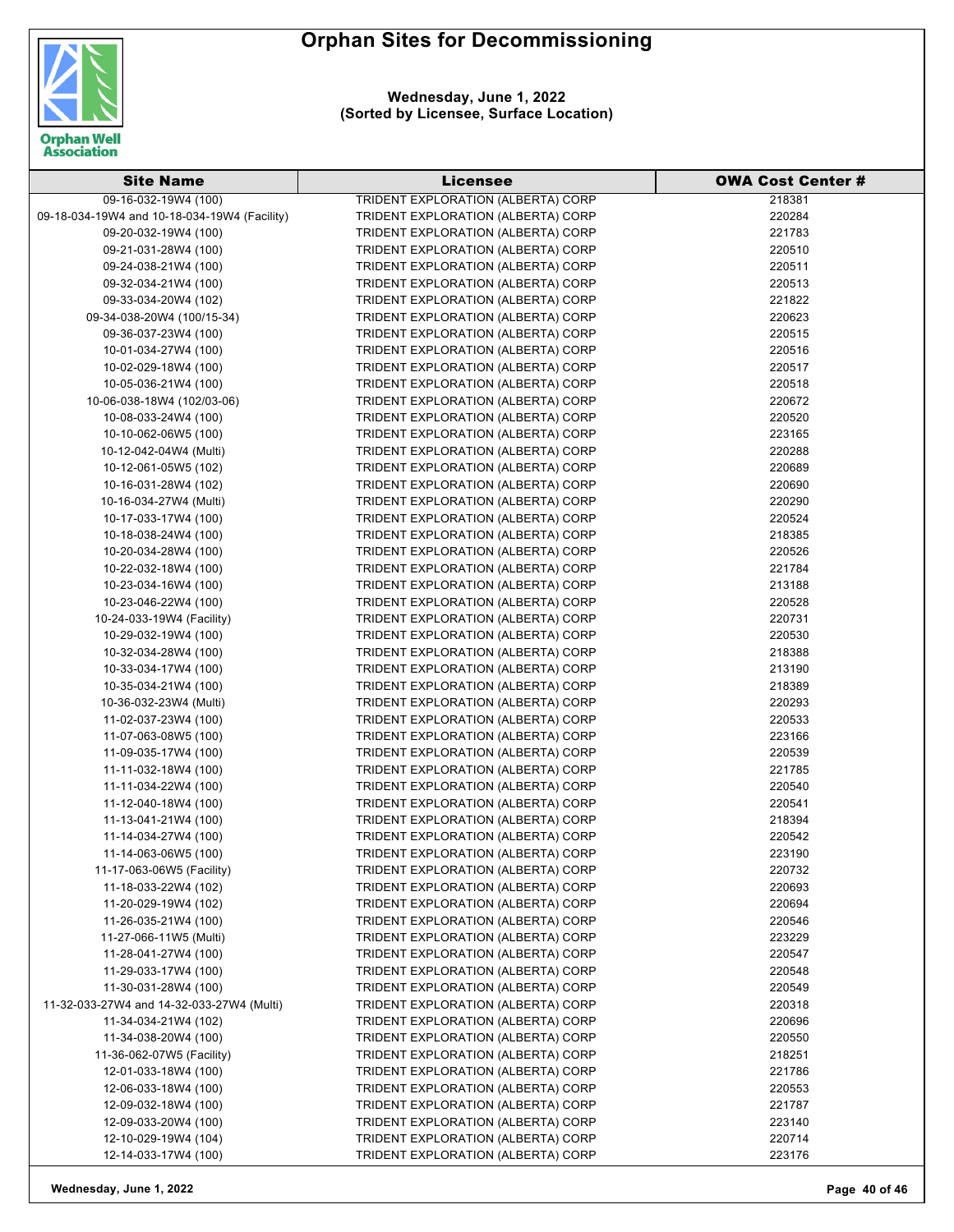

**Wednesday, June 1, 2022 (Sorted by Licensee, Surface Location)**

| <b>Site Name</b>                             | <b>Licensee</b>                           | <b>OWA Cost Center #</b> |
|----------------------------------------------|-------------------------------------------|--------------------------|
| 12-15-033-17W4 (100)                         | <b>TRIDENT EXPLORATION (ALBERTA) CORP</b> | 221823                   |
| 12-19-030-25W4 (100/10-19)                   | TRIDENT EXPLORATION (ALBERTA) CORP        | 220525                   |
| 12-19-030-25W4 (Facility)                    | TRIDENT EXPLORATION (ALBERTA) CORP        | 220294                   |
| 12-19-033-19W4 (100)                         | TRIDENT EXPLORATION (ALBERTA) CORP        | 223147                   |
| 12-23-036-16W4 (100)                         | TRIDENT EXPLORATION (ALBERTA) CORP        | 220554                   |
| 12-27-032-18W4 (100)                         | TRIDENT EXPLORATION (ALBERTA) CORP        | 221788                   |
| 12-30-038-21W4 (Multi)                       | TRIDENT EXPLORATION (ALBERTA) CORP        | 220225                   |
| 12-31-034-20W4 (Facility)                    | TRIDENT EXPLORATION (ALBERTA) CORP        | 220733                   |
| 12-31-061-06W5 (100)                         | TRIDENT EXPLORATION (ALBERTA) CORP        | 220555                   |
| 12-32-037-23W4 (102)                         | TRIDENT EXPLORATION (ALBERTA) CORP        | 220697                   |
| 12-33-036-18W4 and 13-33-036-18W4 (Facility) | TRIDENT EXPLORATION (ALBERTA) CORP        | 220313                   |
| 12-34-033-21W4 (100)                         | TRIDENT EXPLORATION (ALBERTA) CORP        | 220556                   |
| 12-34-035-20W4 (102)                         | TRIDENT EXPLORATION (ALBERTA) CORP        | 220698                   |
| 12-35-035-21W4 (100)                         | TRIDENT EXPLORATION (ALBERTA) CORP        | 220557                   |
| 12-36-045-24W4 (100)                         | TRIDENT EXPLORATION (ALBERTA) CORP        | 220558                   |
| 13-01-060-05W5 (100/01-12)                   | TRIDENT EXPLORATION (ALBERTA) CORP        | 223197                   |
| 13-03-037-22W4 (100)                         | TRIDENT EXPLORATION (ALBERTA) CORP        | 220559                   |
| 13-03-063-06W5 (Facility)                    | TRIDENT EXPLORATION (ALBERTA) CORP        | 218265                   |
| 13-04-032-19W4 (100)                         | TRIDENT EXPLORATION (ALBERTA) CORP        | 223164                   |
| 13-04-036-20W4 (102)                         | TRIDENT EXPLORATION (ALBERTA) CORP        | 220699                   |
| 13-04-047-24W4 (100)                         | TRIDENT EXPLORATION (ALBERTA) CORP        | 220560                   |
| 13-05-033-21W4 (100)                         | TRIDENT EXPLORATION (ALBERTA) CORP        | 223171                   |
| 13-05-062-09W5 (100/14-05)                   | TRIDENT EXPLORATION (ALBERTA) CORP        | 223196                   |
| 13-06-030-28W4 (100)                         | TRIDENT EXPLORATION (ALBERTA) CORP        | 220561                   |
| 13-06-032-18W4 (100)                         | TRIDENT EXPLORATION (ALBERTA) CORP        | 220562                   |
| 13-06-038-18W4 (100/05-06)                   | TRIDENT EXPLORATION (ALBERTA) CORP        | 220423                   |
| 13-06-062-06W5 (100/16-06)                   | TRIDENT EXPLORATION (ALBERTA) CORP        | 223181                   |
| 13-06-063-06W5 (102/10-06)                   | TRIDENT EXPLORATION (ALBERTA) CORP        | 223182                   |
| 13-07-035-16W4 (100)                         | TRIDENT EXPLORATION (ALBERTA) CORP        | 220563                   |
| 13-08-033-17W4 (100)                         | TRIDENT EXPLORATION (ALBERTA) CORP        | 213186                   |
| 13-10-029-18W4 (100)                         | TRIDENT EXPLORATION (ALBERTA) CORP        | 220565                   |
| 13-10-032-18W4 (100)                         | TRIDENT EXPLORATION (ALBERTA) CORP        | 221734                   |
| 13-10-032-23W4 (100)                         | TRIDENT EXPLORATION (ALBERTA) CORP        | 223189                   |
| 13-11-033-01W5 (100)                         | TRIDENT EXPLORATION (ALBERTA) CORP        | 220568                   |
| 13-11-034-28W4 (100)                         | TRIDENT EXPLORATION (ALBERTA) CORP        | 220569                   |
| 13-12-034-21W4 (100)                         | TRIDENT EXPLORATION (ALBERTA) CORP        | 220571                   |
| 13-12-034-29W4 (100)                         | TRIDENT EXPLORATION (ALBERTA) CORP        | 220572                   |
| 13-12-042-04W4 (100/07-12)                   | TRIDENT EXPLORATION (ALBERTA) CORP        | 220468                   |
| 13-12-063-07W5 (100/08-12)                   | TRIDENT EXPLORATION (ALBERTA) CORP        | 223188                   |
| 13-13-032-18W4 (100)                         | TRIDENT EXPLORATION (ALBERTA) CORP        | 221789                   |
| 13-13-062-07W5 (Multi)                       | TRIDENT EXPLORATION (ALBERTA) CORP        | 223234                   |
| 13-14-032-18W4 (100)                         | TRIDENT EXPLORATION (ALBERTA) CORP        | 221790                   |
| 13-14-034-22W4 (Facility)                    | TRIDENT EXPLORATION (ALBERTA) CORP        | 220735                   |
| 13-14-035-21W4 (100)                         | TRIDENT EXPLORATION (ALBERTA) CORP        | 218413                   |
| 13-15-032-18W4 (100)                         | TRIDENT EXPLORATION (ALBERTA) CORP        | 221791                   |
| 13-16-032-18W4 (100)                         | TRIDENT EXPLORATION (ALBERTA) CORP        | 221792                   |
| 13-16-063-06W5 (Facility)                    | TRIDENT EXPLORATION (ALBERTA) CORP        | 218267                   |
| 13-20-034-20W4 (Facility)                    | TRIDENT EXPLORATION (ALBERTA) CORP        | 220301                   |
| 13-20-045-26W4 (100)                         | TRIDENT EXPLORATION (ALBERTA) CORP        | 220575                   |
| 13-22-036-21W4 (100)                         | TRIDENT EXPLORATION (ALBERTA) CORP        |                          |
| 13-24-032-18W4 (100)                         | TRIDENT EXPLORATION (ALBERTA) CORP        | 218416<br>221793         |
| 13-24-034-22W4 (100)                         | TRIDENT EXPLORATION (ALBERTA) CORP        | 223150                   |
| 13-25-030-18W4 (100)                         | TRIDENT EXPLORATION (ALBERTA) CORP        | 220576                   |
| 13-25-060-05W5 (Multi)                       | TRIDENT EXPLORATION (ALBERTA) CORP        | 223237                   |
| 13-25-063-11W5 (Multi)                       | TRIDENT EXPLORATION (ALBERTA) CORP        |                          |
| 13-28-030-28W4 (100)                         | TRIDENT EXPLORATION (ALBERTA) CORP        | 223266                   |
| 13-28-037-18W4 (100)                         | TRIDENT EXPLORATION (ALBERTA) CORP        | 220578<br>220579         |
| 13-29-035-23W4 (100)                         | TRIDENT EXPLORATION (ALBERTA) CORP        | 220580                   |
|                                              |                                           |                          |

**Wednesday, June 1, 2022 Page 41 of 46**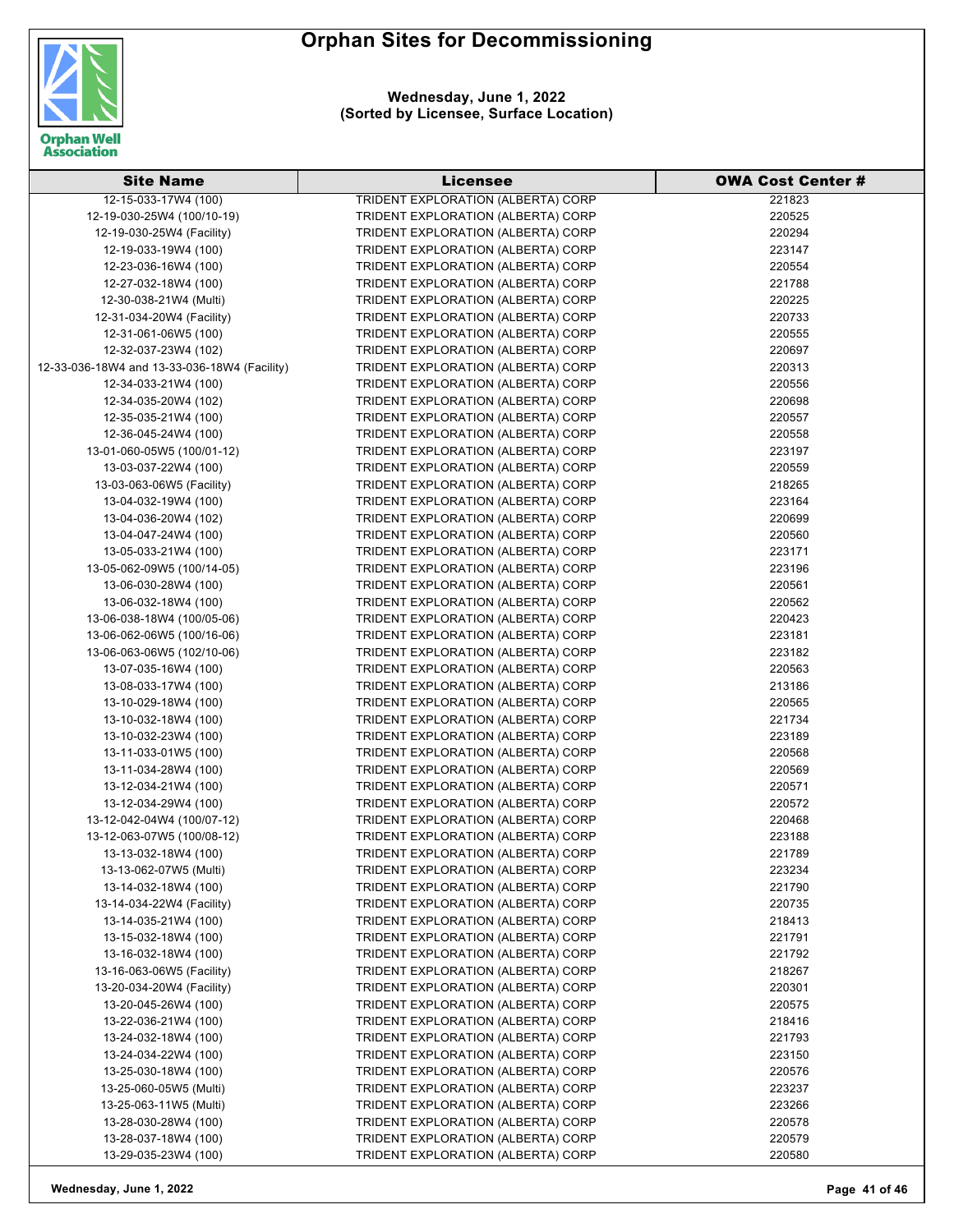

**Wednesday, June 1, 2022 (Sorted by Licensee, Surface Location)**

| <b>Site Name</b>           | Licensee                           | <b>OWA Cost Center #</b> |
|----------------------------|------------------------------------|--------------------------|
| 13-29-062-06W5 (Facility)  | TRIDENT EXPLORATION (ALBERTA) CORP | 220736                   |
| 13-30-031-28W4 (100)       | TRIDENT EXPLORATION (ALBERTA) CORP | 220581                   |
| 13-30-035-21W4 (100)       | TRIDENT EXPLORATION (ALBERTA) CORP | 220582                   |
| 13-30-036-19W4 (Facility)  | TRIDENT EXPLORATION (ALBERTA) CORP | 220737                   |
| 13-31-033-20W4 (Facility)  | TRIDENT EXPLORATION (ALBERTA) CORP | 220738                   |
| 13-31-037-18W4 (103/15-31) | TRIDENT EXPLORATION (ALBERTA) CORP | 220713                   |
| 13-31-062-06W5 (100/07-31) | TRIDENT EXPLORATION (ALBERTA) CORP | 223180                   |
| 13-32-029-18W4 (100)       | TRIDENT EXPLORATION (ALBERTA) CORP | 220583                   |
| 13-36-031-29W4 (100)       | TRIDENT EXPLORATION (ALBERTA) CORP | 220586                   |
| 14-03-033-18W4 (100)       | TRIDENT EXPLORATION (ALBERTA) CORP | 221794                   |
| 14-05-030-19W4 (100)       | TRIDENT EXPLORATION (ALBERTA) CORP | 220589                   |
| 14-05-033-17W4 (100)       | TRIDENT EXPLORATION (ALBERTA) CORP | 221795                   |
| 14-06-034-20W4 (103)       | TRIDENT EXPLORATION (ALBERTA) CORP | 221824                   |
| 14-06-038-22W4 (100)       | TRIDENT EXPLORATION (ALBERTA) CORP | 220590                   |
| 14-07-033-17W4 (100)       | TRIDENT EXPLORATION (ALBERTA) CORP | 221796                   |
| 14-08-036-15W4 (100)       | TRIDENT EXPLORATION (ALBERTA) CORP | 220591                   |
| 14-09-033-18W4 (100)       | TRIDENT EXPLORATION (ALBERTA) CORP | 221797                   |
| 14-09-063-06W5 (Facility)  | TRIDENT EXPLORATION (ALBERTA) CORP | 218268                   |
| 14-10-031-02W5 (100)       | TRIDENT EXPLORATION (ALBERTA) CORP | 220592                   |
| 14-10-033-18W4 (100)       | TRIDENT EXPLORATION (ALBERTA) CORP | 221798                   |
|                            |                                    | 221799                   |
| 14-11-033-18W4 (100)       | TRIDENT EXPLORATION (ALBERTA) CORP |                          |
| 14-11-037-18W4 (100)       | TRIDENT EXPLORATION (ALBERTA) CORP | 220593                   |
| 14-12-033-18W4 (100)       | TRIDENT EXPLORATION (ALBERTA) CORP | 221800                   |
| 14-12-049-27W4 (100)       | TRIDENT EXPLORATION (ALBERTA) CORP | 220594                   |
| 14-13-033-18W4 (100)       | TRIDENT EXPLORATION (ALBERTA) CORP | 220596                   |
| 14-14-032-27W4 (100)       | TRIDENT EXPLORATION (ALBERTA) CORP | 220597                   |
| 14-14-035-21W4 (100)       | TRIDENT EXPLORATION (ALBERTA) CORP | 220598                   |
| 14-15-033-18W4 (100)       | TRIDENT EXPLORATION (ALBERTA) CORP | 223185                   |
| 14-16-038-22W4 (100)       | TRIDENT EXPLORATION (ALBERTA) CORP | 220599                   |
| 14-17-034-17W4 (100)       | TRIDENT EXPLORATION (ALBERTA) CORP | 223162                   |
| 14-18-033-17W4 (100)       | TRIDENT EXPLORATION (ALBERTA) CORP | 220600                   |
| 14-18-033-19W4 (100)       | TRIDENT EXPLORATION (ALBERTA) CORP | 220601                   |
| 14-18-036-20W4 (100)       | TRIDENT EXPLORATION (ALBERTA) CORP | 220602                   |
| 14-18-038-24W4 (100)       | TRIDENT EXPLORATION (ALBERTA) CORP | 218423                   |
| 14-18-039-19W4 (100)       | TRIDENT EXPLORATION (ALBERTA) CORP | 220603                   |
| 14-22-032-18W4 (102)       | TRIDENT EXPLORATION (ALBERTA) CORP | 221801                   |
| 14-22-033-20W4 (100)       | TRIDENT EXPLORATION (ALBERTA) CORP | 223153                   |
| 14-22-033-21W4 (100)       | TRIDENT EXPLORATION (ALBERTA) CORP | 223157                   |
| 14-23-032-18W4 (100)       | TRIDENT EXPLORATION (ALBERTA) CORP | 221802                   |
| 14-23-033-18W4 (100)       | TRIDENT EXPLORATION (ALBERTA) CORP | 221803                   |
| 14-23-038-19W4 (Facility)  | TRIDENT EXPLORATION (ALBERTA) CORP | 218509                   |
| 14-24-066-12W5 (100)       | TRIDENT EXPLORATION (ALBERTA) CORP | 223167                   |
| 14-25-033-22W4 (100)       | TRIDENT EXPLORATION (ALBERTA) CORP | 220607                   |
| 14-25-062-07W5 (100/08-25) | TRIDENT EXPLORATION (ALBERTA) CORP | 223183                   |
| 14-27-032-18W4 (100)       | TRIDENT EXPLORATION (ALBERTA) CORP | 221804                   |
| 14-30-032-17W4 (100)       | TRIDENT EXPLORATION (ALBERTA) CORP | 221805                   |
| 14-31-033-21W4 (Multi)     | TRIDENT EXPLORATION (ALBERTA) CORP | 218510                   |
| 14-32-033-21W4 (100)       | TRIDENT EXPLORATION (ALBERTA) CORP | 220608                   |
| 14-34-032-18W4 (100)       | TRIDENT EXPLORATION (ALBERTA) CORP | 221806                   |
| 14-35-032-18W4 (100)       | TRIDENT EXPLORATION (ALBERTA) CORP | 221807                   |
| 14-36-032-18W4 (100)       | TRIDENT EXPLORATION (ALBERTA) CORP | 221808                   |
| 15-04-034-18W4 (102)       | TRIDENT EXPLORATION (ALBERTA) CORP | 220701                   |
| 15-05-033-21W4 (100)       | TRIDENT EXPLORATION (ALBERTA) CORP | 221825                   |
| 15-09-032-18W4 (100)       | TRIDENT EXPLORATION (ALBERTA) CORP | 221809                   |
| 15-09-035-23W4 (100)       | TRIDENT EXPLORATION (ALBERTA) CORP | 220610                   |
| 15-10-032-18W4 (100)       | TRIDENT EXPLORATION (ALBERTA) CORP | 221735                   |
| 15-15-034-18W4 (100)       | TRIDENT EXPLORATION (ALBERTA) CORP | 220612                   |
| 15-18-032-17W4 (100)       | TRIDENT EXPLORATION (ALBERTA) CORP | 220613                   |
|                            |                                    |                          |

**Wednesday, June 1, 2022 Page 42 of 46**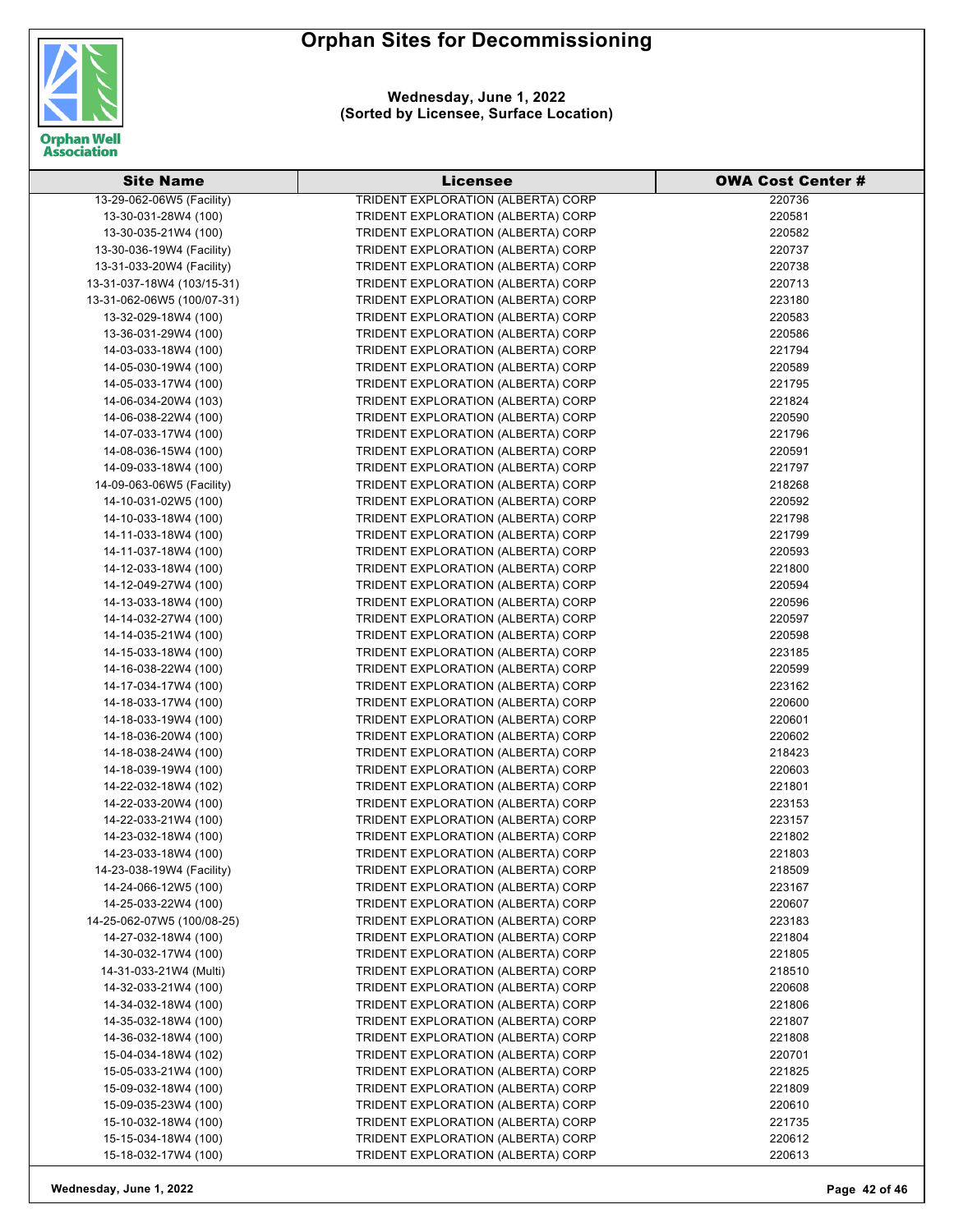

**Wednesday, June 1, 2022 (Sorted by Licensee, Surface Location)**

| <b>Site Name</b>           | <b>Licensee</b>                    | <b>OWA Cost Center #</b> |
|----------------------------|------------------------------------|--------------------------|
| 15-18-036-21W4 (100)       | TRIDENT EXPLORATION (ALBERTA) CORP | 220614                   |
| 15-19-035-20W4 (100)       | TRIDENT EXPLORATION (ALBERTA) CORP | 220615                   |
| 15-21-033-18W4 (100)       | TRIDENT EXPLORATION (ALBERTA) CORP | 221810                   |
| 15-21-033-20W4 (Facility)  | TRIDENT EXPLORATION (ALBERTA) CORP | 220739                   |
| 15-22-032-18W4 (100)       | TRIDENT EXPLORATION (ALBERTA) CORP | 223186                   |
| 15-25-036-18W4 (100)       | TRIDENT EXPLORATION (ALBERTA) CORP | 220618                   |
| 15-29-046-24W4 (100)       | TRIDENT EXPLORATION (ALBERTA) CORP | 220619                   |
| 15-31-034-20W4 (100)       | TRIDENT EXPLORATION (ALBERTA) CORP | 220620                   |
| 16-01-033-17W4 (100)       | TRIDENT EXPLORATION (ALBERTA) CORP | 223148                   |
| 16-02-032-19W4 (100)       | TRIDENT EXPLORATION (ALBERTA) CORP | 220624                   |
| 16-03-029-26W4 (100)       | TRIDENT EXPLORATION (ALBERTA) CORP | 220625                   |
| 16-06-033-16W4 (100)       | TRIDENT EXPLORATION (ALBERTA) CORP | 223168                   |
| 16-06-034-01W5 (100)       | TRIDENT EXPLORATION (ALBERTA) CORP | 220627                   |
| 16-07-032-18W4 (100)       | TRIDENT EXPLORATION (ALBERTA) CORP | 221811                   |
| 16-09-034-21W4 (100)       | TRIDENT EXPLORATION (ALBERTA) CORP | 220628                   |
| 16-10-029-26W4 (100)       | TRIDENT EXPLORATION (ALBERTA) CORP | 220629                   |
| 16-10-032-23W4 (100)       | TRIDENT EXPLORATION (ALBERTA) CORP | 220630                   |
| 16-10-034-23W4 (100)       | TRIDENT EXPLORATION (ALBERTA) CORP | 220631                   |
| 16-11-030-19W4 (100)       | TRIDENT EXPLORATION (ALBERTA) CORP | 220632                   |
| 16-11-034-22W4 (100)       | TRIDENT EXPLORATION (ALBERTA) CORP | 220633                   |
| 16-12-047-23W4 (100)       | TRIDENT EXPLORATION (ALBERTA) CORP | 220637                   |
| 16-13-030-19W4 (100/01-24) | TRIDENT EXPLORATION (ALBERTA) CORP | 220350                   |
| 16-13-032-18W4 (100)       | TRIDENT EXPLORATION (ALBERTA) CORP | 221812                   |
| 16-13-063-07W5 (Facility)  | TRIDENT EXPLORATION (ALBERTA) CORP | 218269                   |
| 16-14-032-18W4 (100)       | TRIDENT EXPLORATION (ALBERTA) CORP | 220639                   |
| 16-15-030-19W4 (102)       | TRIDENT EXPLORATION (ALBERTA) CORP | 220705                   |
| 16-16-032-18W4 (100)       | TRIDENT EXPLORATION (ALBERTA) CORP | 223177                   |
| 16-16-033-17W4 (100)       | TRIDENT EXPLORATION (ALBERTA) CORP | 220641                   |
| 16-17-033-19W4 (100)       | TRIDENT EXPLORATION (ALBERTA) CORP | 223146                   |
| 16-18-034-28W4 (102)       | TRIDENT EXPLORATION (ALBERTA) CORP | 218435                   |
| 16-19-038-21W4 (100)       | TRIDENT EXPLORATION (ALBERTA) CORP | 220642                   |
| 16-20-034-17W4 (102)       | TRIDENT EXPLORATION (ALBERTA) CORP | 213189                   |
| 16-21-033-18W4 (100)       | TRIDENT EXPLORATION (ALBERTA) CORP | 220645                   |
| 16-21-038-21W4 (100/15-21) | TRIDENT EXPLORATION (ALBERTA) CORP | 220616                   |
| 16-21-061-07W5 (Multi)     | TRIDENT EXPLORATION (ALBERTA) CORP | 220234                   |
| 16-22-033-18W4 (100)       | TRIDENT EXPLORATION (ALBERTA) CORP | 220646                   |
| 16-23-032-18W4 (100)       | TRIDENT EXPLORATION (ALBERTA) CORP | 220648                   |
| 16-24-032-18W4 (100)       | TRIDENT EXPLORATION (ALBERTA) CORP | 221813                   |
| 16-24-032-20W4 (102)       | TRIDENT EXPLORATION (ALBERTA) CORP | 220706                   |
| 16-25-035-21W4 (100)       | TRIDENT EXPLORATION (ALBERTA) CORP | 220650                   |
| 16-27-032-18W4 (100)       | TRIDENT EXPLORATION (ALBERTA) CORP | 221814                   |
| 16-27-033-18W4 (100)       | TRIDENT EXPLORATION (ALBERTA) CORP | 220653                   |
| 16-28-030-28W4 (100)       | TRIDENT EXPLORATION (ALBERTA) CORP | 220655                   |
| 16-29-036-22W4 (100)       | TRIDENT EXPLORATION (ALBERTA) CORP | 220659                   |
| 16-30-032-17W4 (100)       | TRIDENT EXPLORATION (ALBERTA) CORP | 221815                   |
| 16-31-032-17W4 (100)       | TRIDENT EXPLORATION (ALBERTA) CORP | 221816                   |
| 16-31-033-21W4 (100)       | TRIDENT EXPLORATION (ALBERTA) CORP | 223143                   |
| 16-32-034-16W4 (100)       | TRIDENT EXPLORATION (ALBERTA) CORP | 220661                   |
| 16-32-034-21W4 (100)       | TRIDENT EXPLORATION (ALBERTA) CORP | 218441                   |
| 16-34-032-18W4 (100)       | TRIDENT EXPLORATION (ALBERTA) CORP | 221817                   |
| 16-34-033-21W4 (102)       | TRIDENT EXPLORATION (ALBERTA) CORP | 220707                   |
| 16-35-032-18W4 (100)       | TRIDENT EXPLORATION (ALBERTA) CORP | 221818                   |
| 16-36-031-29W4 (100)       | TRIDENT EXPLORATION (ALBERTA) CORP | 220664                   |
| 16-36-032-18W4 (100)       | TRIDENT EXPLORATION (ALBERTA) CORP | 221819                   |
| 16-36-037-19W4 (Multi)     | TRIDENT EXPLORATION (ALBERTA) CORP | 221026                   |
| 01-22-063-05W5 (Multi)     | TRIDENT EXPLORATION (WX) CORP      | 220248                   |
| 01-30-063-05W5 (Multi)     | TRIDENT EXPLORATION (WX) CORP      | 220253                   |
| 01-30-063-06W5 (Facility)  | TRIDENT EXPLORATION (WX) CORP      | 218271                   |

**Wednesday, June 1, 2022 Page 43 of 46**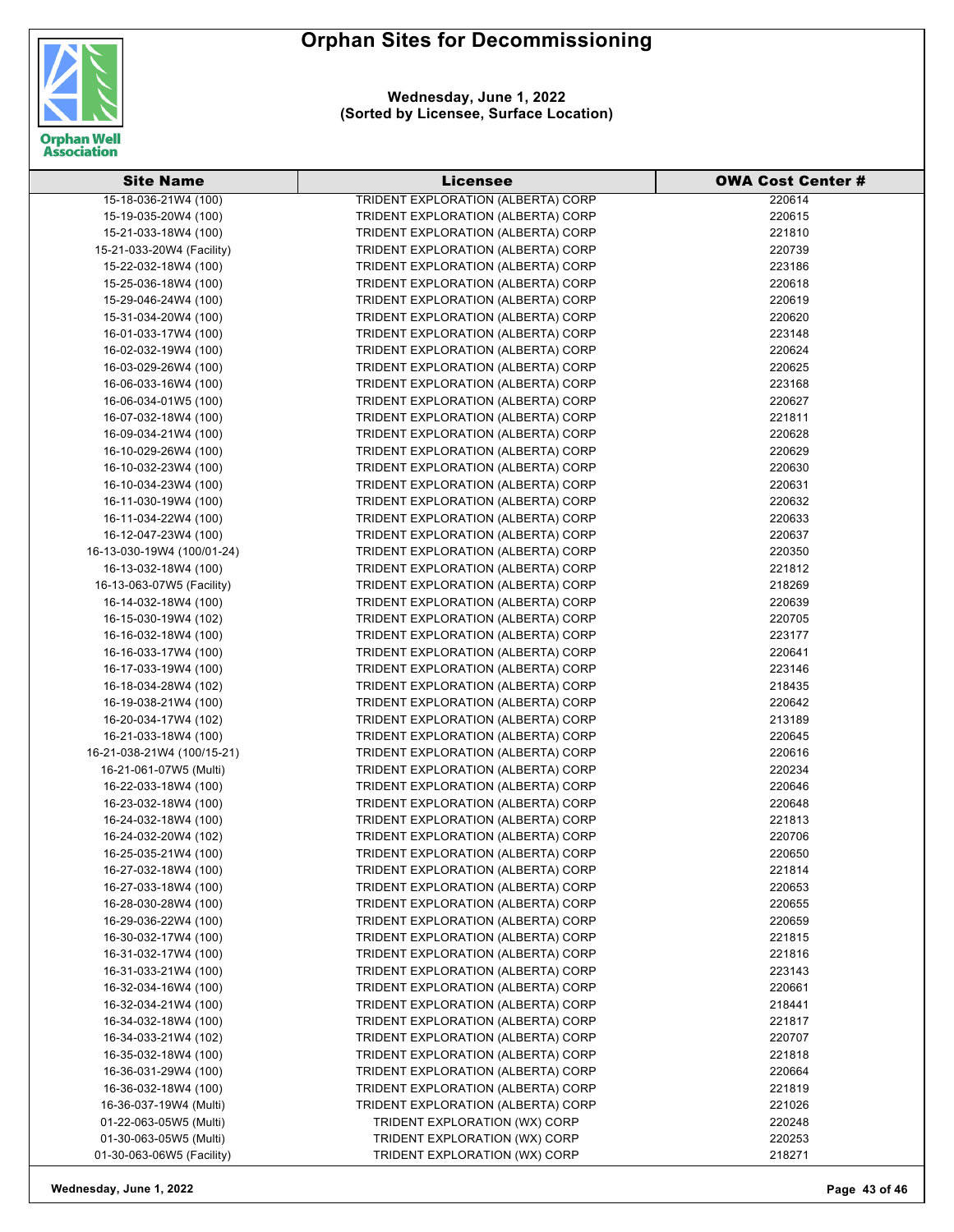

| <b>Site Name</b>           | Licensee                                   | <b>OWA Cost Center #</b> |
|----------------------------|--------------------------------------------|--------------------------|
| 01-31-063-05W5 (Facility)  | TRIDENT EXPLORATION (WX) CORP              | 218272                   |
| 02-17-058-02W5 (Facility)  | TRIDENT EXPLORATION (WX) CORP              | 218273                   |
| 02-21-032-21W4 (100)       | TRIDENT EXPLORATION (WX) CORP              | 220377                   |
| 03-14-057-02W5 (100)       | TRIDENT EXPLORATION (WX) CORP              | 220388                   |
| 03-16-032-21W4 (100)       | TRIDENT EXPLORATION (WX) CORP              | 220389                   |
| 03-34-054-27W4 (100)       | TRIDENT EXPLORATION (WX) CORP              | 220398                   |
| 03-34-054-27W4 (102)       | TRIDENT EXPLORATION (WX) CORP              | 220674                   |
| 04-36-063-06W5 (Facility)  | TRIDENT EXPLORATION (WX) CORP              | 218274                   |
| 08-33-063-06W5 (Facility)  | TRIDENT EXPLORATION (WX) CORP              | 218275                   |
| 09-02-030-17W4 (100)       | TRIDENT EXPLORATION (WX) CORP              | 218453                   |
| 09-15-010-13W4 (100)       | TRIDENT EXPLORATION (WX) CORP              | 220508                   |
| 10-17-012-12W4 (Facility)  | TRIDENT EXPLORATION (WX) CORP              | 220222                   |
| 13-08-064-09W5 (100)       | TRIDENT EXPLORATION (WX) CORP              | 220564                   |
| 13-36-028-12W4 (100)       | TRIDENT EXPLORATION (WX) CORP              | 220585                   |
| 16-02-064-06W5 (Multi)     | TRIDENT EXPLORATION (WX) CORP              | 220330                   |
| 16-07-061-09W5 (100/14-18) | TRIDENT EXPLORATION (WX) CORP              | 220604                   |
| 16-28-063-05W5 (100)       | TRIDENT EXPLORATION (WX) CORP              | 220657                   |
| 02-02-014-19W4 (100)       | <b>TUSCANY ENERGY LTD</b>                  | 218465                   |
| 02-06-052-03W4 (100/10-31) | <b>TUSCANY ENERGY LTD</b>                  | 204784                   |
| 03-03-014-19W4 (100)       | <b>TUSCANY ENERGY LTD</b>                  | 218467                   |
| 03-35-013-21W4 (Facility)  | <b>TUSCANY ENERGY LTD</b>                  | 218514                   |
| 04-07-050-03W4 (100)       | <b>TUSCANY ENERGY LTD</b>                  | 209849                   |
| 04-19-012-16W4 (100)       | <b>TUSCANY ENERGY LTD</b>                  | 218475                   |
| 05-18-056-18W4 (100)       | <b>TUSCANY ENERGY LTD</b>                  | 209851                   |
| 06-31-013-19W4 (100)       | <b>TUSCANY ENERGY LTD</b>                  | 221890                   |
| 07-06-012-19W4 (100)       | <b>TUSCANY ENERGY LTD</b>                  | 221891                   |
| 07-27-011-13W4 (100)       | <b>TUSCANY ENERGY LTD</b>                  | 218481                   |
| 08-01-014-20W4 (100)       | <b>TUSCANY ENERGY LTD</b>                  | 221864                   |
| 08-05-014-19W4 (100)       | <b>TUSCANY ENERGY LTD</b>                  | 221892                   |
| 08-33-013-19W4 (100)       | <b>TUSCANY ENERGY LTD</b>                  | 221894                   |
| 10-17-096-13W5 (100)       | <b>TUSCANY ENERGY LTD</b>                  | 204792                   |
| 10-26-013-21W4 (100)       | <b>TUSCANY ENERGY LTD</b>                  | 218484                   |
| 10-36-013-19W4 (100)       | <b>TUSCANY ENERGY LTD</b>                  | 218485                   |
| 11-25-013-21W4 (100)       | <b>TUSCANY ENERGY LTD</b>                  | 218488                   |
| 11-33-013-21W4 (100)       | <b>TUSCANY ENERGY LTD</b>                  | 218489                   |
| 13-35-013-19W4 (100)       | <b>TUSCANY ENERGY LTD</b>                  | 218491                   |
| 15-36-013-19W4 (Facility)  | <b>TUSCANY ENERGY LTD</b>                  | 218511                   |
| 16-22-013-21W4 (Facility)  | <b>TUSCANY ENERGY LTD</b>                  | 218276                   |
| 16-32-013-21W4 (100)       | <b>TUSCANY ENERGY LTD</b>                  | 218502                   |
| 10-31-012-05W4 (103)       | <b>UNLICENSED (AM HOTEL)</b>               | 200001                   |
| 10-10-037-02W5 (100)       | <b>VEEDOL CANADA LIMITED</b>               | 214158                   |
| 05-34-016-20W4 (102)       | <b>VERITY ENERGY LTD</b>                   | 204934                   |
| 06-28-017-21W4 (100)       | <b>VERITY ENERGY LTD</b>                   | 205030                   |
| 06-30-018-20W4 (100)       | <b>VERITY ENERGY LTD</b>                   | 205051                   |
| 11-22-017-21W4 (100)       | <b>VERITY ENERGY LTD</b>                   | 205015                   |
| 04-29-048-05W4 (100)       | <b>VERMILION CONSOLIDATED OILS LIMITED</b> | 201029                   |
| 13-20-048-05W4 (100)       | <b>VERMILION CONSOLIDATED OILS LIMITED</b> | 201030                   |
| 15-19-050-05W4 (1D0)       | <b>VERMILION CONSOLIDATED OILS LIMITED</b> | 200797                   |
| 07-32-050-05W4 (1B0)       | VICTORY OILS LTD                           | 200956                   |
| 03-01-113-22W5 (100)       | <b>WELLECO VENTURES LTD</b>                | 209077                   |
| 15-26-112-22W5 (100)       | <b>WELLECO VENTURES LTD</b>                | 209076                   |
| 02-13-050-24W4 (Facility)  | WEST ISLE ENERGY INC                       | 221197                   |
| 02-27-045-22W4 (100)       | WEST ISLE ENERGY INC                       | 221145                   |
| 02-36-045-22W4 (100)       | WEST ISLE ENERGY INC                       | 221142                   |
| 03-02-047-21W4 (100)       | WEST ISLE ENERGY INC                       | 221153                   |
| 03-20-047-21W4 (100)       | WEST ISLE ENERGY INC                       | 221167                   |
| 04-09-050-23W4 (100)       | WEST ISLE ENERGY INC                       | 221154                   |
| 04-22-049-22W4 (100)       | WEST ISLE ENERGY INC                       | 221157                   |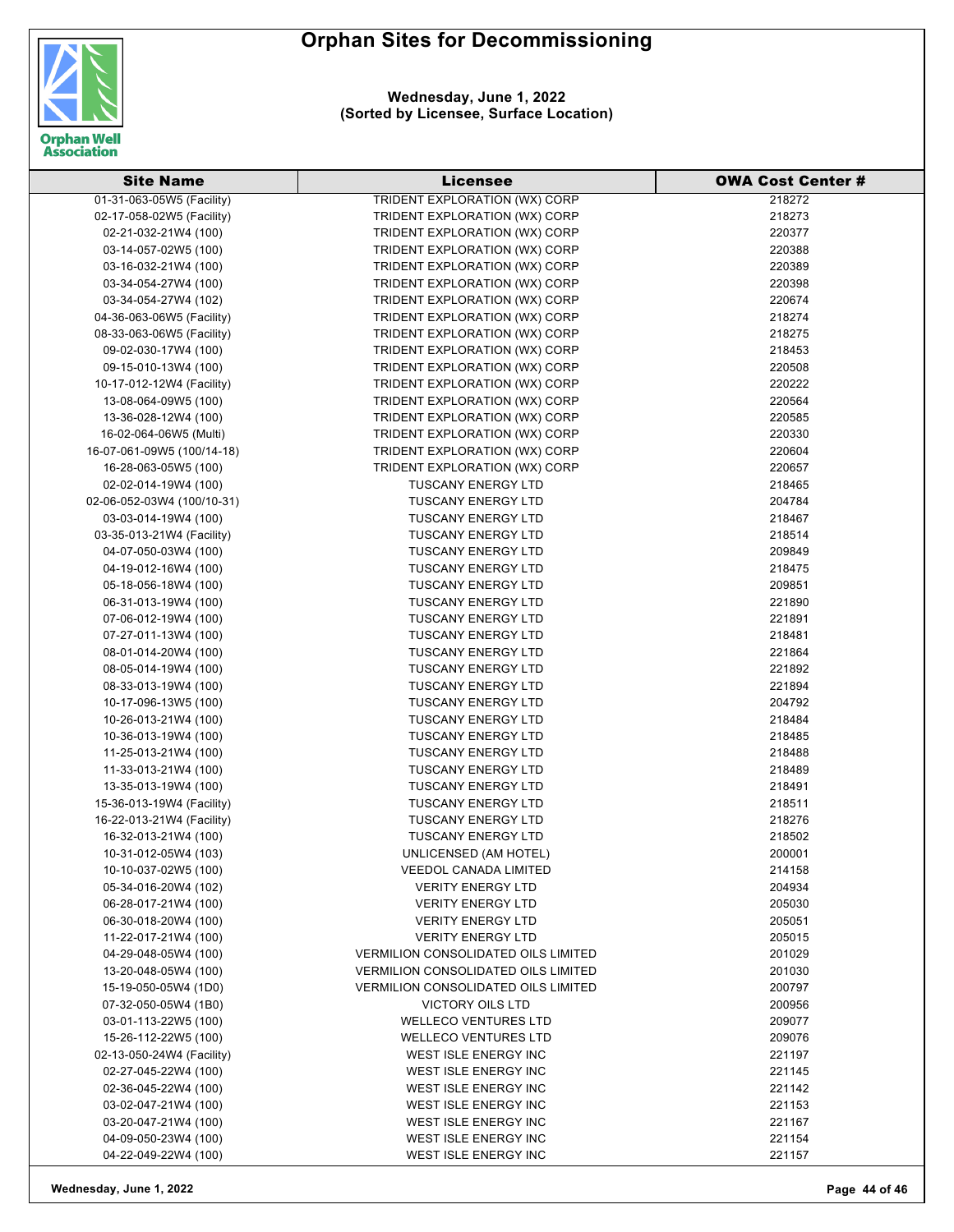

**Wednesday, June 1, 2022 (Sorted by Licensee, Surface Location)**

| <b>Site Name</b>                                  | <b>Licensee</b>                                     | <b>OWA Cost Center #</b> |
|---------------------------------------------------|-----------------------------------------------------|--------------------------|
| 05-11-048-23W4 (100)                              | <b>WEST ISLE ENERGY INC</b>                         | 221144                   |
| 05-19-048-08W5 (100)                              | WEST ISLE ENERGY INC                                | 221169                   |
| 05-29-047-21W4 (100)                              | WEST ISLE ENERGY INC                                | 221165                   |
| 05-30-048-08W5 (102)                              | WEST ISLE ENERGY INC                                | 221171                   |
| 06-05-048-22W4 (100/05-05)                        | WEST ISLE ENERGY INC                                | 221147                   |
| 06-09-047-22W4 (100)                              | WEST ISLE ENERGY INC                                | 221149                   |
| 06-22-048-23W4 (100)                              | WEST ISLE ENERGY INC                                | 221143                   |
| 06-27-045-22W4 (100)                              | WEST ISLE ENERGY INC                                | 221180                   |
| 06-30-049-22W4 (100)                              | <b>WEST ISLE ENERGY INC</b>                         | 221174                   |
| 06-33-045-22W4 (100)                              | WEST ISLE ENERGY INC                                | 221179                   |
| 07-05-048-22W4 (100)                              | WEST ISLE ENERGY INC                                | 221168                   |
| 07-12-049-23W4 (100)                              | WEST ISLE ENERGY INC                                | 221160                   |
| 07-20-049-22W4 (100)                              | WEST ISLE ENERGY INC                                | 221148                   |
| 07-33-045-22W4 (100)                              | WEST ISLE ENERGY INC                                | 221141                   |
| 08-24-048-23W4 (102)                              | WEST ISLE ENERGY INC                                | 221152                   |
| 09-15-049-22W4 (100)                              | WEST ISLE ENERGY INC                                | 221172                   |
| 09-16-047-21W4 (100)                              | <b>WEST ISLE ENERGY INC</b>                         | 221155                   |
| 10-33-049-23W4 (Facility)                         | WEST ISLE ENERGY INC                                | 221198                   |
| 11-01-047-21W4 (100/09-01)                        | WEST ISLE ENERGY INC                                | 221178                   |
| 11-25-049-23W4 (100)                              | <b>WEST ISLE ENERGY INC</b>                         | 221173                   |
| 11-32-047-22W4 (Facility)                         | WEST ISLE ENERGY INC                                | 221196                   |
| 12-09-048-21W4 (100/14-09)                        | WEST ISLE ENERGY INC                                | 221177                   |
| 12-21-049-22W4 (100/05-21)                        | <b>WEST ISLE ENERGY INC</b>                         | 221175                   |
| 13-09-050-23W4 (100/04-16)                        | <b>WEST ISLE ENERGY INC</b>                         | 221150                   |
| 13-12-049-23W4 (100)                              | WEST ISLE ENERGY INC                                | 221156                   |
| 13-13-048-23W4 (100)                              | WEST ISLE ENERGY INC                                | 221166                   |
| 13-20-049-22W4 (100)                              | WEST ISLE ENERGY INC                                | 221159                   |
| 15-14-049-22W4 (100)                              | WEST ISLE ENERGY INC                                | 221176                   |
| 15-23-037-04W5 (100)                              | WEST ISLE ENERGY INC                                | 221140                   |
| 15-35-048-23W4 (100/09-35)                        | WEST ISLE ENERGY INC                                | 221161                   |
| 15-36-005-15W4 and 16-36-005-15W4 (Facility)      | WEST ISLE ENERGY INC                                | 221199                   |
| 16-19-049-22W4 (Facility)                         | WEST ISLE ENERGY INC                                | 221200                   |
| 16-33-045-22W4 (100)                              | WEST ISLE ENERGY INC                                | 221181                   |
| 16-14-049-01W4 (1D0)                              | WESTBURNE PETROLEUM & MINERALS LTD                  | 201420                   |
| 06-07-112-01W6 (100)                              | WINTER PETROLEUM LTD                                | 202389                   |
| 06-13-112-02W6 (100)                              | WINTER PETROLEUM LTD                                | 202407                   |
|                                                   |                                                     | 202913                   |
| 08-11-114-03W6 (100)<br>09-36-110-04W6 (Facility) | WINTER PETROLEUM LTD<br><b>WINTER PETROLEUM LTD</b> | 202914                   |
|                                                   | <b>WINTER PETROLEUM LTD</b>                         | 202412                   |
| 10-19-112-02W6 (100)                              |                                                     |                          |
| 01-17-012-18W4 (100)                              | WOLF COULEE RESOURCES INC                           | 218566                   |
| 01-20-013-18W4 (100)                              | WOLF COULEE RESOURCES INC                           | 218570                   |
| 01-25-012-18W4 (102)                              | WOLF COULEE RESOURCES INC                           | 221139                   |
| 01-25-012-18W4 (Facility)                         | WOLF COULEE RESOURCES INC                           | 218535                   |
| 01-27-013-18W4 (Facility)                         | WOLF COULEE RESOURCES INC                           | 218515                   |
| 02-16-012-18W4 (100/01-16)                        | WOLF COULEE RESOURCES INC                           | 221887                   |
| 02-28-013-18W4 (Facility)                         | WOLF COULEE RESOURCES INC                           | 221900                   |
| 02-29-014-20W4 (Multi)                            | WOLF COULEE RESOURCES INC                           | 218520                   |
| 03-28-012-18W4 (100)                              | WOLF COULEE RESOURCES INC                           | 221862                   |
| 04-21-014-20W4 (103)                              | WOLF COULEE RESOURCES INC                           | 221876                   |
| 04-25-012-19W4 (100)                              | WOLF COULEE RESOURCES INC                           | 221838                   |
| 04-29-014-20W4 (Facility)                         | WOLF COULEE RESOURCES INC                           | 219698                   |
| 04-35-012-19W4 (100/16-27)                        | WOLF COULEE RESOURCES INC                           | 218569                   |
| 05-15-016-16W4 (Facility)                         | WOLF COULEE RESOURCES INC                           | 219703                   |
| 08-13-013-19W4 (102)                              | WOLF COULEE RESOURCES INC                           | 218568                   |
| 08-14-013-18W4 (100/09-14)                        | WOLF COULEE RESOURCES INC                           | 221828                   |
| 08-26-013-18W4 (Facility)                         | WOLF COULEE RESOURCES INC                           | 218536                   |
| 08-28-012-18W4 (100)                              | WOLF COULEE RESOURCES INC                           | 221893                   |
| 09-18-012-18W4 (Facility)                         | WOLF COULEE RESOURCES INC                           | 218538                   |

**Wednesday, June 1, 2022 Page 45 of 46**